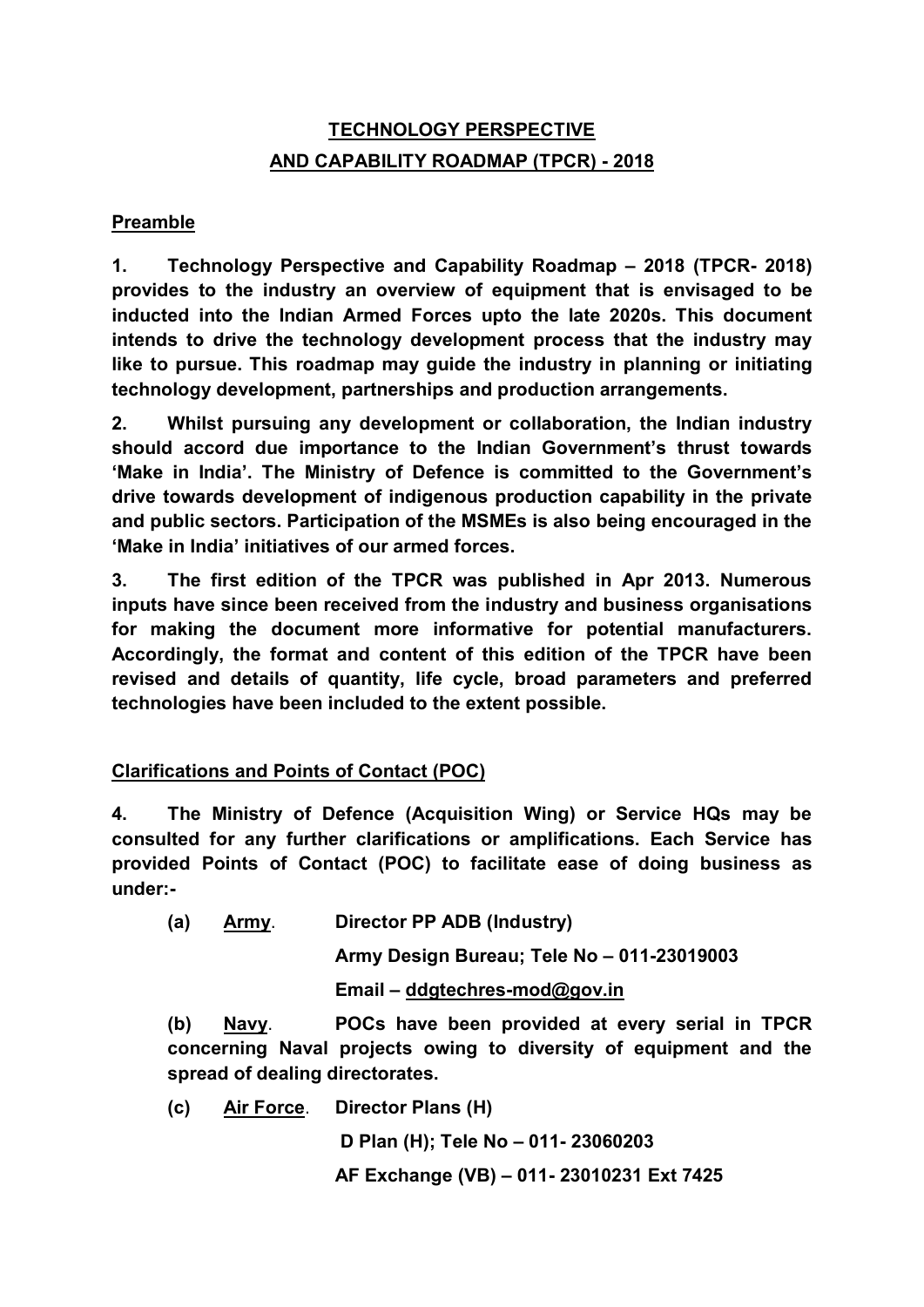**Links to Services 'Make' Projects**

**5. The following links are provided to respective 'Make' projects of the Services hosted on MoD website, to maximise industry awareness and to realise the goals of 'Make in India' initiative of GoI: -**

- **(a) Army**. https://indianarmy.nic.in/makeinindia
- **(b) Navy**. https://www.makeinindiadefence.com/ https://www.indiannavy.nic.in/content/indian-navalindigenisation-plan-inip-2015-2030
- **(c) Air Force**. www.makeindiadefence.Com/updated%20List%20&%20%20project%2 0manager%details%20-%2010.10.2017.pdf

### **Disclaimer**

**6. This document is not a commitment by the Indian Armed Forces or any organ of the Government of India for procurement of any specific type, make or quantity of equipment. The Government of India reserves the right to alter, delete or add to any part of this document without stating any reason. Participation of the industry in the "Technology Perspective and Capability Roadmap" of Indian Armed Forces is solely at its own discretion.**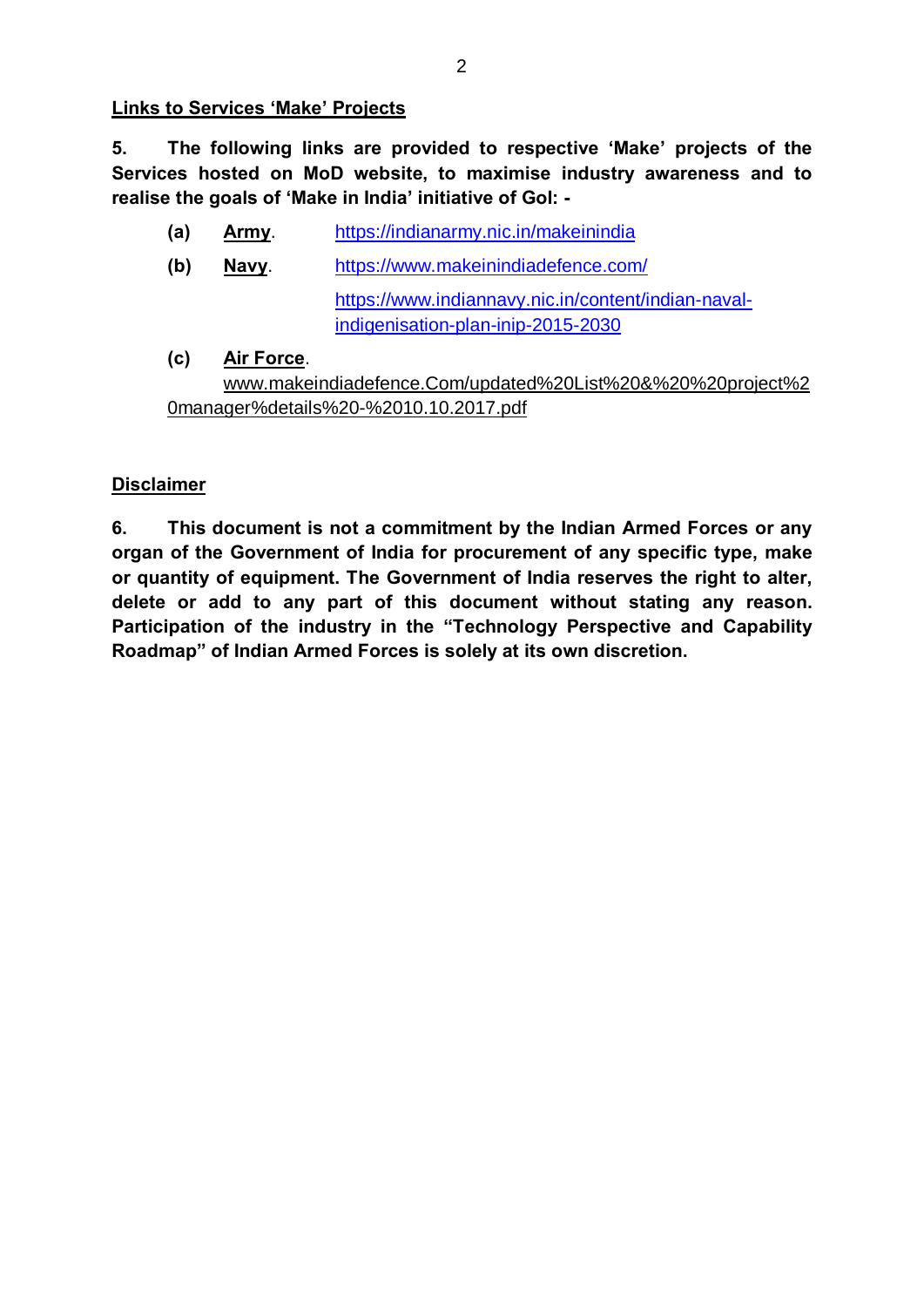# **LIST OF CONTENTS**

| <b>INDEX</b> | <b>EQUIPMENT</b>                             | <b>SRNO</b>          |
|--------------|----------------------------------------------|----------------------|
| <u>NO</u>    |                                              |                      |
| 01           | <b>ARMOURED FIGHTING VEHICLES SYSTEMS</b>    | $1 - 9$              |
| 02           | <b>SHIPS / CRAFT</b>                         | $\overline{10} - 36$ |
| 03           | <b>FIXED WING AIRCRAFT SYSTEMS</b>           | 37                   |
| 04           | <b>REMOTELY PILOTED AIRCRAFT AND SYSTEMS</b> | $38 - 45$            |
| 05           | <b>SUBMARINES SYSTEMS</b>                    | $46 - 54$            |
| 06           | <b>WEAPONS AND SYSTEMS</b>                   | $55 - 106$           |
| 07           | <b>MISSILES AND SYSTEMS</b>                  | 107 - 111            |
| 08           | <b>AMMUNITION</b>                            | $112 - 132$          |
| 09           | <b>SUPPORT AND SMALL ARMS</b>                | $133 - 136$          |
| 10           | <b>SENSORS</b>                               | 137-154              |
| 11           | <b>COMBAT ENGINEERING</b>                    | 155 - 161            |
| 12           | <b>CBRN AND FIREFIGHTING</b>                 | 162 - 170            |
| 13           | <b>EW AND COMMUNICATIONS</b>                 | 171 - 193            |
| 14           | <b>SIMULATORS</b>                            | 194 - 197            |
| 15           | <b>SPECIALSED VEHICLES</b>                   | 198 - 203            |
| 16           | <b>PRACTICE TARGETS</b>                      | $204 - 206$          |
| 17           | <b>INFRASTRUCTURE</b>                        | $207 - 208$          |
| 18           | <b>MATERIALS AND PAINTS</b>                  | $209 - 214$          |
| 19           | <b>MISCELLANEOUS</b>                         | $215 - 221$          |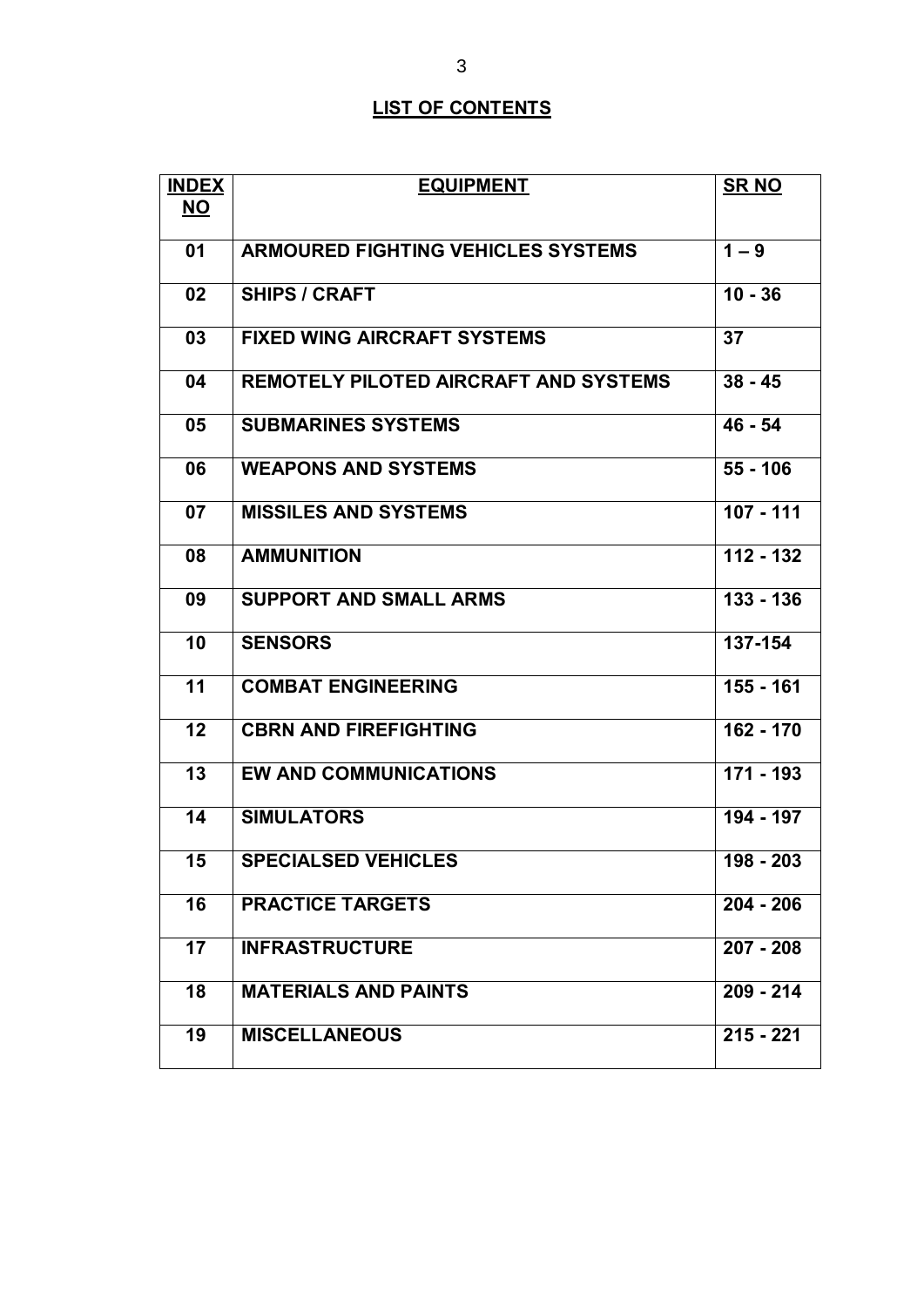| <b>Ser</b>                                                                                                                                        | <b>Programme / Project</b>                                                                                                                  | <b>Expected Life Cycle</b><br>of Equipment (Yrs) | <b>Approx Quantity</b> | <b>Amplifying</b><br><b>Remarks</b> |  |
|---------------------------------------------------------------------------------------------------------------------------------------------------|---------------------------------------------------------------------------------------------------------------------------------------------|--------------------------------------------------|------------------------|-------------------------------------|--|
|                                                                                                                                                   |                                                                                                                                             |                                                  |                        | (If Any)                            |  |
|                                                                                                                                                   |                                                                                                                                             | <b>ARMOURED FIGHTING VEHICLES SYSTEMS</b>        |                        |                                     |  |
| <u>Tanks</u>                                                                                                                                      |                                                                                                                                             |                                                  |                        |                                     |  |
| 1.                                                                                                                                                | <b>Power Pack</b>                                                                                                                           | 850-900 hrs                                      | 2000                   | Army                                |  |
|                                                                                                                                                   | Broad Parameters / Preferred Technologies. Power rating: 1200 - 1500 HP, Integrated with automatic<br>transmission, Power to wt ratio > 24. |                                                  |                        |                                     |  |
| 2.                                                                                                                                                | <b>Active Protection System (APS)</b>                                                                                                       | $15 - 20$                                        | 3500                   | Army                                |  |
|                                                                                                                                                   | Broad Parameters / Preferred Technologies. 360°, against chemical energy based ammunition and ATGMs<br>along with Passive counter measures. |                                                  |                        |                                     |  |
| 3.                                                                                                                                                | <b>Armour Protection.</b>                                                                                                                   | $15 - 20$                                        | 3500                   | Army                                |  |
|                                                                                                                                                   | Broad Parameters/ Preferred Technologies. Armour providing protection of RHAe > 1000mm.                                                     |                                                  |                        |                                     |  |
| 4.                                                                                                                                                | <b>Night Vision Sights</b>                                                                                                                  | $10 - 15$                                        | 4000                   | Army                                |  |
|                                                                                                                                                   | Broad Parameters/ Preferred Technologies.                                                                                                   |                                                  |                        |                                     |  |
| x 1080.                                                                                                                                           | (a) <b>Gunner Sight</b> - DRI ranges of 6/4/2kms, Capability of firing a Gun-launched ATGM. Minimum FPA 1024                                |                                                  |                        |                                     |  |
| (b) <b>Commander Sight</b> - Panoramic Sight with DRI ranges 8/6/3km and capability to fire all on board weapon<br>system. Minimum FPA 640 x 512. |                                                                                                                                             |                                                  |                        |                                     |  |
| (c) Driver Sight - Un-cooled TI sight with DRI ranges 400m/ 250m /150m, Min FPA 640 x 512.                                                        |                                                                                                                                             |                                                  |                        |                                     |  |
| 5.                                                                                                                                                | <b>Auxiliary Power Unit</b>                                                                                                                 | 2000 hrs                                         | 3500                   | Army                                |  |
|                                                                                                                                                   | Minimum output 12 KVA, diesel operated, low thermal and<br><b>Broad Parameters/ Preferred Technologies.</b><br>audio signature.             |                                                  |                        |                                     |  |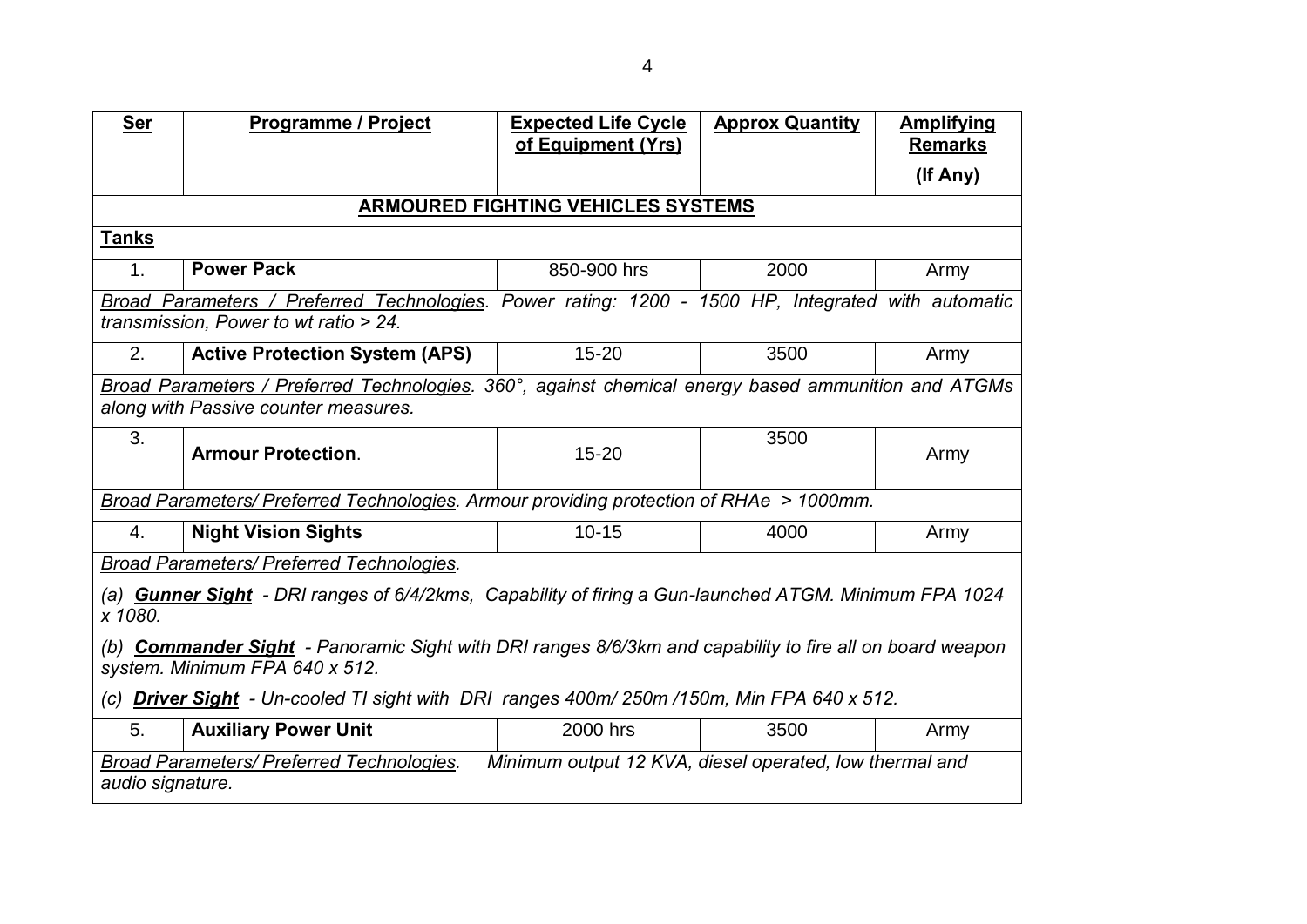| <b>Ser</b>                                                                                                                       | <b>Programme / Project</b>                                                                                                                                          | <b>Expected Life Cycle</b><br>of Equipment (Yrs) | <b>Approx Quantity</b> | <b>Amplifying</b><br><b>Remarks</b> |
|----------------------------------------------------------------------------------------------------------------------------------|---------------------------------------------------------------------------------------------------------------------------------------------------------------------|--------------------------------------------------|------------------------|-------------------------------------|
|                                                                                                                                  |                                                                                                                                                                     |                                                  |                        | (If Any)                            |
| 6.                                                                                                                               | <b>Environmental Control Unit</b><br>(ECU)                                                                                                                          | 2000hrs                                          | <b>Total 3500</b>      | Army                                |
|                                                                                                                                  | Broad Parameters/ Preferred Technologies. Capable of functioning in temperature ranges -5 to 45±5°, operate<br>on 24 V and achieve an inside temperature of 28±5°C. |                                                  |                        |                                     |
|                                                                                                                                  |                                                                                                                                                                     |                                                  |                        |                                     |
| ICV                                                                                                                              |                                                                                                                                                                     |                                                  |                        |                                     |
| 7.                                                                                                                               | Power pack                                                                                                                                                          | 850-900 hrs                                      | 2000                   | Army                                |
|                                                                                                                                  | Broad Parameters/ Preferred Technologies. Power rating > 360 HP, Integrated with automatic transmission,<br>Power to wt ratio $> 20$                                |                                                  |                        |                                     |
| 8.                                                                                                                               | <b>Armour Protection</b>                                                                                                                                            | $10 - 15$                                        | 2000                   | Army                                |
|                                                                                                                                  | Broad Parameters/ Preferred Technologies. All round STANAG level 4.                                                                                                 |                                                  |                        |                                     |
| 9.                                                                                                                               | <b>Night Vision Sights</b>                                                                                                                                          | $10 - 15$                                        | 2000                   | Army                                |
|                                                                                                                                  | <b>Broad Parameters/ Preferred Technologies.</b>                                                                                                                    |                                                  |                        |                                     |
| (a) <b>Gunner Sight</b> . 3 <sup>rd</sup> Generation sight with DRI ranges up to 6/4/2 Km, Min FPA 640 x 512.                    |                                                                                                                                                                     |                                                  |                        |                                     |
| <b>Commander Sight</b> . Panoramic Sight with Commander capable of firing all on board weapon systems.<br>Minimum FPA 640 x 512. |                                                                                                                                                                     |                                                  |                        |                                     |
| (c) <b>Driver Sight</b> . Un-cooled TI sight with DRI ranges 400m/250m /150m, Min FPA 640 x 512.                                 |                                                                                                                                                                     |                                                  |                        |                                     |
|                                                                                                                                  |                                                                                                                                                                     |                                                  |                        |                                     |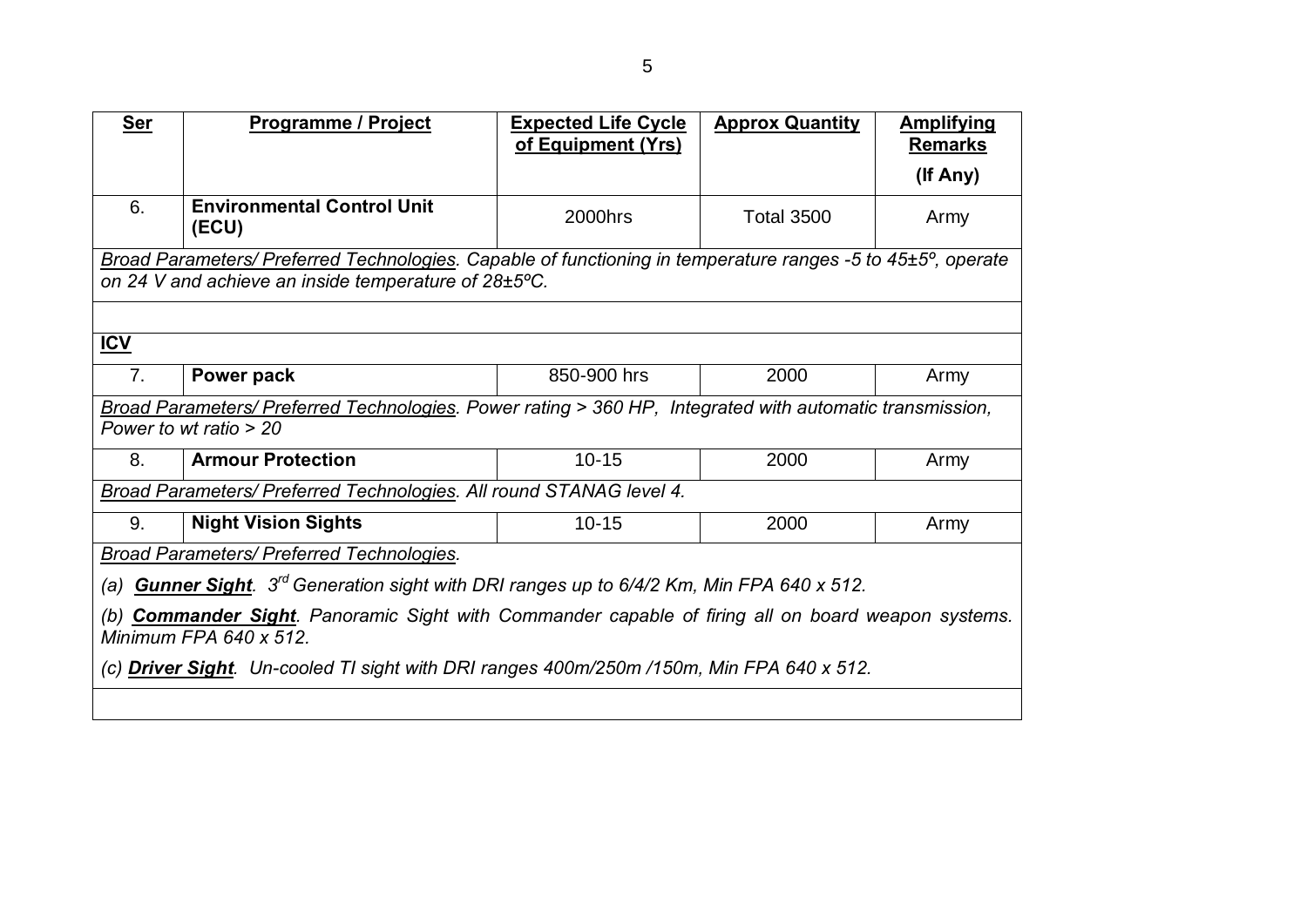| <b>Ser</b>                                                                                                                                                                                                                      | <b>Programme / Project</b>                                                                                                                                                                                                                             | <b>Expected Life Cycle</b><br>of Equipment (Yrs) | <b>Approx Quantity</b> | <b>Amplifying</b><br><b>Remarks</b> |  |
|---------------------------------------------------------------------------------------------------------------------------------------------------------------------------------------------------------------------------------|--------------------------------------------------------------------------------------------------------------------------------------------------------------------------------------------------------------------------------------------------------|--------------------------------------------------|------------------------|-------------------------------------|--|
|                                                                                                                                                                                                                                 |                                                                                                                                                                                                                                                        |                                                  |                        | (If Any)                            |  |
|                                                                                                                                                                                                                                 |                                                                                                                                                                                                                                                        | <b>SHIPS/CRAFT</b>                               |                        |                                     |  |
| <b>Ships</b>                                                                                                                                                                                                                    |                                                                                                                                                                                                                                                        |                                                  |                        |                                     |  |
| 10.                                                                                                                                                                                                                             | <b>Aircraft Carrier</b>                                                                                                                                                                                                                                |                                                  |                        | <b>Navy</b>                         |  |
|                                                                                                                                                                                                                                 |                                                                                                                                                                                                                                                        | 40                                               | 01                     | <b>POC-PDACP</b>                    |  |
|                                                                                                                                                                                                                                 |                                                                                                                                                                                                                                                        |                                                  |                        | 011-23793171                        |  |
|                                                                                                                                                                                                                                 | Broad Parameters/ Preferred Technologies. Details will be shared after Staff Requirements are finalised.                                                                                                                                               |                                                  |                        |                                     |  |
| 11.                                                                                                                                                                                                                             | <b>Automatic Carrier Landing</b>                                                                                                                                                                                                                       |                                                  |                        | <b>Navy</b>                         |  |
|                                                                                                                                                                                                                                 | <b>System (ACLS)</b>                                                                                                                                                                                                                                   | 15                                               | 05                     | <b>POC-PDACP</b>                    |  |
|                                                                                                                                                                                                                                 |                                                                                                                                                                                                                                                        |                                                  |                        | 011-23793171                        |  |
|                                                                                                                                                                                                                                 | Broad Parameters/ Preferred Technologies. An aircraft recovery system for safe recovery of multi-role deck<br>based fighter in Visual Meteorological Conditions (VMC) and Instrument Meteorological Conditions (IMC) as<br>specified in ICAO Document. |                                                  |                        |                                     |  |
| 12.                                                                                                                                                                                                                             | <b>Fresnel Lens Based Optical</b>                                                                                                                                                                                                                      |                                                  |                        | <b>Navy</b>                         |  |
|                                                                                                                                                                                                                                 | <b>Landing System</b>                                                                                                                                                                                                                                  | 15                                               | 05                     | <b>POC-PDACP</b>                    |  |
|                                                                                                                                                                                                                                 |                                                                                                                                                                                                                                                        |                                                  |                        | 011-23793171                        |  |
| Broad Parameters/ Preferred Technologies. The OLS is a system of light arranged vertically and horizontally                                                                                                                     |                                                                                                                                                                                                                                                        |                                                  |                        |                                     |  |
| which provides the pilot with the desired glide slope to be maintained. The OLS light arrangement indicates the<br>safe zone for approach and also the unsafe zone when the aircraft is either above or below the correct glide |                                                                                                                                                                                                                                                        |                                                  |                        |                                     |  |
| slope. The range of an OLS is typically 5000 meters.                                                                                                                                                                            |                                                                                                                                                                                                                                                        |                                                  |                        |                                     |  |
| 13.                                                                                                                                                                                                                             | <b>Next Generation Destroyers</b>                                                                                                                                                                                                                      | $20 - 25$                                        | $05-10$                | <b>Navy</b>                         |  |
|                                                                                                                                                                                                                                 | (NGD) / Next Generation Frigates                                                                                                                                                                                                                       |                                                  |                        | <b>POC-PDND</b>                     |  |
|                                                                                                                                                                                                                                 |                                                                                                                                                                                                                                                        |                                                  |                        |                                     |  |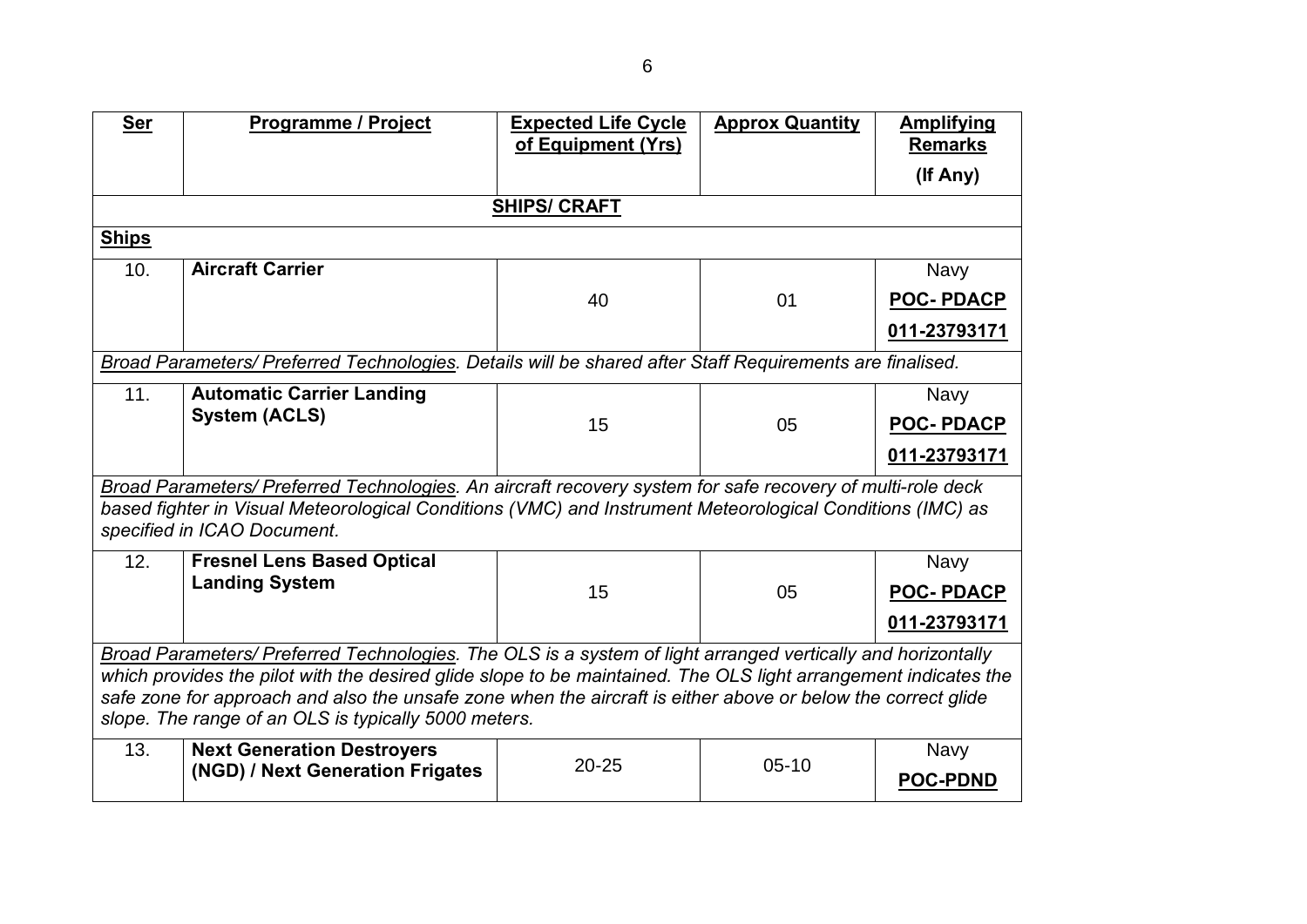| <b>Ser</b>                                                                          | Programme / Project                                                                                                                                                                                                                                                        | <b>Expected Life Cycle</b><br>of Equipment (Yrs) | <b>Approx Quantity</b> | <b>Amplifying</b><br><b>Remarks</b> |  |
|-------------------------------------------------------------------------------------|----------------------------------------------------------------------------------------------------------------------------------------------------------------------------------------------------------------------------------------------------------------------------|--------------------------------------------------|------------------------|-------------------------------------|--|
|                                                                                     |                                                                                                                                                                                                                                                                            |                                                  |                        | (If Any)                            |  |
|                                                                                     | (NGF)                                                                                                                                                                                                                                                                      |                                                  |                        | 011-40678710                        |  |
|                                                                                     | Broad Parameters/ Preferred Technologies. Details will be shared after Staff Requirements are finalised.                                                                                                                                                                   |                                                  |                        |                                     |  |
| 14.                                                                                 |                                                                                                                                                                                                                                                                            |                                                  |                        | <b>Navy</b>                         |  |
|                                                                                     | <b>Next Generation OPV (NGOPV)</b>                                                                                                                                                                                                                                         | $20 - 25$                                        | 06                     | <b>POC-PDSP</b>                     |  |
|                                                                                     |                                                                                                                                                                                                                                                                            |                                                  |                        | 011-26886427                        |  |
|                                                                                     | Broad Parameters/ Preferred Technologies. Details will be shared after Staff Requirements are finalised.                                                                                                                                                                   |                                                  |                        |                                     |  |
| 15.                                                                                 | <b>Next Generation Corvettes (NGC)</b>                                                                                                                                                                                                                                     |                                                  |                        | <b>Navy</b>                         |  |
|                                                                                     |                                                                                                                                                                                                                                                                            | $20 - 25$                                        | 07                     | <b>POC-PDND</b>                     |  |
|                                                                                     |                                                                                                                                                                                                                                                                            |                                                  |                        | 011-40678710                        |  |
|                                                                                     | Broad Parameters/ Preferred Technologies. NGC would be capable of offensive SSM attack, ASW operations,<br>Local Naval Defence and VBSS operations. Vessel would be fitted with IPMS, SSM system, MR Gun system,<br>CIWS, Chaff, LIMO weapons and ASW weapons and sensors. |                                                  |                        |                                     |  |
| 16.                                                                                 | <b>Missile Boats/ Next Generation</b>                                                                                                                                                                                                                                      |                                                  |                        | <b>Navy</b>                         |  |
|                                                                                     | <b>Missile Vessel (NGMV)</b>                                                                                                                                                                                                                                               | $20 - 25$                                        | 06                     | <b>POC-PDSP</b>                     |  |
|                                                                                     |                                                                                                                                                                                                                                                                            |                                                  |                        | 011-26886427                        |  |
|                                                                                     | Broad Parameters/ Preferred Technologies. For supporting Missile Systems, Surveillance Radars, Ship would                                                                                                                                                                  |                                                  |                        |                                     |  |
| be fitted with SSM complex, SAM Complex, MR gun, CIWS, PDS, Chaff and LIMO weapons. |                                                                                                                                                                                                                                                                            |                                                  |                        |                                     |  |
| 17.                                                                                 | <b>Mine Counter Measures Vessel</b>                                                                                                                                                                                                                                        |                                                  |                        | <b>Navy</b>                         |  |
|                                                                                     | (MCMV)                                                                                                                                                                                                                                                                     | 30                                               | $>10$                  | <b>POC-PDSP</b>                     |  |
|                                                                                     |                                                                                                                                                                                                                                                                            |                                                  |                        | 011-26886427                        |  |
|                                                                                     | Broad Parameters/ Preferred Technologies. Approximate length of about 60 m, the MCMVs would adopt a                                                                                                                                                                        |                                                  |                        |                                     |  |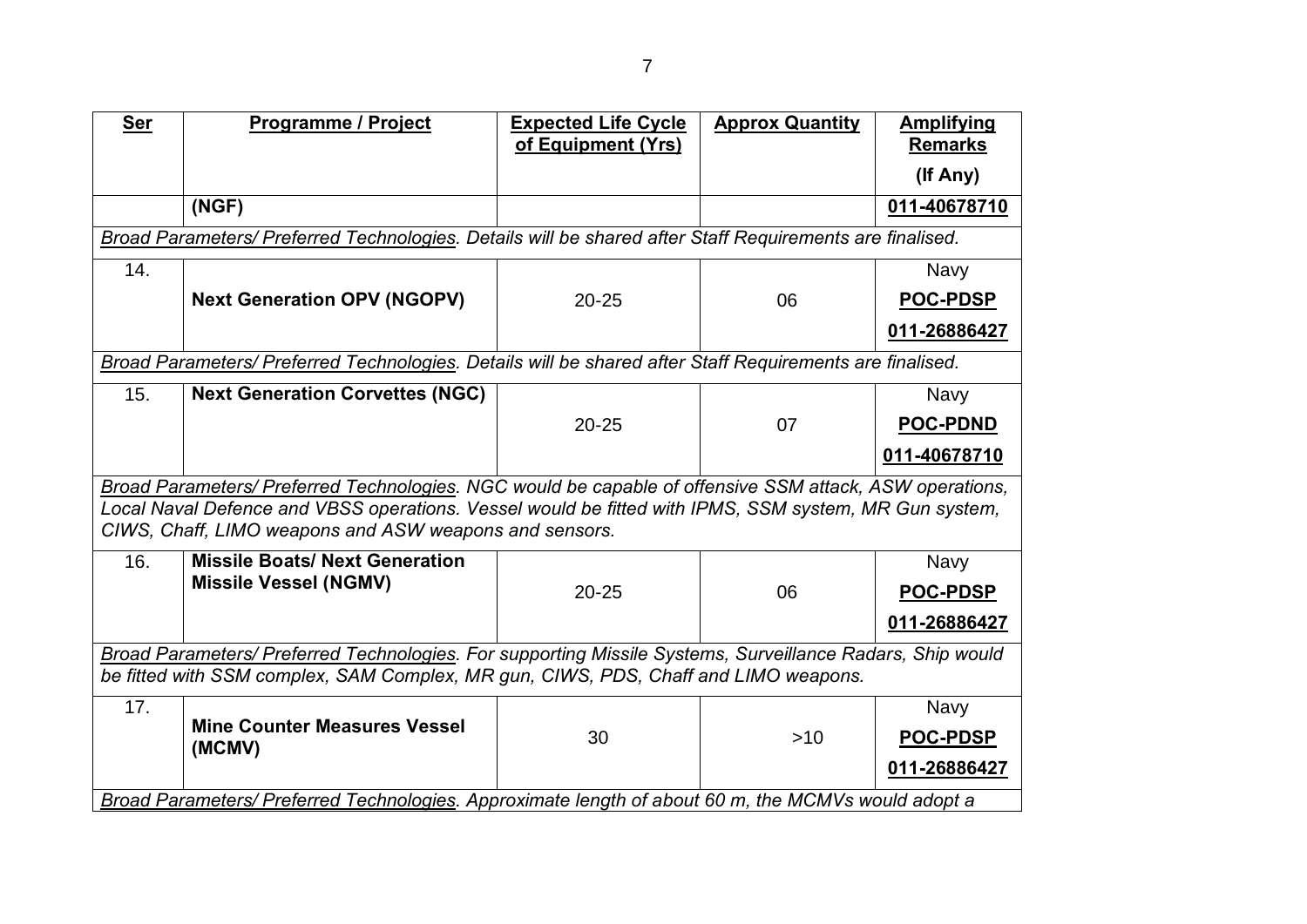| <b>Ser</b> | <b>Programme / Project</b>                                                                                                                                                                                                                                                                                                                                                                                              | <b>Expected Life Cycle</b><br>of Equipment (Yrs) | <b>Approx Quantity</b> | <b>Amplifying</b><br><b>Remarks</b> |  |
|------------|-------------------------------------------------------------------------------------------------------------------------------------------------------------------------------------------------------------------------------------------------------------------------------------------------------------------------------------------------------------------------------------------------------------------------|--------------------------------------------------|------------------------|-------------------------------------|--|
|            |                                                                                                                                                                                                                                                                                                                                                                                                                         |                                                  |                        | (If Any)                            |  |
|            | combined concept of mine hunting and mine sweeping in order to carry out Mine Counter Measure Operations<br>to ensure sustained shipping to and from major ports and OTR requirement of naval vessels at major ports<br>and harbours.                                                                                                                                                                                   |                                                  |                        |                                     |  |
| 18.        | <b>Fleet Support Ship (FSS)</b>                                                                                                                                                                                                                                                                                                                                                                                         |                                                  |                        | <b>Navy</b>                         |  |
|            |                                                                                                                                                                                                                                                                                                                                                                                                                         | 30                                               | >5                     | <b>POC-PDSP</b>                     |  |
|            |                                                                                                                                                                                                                                                                                                                                                                                                                         |                                                  |                        | 011-26886427                        |  |
|            | Broad Parameters/ Preferred Technologies. Fleet Support Ship is 210m long vessel, envisaged to Replenish<br>Fleet Ships at sea with a minimum of five Transfer Points and will be able to achieve pumping rates up to 2400<br>TPH. The vessel will also be able to carry ammunition and victualling stores for the fleet. The ship would be<br>equipped with weaponries like Anti-ship, Anti-submarine and CIWS system. |                                                  |                        |                                     |  |
| 19.        | <b>RAS/FAS (Supply Ship)</b>                                                                                                                                                                                                                                                                                                                                                                                            |                                                  |                        | <b>Navy</b>                         |  |
|            |                                                                                                                                                                                                                                                                                                                                                                                                                         | 25                                               | $20 - 25$              | <b>POC-PDNA</b>                     |  |
|            |                                                                                                                                                                                                                                                                                                                                                                                                                         |                                                  |                        | 011-21410483                        |  |
|            | Broad Parameters/ Preferred Technologies.                                                                                                                                                                                                                                                                                                                                                                               |                                                  |                        |                                     |  |
|            | Replenishment at Sea (RAS)/ Fuelling at Sea (FAS) system for supply ship iaw DEFSTAN 07 of 279 Issue 3.                                                                                                                                                                                                                                                                                                                 |                                                  |                        |                                     |  |
| 20.        |                                                                                                                                                                                                                                                                                                                                                                                                                         |                                                  |                        | <b>Navy</b>                         |  |
|            | <b>FAC/XFAC/FPV</b>                                                                                                                                                                                                                                                                                                                                                                                                     | $15 - 20$                                        | 20                     | <b>POC-PDSP</b>                     |  |
|            |                                                                                                                                                                                                                                                                                                                                                                                                                         |                                                  |                        | 011-26886427                        |  |
|            | Broad Parameters/ Preferred Technologies. Details will be shared after Staff Requirements are finalised                                                                                                                                                                                                                                                                                                                 |                                                  |                        |                                     |  |
| 21.        | <b>Multi Purpose Vessel (MPV)</b>                                                                                                                                                                                                                                                                                                                                                                                       | 25                                               | 5                      | <b>Navy</b>                         |  |
|            |                                                                                                                                                                                                                                                                                                                                                                                                                         |                                                  |                        | <b>POC-PDSP</b>                     |  |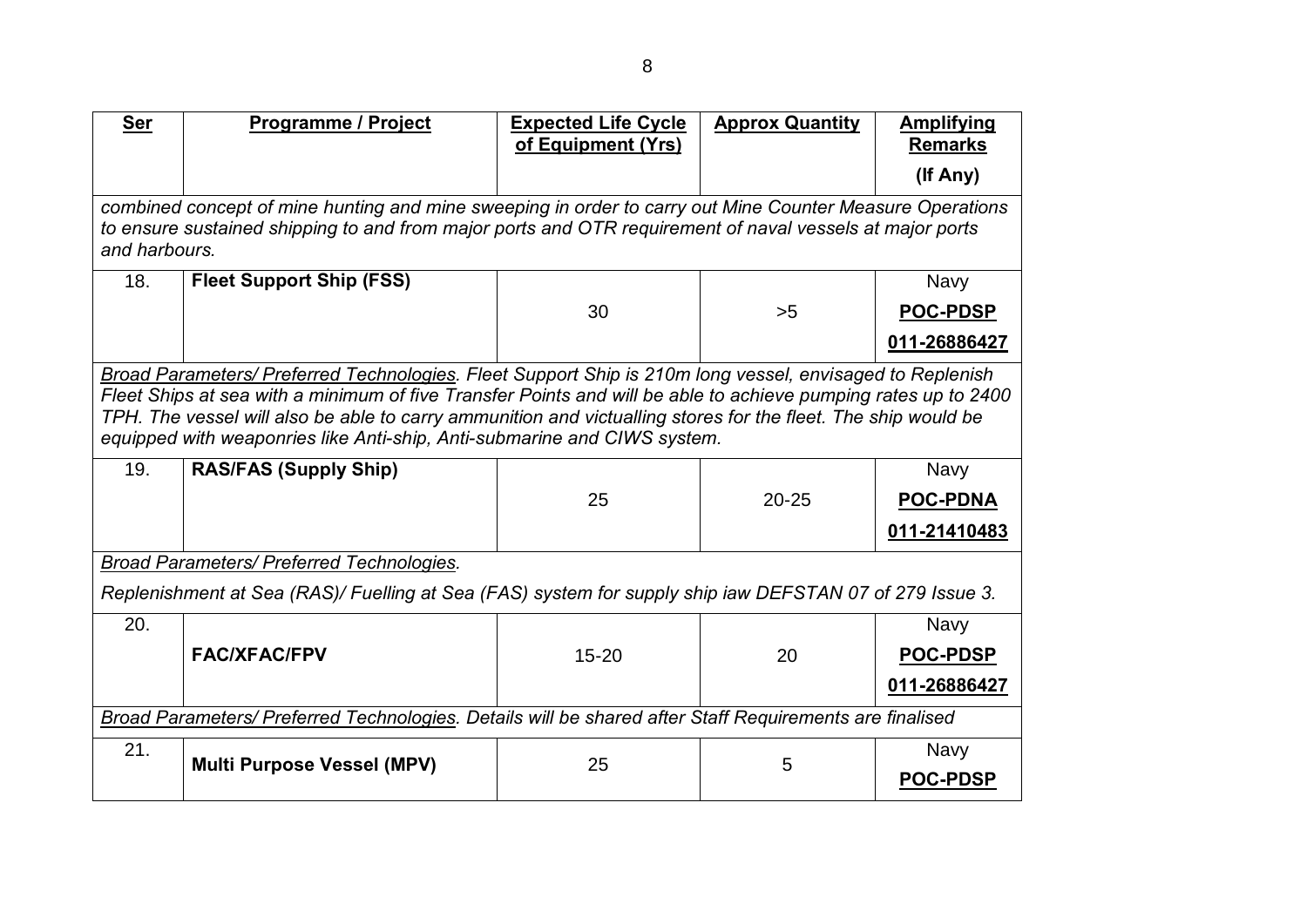| <b>Ser</b>                                                                                                  | Programme / Project                                                                                             | <b>Expected Life Cycle</b> | <b>Approx Quantity</b> | <b>Amplifying</b> |  |
|-------------------------------------------------------------------------------------------------------------|-----------------------------------------------------------------------------------------------------------------|----------------------------|------------------------|-------------------|--|
|                                                                                                             |                                                                                                                 | of Equipment (Yrs)         |                        | <b>Remarks</b>    |  |
|                                                                                                             |                                                                                                                 |                            |                        | (If Any)          |  |
|                                                                                                             |                                                                                                                 |                            |                        | 011-26886427      |  |
|                                                                                                             | Broad Parameters/ Preferred Technologies. MPVs would be capable of towing ships, launching targets and          |                            |                        |                   |  |
|                                                                                                             | being used as a trial platform for weapons & sensors. Capable of handling ALH/NUH Helo Operations.              |                            |                        |                   |  |
| 22.                                                                                                         |                                                                                                                 |                            |                        | <b>Navy</b>       |  |
|                                                                                                             | <b>Diving Support Craft</b>                                                                                     | 20                         | 5                      | <b>POC-PDSOD</b>  |  |
|                                                                                                             |                                                                                                                 |                            |                        | 011-23011679      |  |
|                                                                                                             | Broad Parameters/ Preferred Technologies. The primary function is to conduct operational/ training dives in     |                            |                        |                   |  |
|                                                                                                             | harbours and coastal waters. The secondary function is conveyance of divers and equipment to diving area.       |                            |                        |                   |  |
|                                                                                                             | The length of the craft should not be more than 30 m.                                                           |                            |                        |                   |  |
|                                                                                                             |                                                                                                                 |                            |                        |                   |  |
| <b>Barges</b>                                                                                               |                                                                                                                 |                            |                        |                   |  |
| 23.                                                                                                         |                                                                                                                 |                            |                        | <b>Navy</b>       |  |
|                                                                                                             | 1000 Ton Fuel Barge                                                                                             | 20                         | 3                      | <b>POC-PDSP</b>   |  |
|                                                                                                             |                                                                                                                 |                            |                        | 011-26886427      |  |
|                                                                                                             | Broad Parameters/ Preferred Technologies. The oil Barge should be capable of replenishing LSHSD, AVCAT          |                            |                        |                   |  |
|                                                                                                             | and other oils for ships in harbor, at anchorage and fuel depots at distant location. Should be able to operate |                            |                        |                   |  |
| up to Sea state 4 and survive up to sea state 6. The Beam extreme of the barge should not be more than 15m. |                                                                                                                 |                            |                        |                   |  |
| The Draught should not be more than 4m.                                                                     |                                                                                                                 |                            |                        |                   |  |
| 24.                                                                                                         |                                                                                                                 |                            |                        | Navy              |  |
|                                                                                                             | 500 Ton POL Barge                                                                                               | 20                         | 5                      | <b>POC-PDSP</b>   |  |
|                                                                                                             |                                                                                                                 |                            |                        | 011-26886427      |  |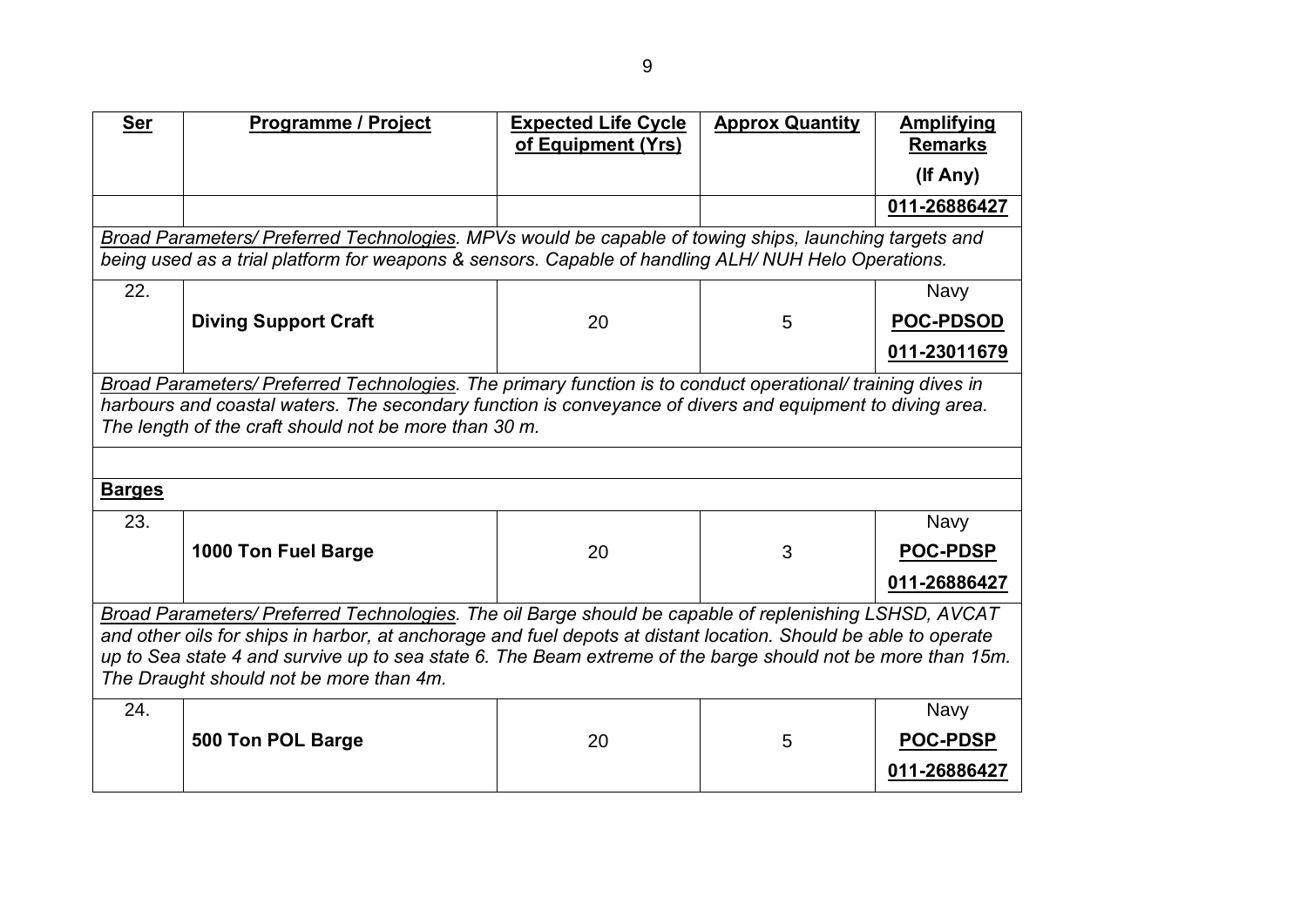| <b>Ser</b>                                                                                                                                                                                                                                                                                                                                                                                                                                                                           | Programme / Project                                                                                                                                                                                                                                                                                                                                                                                                                                                | <b>Expected Life Cycle</b><br>of Equipment (Yrs) | <b>Approx Quantity</b> | <b>Amplifying</b><br><b>Remarks</b> |  |  |
|--------------------------------------------------------------------------------------------------------------------------------------------------------------------------------------------------------------------------------------------------------------------------------------------------------------------------------------------------------------------------------------------------------------------------------------------------------------------------------------|--------------------------------------------------------------------------------------------------------------------------------------------------------------------------------------------------------------------------------------------------------------------------------------------------------------------------------------------------------------------------------------------------------------------------------------------------------------------|--------------------------------------------------|------------------------|-------------------------------------|--|--|
|                                                                                                                                                                                                                                                                                                                                                                                                                                                                                      |                                                                                                                                                                                                                                                                                                                                                                                                                                                                    |                                                  |                        | (If Any)                            |  |  |
|                                                                                                                                                                                                                                                                                                                                                                                                                                                                                      | Broad Parameters/ Preferred Technologies. The oil barge should be capable of replenishing LSHSD, AVCAT<br>and other oils for ships in harbour, at anchorage and fuel depots at distant locations. The barge should be able<br>to operate up to sea state 4 and survive up to sea state 6. The Beam of the barge should not be more than<br>15m. The draught of the barge should not be more than 4m. The displacement of the Barge should not exceed<br>1000 tons. |                                                  |                        |                                     |  |  |
| 25.                                                                                                                                                                                                                                                                                                                                                                                                                                                                                  |                                                                                                                                                                                                                                                                                                                                                                                                                                                                    |                                                  |                        | Navy                                |  |  |
|                                                                                                                                                                                                                                                                                                                                                                                                                                                                                      | <b>300T Sullage Barges</b>                                                                                                                                                                                                                                                                                                                                                                                                                                         | 20                                               | 5                      | <b>POC-PDSP</b>                     |  |  |
|                                                                                                                                                                                                                                                                                                                                                                                                                                                                                      |                                                                                                                                                                                                                                                                                                                                                                                                                                                                    |                                                  |                        | 011-26886427                        |  |  |
| Broad Parameters/ Preferred Technologies. The sullage may consist of contaminated POLs or bilge residues.<br>The Sullage Barge should be capable of receiving Sullage from ships, submarines and discharge it at<br>designated points. The Barge should be able to carry out its functional role up to Sea State 3 and per<br>approved Class/ IMO norms. The Length of the Barge should not exceed 40m. The Draught should not be<br>more than 3m. The Beam should be as per design. |                                                                                                                                                                                                                                                                                                                                                                                                                                                                    |                                                  |                        |                                     |  |  |
| 26.                                                                                                                                                                                                                                                                                                                                                                                                                                                                                  |                                                                                                                                                                                                                                                                                                                                                                                                                                                                    |                                                  |                        | Navy                                |  |  |
|                                                                                                                                                                                                                                                                                                                                                                                                                                                                                      | <b>500 Ton Water Barge</b>                                                                                                                                                                                                                                                                                                                                                                                                                                         | 20                                               | 5                      | <b>POC-PDSP</b>                     |  |  |
|                                                                                                                                                                                                                                                                                                                                                                                                                                                                                      |                                                                                                                                                                                                                                                                                                                                                                                                                                                                    |                                                  |                        | 011-26886427                        |  |  |
| Broad Parameters/ Preferred Technologies. The Water Barge should be capable of replenishing water for<br>ships in harbour and at anchorage. The barge should be able to operate up to sea state 4 and survive up to<br>sea state 6.                                                                                                                                                                                                                                                  |                                                                                                                                                                                                                                                                                                                                                                                                                                                                    |                                                  |                        |                                     |  |  |
| 27.                                                                                                                                                                                                                                                                                                                                                                                                                                                                                  |                                                                                                                                                                                                                                                                                                                                                                                                                                                                    |                                                  |                        | <b>Navy</b>                         |  |  |
|                                                                                                                                                                                                                                                                                                                                                                                                                                                                                      | 200 Ton Water Barge                                                                                                                                                                                                                                                                                                                                                                                                                                                | 20                                               | 5                      | <b>POC-PDSP</b>                     |  |  |
|                                                                                                                                                                                                                                                                                                                                                                                                                                                                                      |                                                                                                                                                                                                                                                                                                                                                                                                                                                                    |                                                  |                        | 011-26886427                        |  |  |
|                                                                                                                                                                                                                                                                                                                                                                                                                                                                                      | Broad Parameters/ Preferred Technologies. The function is to replenish water to ships and submarines in                                                                                                                                                                                                                                                                                                                                                            |                                                  |                        |                                     |  |  |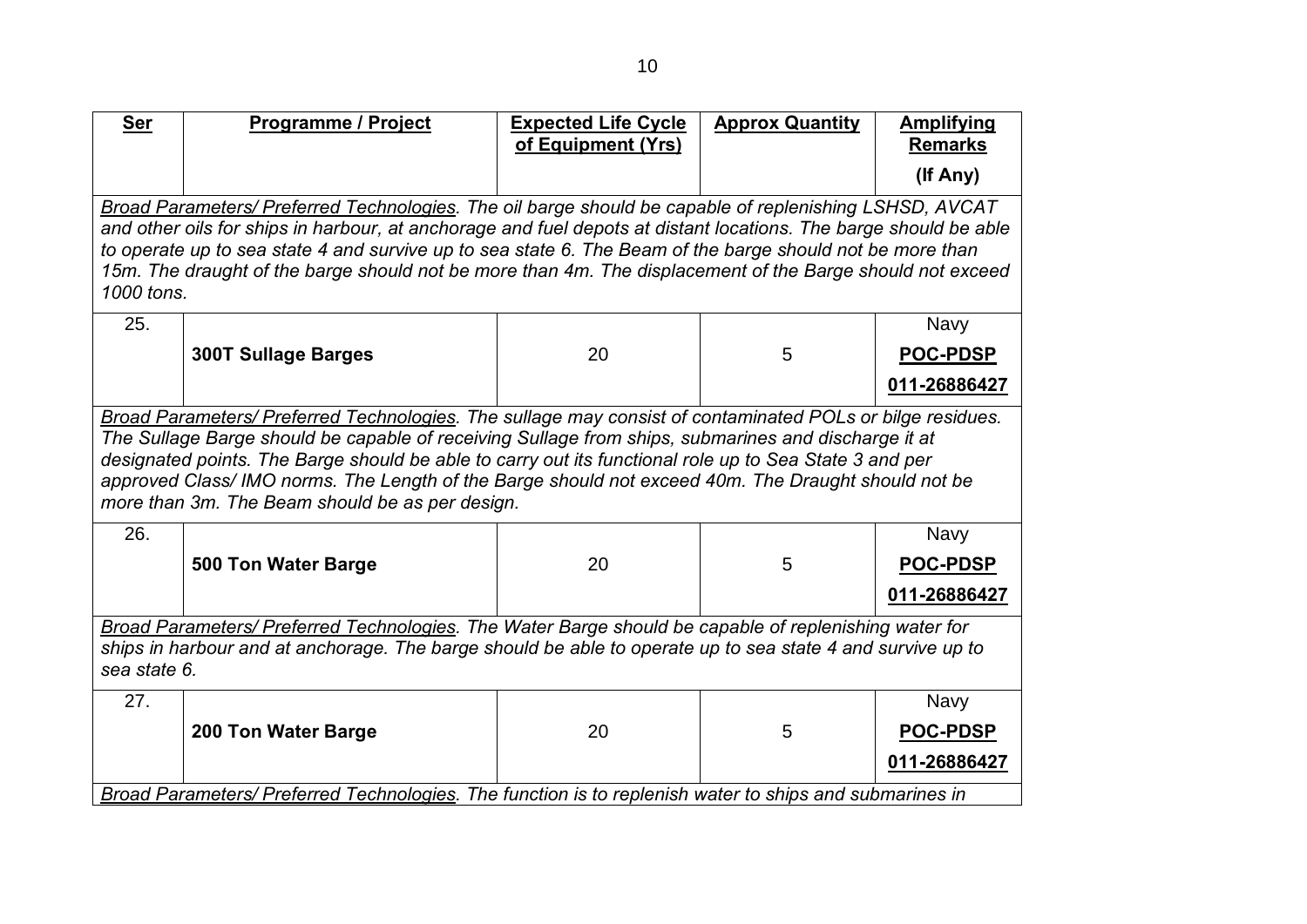| <b>Ser</b>                                                                                                                                                                                                                                                                                        | <b>Programme / Project</b>                                                                                                                                                                                                            | <b>Expected Life Cycle</b><br>of Equipment (Yrs) | <b>Approx Quantity</b> | <b>Amplifying</b><br><b>Remarks</b>            |
|---------------------------------------------------------------------------------------------------------------------------------------------------------------------------------------------------------------------------------------------------------------------------------------------------|---------------------------------------------------------------------------------------------------------------------------------------------------------------------------------------------------------------------------------------|--------------------------------------------------|------------------------|------------------------------------------------|
|                                                                                                                                                                                                                                                                                                   |                                                                                                                                                                                                                                       |                                                  |                        | (If Any)                                       |
|                                                                                                                                                                                                                                                                                                   | harbor (alongside) and at anchorage. The Barge should be capable of operation upto Sea State 3. The Length<br>of the Barge would be about 30m. The Beam of the Barge not be more than 12m and the displacement<br>approximately 800T. |                                                  |                        |                                                |
| 28.                                                                                                                                                                                                                                                                                               | <b>Ammunition Cum Torpedo Cum</b><br><b>Missile Barge (ACTCM)</b>                                                                                                                                                                     | 20                                               | $>10$                  | <b>Navy</b><br><b>POC-PDSP</b><br>011-26886427 |
|                                                                                                                                                                                                                                                                                                   | Broad Parameters/ Preferred Technologies. The function of the Barge is to transport ammunition & missiles to<br>ships alongside. The Barge should have clear opening of 16.5M X 6M X 3.1M (Length X Breadth X Height).                |                                                  |                        |                                                |
| 29.                                                                                                                                                                                                                                                                                               | <b>Missile Cum Ammunition (MCA)</b><br><b>Barge</b>                                                                                                                                                                                   | 20                                               | 10                     | <b>Navy</b><br><b>POC-PDSP</b><br>011-26886427 |
| Broad Parameters/ Preferred Technologies. The function is to embark/ disembark missiles and ammunition to<br>ships alongside. The Beam of the Barge should not be more than 10m. The Length is to be as required to<br>carry the cargo and draught should be maximum 2 meters, when fully loaded. |                                                                                                                                                                                                                                       |                                                  |                        |                                                |
| 30.                                                                                                                                                                                                                                                                                               | <b>100 Men Accommodation Barges</b>                                                                                                                                                                                                   | 20                                               | 3                      | <b>Navy</b><br><b>POC-PDSP</b><br>011-26886427 |
| Broad Parameters/ Preferred Technologies.                                                                                                                                                                                                                                                         |                                                                                                                                                                                                                                       |                                                  |                        |                                                |
| <b>Air Cushion Vehicles</b>                                                                                                                                                                                                                                                                       |                                                                                                                                                                                                                                       |                                                  |                        |                                                |
| 31.                                                                                                                                                                                                                                                                                               | <b>Air Cushion Vehicle (Troop</b><br>Carrier)                                                                                                                                                                                         | $15 - 20$                                        | More than 15           | Army                                           |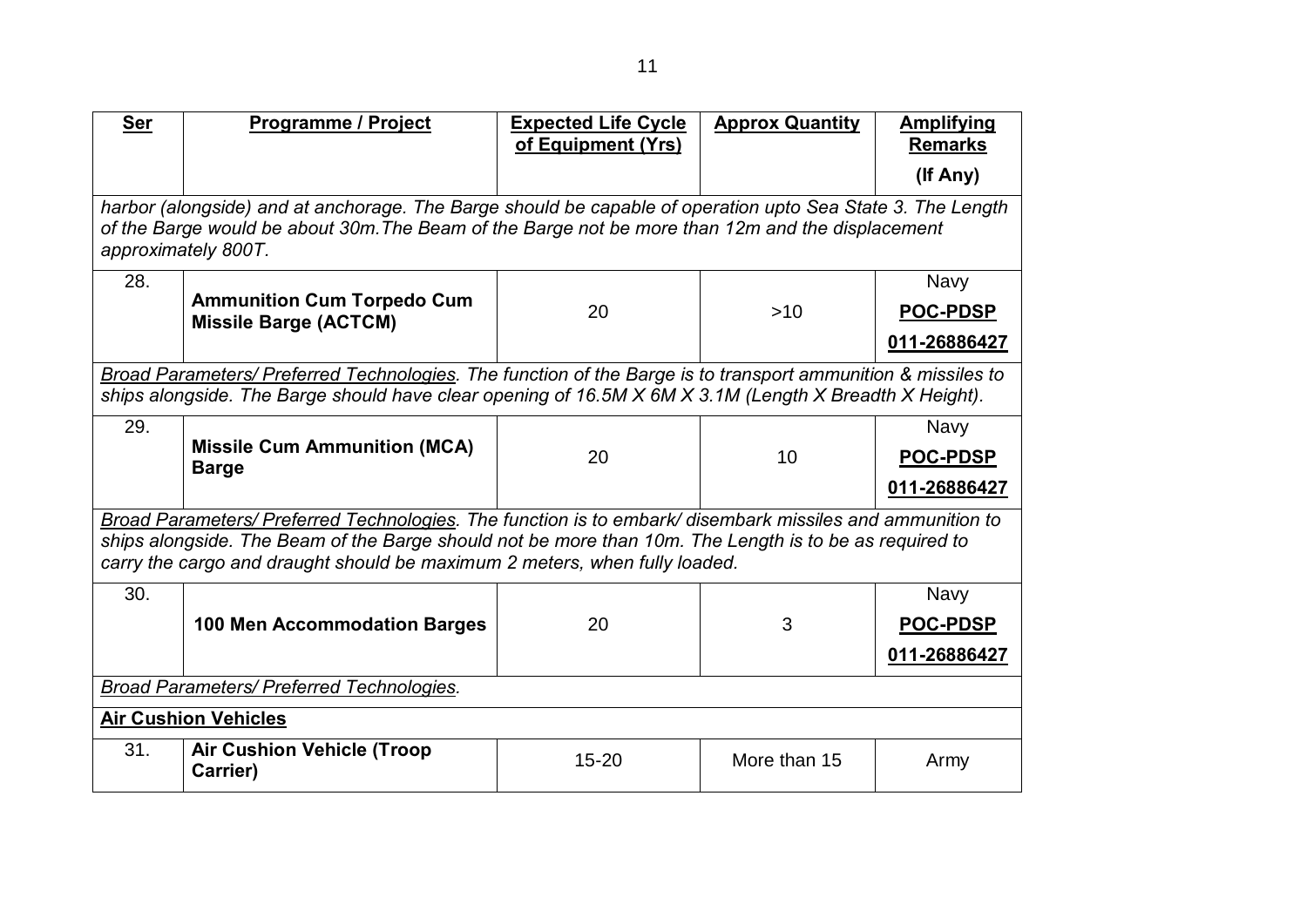| <b>Ser</b>                                | Programme / Project                                                                                                                                                                                                        | <b>Expected Life Cycle</b><br>of Equipment (Yrs) | <b>Approx Quantity</b> | <b>Amplifying</b><br><b>Remarks</b> |  |
|-------------------------------------------|----------------------------------------------------------------------------------------------------------------------------------------------------------------------------------------------------------------------------|--------------------------------------------------|------------------------|-------------------------------------|--|
|                                           |                                                                                                                                                                                                                            |                                                  |                        | (If Any)                            |  |
|                                           |                                                                                                                                                                                                                            |                                                  |                        |                                     |  |
|                                           | Broad Parameters/ Preferred Technologies. Capable of negotiating sand bars and marshy lands as obtained in<br>our riverine/ coastal areas. The equipment should have a payload of not less than 10 Tons. It should be able |                                                  |                        |                                     |  |
|                                           | to clear obstacles of heights up to approximately 0.8m. The equipment should have a minimum operational                                                                                                                    |                                                  |                        |                                     |  |
|                                           | range of 100 nautical miles and cruising speed of approximately 30 knots. The equipment should be equipped                                                                                                                 |                                                  |                        |                                     |  |
|                                           | with suitable navigation, night vision and meteorological equipment. The equipment should be sea worthy in                                                                                                                 |                                                  |                        |                                     |  |
|                                           | hovering mode in sea state 2.                                                                                                                                                                                              |                                                  |                        |                                     |  |
| 32.                                       | <b>Air Cushion Vehicle</b>                                                                                                                                                                                                 | $15 - 20$                                        | More than 40           |                                     |  |
|                                           | (Reconnaissance & Patrolling)                                                                                                                                                                                              |                                                  |                        | Army                                |  |
|                                           | Broad Parameters/ Preferred Technologies. The equipment should have a payload of not less than 2 Tons. It                                                                                                                  |                                                  |                        |                                     |  |
|                                           | should be able to clear obstacles of heights upto approximately 0.5 m. The equipment should have a minimum                                                                                                                 |                                                  |                        |                                     |  |
|                                           | operational range of 100 nautical miles and cruising speed of approximately 30 knots. The equipment should                                                                                                                 |                                                  |                        |                                     |  |
|                                           | be equipped with suitable navigation, night vision, surveillance and meteorological equipment. The equipment<br>should be sea worthy in hovering mode in sea state 2.                                                      |                                                  |                        |                                     |  |
|                                           |                                                                                                                                                                                                                            |                                                  |                        |                                     |  |
|                                           |                                                                                                                                                                                                                            |                                                  |                        |                                     |  |
|                                           | <b>Miscellaneous Craft</b>                                                                                                                                                                                                 |                                                  |                        |                                     |  |
| 33.                                       |                                                                                                                                                                                                                            | 20                                               |                        | <b>Navy</b>                         |  |
|                                           | 50 T BP Tugs                                                                                                                                                                                                               |                                                  | 10                     | <b>POC-PDSP</b>                     |  |
|                                           |                                                                                                                                                                                                                            |                                                  |                        | 011-26886427                        |  |
| Broad Parameters/ Preferred Technologies. |                                                                                                                                                                                                                            |                                                  |                        |                                     |  |
| 34.                                       |                                                                                                                                                                                                                            |                                                  |                        | <b>Navy</b>                         |  |
|                                           | 25 Ton BP Tugs                                                                                                                                                                                                             | 20                                               | 10                     | <b>POC-PDSP</b>                     |  |
|                                           |                                                                                                                                                                                                                            |                                                  |                        | 011-26886427                        |  |
|                                           | Broad Parameters/ Preferred Technologies. The function is to assist naval ships and submarines in berthing                                                                                                                 |                                                  |                        |                                     |  |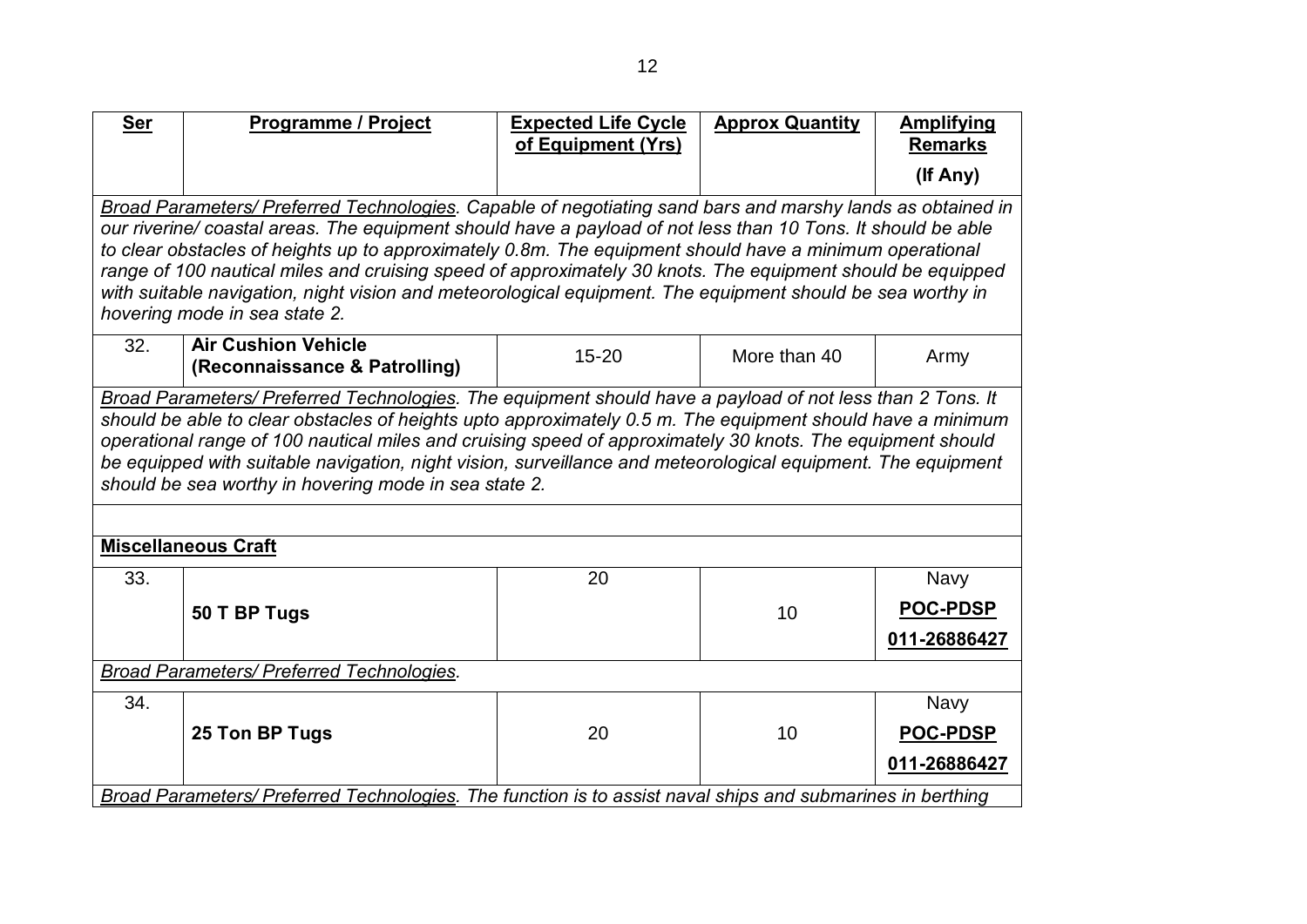| Ser                                              | <b>Programme / Project</b>                                                                                                                                                                                                                                                                                                          | <b>Expected Life Cycle</b><br>of Equipment (Yrs) | <b>Approx Quantity</b> | <b>Amplifying</b><br><b>Remarks</b><br>(If Any) |  |  |
|--------------------------------------------------|-------------------------------------------------------------------------------------------------------------------------------------------------------------------------------------------------------------------------------------------------------------------------------------------------------------------------------------|--------------------------------------------------|------------------------|-------------------------------------------------|--|--|
| than 3m.                                         | and unberthing/ turning/ maneuvering in confined waters/ harbours. The tug should be able to carry out its<br>functional role up to Sea State 4 and operate up to Sea State 6 and survivable as per approved Class/ IMO<br>norms. The Length and Beam of the tug should be as per design. The Draught of the tug should not be more |                                                  |                        |                                                 |  |  |
| 35.                                              |                                                                                                                                                                                                                                                                                                                                     |                                                  |                        | <b>Navy</b>                                     |  |  |
|                                                  | 250 Men Ferry Craft                                                                                                                                                                                                                                                                                                                 | 20                                               | 5                      | <b>POC-PDSP</b>                                 |  |  |
|                                                  |                                                                                                                                                                                                                                                                                                                                     |                                                  |                        | 011-26886427                                    |  |  |
|                                                  | Broad Parameters/ Preferred Technologies. For transport of personnel to and from ships at anchorage, to<br>deliver stores/ rations to ships and patrol within harbour limits.                                                                                                                                                       |                                                  |                        |                                                 |  |  |
| 36.                                              |                                                                                                                                                                                                                                                                                                                                     |                                                  |                        | <b>Navy</b>                                     |  |  |
|                                                  | <b>Floatsam Recovery Boat</b>                                                                                                                                                                                                                                                                                                       | 20                                               | 10                     | <b>POC-PDSP</b>                                 |  |  |
|                                                  |                                                                                                                                                                                                                                                                                                                                     |                                                  |                        | 011-26886427                                    |  |  |
| <b>Broad Parameters/ Preferred Technologies.</b> |                                                                                                                                                                                                                                                                                                                                     |                                                  |                        |                                                 |  |  |
|                                                  |                                                                                                                                                                                                                                                                                                                                     |                                                  |                        |                                                 |  |  |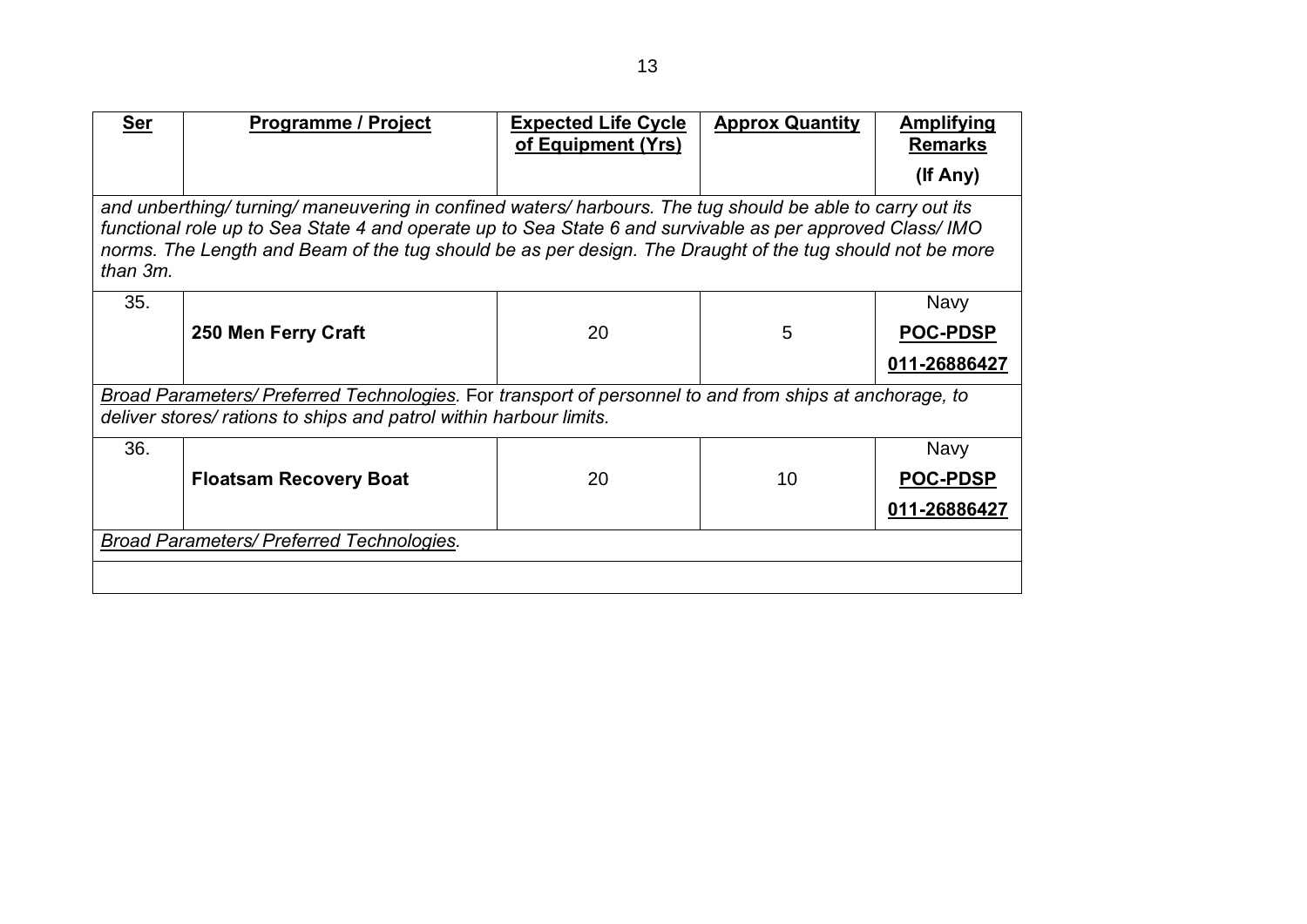| <b>Ser</b>                                                                                                                                                                                                                                                                                                                                                                                                                                                                                                                               | <b>Programme / Project</b>            | <b>Expected Life Cycle</b><br>of Equipment (Yrs) | <b>Approx Quantity</b> | <b>Amplifying</b><br><b>Remarks</b> |  |
|------------------------------------------------------------------------------------------------------------------------------------------------------------------------------------------------------------------------------------------------------------------------------------------------------------------------------------------------------------------------------------------------------------------------------------------------------------------------------------------------------------------------------------------|---------------------------------------|--------------------------------------------------|------------------------|-------------------------------------|--|
|                                                                                                                                                                                                                                                                                                                                                                                                                                                                                                                                          |                                       |                                                  |                        | (If Any)                            |  |
|                                                                                                                                                                                                                                                                                                                                                                                                                                                                                                                                          |                                       | <b>FIXED WING AIRCRAFT SYSTEMS</b>               |                        |                                     |  |
|                                                                                                                                                                                                                                                                                                                                                                                                                                                                                                                                          |                                       |                                                  |                        |                                     |  |
| 37.                                                                                                                                                                                                                                                                                                                                                                                                                                                                                                                                      | <b>Geo Spatial Information System</b> | $10 - 15$                                        | 2                      | Air Force                           |  |
| Broad Parameters/ Preferred Technologies. It should enable specialist users of IAF located at one place for<br>producing products like Aeronautical enroute Charts, Electronic FLIPS, Terminal Charts, Electronic Terrain<br>and Obstacle Data and inter conversion of Data formats. It should also enable Generic users to utilise using<br>web browser based applications and enable to carry out evaluations of the data. The entire system should be<br>database driven having application server software and file server software. |                                       |                                                  |                        |                                     |  |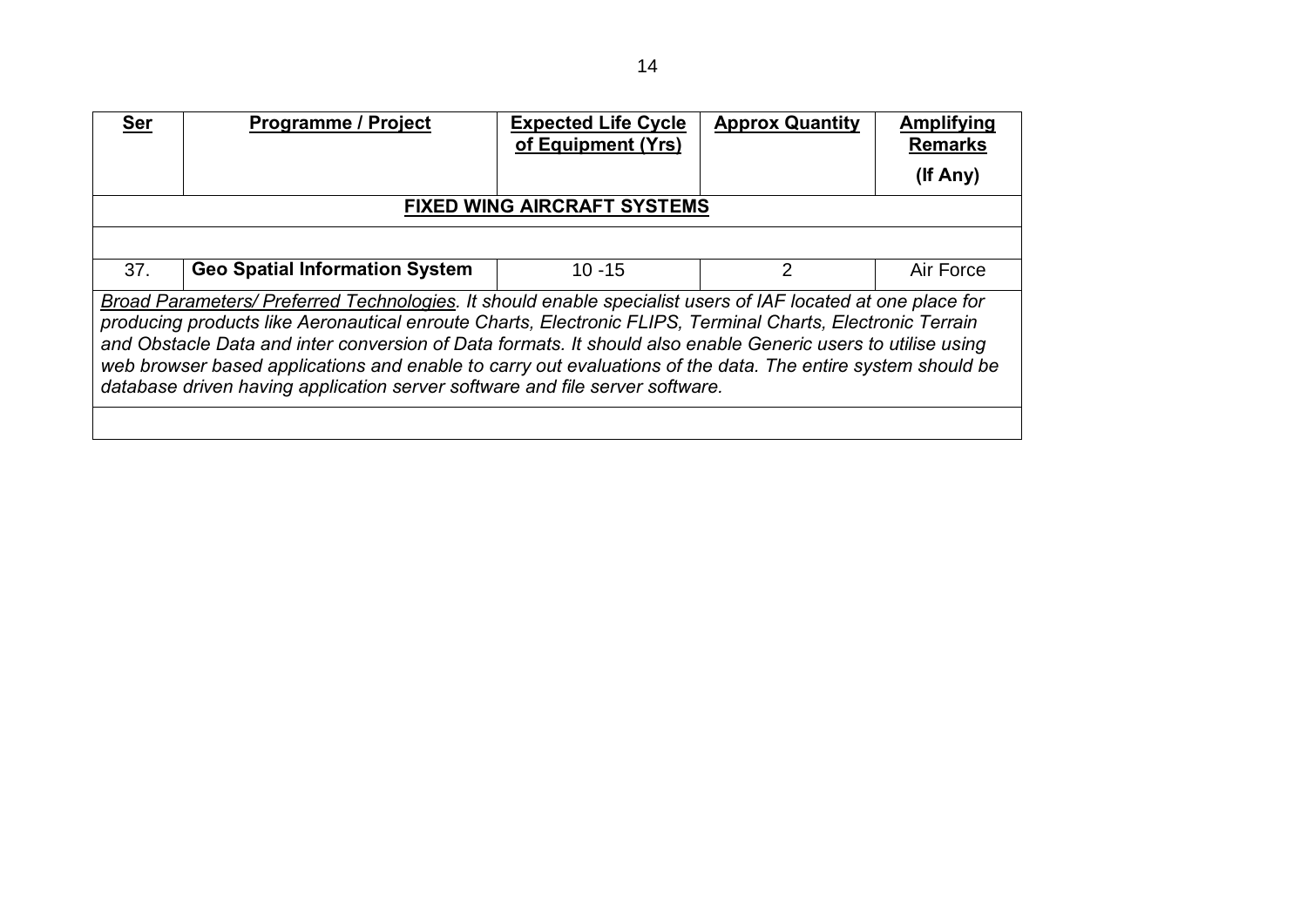| <b>Ser</b>                                                                                                                                                                                                                                                                                                                                                                                                                                                                                                                                                                                                                                                                             | <b>Programme / Project</b>                                         | <b>Expected Life Cycle</b><br>of Equipment (Yrs) | <b>Approx Quantity</b>                                                                                            | <b>Amplifying</b><br><b>Remarks</b>             |  |
|----------------------------------------------------------------------------------------------------------------------------------------------------------------------------------------------------------------------------------------------------------------------------------------------------------------------------------------------------------------------------------------------------------------------------------------------------------------------------------------------------------------------------------------------------------------------------------------------------------------------------------------------------------------------------------------|--------------------------------------------------------------------|--------------------------------------------------|-------------------------------------------------------------------------------------------------------------------|-------------------------------------------------|--|
|                                                                                                                                                                                                                                                                                                                                                                                                                                                                                                                                                                                                                                                                                        |                                                                    |                                                  |                                                                                                                   | (If Any)                                        |  |
|                                                                                                                                                                                                                                                                                                                                                                                                                                                                                                                                                                                                                                                                                        |                                                                    |                                                  |                                                                                                                   |                                                 |  |
| REMOTELY PILOTED AIRCRAFT AND SYSTEMS                                                                                                                                                                                                                                                                                                                                                                                                                                                                                                                                                                                                                                                  |                                                                    |                                                  |                                                                                                                   |                                                 |  |
| <b>RPAs</b>                                                                                                                                                                                                                                                                                                                                                                                                                                                                                                                                                                                                                                                                            |                                                                    |                                                  |                                                                                                                   |                                                 |  |
| 38.                                                                                                                                                                                                                                                                                                                                                                                                                                                                                                                                                                                                                                                                                    | <b>Medium Altitude Long Endurance</b>                              | $15 - 20$                                        | $100 - 150$                                                                                                       | <b>Joint</b>                                    |  |
|                                                                                                                                                                                                                                                                                                                                                                                                                                                                                                                                                                                                                                                                                        | (MALE) RPA                                                         |                                                  |                                                                                                                   | (Army, & Navy                                   |  |
| Broad Parameters/ Preferred Technologies. The RPA and its payloads should be capable of undertaking the<br>task of search and reconnaissance of area as well as moving target, Artillery Adjustment, Urban Security,<br>Combat SAR, Coastal and Maritime Patrol, Disaster Control and Protection of Facilities. Altitude ceiling should<br>be around 30000 feet or above. Endurance should be more than 24 hrs with SAR and EO/IR payloads. The<br>maximum range should be more than 250 Km in LOS mode and max possible with SATCOM link. Detachable<br>Payloads to include Maritime Radar, ESM, ELINT, ECCM, COMINT, EO/IR, SATCOM Link.<br><b>VTOL Shipborne for marine version</b> |                                                                    |                                                  |                                                                                                                   |                                                 |  |
| 39.                                                                                                                                                                                                                                                                                                                                                                                                                                                                                                                                                                                                                                                                                    | <b>Remotely Piloted Aircraft (RPA)</b><br>(HALE, VTOL, Ship-borne) | 15                                               | HALE. More than<br>20<br>VTOL . 25 - 30<br>Ship Borne. More<br>than 50 Systems<br>(Each system<br>having 03 RPAs) | <b>Navy</b><br><b>POC-PDNAS</b><br>011-23011711 |  |
| Broad Parameters/ Preferred Technologies. Detachable Payloads to include Maritime Radar, ESM, COMINT,<br><b>EO/IR, SATCOM Link</b>                                                                                                                                                                                                                                                                                                                                                                                                                                                                                                                                                     |                                                                    |                                                  |                                                                                                                   |                                                 |  |
| 40.                                                                                                                                                                                                                                                                                                                                                                                                                                                                                                                                                                                                                                                                                    | <b>Submarine Launched RPA</b>                                      | 25                                               | 10                                                                                                                | <b>Navy</b>                                     |  |
|                                                                                                                                                                                                                                                                                                                                                                                                                                                                                                                                                                                                                                                                                        | Broad Parameters/ Preferred Technologies.                          |                                                  |                                                                                                                   |                                                 |  |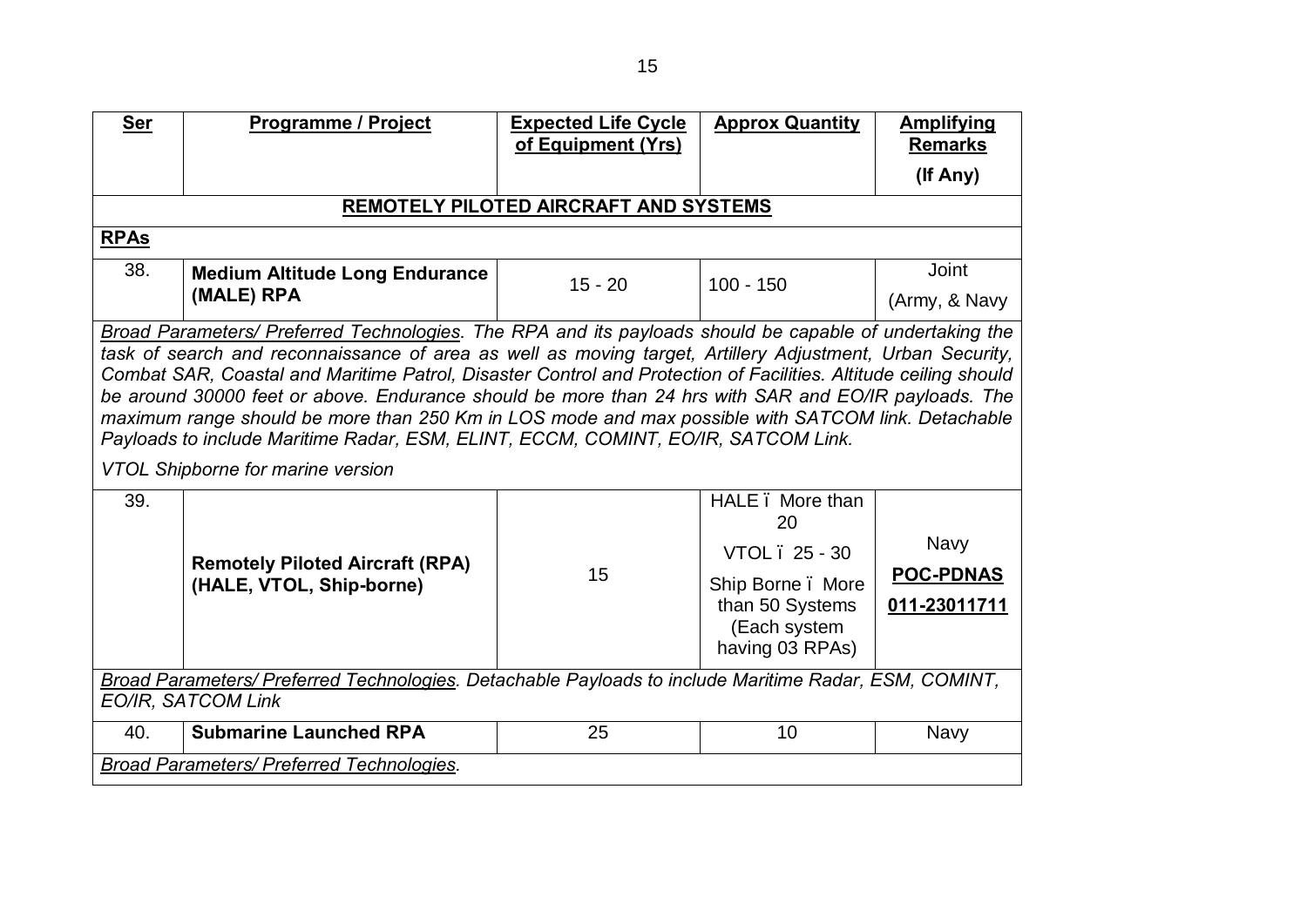| <b>Ser</b>                                                                                                                                                                                                                                                                                                           | <b>Programme / Project</b>                                                                                                                                                                                                                                                                                                                          | <b>Expected Life Cycle</b><br>of Equipment (Yrs) | <b>Approx Quantity</b> | <b>Amplifying</b><br><b>Remarks</b> |  |
|----------------------------------------------------------------------------------------------------------------------------------------------------------------------------------------------------------------------------------------------------------------------------------------------------------------------|-----------------------------------------------------------------------------------------------------------------------------------------------------------------------------------------------------------------------------------------------------------------------------------------------------------------------------------------------------|--------------------------------------------------|------------------------|-------------------------------------|--|
|                                                                                                                                                                                                                                                                                                                      |                                                                                                                                                                                                                                                                                                                                                     |                                                  |                        | (If Any)                            |  |
| 41.                                                                                                                                                                                                                                                                                                                  | <b>Short Range RPA</b>                                                                                                                                                                                                                                                                                                                              | 20                                               | 50                     | Army                                |  |
|                                                                                                                                                                                                                                                                                                                      | <b>Broad Parameters/ Preferred Technologies.</b>                                                                                                                                                                                                                                                                                                    |                                                  |                        |                                     |  |
|                                                                                                                                                                                                                                                                                                                      | (a) Range 200 Km (LOS)<br>(b) Endurance 10 hrs<br>(c) Altitude Ceiling Upto 20,000 feet<br>(d) Payload EO (Day/Ni), SAR, ESM, ELINT<br>(e) Multiple Payload carriage Capability.                                                                                                                                                                    |                                                  |                        |                                     |  |
| 42.                                                                                                                                                                                                                                                                                                                  | <b>Hybrid RPAs</b>                                                                                                                                                                                                                                                                                                                                  | 20                                               | 30                     | Army                                |  |
| by multiple modes.                                                                                                                                                                                                                                                                                                   | Broad Parameters/ Preferred Technologies. Short Range RPAs with ranges up to 200 Kms and 20000 ft alt,<br>with capability of rotary wing and fixed wing RPAs facilitating faster transition to and from the target in fixed wg<br>configuration and hover capability in the target area. The ability will also enable to launch and recover the RPA |                                                  |                        |                                     |  |
| 43.                                                                                                                                                                                                                                                                                                                  | <b>Stealth RPAs</b>                                                                                                                                                                                                                                                                                                                                 | 20                                               | 55-70                  | Army                                |  |
|                                                                                                                                                                                                                                                                                                                      | Broad Parameters/ Preferred Technologies. MALE/HALE RPAs (range up to 1,500 Kms and alt 50,000 to<br>60,000 ft) with stealth capability to avoid detection by enemy radars. Capability to incorporate special payloads<br>including communication interception equipment, jamming weapons and NBC detection.                                        |                                                  |                        |                                     |  |
| 44.                                                                                                                                                                                                                                                                                                                  | <b>Combat RPA</b>                                                                                                                                                                                                                                                                                                                                   | 20 yrs                                           | More than 30           | Joint                               |  |
|                                                                                                                                                                                                                                                                                                                      |                                                                                                                                                                                                                                                                                                                                                     |                                                  |                        | (Army & Navy)                       |  |
| Broad Parameters/ Preferred Technologies. MALE class of RPA with capability to fly upto 30,000 ft alt with<br>extended ranges (SATCOM) and endurance more than 24h. Capability of engagement of static and mobile<br>ground targets and Maritime Targets (Surface and Underwater) with a min stand-off dist of 20 km |                                                                                                                                                                                                                                                                                                                                                     |                                                  |                        |                                     |  |
| 45.                                                                                                                                                                                                                                                                                                                  | <b>Special Optical Payload</b>                                                                                                                                                                                                                                                                                                                      | 20                                               | More than 20           | Army                                |  |
|                                                                                                                                                                                                                                                                                                                      | Broad Parameters/ Preferred Technologies. Multiple Optical Camera in a single payload with capability of                                                                                                                                                                                                                                            |                                                  |                        |                                     |  |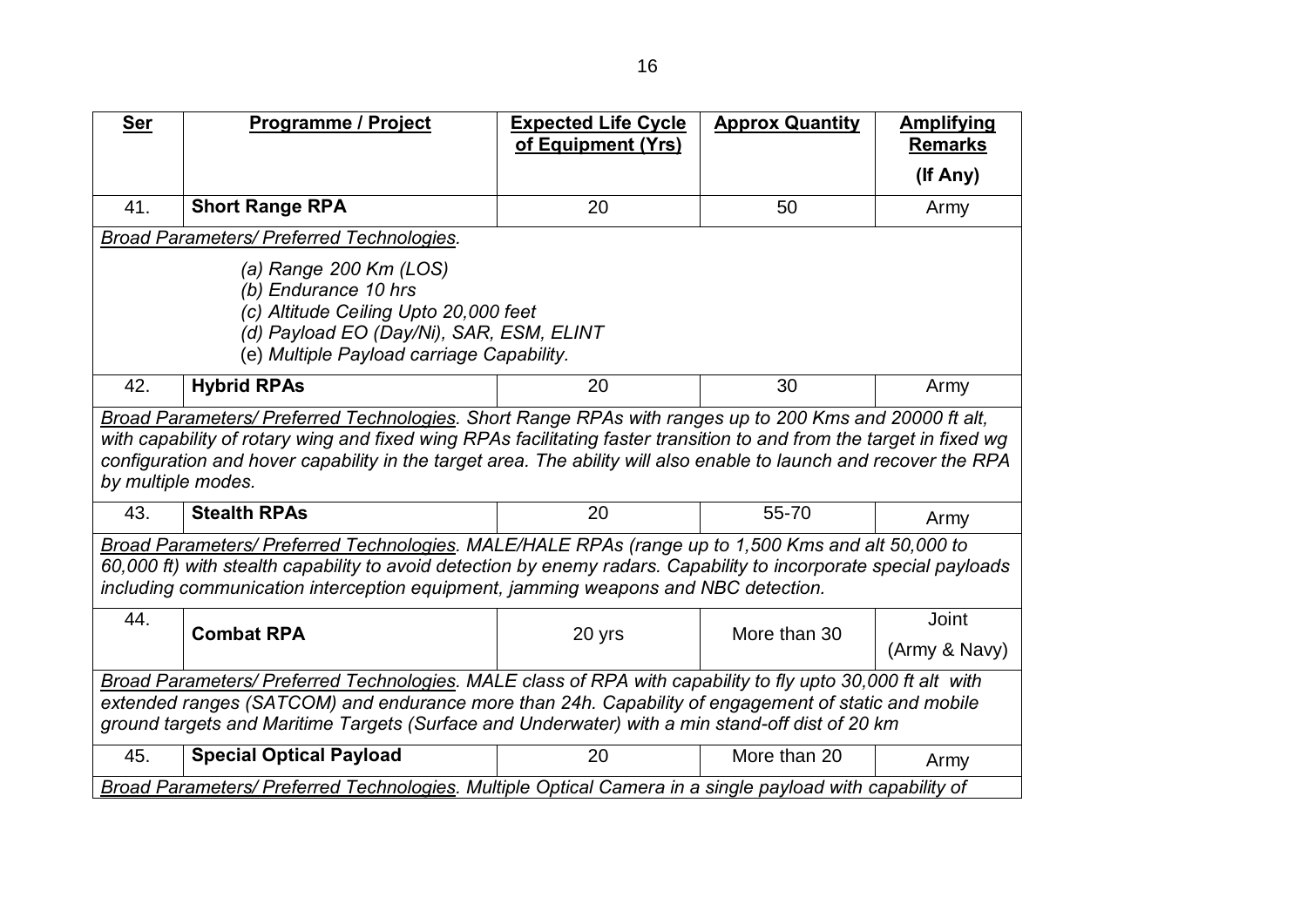| <u>Ser</u>                                                                             | <b>Programme / Project</b> | <b>Expected Life Cycle</b><br>of Equipment (Yrs) | <b>Approx Quantity</b> | Amplifying<br><b>Remarks</b> |  |
|----------------------------------------------------------------------------------------|----------------------------|--------------------------------------------------|------------------------|------------------------------|--|
|                                                                                        |                            |                                                  |                        | (If Any)                     |  |
| handling each camera independently and covering a large swath of approximately 100 km. |                            |                                                  |                        |                              |  |
|                                                                                        |                            |                                                  |                        |                              |  |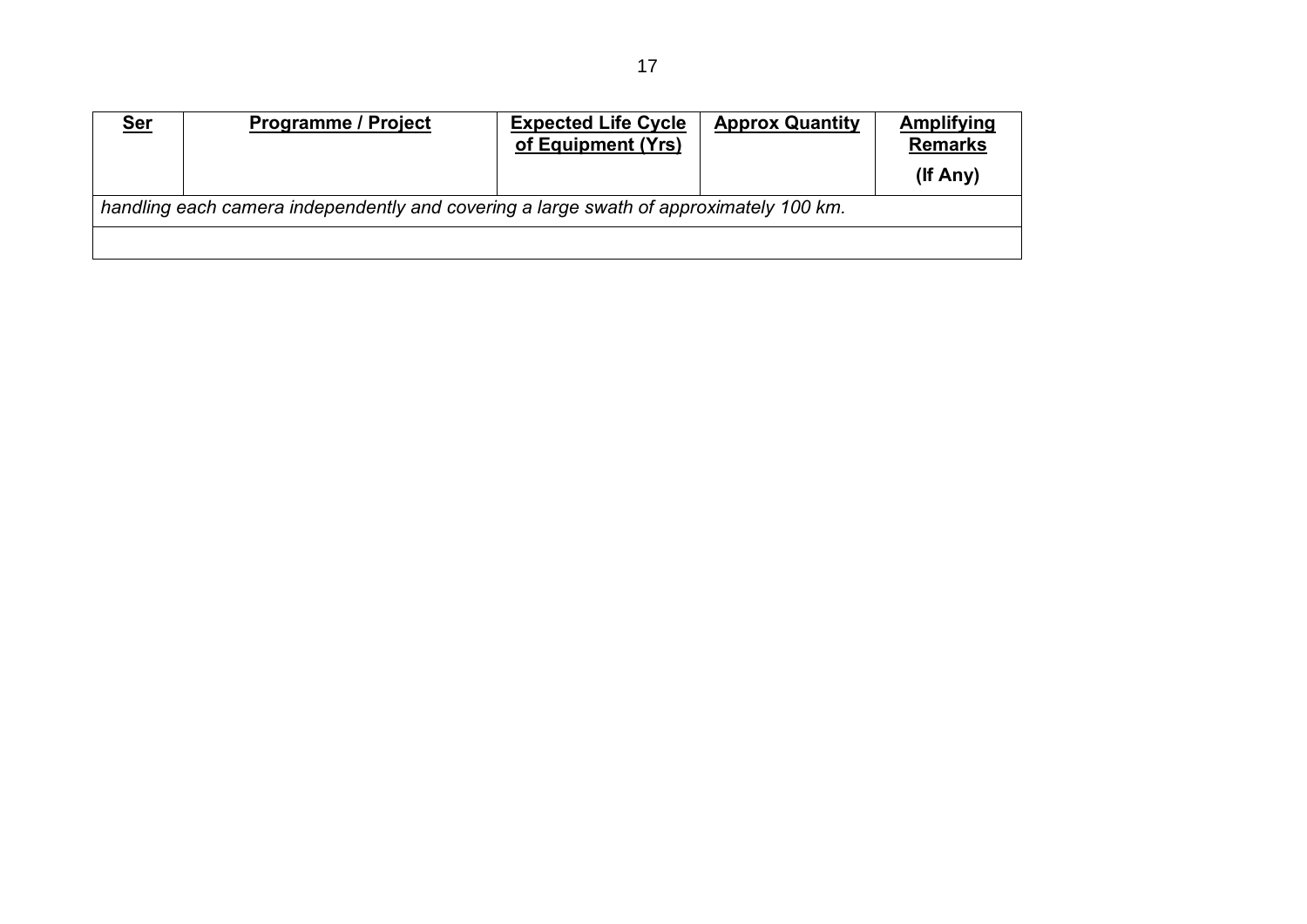| <b>Ser</b>                                                                                                                                                                                                                      | Programme / Project                                                                                                                                                                                                                                                                                                                                         | <b>Expected Life Cycle</b><br>of Equipment (Yrs) | <b>Approx Quantity</b> | <b>Amplifying</b><br><b>Remarks</b> |
|---------------------------------------------------------------------------------------------------------------------------------------------------------------------------------------------------------------------------------|-------------------------------------------------------------------------------------------------------------------------------------------------------------------------------------------------------------------------------------------------------------------------------------------------------------------------------------------------------------|--------------------------------------------------|------------------------|-------------------------------------|
|                                                                                                                                                                                                                                 |                                                                                                                                                                                                                                                                                                                                                             |                                                  |                        | (If Any)                            |
|                                                                                                                                                                                                                                 |                                                                                                                                                                                                                                                                                                                                                             | <b>SUBMARINES SYSTEMS</b>                        |                        |                                     |
| 46.                                                                                                                                                                                                                             |                                                                                                                                                                                                                                                                                                                                                             |                                                  |                        | <b>Navy</b>                         |
|                                                                                                                                                                                                                                 | <b>Off Board Vehicles</b>                                                                                                                                                                                                                                                                                                                                   | 15                                               | 12                     | <b>POC-PDSR</b>                     |
|                                                                                                                                                                                                                                 |                                                                                                                                                                                                                                                                                                                                                             |                                                  |                        | 011-23011680                        |
|                                                                                                                                                                                                                                 | Broad Parameters/ Preferred Technologies. Sub-systems to be developed:-Ejection System, UW<br>Communication , Electronic Control, Payload for vehicle                                                                                                                                                                                                       |                                                  |                        |                                     |
| 47.                                                                                                                                                                                                                             |                                                                                                                                                                                                                                                                                                                                                             |                                                  |                        | <b>Navy</b>                         |
|                                                                                                                                                                                                                                 | <b>AUVs/ ROVs for Mine</b><br><b>Neutralisation</b>                                                                                                                                                                                                                                                                                                         | 15                                               | 10                     | <b>POC-PDSR</b>                     |
|                                                                                                                                                                                                                                 |                                                                                                                                                                                                                                                                                                                                                             |                                                  |                        | 011-23011680                        |
|                                                                                                                                                                                                                                 | Broad Parameters/ Preferred Technologies. Multi Mission High Endurance AUV is planned to be inducted. The<br>AUV is envisaged to be capable of undertaking MCM operations including mine neutralization. The HE AUV<br>should be capable of carrying out other missions like ISR, carry different payloads and act as Communication<br>link for submarines. |                                                  |                        |                                     |
| 48.                                                                                                                                                                                                                             |                                                                                                                                                                                                                                                                                                                                                             |                                                  |                        | <b>Navy</b>                         |
|                                                                                                                                                                                                                                 | <b>Submarine Diesel Generators</b>                                                                                                                                                                                                                                                                                                                          | 25                                               | 20                     | <b>POC-PDSMAQ</b>                   |
|                                                                                                                                                                                                                                 |                                                                                                                                                                                                                                                                                                                                                             |                                                  |                        | 011-23011067                        |
| Broad Parameters/ Preferred Technologies. The Diesel Generators should be capable of facilitating generation<br>of 1.5 MW. The engines should be marinised and capable of operating under a minimum back pressure of 0.8<br>Bar |                                                                                                                                                                                                                                                                                                                                                             |                                                  |                        |                                     |
| 49.                                                                                                                                                                                                                             | <b>Submarine Main Propulsion</b><br><b>Motors</b>                                                                                                                                                                                                                                                                                                           | 25                                               | More than 5            | <b>Navy</b><br><b>POC-PDSMAQ</b>    |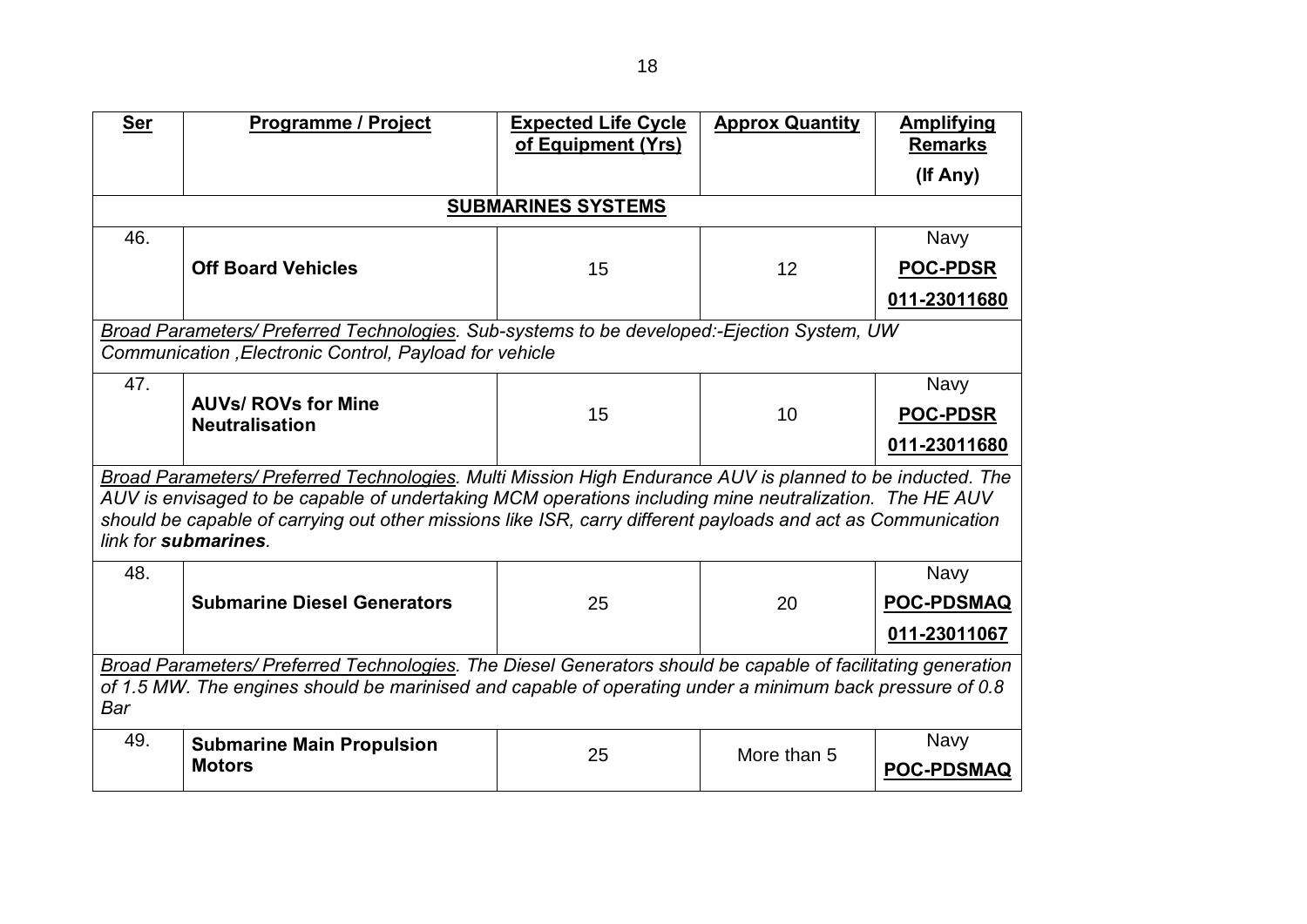| <b>Ser</b>                                                                                                                                                                                                                                                                                                                                                                                                                                                                                                                                                                                                                                                                                                                                             | <b>Programme / Project</b>                                                                                                                                                                                         | <b>Expected Life Cycle</b><br>of Equipment (Yrs) | <b>Approx Quantity</b> | <b>Amplifying</b><br><b>Remarks</b>              |  |
|--------------------------------------------------------------------------------------------------------------------------------------------------------------------------------------------------------------------------------------------------------------------------------------------------------------------------------------------------------------------------------------------------------------------------------------------------------------------------------------------------------------------------------------------------------------------------------------------------------------------------------------------------------------------------------------------------------------------------------------------------------|--------------------------------------------------------------------------------------------------------------------------------------------------------------------------------------------------------------------|--------------------------------------------------|------------------------|--------------------------------------------------|--|
|                                                                                                                                                                                                                                                                                                                                                                                                                                                                                                                                                                                                                                                                                                                                                        |                                                                                                                                                                                                                    |                                                  |                        | (If Any)                                         |  |
|                                                                                                                                                                                                                                                                                                                                                                                                                                                                                                                                                                                                                                                                                                                                                        |                                                                                                                                                                                                                    |                                                  |                        | 011-23011067                                     |  |
|                                                                                                                                                                                                                                                                                                                                                                                                                                                                                                                                                                                                                                                                                                                                                        | <b>Broad Parameters/ Preferred Technologies. Permasyn Motor</b>                                                                                                                                                    |                                                  |                        |                                                  |  |
| 50.                                                                                                                                                                                                                                                                                                                                                                                                                                                                                                                                                                                                                                                                                                                                                    |                                                                                                                                                                                                                    |                                                  |                        | <b>Navy</b>                                      |  |
|                                                                                                                                                                                                                                                                                                                                                                                                                                                                                                                                                                                                                                                                                                                                                        | <b>Integrated Combat Suites for</b><br><b>Submarines</b>                                                                                                                                                           | 25                                               | 10                     | <b>POC-PDSMAQ</b>                                |  |
|                                                                                                                                                                                                                                                                                                                                                                                                                                                                                                                                                                                                                                                                                                                                                        |                                                                                                                                                                                                                    |                                                  |                        | 011-23011067                                     |  |
|                                                                                                                                                                                                                                                                                                                                                                                                                                                                                                                                                                                                                                                                                                                                                        | Broad Parameters/ Preferred Technologies. Combat System should be integrated with inputs from all sensors<br>& Data Link equipment and configured to fire torpedoes and missiles nominated by the Indian Navy.     |                                                  |                        |                                                  |  |
| 51.                                                                                                                                                                                                                                                                                                                                                                                                                                                                                                                                                                                                                                                                                                                                                    |                                                                                                                                                                                                                    |                                                  |                        | <b>Navy</b>                                      |  |
|                                                                                                                                                                                                                                                                                                                                                                                                                                                                                                                                                                                                                                                                                                                                                        | <b>Submarine System Controls</b>                                                                                                                                                                                   | 25                                               | More than 5            | <b>POC-PDSMAQ</b>                                |  |
|                                                                                                                                                                                                                                                                                                                                                                                                                                                                                                                                                                                                                                                                                                                                                        |                                                                                                                                                                                                                    |                                                  |                        | 011-23011067                                     |  |
| Broad Parameters/ Preferred Technologies. Includes Integrated Platform Management System (IPMS),<br>Automatic Power management System (APMS), Diesel Engine Monitoring System (DMS), Ships Motion<br>Control System (SMCS), Battery Monitoring System (BMS), Insulation Monitoring System for ships network,<br>Fire Detection System, Automatic Fire Suppression System, Refrigeration/Air Conditioning System and<br>Ventilation Control System etc. Capable of monitoring and operating all the equipment and systems onboard<br>the submarine using modular real time operating systems which have hardened data bus architecture. Design<br>of highly reliable and performance consistent actuators would also form a part of these technologies. |                                                                                                                                                                                                                    |                                                  |                        |                                                  |  |
| 52.                                                                                                                                                                                                                                                                                                                                                                                                                                                                                                                                                                                                                                                                                                                                                    | <b>Power Aggregates for</b><br><b>Submarines</b>                                                                                                                                                                   | 25                                               | 10                     | <b>Navy</b><br><b>POC-PDSMAQ</b><br>011-23011067 |  |
|                                                                                                                                                                                                                                                                                                                                                                                                                                                                                                                                                                                                                                                                                                                                                        | Broad Parameters/ Preferred Technologies. To include switchboards, switchgear, conversion machinery,<br>power shapers, transformers, invertors, etc. The power technology should be based on IGBT, digital control |                                                  |                        |                                                  |  |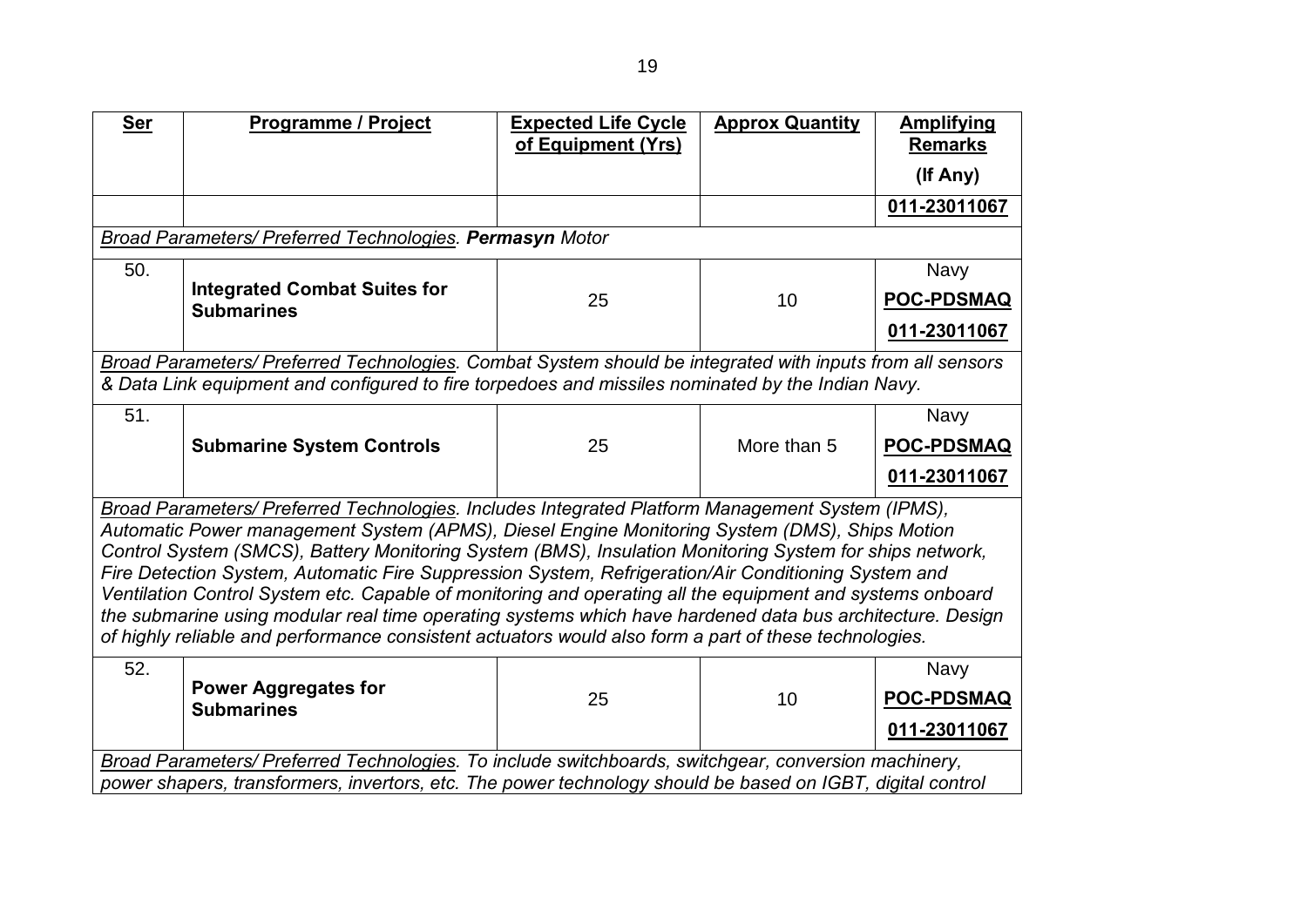| <b>Ser</b> | <b>Programme / Project</b>                                                                                      | <b>Expected Life Cycle</b><br>of Equipment (Yrs) | <b>Approx Quantity</b> | <b>Amplifying</b><br><b>Remarks</b> |  |
|------------|-----------------------------------------------------------------------------------------------------------------|--------------------------------------------------|------------------------|-------------------------------------|--|
|            |                                                                                                                 |                                                  |                        | (If Any)                            |  |
|            | with state of art feedback and monitoring to ensure smooth outputs in addition to high quality and reliability. |                                                  |                        |                                     |  |
| 53.        |                                                                                                                 |                                                  |                        | Navy                                |  |
|            | <b>Towed Wire Antenna System</b>                                                                                | 15                                               | More than 5            | <b>POC-PDSMAQ</b>                   |  |
|            |                                                                                                                 |                                                  |                        | 011-23011067                        |  |
|            | <b>Broad Parameters/ Preferred Technologies.</b>                                                                |                                                  |                        |                                     |  |
| 54.        |                                                                                                                 |                                                  |                        | <b>Navy</b>                         |  |
|            | <b>Lithium Ion Batteries for</b><br><b>Submarines</b>                                                           | 25                                               | More than 10 sets      | <b>POC-PDSMAQ</b>                   |  |
|            |                                                                                                                 |                                                  |                        | 011-23011067                        |  |
|            | Broad Parameters/ Preferred Technologies. High capacity batteries which cater for longer duration of dived      |                                                  |                        |                                     |  |
|            | condition for conventional submarines.                                                                          |                                                  |                        |                                     |  |
|            |                                                                                                                 |                                                  |                        |                                     |  |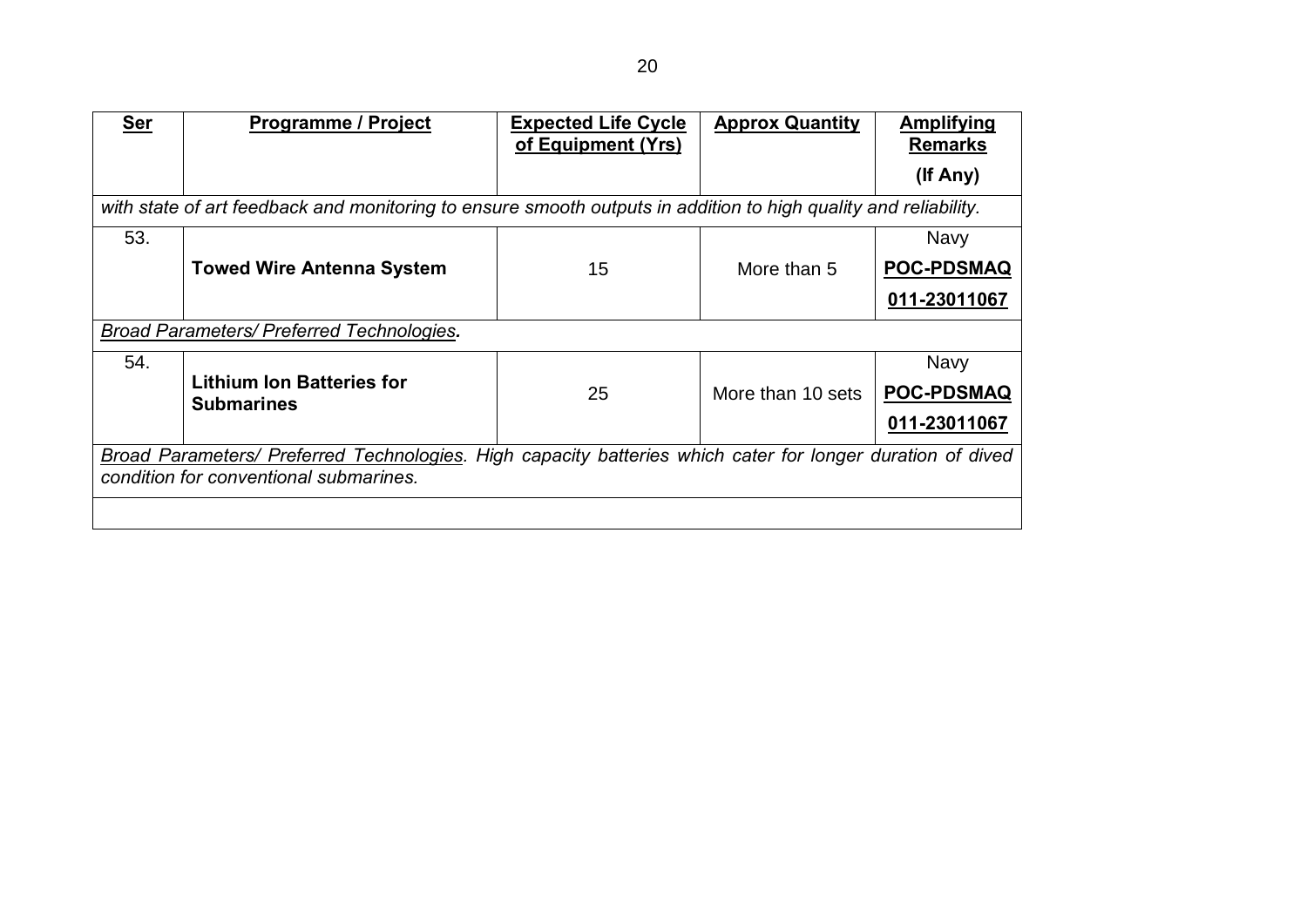| <b>Ser</b>                                                                                                                                                                                                                                                                                                                                                                                                                                                                                                                                                              | Programme / Project                                                                                                                                                                                                                                                                                                   | <b>Expected Life Cycle</b><br>of Equipment (Yrs) | <b>Approx Quantity</b>                | <b>Amplifying</b><br><b>Remarks</b> |  |
|-------------------------------------------------------------------------------------------------------------------------------------------------------------------------------------------------------------------------------------------------------------------------------------------------------------------------------------------------------------------------------------------------------------------------------------------------------------------------------------------------------------------------------------------------------------------------|-----------------------------------------------------------------------------------------------------------------------------------------------------------------------------------------------------------------------------------------------------------------------------------------------------------------------|--------------------------------------------------|---------------------------------------|-------------------------------------|--|
|                                                                                                                                                                                                                                                                                                                                                                                                                                                                                                                                                                         |                                                                                                                                                                                                                                                                                                                       |                                                  |                                       | (If Any)                            |  |
|                                                                                                                                                                                                                                                                                                                                                                                                                                                                                                                                                                         |                                                                                                                                                                                                                                                                                                                       | <b>WEAPONS AND SYSTEMS</b>                       |                                       |                                     |  |
|                                                                                                                                                                                                                                                                                                                                                                                                                                                                                                                                                                         | <b>Land Systems</b>                                                                                                                                                                                                                                                                                                   |                                                  |                                       |                                     |  |
| 55.                                                                                                                                                                                                                                                                                                                                                                                                                                                                                                                                                                     | <b>Inertial Navigation System -</b><br><b>Global Positioning System</b>                                                                                                                                                                                                                                               | 30                                               | 300                                   | Army                                |  |
| Broad Parameters/ Preferred Technologies. Vehicle mounted gun system. Emerging technologies such as<br>vision sensors for Simultaneous Localisation and Mapping (SLAM), Micro-Electro-Mechanical Systems<br>(MEMS), etc be incorporated for weight optimization, enhanced accuracy and autonomous operations. Future<br>expansion for interfacing the system with external navigation aids should exist.                                                                                                                                                                |                                                                                                                                                                                                                                                                                                                       |                                                  |                                       |                                     |  |
| 56.                                                                                                                                                                                                                                                                                                                                                                                                                                                                                                                                                                     | 81mm Mortar                                                                                                                                                                                                                                                                                                           | 15 Yrs                                           | $2000 - 2500$                         | Army                                |  |
|                                                                                                                                                                                                                                                                                                                                                                                                                                                                                                                                                                         | Broad Parameters/ Preferred Technologies. Extended Range and Airburst Capability Capable of achieving<br>range of 7 – 10 Km (with extended range ammunition). Total weight of 30- 35 Kg to include Tube, Bipod and<br>Base Plate. Automatic fire Control enabled and Rapid fire Capability (more than 20 Bombs/ min). |                                                  |                                       |                                     |  |
| 57.                                                                                                                                                                                                                                                                                                                                                                                                                                                                                                                                                                     | Anti RPA Defence System (RF<br>inhibition)                                                                                                                                                                                                                                                                            | 10 Yrs                                           | More than 70                          | Joint<br>(Army & Air<br>Force)      |  |
| Broad Parameters/ Preferred Technologies. AUDS should be designed to disrupt and neutralize RPAs<br>engaged in hostile airborne surveillance or any other activities. It should have combination of electronic-<br>scanning radar target detection, electro-optical (EO) tracking/ classification and directional RF inhibition<br>capability. Sys should be able to remotely detect all RPAs from micro to MALE. It should be operated in mil as<br>well other RF Bands. Detection range $\geq$ 40 Kms, EOTS range $\geq$ 12 Kms and RF inhibition range $\geq$ 7 Kms. |                                                                                                                                                                                                                                                                                                                       |                                                  |                                       |                                     |  |
| 58.                                                                                                                                                                                                                                                                                                                                                                                                                                                                                                                                                                     | <b>Tactical High Energy Laser</b><br><b>System</b>                                                                                                                                                                                                                                                                    | 12                                               | Ph 1 Less than 5<br>Ph 2 More than 15 | Army & Air<br>Force                 |  |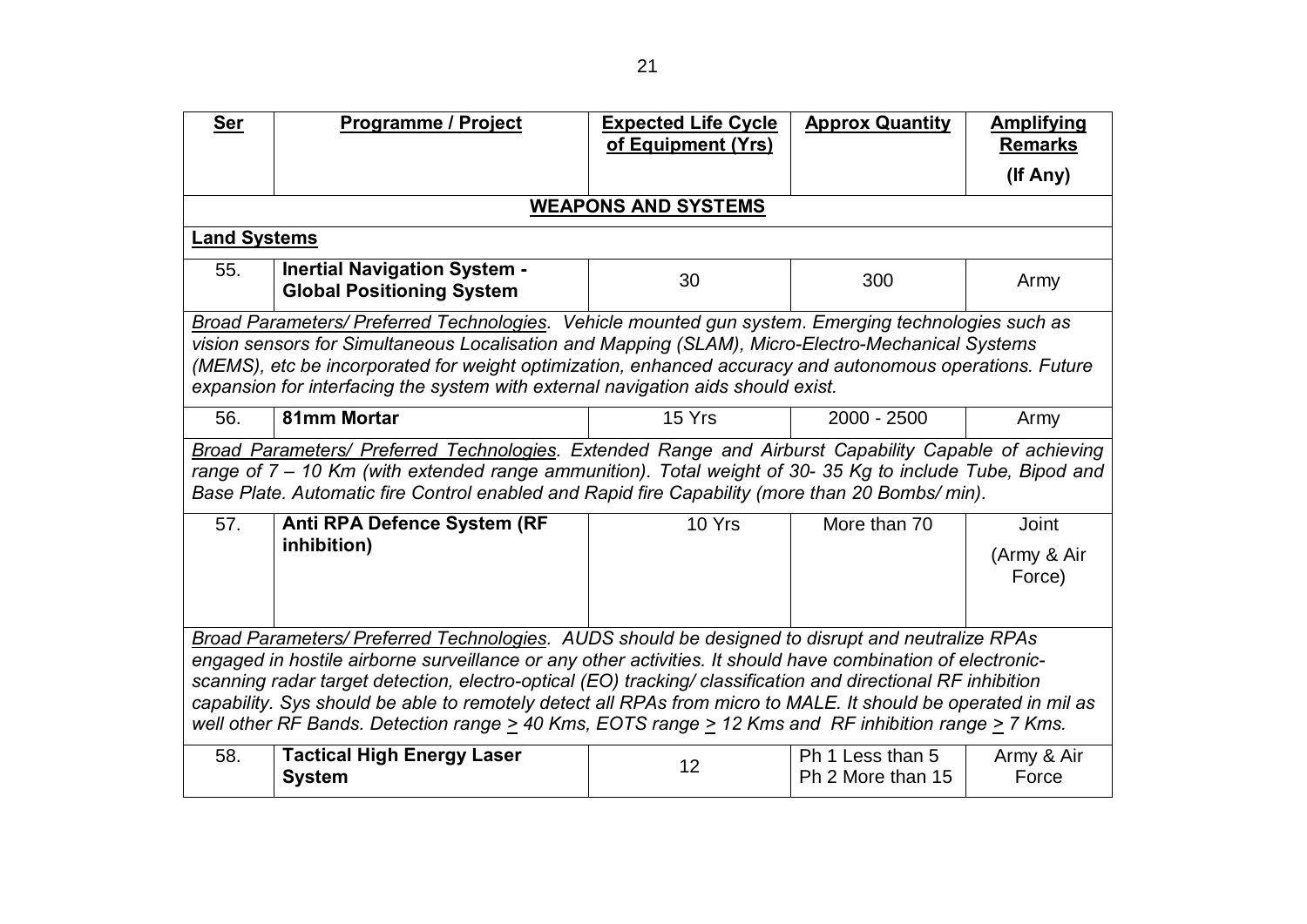| Ser                                                                                                                                                                                                                                                                                                                                                                                    | <b>Programme / Project</b>                                                                                                                                                                                                                                                                                                  | <b>Expected Life Cycle</b><br>of Equipment (Yrs) | <b>Approx Quantity</b>                | <b>Amplifying</b><br><b>Remarks</b> |  |
|----------------------------------------------------------------------------------------------------------------------------------------------------------------------------------------------------------------------------------------------------------------------------------------------------------------------------------------------------------------------------------------|-----------------------------------------------------------------------------------------------------------------------------------------------------------------------------------------------------------------------------------------------------------------------------------------------------------------------------|--------------------------------------------------|---------------------------------------|-------------------------------------|--|
|                                                                                                                                                                                                                                                                                                                                                                                        |                                                                                                                                                                                                                                                                                                                             |                                                  |                                       | (If Any)                            |  |
|                                                                                                                                                                                                                                                                                                                                                                                        | <b>Broad Parameters/ Preferred Technologies.</b>                                                                                                                                                                                                                                                                            |                                                  |                                       |                                     |  |
| <b>Phase I</b>                                                                                                                                                                                                                                                                                                                                                                         |                                                                                                                                                                                                                                                                                                                             |                                                  |                                       |                                     |  |
| (a)<br>(b)<br>(c)                                                                                                                                                                                                                                                                                                                                                                      | A HMV based LASER weapon system to cause physical damage/destruction to EW systems,<br>communication systems and non communication systems/radars and their antennas.<br>Should be also effective against microwave towers, cellular towers, and cables.<br>Weapon system should be capable of an effective range of 6-8km. |                                                  |                                       |                                     |  |
|                                                                                                                                                                                                                                                                                                                                                                                        | (d) Should be capable against small aerial targets/objects.                                                                                                                                                                                                                                                                 |                                                  |                                       |                                     |  |
| <b>Phase II</b>                                                                                                                                                                                                                                                                                                                                                                        |                                                                                                                                                                                                                                                                                                                             |                                                  |                                       |                                     |  |
| (a)<br>(b)                                                                                                                                                                                                                                                                                                                                                                             | Should be effective against Soft skinned vehicles and troops.<br>Range should be upto 20 KM and beyond.<br>Should be capable of anti satellite role from ground & aerial platform.<br>Should be as effective in ground-to-ground role as for ground-to-air role.                                                            |                                                  |                                       |                                     |  |
|                                                                                                                                                                                                                                                                                                                                                                                        | Should have gyrostabilised aiming and target locking capability.                                                                                                                                                                                                                                                            |                                                  |                                       |                                     |  |
| 59.                                                                                                                                                                                                                                                                                                                                                                                    | <b>High Power Electromagnetic</b><br><b>Weapon System</b>                                                                                                                                                                                                                                                                   | 10                                               | Ph 1 Less than 5<br>Ph 2 More than 15 | Army & Air<br>Force                 |  |
|                                                                                                                                                                                                                                                                                                                                                                                        | <b>Broad Parameters/ Preferred Technologies.</b>                                                                                                                                                                                                                                                                            |                                                  |                                       |                                     |  |
| Phase-I.                                                                                                                                                                                                                                                                                                                                                                               |                                                                                                                                                                                                                                                                                                                             |                                                  |                                       |                                     |  |
| An HMV based High Energy Electromagnetic Weapon System, to be employed against enemy's<br>(a)<br>electronic & electrical system in TBA at a range of 6-8 KM and more.<br>Should be effective against all cellular towers, microwave towers, communication networks and<br>(b)<br>command & control setup.<br>Should be effective against avionics & radars of aircrafts & RPAs.<br>(c) |                                                                                                                                                                                                                                                                                                                             |                                                  |                                       |                                     |  |
| Phase-II.                                                                                                                                                                                                                                                                                                                                                                              |                                                                                                                                                                                                                                                                                                                             |                                                  |                                       |                                     |  |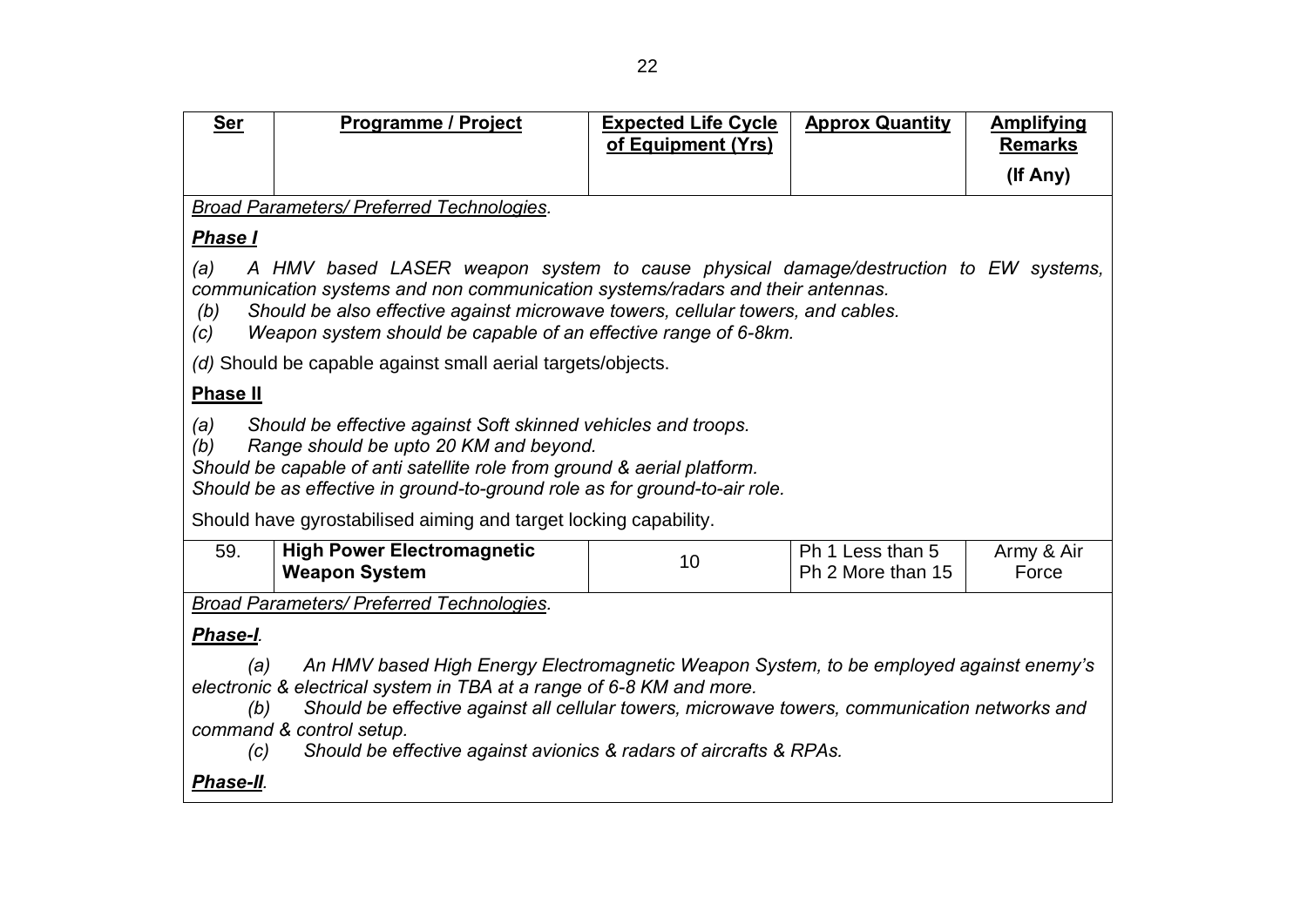| <b>Ser</b>                                                                                                                                                                                                                                                                                                                                                                                                                                                                                                                                                                                     | Programme / Project                                                                                                                                                                                                                                                                                                                                                                                                                                                                                                                                                                                                      | <b>Expected Life Cycle</b><br>of Equipment (Yrs) | <b>Approx Quantity</b> | <b>Amplifying</b><br><b>Remarks</b> |  |
|------------------------------------------------------------------------------------------------------------------------------------------------------------------------------------------------------------------------------------------------------------------------------------------------------------------------------------------------------------------------------------------------------------------------------------------------------------------------------------------------------------------------------------------------------------------------------------------------|--------------------------------------------------------------------------------------------------------------------------------------------------------------------------------------------------------------------------------------------------------------------------------------------------------------------------------------------------------------------------------------------------------------------------------------------------------------------------------------------------------------------------------------------------------------------------------------------------------------------------|--------------------------------------------------|------------------------|-------------------------------------|--|
|                                                                                                                                                                                                                                                                                                                                                                                                                                                                                                                                                                                                |                                                                                                                                                                                                                                                                                                                                                                                                                                                                                                                                                                                                                          |                                                  |                        | (If Any)                            |  |
| (b)                                                                                                                                                                                                                                                                                                                                                                                                                                                                                                                                                                                            | Should be effective against vehicle ignition system, IEDs, mines and guidance system of<br>(a)<br>missiles, PGMs and SSMs.<br>Range should be more than 15 km.                                                                                                                                                                                                                                                                                                                                                                                                                                                           |                                                  |                        |                                     |  |
| 60.                                                                                                                                                                                                                                                                                                                                                                                                                                                                                                                                                                                            | <b>Para Droppable Gun Tower</b>                                                                                                                                                                                                                                                                                                                                                                                                                                                                                                                                                                                          | 20                                               | 20                     | Army                                |  |
|                                                                                                                                                                                                                                                                                                                                                                                                                                                                                                                                                                                                | Broad Parameters/ Preferred Technologies. The gun tower is being envisaged to be employed with Ultra Light<br>Howitzer gun system which will be provided to Para Field Regt for specialized ops. The gun tower is expected<br>to be 6X6 drive with payload capacity of approx 4.5 Tons with the capability to be carried under slung with MI<br>26/ Chinook helicopter. The vehicle should be equipped with self-recovery winch capable of fore/aft vehicle<br>recovery ops. The gun tower to have automatic transmission and the capability of being dropped using Low<br>Altitude Parachute Extraction System (LAPES). |                                                  |                        |                                     |  |
| 61.                                                                                                                                                                                                                                                                                                                                                                                                                                                                                                                                                                                            | <b>Heavy Counter Improvised</b><br><b>Explosive Device (IED) Robotic</b><br><b>System</b>                                                                                                                                                                                                                                                                                                                                                                                                                                                                                                                                | 10                                               | 100                    | Army                                |  |
| Broad Parameters/ Preferred Technologies. Capable of carrying out explosive ordnance disposal in buildings,<br>installations, bus/ metro/ railway stations. Should have video camera, X-ray with real time viewing system and<br>a disruptor. Equipment should have a telescopic boom with weight lifting capability of approximately 120 kg.<br>Equipment should have capability of being radio controlled from a distance of approximately 400m in urban/<br>built up areas. Equipment should enable hand held wired control upto 200m. Weight of the equipment should<br>not exceed 350 kg. |                                                                                                                                                                                                                                                                                                                                                                                                                                                                                                                                                                                                                          |                                                  |                        |                                     |  |
| 62.                                                                                                                                                                                                                                                                                                                                                                                                                                                                                                                                                                                            | <b>Manpack Counter Improvised</b><br><b>Explosive Device (IED) Robotic</b><br><b>System</b>                                                                                                                                                                                                                                                                                                                                                                                                                                                                                                                              | 10                                               | 600                    | Army                                |  |
| Broad Parameters/ Preferred Technologies. Carry out surveillance and explosive ordnance disposal inside<br>vehicles, trains, air craft and larger open areas. Equipment should have video cameras and disruptor. Weight<br>lifting capability of the equipment should be approximately 2 kg. Equipment should have capability of being                                                                                                                                                                                                                                                         |                                                                                                                                                                                                                                                                                                                                                                                                                                                                                                                                                                                                                          |                                                  |                        |                                     |  |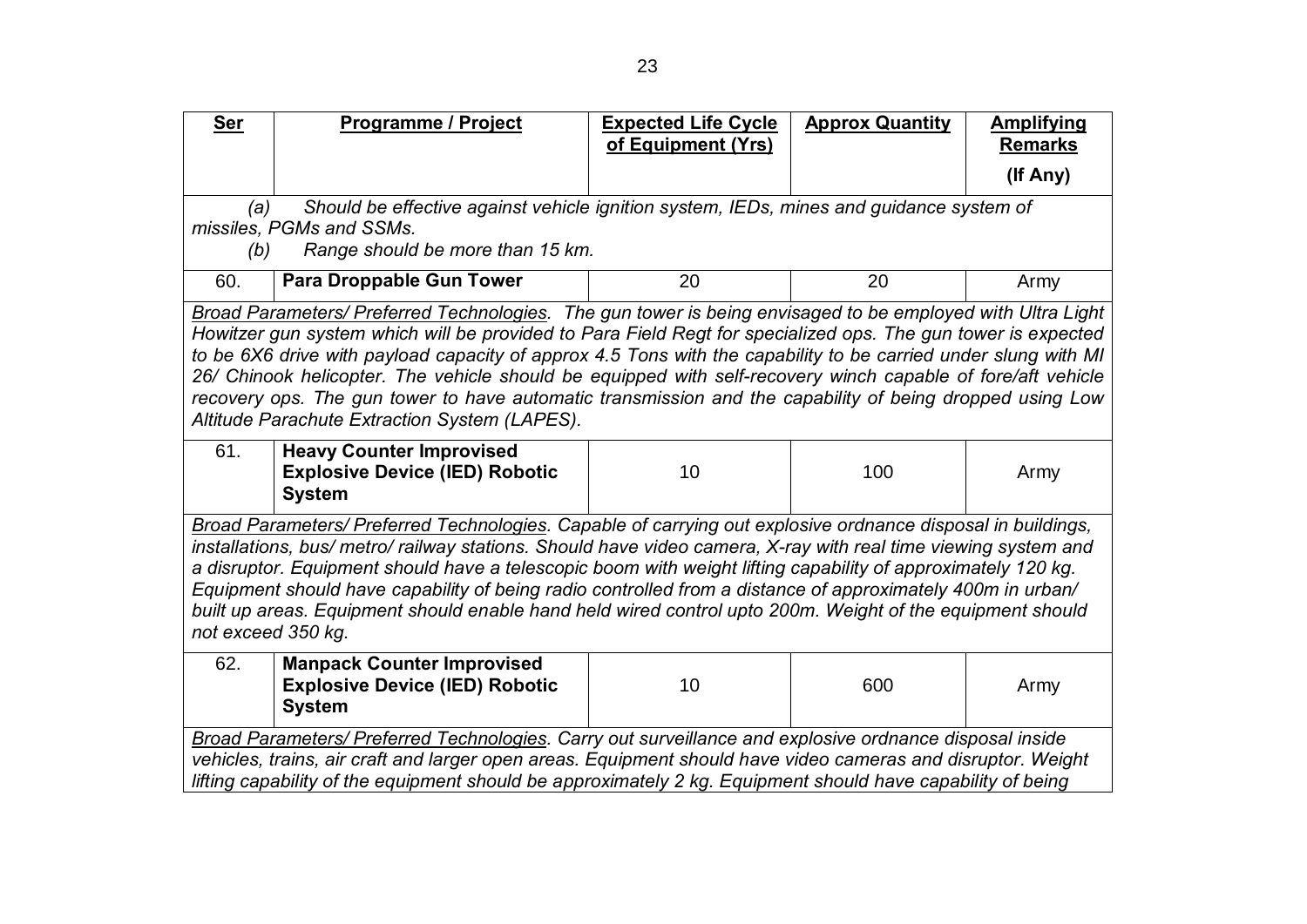| <b>Ser</b>                                                                        | <b>Programme / Project</b>                                                                                                                                                                                          | <b>Expected Life Cycle</b><br>of Equipment (Yrs) | <b>Approx Quantity</b> | <b>Amplifying</b><br><b>Remarks</b> |  |  |
|-----------------------------------------------------------------------------------|---------------------------------------------------------------------------------------------------------------------------------------------------------------------------------------------------------------------|--------------------------------------------------|------------------------|-------------------------------------|--|--|
|                                                                                   |                                                                                                                                                                                                                     |                                                  |                        | (If Any)                            |  |  |
|                                                                                   | radio controlled in urban/ built up areas at a distance not less than 100m. Equipment should enable hand held<br>wired control upto 200m. Weight of the equipment should not exceed 15 kg.                          |                                                  |                        |                                     |  |  |
|                                                                                   |                                                                                                                                                                                                                     |                                                  |                        |                                     |  |  |
| <b>Marine Systems</b>                                                             |                                                                                                                                                                                                                     |                                                  |                        |                                     |  |  |
| 63.                                                                               |                                                                                                                                                                                                                     |                                                  |                        | <b>Navy</b>                         |  |  |
|                                                                                   | Torpedo (Range>25 Km and<br>Speed >50 Knots)                                                                                                                                                                        | 25                                               | More than 150          | <b>POC-PDSR</b>                     |  |  |
|                                                                                   |                                                                                                                                                                                                                     |                                                  |                        | 011-23011680                        |  |  |
|                                                                                   | Broad Parameters/ Preferred Technologies. The torpedo should be of 533mm, capable of being exploited from                                                                                                           |                                                  |                        |                                     |  |  |
|                                                                                   | existing LWT Launchers in IN. The range of the torpedo should be in excess of 25Kn and speed in excess of                                                                                                           |                                                  |                        |                                     |  |  |
|                                                                                   | 50Kn. It should be able to operate upto depths of 450m. The torpedo should have advance Logic to counter<br>modern submarine fired decoy. The torpedo HH should be able to detect modern conventional submarines at |                                                  |                        |                                     |  |  |
|                                                                                   | ranges in excess of 2500m. The torpedo should be universal for employment by air and surface units.                                                                                                                 |                                                  |                        |                                     |  |  |
| 64.                                                                               |                                                                                                                                                                                                                     |                                                  |                        | <b>Navy</b>                         |  |  |
|                                                                                   | <b>Extended Range ASW Rocket</b>                                                                                                                                                                                    | 25                                               | More than 2000         | <b>POC-PDSR</b>                     |  |  |
|                                                                                   |                                                                                                                                                                                                                     |                                                  |                        | 011-23011680                        |  |  |
|                                                                                   | Broad Parameters/ Preferred Technologies. The ER ASR is envisaged to have ranges in excess of 8100 m                                                                                                                |                                                  |                        |                                     |  |  |
|                                                                                   | while retaining the dimensions of the extant AS Rocket (RGB60). The rocket should be capable of exploiting                                                                                                          |                                                  |                        |                                     |  |  |
| the present pistol YDB60 for detonation. Electronic fuze also suitable for YDB60. |                                                                                                                                                                                                                     |                                                  |                        |                                     |  |  |
| 65.                                                                               |                                                                                                                                                                                                                     |                                                  |                        | Joint                               |  |  |
|                                                                                   | <b>Targeting Pods</b>                                                                                                                                                                                               | 15                                               | More than 100          | (Navy & Air<br>Force)               |  |  |
|                                                                                   |                                                                                                                                                                                                                     |                                                  |                        |                                     |  |  |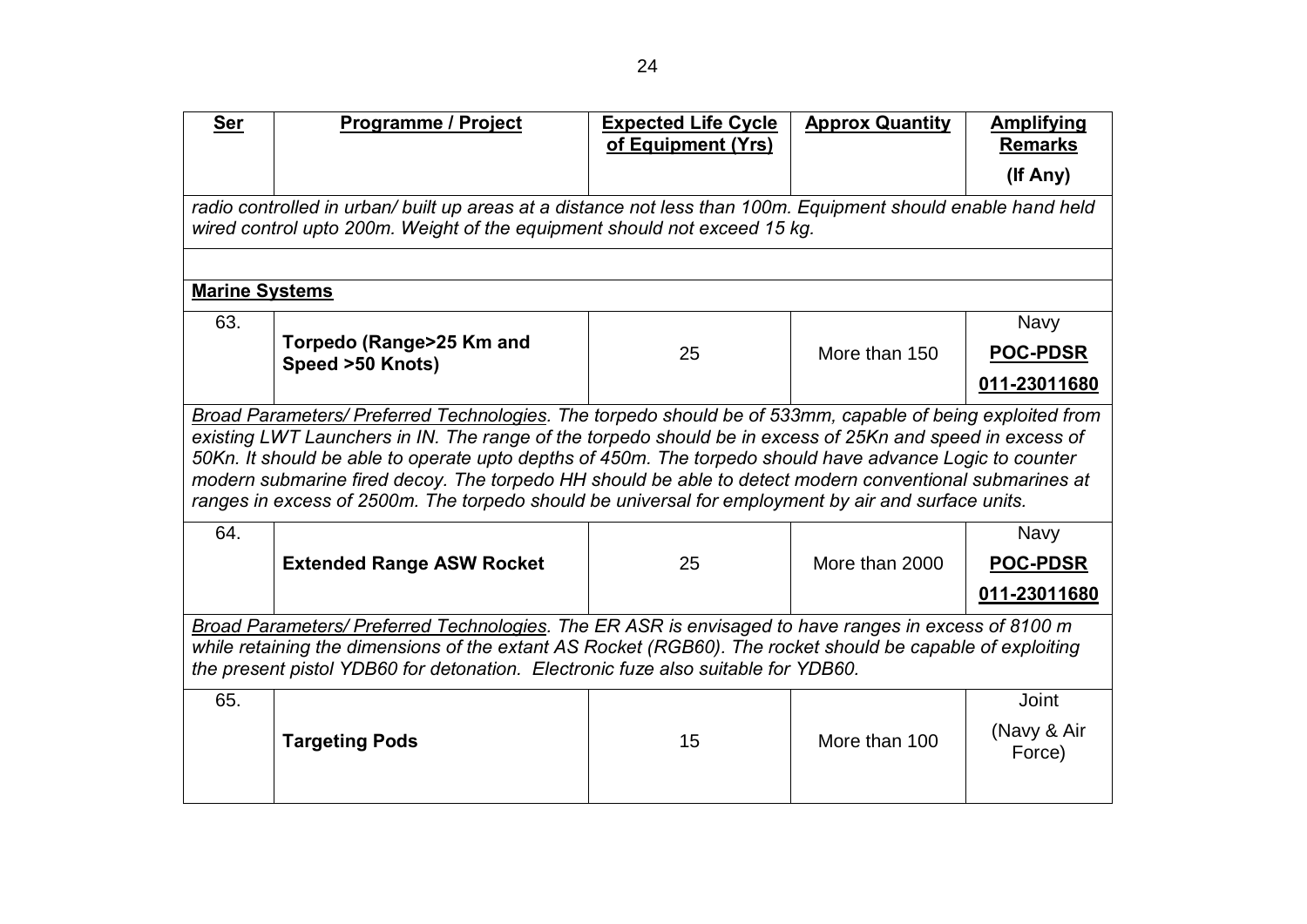| <b>Ser</b>                                                                                                                                                                                                                                    | Programme / Project                                                                                                                                                                                                                                                                                                                                                                                                                                                                                                                                                                                                                              | <b>Expected Life Cycle</b><br>of Equipment (Yrs) | <b>Approx Quantity</b> | <b>Amplifying</b><br><b>Remarks</b>            |  |
|-----------------------------------------------------------------------------------------------------------------------------------------------------------------------------------------------------------------------------------------------|--------------------------------------------------------------------------------------------------------------------------------------------------------------------------------------------------------------------------------------------------------------------------------------------------------------------------------------------------------------------------------------------------------------------------------------------------------------------------------------------------------------------------------------------------------------------------------------------------------------------------------------------------|--------------------------------------------------|------------------------|------------------------------------------------|--|
|                                                                                                                                                                                                                                               |                                                                                                                                                                                                                                                                                                                                                                                                                                                                                                                                                                                                                                                  |                                                  |                        | (If Any)                                       |  |
|                                                                                                                                                                                                                                               | Broad Parameters/ Preferred Technologies. Targeting pods for fighters and payloads for RPAs. These pods<br>should consist of the day and night sensors including Laser designator for detection and tracking and surface<br>targets and to provide targeting data for laser/ EO guided bombs. The system is to be based on state of art IR<br>and CCD sensors with good detection ranges and would need to be integrated on the IN fighter and RPAs.<br>The pods should have laser Spot Seeker with search and tracking facility, Laser Marking (LM) facility and<br>Night navigation capability by display of FLIR imagery on HUD for fighters. |                                                  |                        |                                                |  |
| 66.                                                                                                                                                                                                                                           | <b>Close in Weapon System to</b><br>replace AK 630                                                                                                                                                                                                                                                                                                                                                                                                                                                                                                                                                                                               | 25                                               | 30                     | <b>Navy</b><br><b>POC-PDSR</b><br>011-23011680 |  |
|                                                                                                                                                                                                                                               | Broad Parameters/ Preferred Technologies. The system should be a missile cum gun complex with its integral<br>fire control system. The range of missile and gun should not be less than 6 km and 4 km respectively. The gun<br>should be of 20-30mm caliber with a rate of fire of not less than 4000. The missile and gun ammunition should<br>be capable against fighters, missiles and surface crafts. It should have radar cum optical guidance facility.                                                                                                                                                                                    |                                                  |                        |                                                |  |
| 67.                                                                                                                                                                                                                                           | Rail - less Helo Traversing<br><b>System</b>                                                                                                                                                                                                                                                                                                                                                                                                                                                                                                                                                                                                     | 25                                               | $40 - 45$              | <b>Navy</b><br><b>POC-PDNA</b><br>011-21410483 |  |
| Broad Parameters/ Preferred Technologies.<br>Capable of traversing helicopter from landing grid on helo-deck to hangar, on board ships. Specifications will<br>depend on type of helicopter to be carried and will be finalised subsequently. |                                                                                                                                                                                                                                                                                                                                                                                                                                                                                                                                                                                                                                                  |                                                  |                        |                                                |  |
| 68.                                                                                                                                                                                                                                           | <b>Foldable Helo Hangar Doors</b>                                                                                                                                                                                                                                                                                                                                                                                                                                                                                                                                                                                                                | 25                                               | 40-45                  | <b>Navy</b><br><b>POC-PDNA</b><br>011-21410483 |  |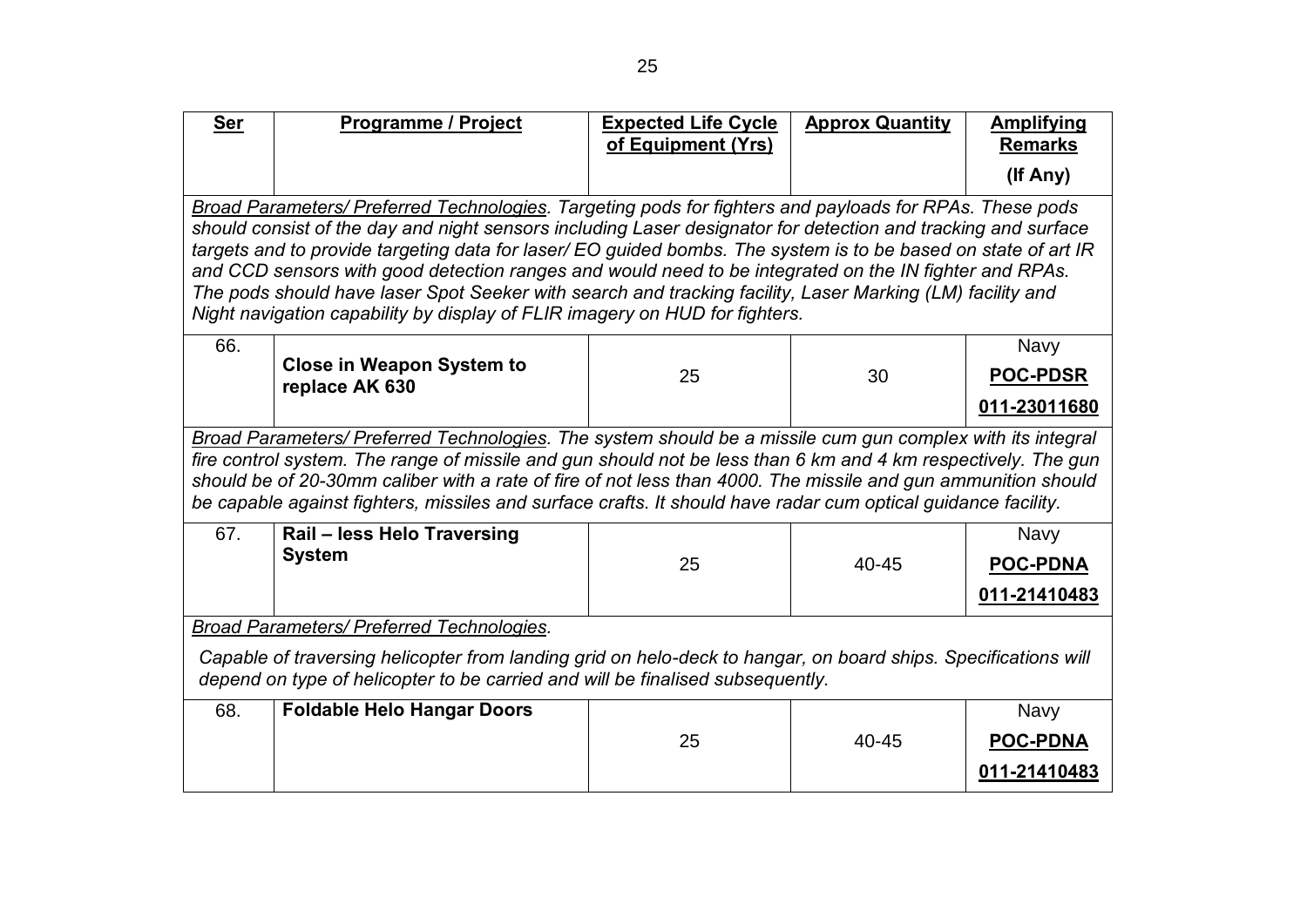| <b>Expected Life Cycle</b><br>of Equipment (Yrs)                                         | <b>Approx Quantity</b> | <b>Amplifying</b><br><b>Remarks</b>                                                                                     |  |  |
|------------------------------------------------------------------------------------------|------------------------|-------------------------------------------------------------------------------------------------------------------------|--|--|
|                                                                                          |                        | (If Any)                                                                                                                |  |  |
|                                                                                          |                        |                                                                                                                         |  |  |
| Specifications will be decided at the time of finalising ship design.                    |                        |                                                                                                                         |  |  |
|                                                                                          |                        | <b>Navy</b>                                                                                                             |  |  |
| 15                                                                                       | 80-85                  | <b>POC-PDNA</b>                                                                                                         |  |  |
|                                                                                          |                        | 011-21410483                                                                                                            |  |  |
|                                                                                          |                        |                                                                                                                         |  |  |
| 3-5 T capacity. For hoisting 7-10 m Rigid Hull Inflatable Boats (RHIBs).                 |                        |                                                                                                                         |  |  |
|                                                                                          |                        | <b>Navy</b>                                                                                                             |  |  |
| 15                                                                                       | 130-140                | <b>POC-PDNA</b>                                                                                                         |  |  |
|                                                                                          |                        | 011-21410483                                                                                                            |  |  |
|                                                                                          |                        |                                                                                                                         |  |  |
|                                                                                          |                        |                                                                                                                         |  |  |
|                                                                                          |                        | <b>Navy</b>                                                                                                             |  |  |
| 25                                                                                       | 80-85                  | <b>POC-PDNA</b>                                                                                                         |  |  |
|                                                                                          |                        | 011-21410483                                                                                                            |  |  |
| Broad Parameters/ Preferred Technologies.                                                |                        |                                                                                                                         |  |  |
| Numbers, sizes and specifications will be decided at the time of finalising ship design. |                        |                                                                                                                         |  |  |
|                                                                                          |                        | <b>Navy</b>                                                                                                             |  |  |
|                                                                                          |                        | <b>POC-PDNA</b>                                                                                                         |  |  |
|                                                                                          | 15                     | Capacities and numbers will depend on the class of ship and will be decided at the time of finalising ship<br>$55 - 60$ |  |  |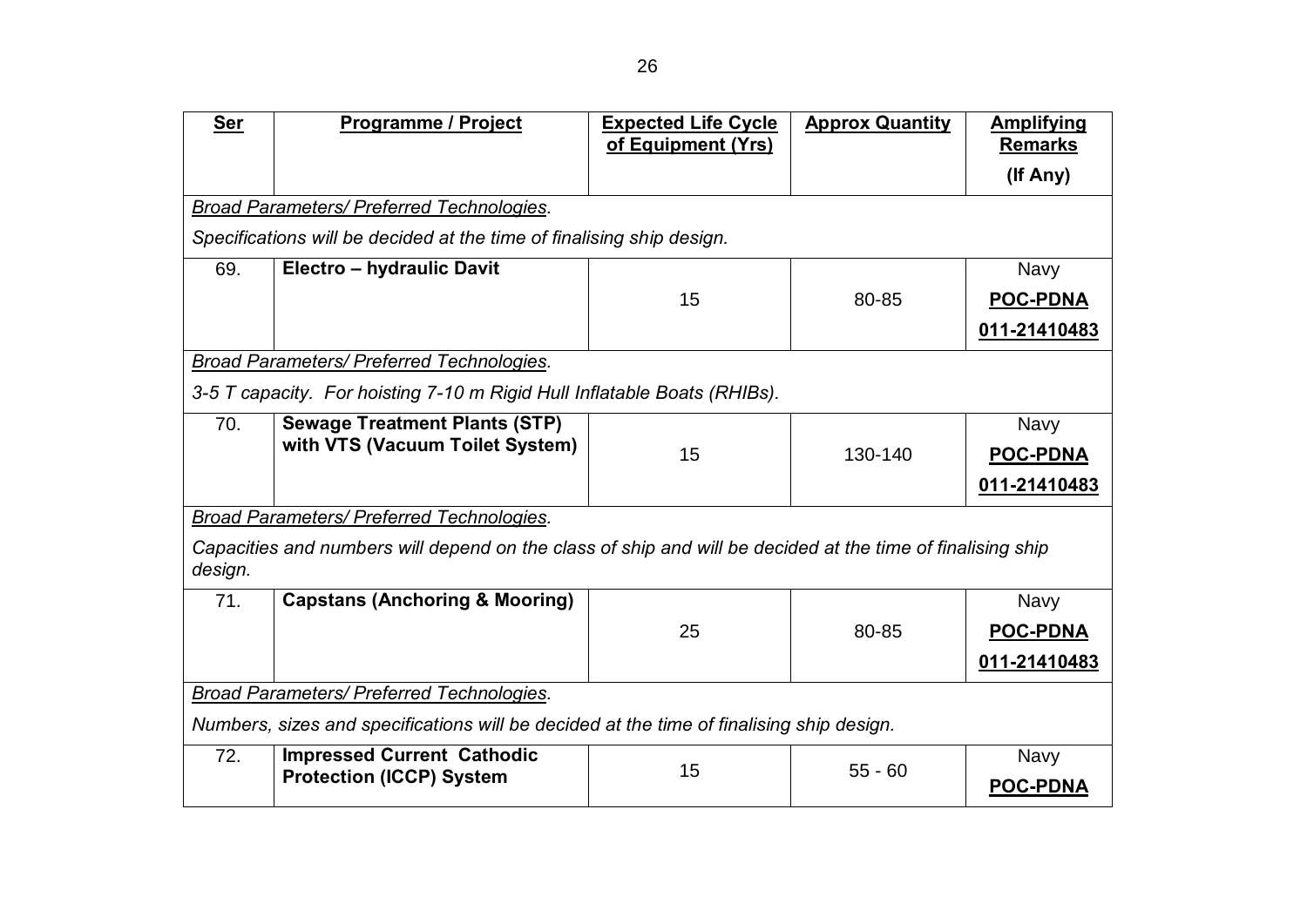| <b>Ser</b>                                                                                                            | <b>Programme / Project</b>                                                                                                                                     | <b>Expected Life Cycle</b><br>of Equipment (Yrs) | <b>Approx Quantity</b> | <b>Amplifying</b><br><b>Remarks</b> |
|-----------------------------------------------------------------------------------------------------------------------|----------------------------------------------------------------------------------------------------------------------------------------------------------------|--------------------------------------------------|------------------------|-------------------------------------|
|                                                                                                                       |                                                                                                                                                                |                                                  |                        | (If Any)                            |
|                                                                                                                       |                                                                                                                                                                |                                                  |                        | 011-21410483                        |
|                                                                                                                       | Broad Parameters/ Preferred Technologies.                                                                                                                      |                                                  |                        |                                     |
|                                                                                                                       | Impressed Current Cathodic Protection System with Active Shaft Grounding. Specifications for each class of<br>ship will be decided at the time of ship design. |                                                  |                        |                                     |
| 73.                                                                                                                   | <b>Automatic Power Management</b>                                                                                                                              |                                                  |                        | <b>Navy</b>                         |
|                                                                                                                       | <b>System (APMS)</b>                                                                                                                                           | 12.5                                             | 60                     | <b>POC-PDEE</b>                     |
|                                                                                                                       |                                                                                                                                                                |                                                  |                        | 011-23011668                        |
|                                                                                                                       | Broad Parameters/ Preferred Technologies.                                                                                                                      |                                                  |                        |                                     |
| required basis.                                                                                                       | System compliant to IHQ/DEE specifications EED-50-48, which may be obtained from IHQ MoD (N) on as                                                             |                                                  |                        |                                     |
| 74.                                                                                                                   | <b>Switchboards</b>                                                                                                                                            | 12.5                                             |                        | Navy                                |
|                                                                                                                       |                                                                                                                                                                |                                                  | >110                   | <b>POC-PDEE</b>                     |
|                                                                                                                       |                                                                                                                                                                |                                                  |                        | 011-23011668                        |
|                                                                                                                       | <b>Broad Parameters/ Technologies.</b>                                                                                                                         |                                                  |                        |                                     |
| System compliant to IHQ/DEE specifications EED-Q-264, which may be obtained from IHQ MoD (N) on as<br>required basis. |                                                                                                                                                                |                                                  |                        |                                     |
| 75.                                                                                                                   | Heavy Motors (>15KW)                                                                                                                                           | 12.5                                             |                        | <b>Navy</b>                         |
|                                                                                                                       |                                                                                                                                                                |                                                  | > 3000                 | <b>POC-PDEE</b>                     |
|                                                                                                                       |                                                                                                                                                                |                                                  |                        | 011-23011668                        |
|                                                                                                                       | Broad Parameters/ Preferred Technologies.                                                                                                                      |                                                  |                        |                                     |
|                                                                                                                       | System compliant to IHQ/DEE specifications EED-Q-071(R4), which may be obtained from IHQ MoD (N) on as                                                         |                                                  |                        |                                     |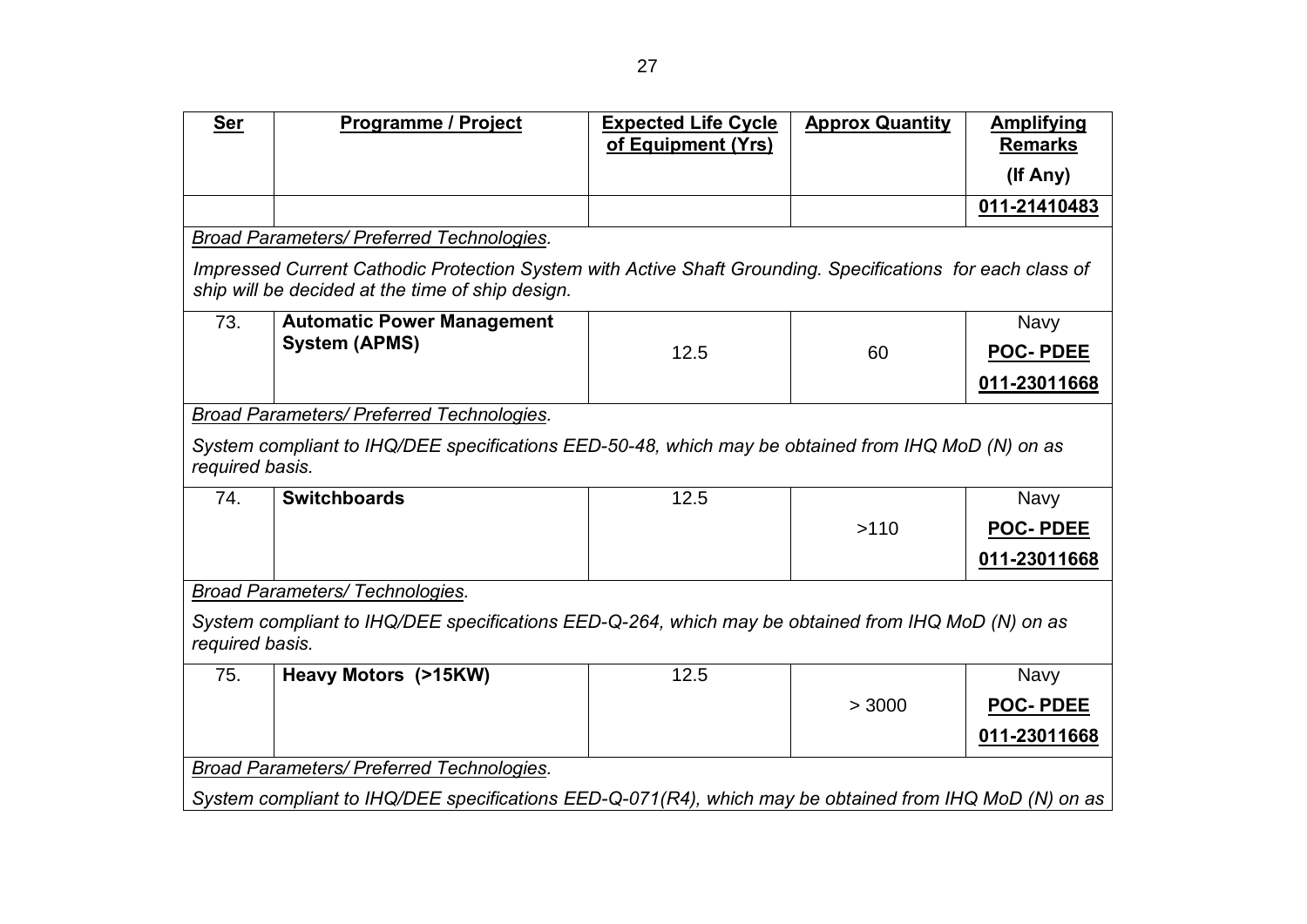| <b>Ser</b>                                                                                                            | <b>Programme / Project</b>                                                                             | <b>Expected Life Cycle</b><br>of Equipment (Yrs) | <b>Approx Quantity</b> | <b>Amplifying</b><br><b>Remarks</b> |  |
|-----------------------------------------------------------------------------------------------------------------------|--------------------------------------------------------------------------------------------------------|--------------------------------------------------|------------------------|-------------------------------------|--|
|                                                                                                                       |                                                                                                        |                                                  |                        |                                     |  |
|                                                                                                                       |                                                                                                        |                                                  |                        | (If Any)                            |  |
| required basis                                                                                                        |                                                                                                        |                                                  |                        |                                     |  |
| 76.                                                                                                                   | Light Motors (>15KW)                                                                                   | 12.5                                             |                        | <b>Navy</b>                         |  |
|                                                                                                                       |                                                                                                        |                                                  | >10000                 | <b>POC-PDEE</b>                     |  |
|                                                                                                                       |                                                                                                        |                                                  |                        | 011-23011668                        |  |
|                                                                                                                       | Broad Parameters/ Preferred Technologies.                                                              |                                                  |                        |                                     |  |
| required basis                                                                                                        | System compliant to IHQ/DEE specifications EED-Q-071(R4), which may be obtained from IHQ MoD (N) on as |                                                  |                        |                                     |  |
| 77.                                                                                                                   | <b>Conversion machinery (Rotary</b>                                                                    |                                                  |                        | Navy                                |  |
|                                                                                                                       | convertors)                                                                                            | 12.5                                             | >120                   | <b>POC-PDEE</b>                     |  |
|                                                                                                                       |                                                                                                        |                                                  |                        | 011-23011668                        |  |
|                                                                                                                       | <b>Broad Parameters/ Preferred Technologies.</b>                                                       |                                                  |                        |                                     |  |
| required basis.                                                                                                       | System compliant to IHQ/DEE specifications EED-Q-267, which may be obtained from IHQ MoD (N) on as     |                                                  |                        |                                     |  |
| 78.                                                                                                                   | <b>Navigational lights &amp; Control</b>                                                               |                                                  |                        | <b>Navy</b>                         |  |
|                                                                                                                       | Panel (NLCP)                                                                                           | 12.5                                             | > 50                   | <b>POC-PDEE</b>                     |  |
|                                                                                                                       |                                                                                                        |                                                  |                        | 011-23011668                        |  |
|                                                                                                                       | <b>Broad Parameters/ Preferred Technologies.</b>                                                       |                                                  |                        |                                     |  |
| System compliant to IHQ/DEE specifications EED-Q-262, which may be obtained from IHQ MoD (N) on as<br>required basis. |                                                                                                        |                                                  |                        |                                     |  |
| 79.                                                                                                                   | <b>Helo Starting rectifier</b>                                                                         | 12.5                                             | > 50                   | <b>Navy</b>                         |  |
|                                                                                                                       |                                                                                                        |                                                  |                        | <b>POC-PDEE</b>                     |  |
|                                                                                                                       |                                                                                                        |                                                  |                        |                                     |  |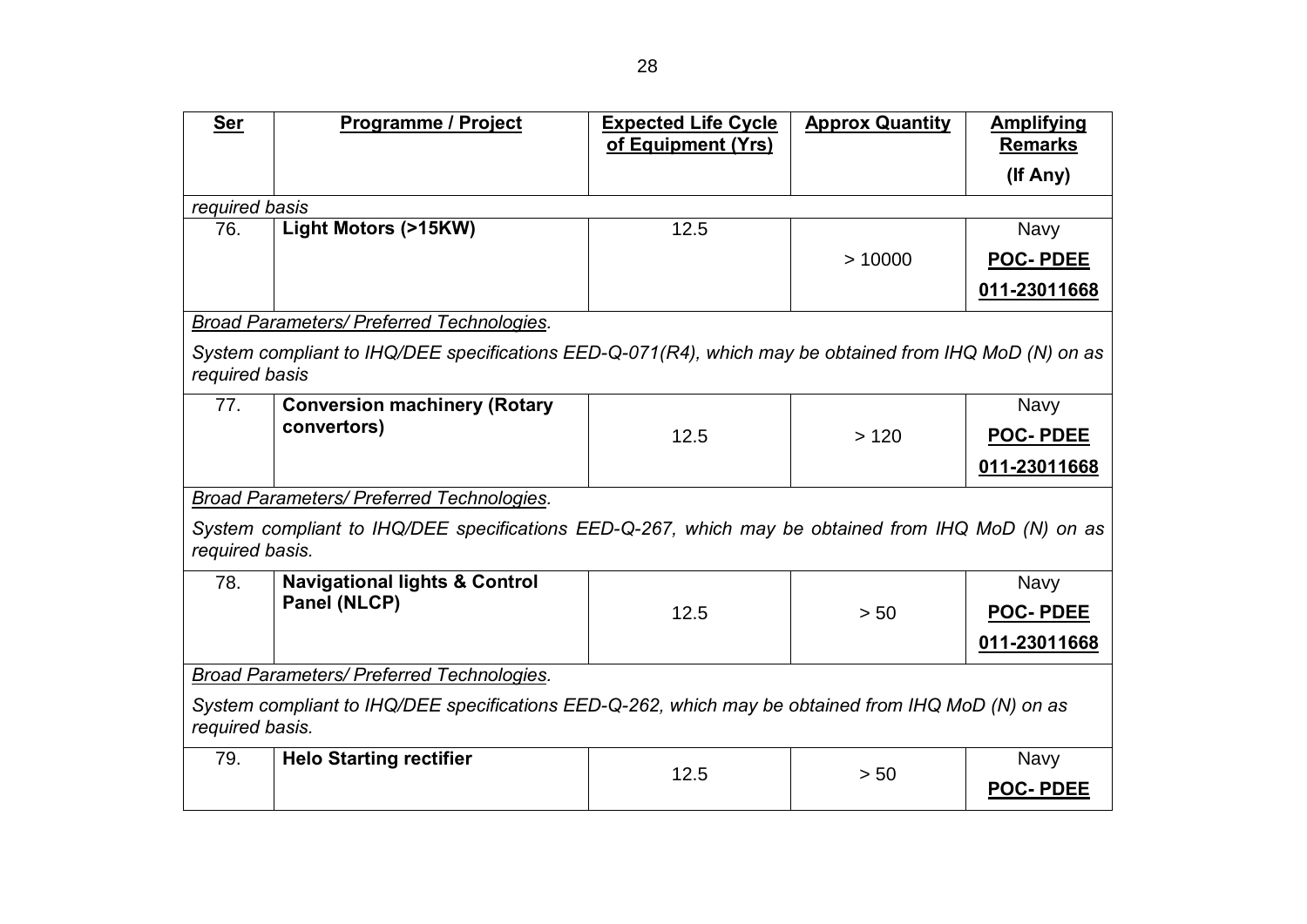| <b>Ser</b>                                                                                                           | <b>Programme / Project</b>                                                                                                             | <b>Expected Life Cycle</b><br>of Equipment (Yrs) | <b>Approx Quantity</b> | <b>Amplifying</b><br><b>Remarks</b> |
|----------------------------------------------------------------------------------------------------------------------|----------------------------------------------------------------------------------------------------------------------------------------|--------------------------------------------------|------------------------|-------------------------------------|
|                                                                                                                      |                                                                                                                                        |                                                  |                        | (If Any)                            |
|                                                                                                                      |                                                                                                                                        |                                                  |                        | 011-23011668                        |
|                                                                                                                      | <b>Broad Parameters/ Preferred Technologies.</b>                                                                                       |                                                  |                        |                                     |
|                                                                                                                      | Equipment compliant to IHQ/DEE specifications EED-Q-267 (R4) (Feb 15), which may be obtained from IHQ<br>MoD (N) on as required basis. |                                                  |                        |                                     |
| 80.                                                                                                                  | <b>Automatic Change over switches</b>                                                                                                  |                                                  |                        | <b>Navy</b>                         |
|                                                                                                                      | (ACOS)                                                                                                                                 | 12.5                                             | >600                   | <b>POC-PDEE</b>                     |
|                                                                                                                      |                                                                                                                                        |                                                  |                        | 011-23011668                        |
|                                                                                                                      | <b>Broad Parameters/ Preferred Technologies.</b>                                                                                       |                                                  |                        |                                     |
| required basis                                                                                                       | System compliant to IHQ/DEE specifications EED-Q-264, which may be obtained from IHQ MoD (N) on as                                     |                                                  |                        |                                     |
| 81.                                                                                                                  | <b>Auto Transfer Switch (ATS)</b>                                                                                                      |                                                  |                        | <b>Navy</b>                         |
|                                                                                                                      |                                                                                                                                        | 12.5                                             | > 250                  | <b>POC-PDEE</b>                     |
|                                                                                                                      |                                                                                                                                        |                                                  |                        | 011-23011668                        |
|                                                                                                                      | <b>Broad Parameters/ Preferred Technologies.</b>                                                                                       |                                                  |                        |                                     |
| System compliant to IHQ/DEE specifications EED-Q-264, which may be obtained from IHQ MoD (N) on as<br>required basis |                                                                                                                                        |                                                  |                        |                                     |
| 82.                                                                                                                  | <b>Ruggedised UPS</b>                                                                                                                  |                                                  |                        | <b>Navy</b>                         |
|                                                                                                                      |                                                                                                                                        | 12.5                                             | > 750                  | <b>POC-PDEE</b>                     |
|                                                                                                                      |                                                                                                                                        |                                                  |                        | 011-23011668                        |
|                                                                                                                      | Broad Parameters/ Preferred Technologies.                                                                                              |                                                  |                        |                                     |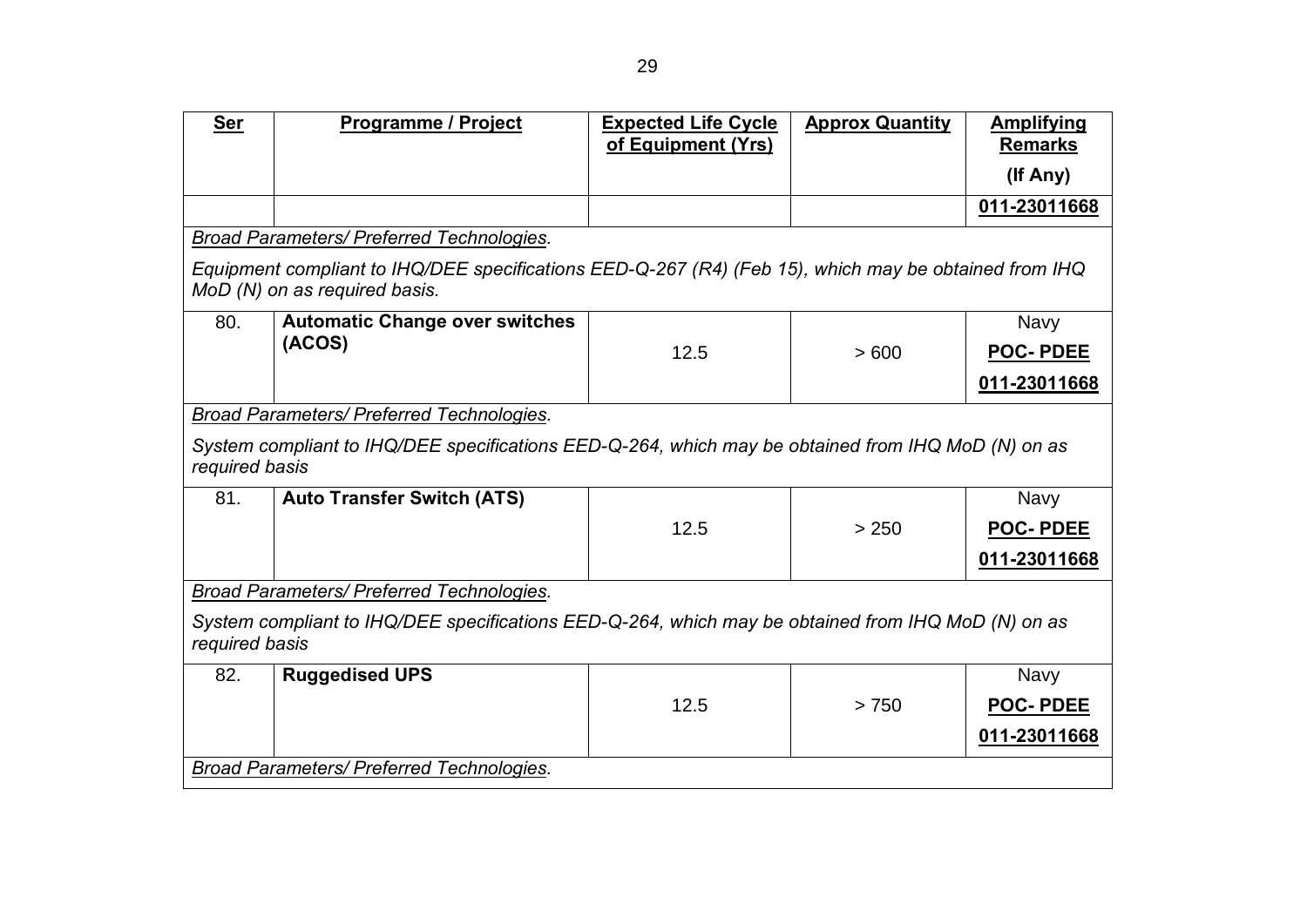| <b>Ser</b>                                                                                                                  | <b>Programme / Project</b>                                                                            | <b>Expected Life Cycle</b><br>of Equipment (Yrs) | <b>Approx Quantity</b> | <b>Amplifying</b><br><b>Remarks</b> |
|-----------------------------------------------------------------------------------------------------------------------------|-------------------------------------------------------------------------------------------------------|--------------------------------------------------|------------------------|-------------------------------------|
|                                                                                                                             |                                                                                                       |                                                  |                        | (If Any)                            |
| 83.                                                                                                                         | <b>Auto Emergency Lantern (AELs)</b>                                                                  |                                                  |                        | <b>Navy</b>                         |
|                                                                                                                             |                                                                                                       | 12.5                                             | > 20000                | <b>POC-PDEE</b>                     |
|                                                                                                                             |                                                                                                       |                                                  |                        | 011-23011668                        |
|                                                                                                                             | <b>Broad Parameters/ Preferred Technologies.</b>                                                      |                                                  |                        |                                     |
| required basis.                                                                                                             | Equipment compliant to IHQ/DEE specifications EED-Q-265, which may be obtained from IHQ MoD (N) on as |                                                  |                        |                                     |
| 84.                                                                                                                         | <b>Multi Cable Transit (MCT) Glands</b>                                                               |                                                  |                        | Navy                                |
|                                                                                                                             |                                                                                                       | 12.5                                             | > 30000                | <b>POC-PDEE</b>                     |
|                                                                                                                             |                                                                                                       |                                                  |                        | 011-23011668                        |
|                                                                                                                             | Broad Parameters/ Preferred Technologies.                                                             |                                                  |                        |                                     |
|                                                                                                                             | Specifications/ Parameters approved by Class/ Type approved, viz ABS, DNB, IRS, etc.                  |                                                  |                        |                                     |
| 85.                                                                                                                         | <b>Sound Power Telephone (SPT)</b>                                                                    |                                                  |                        | <b>Navy</b>                         |
|                                                                                                                             |                                                                                                       | 12.5                                             | $> 50$ sets            | <b>POC-PDEE</b>                     |
|                                                                                                                             |                                                                                                       |                                                  |                        | 011-23011668                        |
|                                                                                                                             | Broad Parameters/ Preferred Technologies.                                                             |                                                  |                        |                                     |
| Equipment compliant to IHQ/DEE specifications EED-50-08(R2), which may be obtained from IHQ MoD (N) on<br>as required basis |                                                                                                       |                                                  |                        |                                     |
| 86.                                                                                                                         | <b>Automatic Weather Observation</b>                                                                  | 08 Yrs extendable                                |                        | <b>Navy</b>                         |
|                                                                                                                             | <b>System (AWOS)</b>                                                                                  | upto 10 years with                               | > 50                   | <b>POC-PDNOM</b>                    |
|                                                                                                                             |                                                                                                       | upgrades                                         |                        | 011-21410476                        |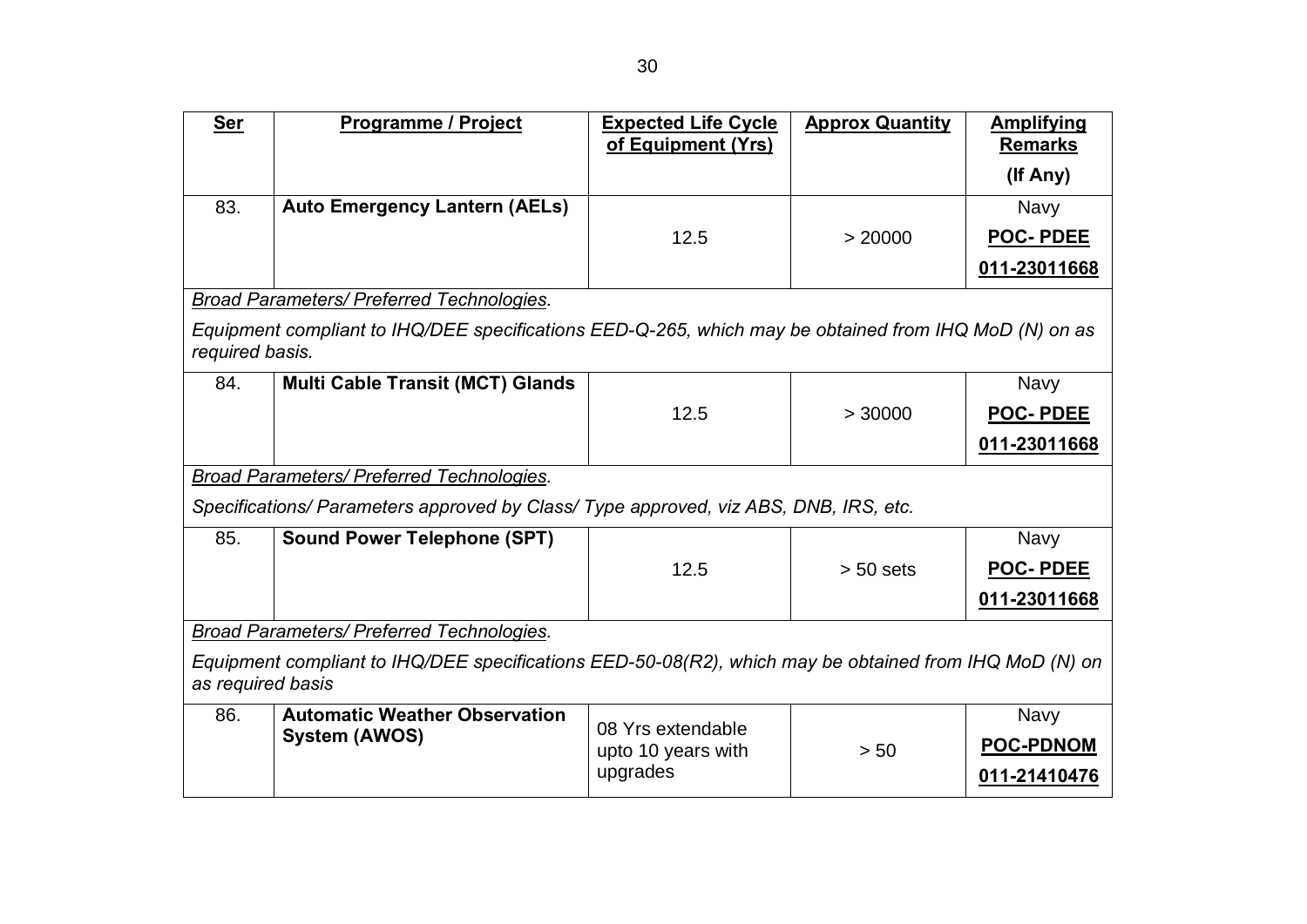| <b>Ser</b>                                                                                                                                                                                                                                                                                                                                                                                                                                                                                                                                                                                                                                                                                                                                                                                                                     | <b>Programme / Project</b>                                                                                                                                                                           | <b>Expected Life Cycle</b><br>of Equipment (Yrs) | <b>Approx Quantity</b> | <b>Amplifying</b><br><b>Remarks</b> |
|--------------------------------------------------------------------------------------------------------------------------------------------------------------------------------------------------------------------------------------------------------------------------------------------------------------------------------------------------------------------------------------------------------------------------------------------------------------------------------------------------------------------------------------------------------------------------------------------------------------------------------------------------------------------------------------------------------------------------------------------------------------------------------------------------------------------------------|------------------------------------------------------------------------------------------------------------------------------------------------------------------------------------------------------|--------------------------------------------------|------------------------|-------------------------------------|
|                                                                                                                                                                                                                                                                                                                                                                                                                                                                                                                                                                                                                                                                                                                                                                                                                                |                                                                                                                                                                                                      |                                                  |                        | (If Any)                            |
|                                                                                                                                                                                                                                                                                                                                                                                                                                                                                                                                                                                                                                                                                                                                                                                                                                | <b>Broad Parameters/ Preferred Technologies.</b>                                                                                                                                                     |                                                  |                        |                                     |
| AWOS onboard ships are required for recording of weather information for planning & conduct of marine and<br>aviation operations and also to collect data for climatology. The information to be recorded includes wind<br>speed & direction, air temperature, Relative Humidity, cloud height, visibility and atmospheric pressure. These<br>products available onboard are disseminated to end users including Met office, Maritime Operation Centre<br>(MOC), Search and Rescue (SAR) teams, Air-Traffic Control (ATC), flights/ air squadrons. The data logger of<br>the system should have a facility to get connected to the onboard SATCOM terminal for real-time transmission<br>of the recorded data to shore stations. 21" display repeaters will be required for locating them at vital locations<br>onboard ships. |                                                                                                                                                                                                      |                                                  |                        |                                     |
| 87.                                                                                                                                                                                                                                                                                                                                                                                                                                                                                                                                                                                                                                                                                                                                                                                                                            |                                                                                                                                                                                                      |                                                  |                        | <b>Navy</b>                         |
|                                                                                                                                                                                                                                                                                                                                                                                                                                                                                                                                                                                                                                                                                                                                                                                                                                | PC Based XCTD system                                                                                                                                                                                 | 08-10 yrs                                        | > 40                   | <b>POC-PDNOM</b>                    |
|                                                                                                                                                                                                                                                                                                                                                                                                                                                                                                                                                                                                                                                                                                                                                                                                                                |                                                                                                                                                                                                      |                                                  |                        | 011-21410476                        |
|                                                                                                                                                                                                                                                                                                                                                                                                                                                                                                                                                                                                                                                                                                                                                                                                                                | Broad Parameters/ Preferred Technologies.                                                                                                                                                            |                                                  |                        |                                     |
| The PC based Expendable Conductivity Temperature Depth (XCTD) system with ship borne receiving<br>station and hand held XCTD probe launcher should be capable of recording of vertical profile of temperature,<br>conductivity, depth, density and salinity up to a minimum depth of 1000 meters. Electromagnetic induction<br>technology will be used for measurement of the conductivity. XCTD Probes should have shelf life of minimum<br>01 year when stored at temperature below 35 $^0$ C and humidity up to 99%.                                                                                                                                                                                                                                                                                                        |                                                                                                                                                                                                      |                                                  |                        |                                     |
| 88.                                                                                                                                                                                                                                                                                                                                                                                                                                                                                                                                                                                                                                                                                                                                                                                                                            |                                                                                                                                                                                                      |                                                  |                        | Navy                                |
|                                                                                                                                                                                                                                                                                                                                                                                                                                                                                                                                                                                                                                                                                                                                                                                                                                | <b>Gas Turbines (for Conventional</b><br><b>Propulsion)</b>                                                                                                                                          | As per OEM<br>specification                      | $45 - 50$              | <b>POC-PDME</b>                     |
|                                                                                                                                                                                                                                                                                                                                                                                                                                                                                                                                                                                                                                                                                                                                                                                                                                |                                                                                                                                                                                                      |                                                  |                        | 011-23011713                        |
|                                                                                                                                                                                                                                                                                                                                                                                                                                                                                                                                                                                                                                                                                                                                                                                                                                | <b>Broad Parameters/ Preferred Technologies</b>                                                                                                                                                      |                                                  |                        |                                     |
|                                                                                                                                                                                                                                                                                                                                                                                                                                                                                                                                                                                                                                                                                                                                                                                                                                | Mil-graded Marine Gas Turbines upto 40 MW capacity qualifying to IN specified shock standards. SBN<br>requirements to comply with MIL-STD-740-2. ABN requirements iaw MIL-STD-1474D and suitable MIL |                                                  |                        |                                     |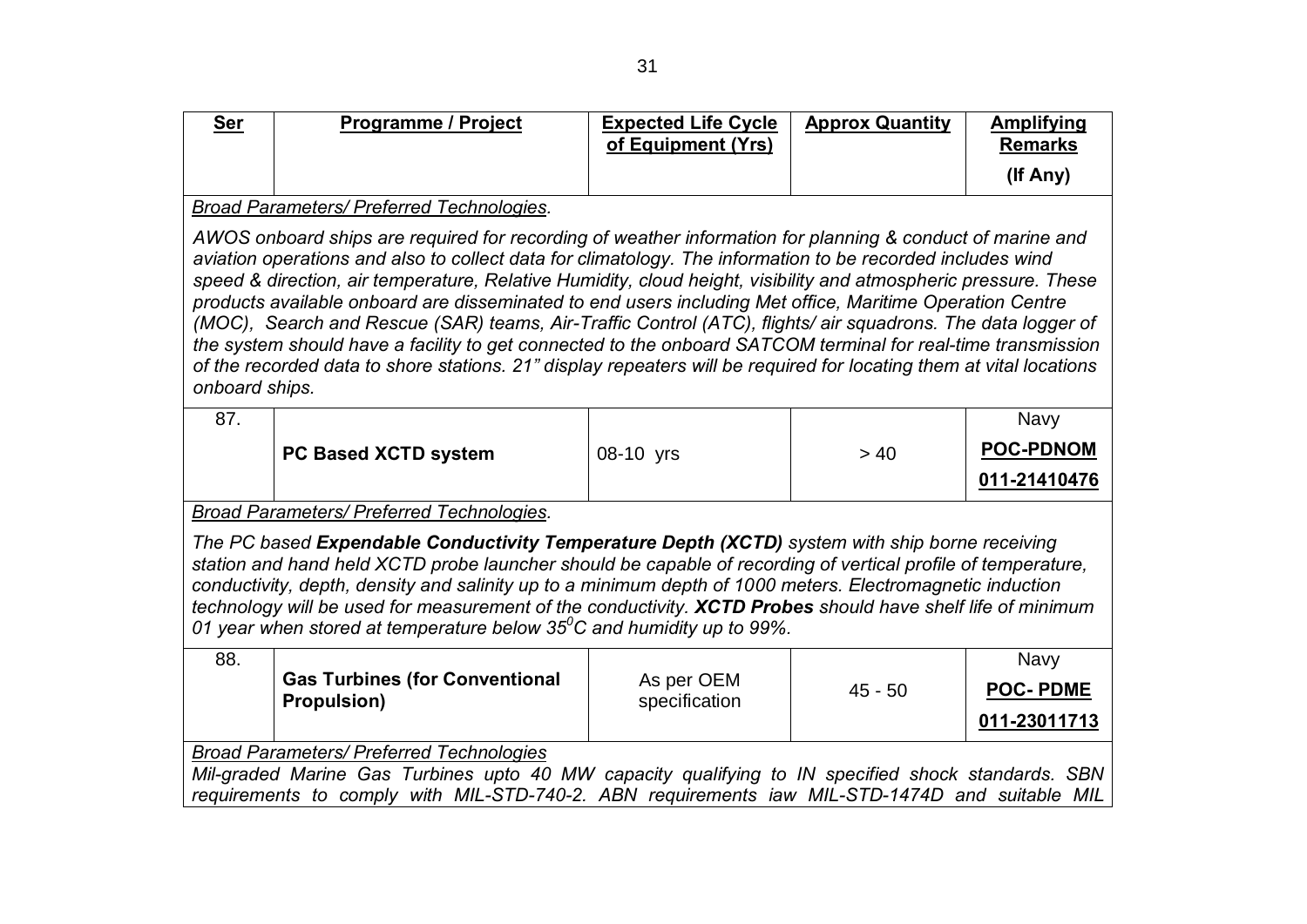| <b>Ser</b> | <b>Programme / Project</b>                                                                                                                                                                                                                                                                                                                                                                                                                                                                                                                                                                                                                              | <b>Expected Life Cycle</b><br>of Equipment (Yrs) | <b>Approx Quantity</b> | <b>Amplifying</b><br><b>Remarks</b>            |  |
|------------|---------------------------------------------------------------------------------------------------------------------------------------------------------------------------------------------------------------------------------------------------------------------------------------------------------------------------------------------------------------------------------------------------------------------------------------------------------------------------------------------------------------------------------------------------------------------------------------------------------------------------------------------------------|--------------------------------------------------|------------------------|------------------------------------------------|--|
|            |                                                                                                                                                                                                                                                                                                                                                                                                                                                                                                                                                                                                                                                         |                                                  |                        | (If Any)                                       |  |
|            | standard compliant acoustic enclosures and Infra-Red Suppression Device to be provided. Complete set of<br>skid mounted auxiliaries (intakes, exhausts, starter, fuel pump, lub oil storage and conditioning arrangement<br>etc) to support the Gas Turbines. Integral Digital Fuel Control System compatible with IPMS. Control,<br>monitoring and interfacing through IPMS Integrated Test facility for full load trials.                                                                                                                                                                                                                             |                                                  |                        |                                                |  |
| 89.        | <b>Main Diesel Engine (for</b><br>conventional propulsion)                                                                                                                                                                                                                                                                                                                                                                                                                                                                                                                                                                                              | As per OEM                                       | >100                   | Navy<br><b>POC-PDME</b>                        |  |
|            |                                                                                                                                                                                                                                                                                                                                                                                                                                                                                                                                                                                                                                                         | specification                                    |                        | 011-23011713                                   |  |
|            | <b>Broad Parameters/ Preferred Technologies</b><br>Mil-graded Marine Diesel Engines of suitable capacity (derived from powering calculations) meeting IN<br>specified shock standards. Meeting NES 313 or Class requirements based on platform specification. SBN<br>requirements to comply with MIL-STD-740-2. ABN requirements iaw MIL-STD-1474D and suitable MIL<br>standard compliant acoustic enclosures and Infra-Red Suppression Device to be provided. Control, monitoring<br>and interfacing through IPMS. Class specification on mechanical vibration compliant to ISO 10816. Use of sea<br>water based heat exchangers complying to NES 329. |                                                  |                        |                                                |  |
| 90.        | <b>Gas Turbine/ Diesel Generator</b><br><b>Set</b>                                                                                                                                                                                                                                                                                                                                                                                                                                                                                                                                                                                                      | As per OEM<br>specification                      | > 200                  | <b>Navy</b><br><b>POC-PDME</b><br>011-23011713 |  |
|            | <b>Broad Parameters/ Preferred Technologies</b>                                                                                                                                                                                                                                                                                                                                                                                                                                                                                                                                                                                                         |                                                  |                        |                                                |  |
|            | Mil-graded/Class complying Generators powered by Marine Gas Turbines upto 40 MW capacity and/or Diesel<br>Engines upto 12 MW capacity meeting NES 313 qualifying to IN specified shock standards. SBN<br>requirements to comply with MIL-STD-740-2. ABN requirements iaw MIL-STD-1474D and suitable MIL<br>standard compliant acoustic enclosures to be provided. Complete set of skid mounted auxiliaries (intakes,<br>exhausts, starter, fuel pump, lub oil storage and conditioning arrangement etc) to support the Gas Turbines.<br>Control, monitoring and interfacing through IPMS. Alternator to conform to EED-Q-242(R2). Integrated Test       |                                                  |                        |                                                |  |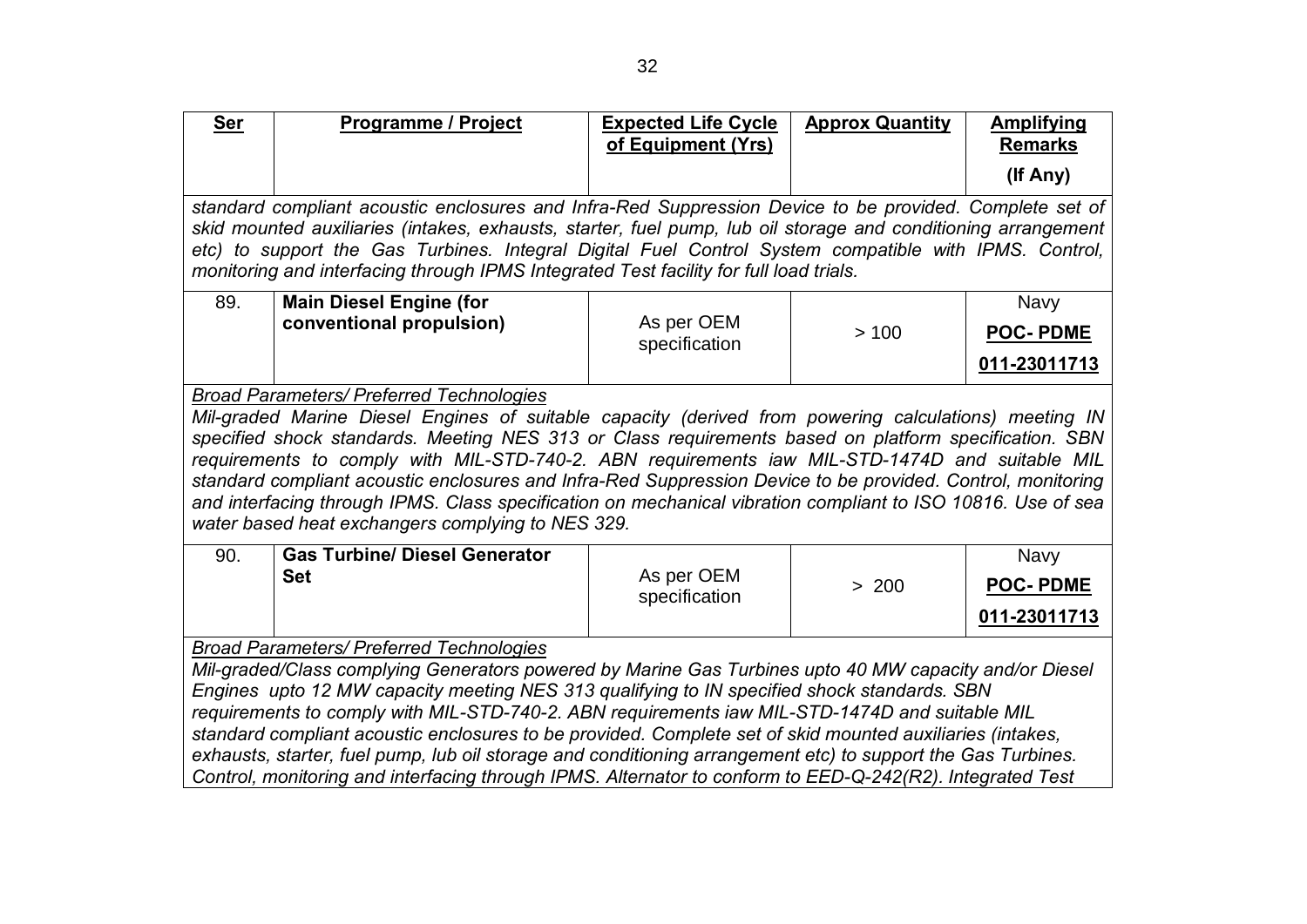| <b>Ser</b>                                                                                                                                                                                                                                                                                                                                                                                                                                                                                                                                                                                                                                                                                                                                                                                                                                                                          | <b>Programme / Project</b>                                          | <b>Expected Life Cycle</b><br>of Equipment (Yrs) | <b>Approx Quantity</b> | <b>Amplifying</b><br><b>Remarks</b>            |
|-------------------------------------------------------------------------------------------------------------------------------------------------------------------------------------------------------------------------------------------------------------------------------------------------------------------------------------------------------------------------------------------------------------------------------------------------------------------------------------------------------------------------------------------------------------------------------------------------------------------------------------------------------------------------------------------------------------------------------------------------------------------------------------------------------------------------------------------------------------------------------------|---------------------------------------------------------------------|--------------------------------------------------|------------------------|------------------------------------------------|
|                                                                                                                                                                                                                                                                                                                                                                                                                                                                                                                                                                                                                                                                                                                                                                                                                                                                                     |                                                                     |                                                  |                        | (If Any)                                       |
|                                                                                                                                                                                                                                                                                                                                                                                                                                                                                                                                                                                                                                                                                                                                                                                                                                                                                     | facility for full load thermal trials, Transient and M-Load Trials. |                                                  |                        |                                                |
| 91.                                                                                                                                                                                                                                                                                                                                                                                                                                                                                                                                                                                                                                                                                                                                                                                                                                                                                 | <b>Gear Box</b>                                                     |                                                  |                        | <b>Navy</b>                                    |
|                                                                                                                                                                                                                                                                                                                                                                                                                                                                                                                                                                                                                                                                                                                                                                                                                                                                                     |                                                                     | Ship & Life                                      | 100                    | <b>POC-PDME</b>                                |
|                                                                                                                                                                                                                                                                                                                                                                                                                                                                                                                                                                                                                                                                                                                                                                                                                                                                                     |                                                                     |                                                  |                        | 011-23011713                                   |
|                                                                                                                                                                                                                                                                                                                                                                                                                                                                                                                                                                                                                                                                                                                                                                                                                                                                                     | <b>Broad Parameters/ Preferred Technologies</b>                     |                                                  |                        |                                                |
| Main Propulsion Plant Gearboxes of suitable capacity approximately in the power output range of 1MW to 44<br>MW (derived from powering calculations) compliant to NES 305/Class Rules. Configuration of CODAD,<br>CODAG, CODOG, CODLOG, CODLAG etc. Mounted assemblies include gearbox driven lub oil pumps,<br>centrifuges for oil vapor separation, shaft locking and turning gear. Compliance with Structure Borne Noise<br>(SBN) complying to MIL-STD-740-2, Air Borne Noise (ABN) levels complying to MIL-STD-1474D, mechanical<br>vibrations complying to ISO 10816. Meeting IN specified shock standards. Compatible with IPMS through<br>serial/ethernet link. PTO units may be mounted for some applications.                                                                                                                                                              |                                                                     |                                                  |                        |                                                |
| 92.                                                                                                                                                                                                                                                                                                                                                                                                                                                                                                                                                                                                                                                                                                                                                                                                                                                                                 | <b>Controllable Pitch Propeller</b><br>(CPP) & Shafting             | Ship & Life                                      | >100                   | <b>Navy</b><br><b>POC-PDME</b><br>011-23011713 |
|                                                                                                                                                                                                                                                                                                                                                                                                                                                                                                                                                                                                                                                                                                                                                                                                                                                                                     |                                                                     |                                                  |                        |                                                |
| <b>Broad Parameters/ Preferred Technologies</b><br>The main components of shafting system would include (but not limited to) thrust block, plummer block,<br>bulkhead gland, shaft locking gear & turning gear, loose coupling, stern gland, stern tube bushes, 'A' bracket<br>and/ or 'P' Bracket, eddy plate, rope guard, torsionmeter, thrust shaft, intermediate shaft & tail shaft and<br>propeller. Compliance with IN specified shock standards, Structure Borne Noise (SBN) complying to MIL-STD-<br>740-2, Air Borne Noise (ABN) levels complying to MIL-STD-1474D, mechanical vibrations complying to ISO<br>10816. Extremely high reliability in performance throughout life cycle as shafting design is core to the ship.<br>Low life cycle cost & durable life cycle support. High indigenous content (in design, manufacturing and<br>propulsion system integration). |                                                                     |                                                  |                        |                                                |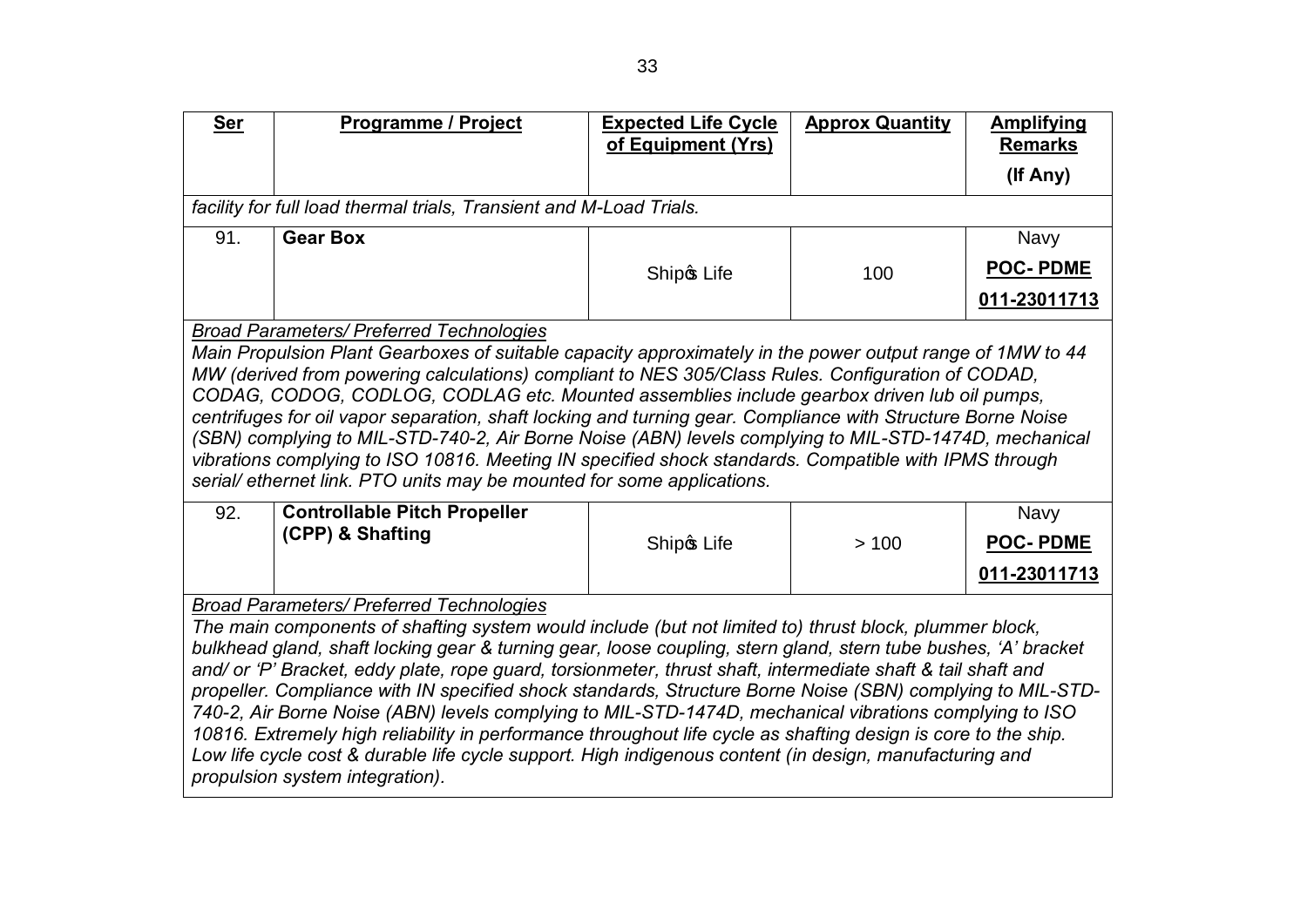| <b>Ser</b>                                                                                                                                                                         | Programme / Project                                                                                                                                                                                               | <b>Expected Life Cycle</b><br>of Equipment (Yrs) | <b>Approx Quantity</b> | <b>Amplifying</b><br><b>Remarks</b> |  |  |
|------------------------------------------------------------------------------------------------------------------------------------------------------------------------------------|-------------------------------------------------------------------------------------------------------------------------------------------------------------------------------------------------------------------|--------------------------------------------------|------------------------|-------------------------------------|--|--|
|                                                                                                                                                                                    |                                                                                                                                                                                                                   |                                                  |                        | (If Any)                            |  |  |
| 93.                                                                                                                                                                                | <b>Integrated Platform Management</b>                                                                                                                                                                             |                                                  |                        | <b>Navy</b>                         |  |  |
|                                                                                                                                                                                    | <b>System (IPMS)</b>                                                                                                                                                                                              | 8-10 years                                       | More than 50           | <b>POC-PDME</b>                     |  |  |
|                                                                                                                                                                                    |                                                                                                                                                                                                                   |                                                  |                        | 011-23011713                        |  |  |
|                                                                                                                                                                                    | <b>Broad Parameters/ Preferred Technologies</b>                                                                                                                                                                   |                                                  |                        |                                     |  |  |
|                                                                                                                                                                                    | Engineering equipment and systems automation system. The IPMS should be based on VME 64 open                                                                                                                      |                                                  |                        |                                     |  |  |
|                                                                                                                                                                                    | architecture with distributed control system and dual redundant optical fibre network. Proprietary PLCs not to                                                                                                    |                                                  |                        |                                     |  |  |
|                                                                                                                                                                                    | be used. Standardisation. Capable for integration with Integrated Bridge System (IBS), Addressable Fire<br>Detection System (AFDS), Combat Management System (CMS), Battle Damage Control System (BDCS)           |                                                  |                        |                                     |  |  |
|                                                                                                                                                                                    | through Gateways. Meeting IN specified shock standards.                                                                                                                                                           |                                                  |                        |                                     |  |  |
| 94.                                                                                                                                                                                | <b>AC Plant</b>                                                                                                                                                                                                   |                                                  |                        | <b>Navy</b>                         |  |  |
|                                                                                                                                                                                    |                                                                                                                                                                                                                   | 14-18 years                                      | > 220                  | <b>POC-PDME</b>                     |  |  |
|                                                                                                                                                                                    |                                                                                                                                                                                                                   |                                                  |                        | 011-23011713                        |  |  |
|                                                                                                                                                                                    | <b>Broad Parameters/ Preferred Technologies</b>                                                                                                                                                                   |                                                  |                        |                                     |  |  |
|                                                                                                                                                                                    | Central indirect AC plants utilising contemporary technology (magnetic bearing/screw compressors), catering                                                                                                       |                                                  |                        |                                     |  |  |
|                                                                                                                                                                                    | to external environment of tropical conditions iaw Def Stan 02-102 (Part 1), Issue 3. Compressor capacity of                                                                                                      |                                                  |                        |                                     |  |  |
|                                                                                                                                                                                    | approximately 100TR to 1000TR (would be based on platform requirements). The AC compressor should use<br>R134A or a superior refrigerant. Compliance with Structure Borne Noise (SBN) complying to MIL-STD-740-2, |                                                  |                        |                                     |  |  |
|                                                                                                                                                                                    |                                                                                                                                                                                                                   |                                                  |                        |                                     |  |  |
| Air Borne Noise (ABN) levels complying to MIL-STD-1474D and mechanical vibrations complying to ISO<br>10816 based on platform specification. Meeting IN specified shock standards. |                                                                                                                                                                                                                   |                                                  |                        |                                     |  |  |
| 95.                                                                                                                                                                                |                                                                                                                                                                                                                   |                                                  |                        |                                     |  |  |
|                                                                                                                                                                                    | <b>Steering Gear</b>                                                                                                                                                                                              |                                                  |                        | <b>Navy</b>                         |  |  |
|                                                                                                                                                                                    |                                                                                                                                                                                                                   | 14-18 years                                      | > 50                   | <b>POC-PDME</b>                     |  |  |
|                                                                                                                                                                                    |                                                                                                                                                                                                                   |                                                  |                        | 011-23011713                        |  |  |
|                                                                                                                                                                                    | <b>Broad Parameters/ Preferred Technologies</b>                                                                                                                                                                   |                                                  |                        |                                     |  |  |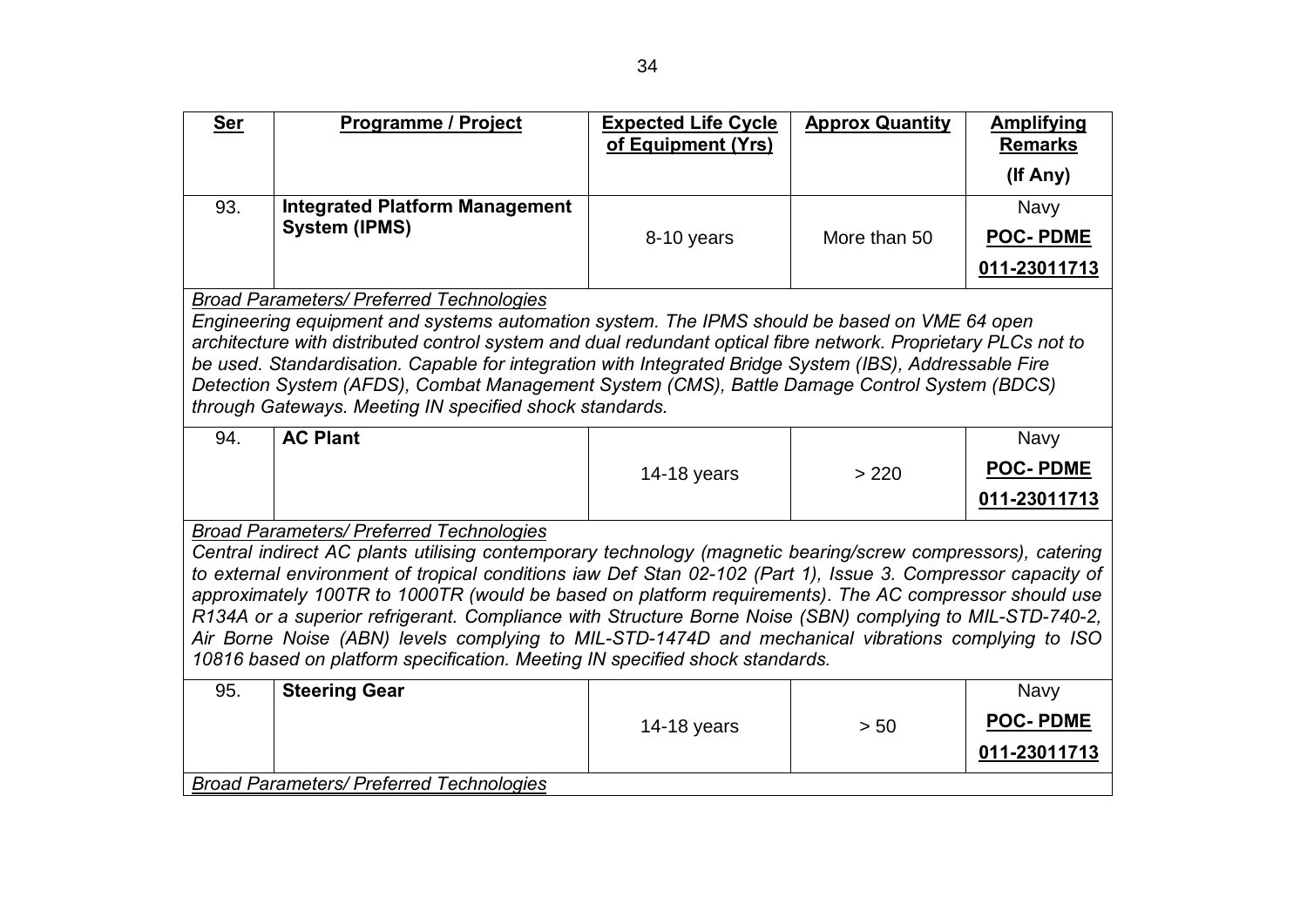| <b>Ser</b>                                                                                                                                                                                                                 | <b>Programme / Project</b>                                                                                                                                                                                                                                                                                                                                                                                                                                                                                                                                                                               | <b>Expected Life Cycle</b><br>of Equipment (Yrs) | <b>Approx Quantity</b> | <b>Amplifying</b><br><b>Remarks</b> |  |  |
|----------------------------------------------------------------------------------------------------------------------------------------------------------------------------------------------------------------------------|----------------------------------------------------------------------------------------------------------------------------------------------------------------------------------------------------------------------------------------------------------------------------------------------------------------------------------------------------------------------------------------------------------------------------------------------------------------------------------------------------------------------------------------------------------------------------------------------------------|--------------------------------------------------|------------------------|-------------------------------------|--|--|
|                                                                                                                                                                                                                            |                                                                                                                                                                                                                                                                                                                                                                                                                                                                                                                                                                                                          |                                                  |                        | (If Any)                            |  |  |
|                                                                                                                                                                                                                            | Equipment matching contemporary global technology and compliance with IN specified shock standards,<br>Structure Borne Noise (SBN) & Air Borne Noise (ABN) levels, mechanical vibrations. High efficiency and high<br>power density. High reliability in performance through life cycle, increased MTBF, low MTTR (minimal<br>downtime). Improved design to enable/facilitate major repairs and maintenance in afloat conditions. Low life<br>cycle cost and durable life cycle support. State-of-art VME 64 based control systems with advanced<br>instrumentation. Standardisation. Indigenous system. |                                                  |                        |                                     |  |  |
| 96.                                                                                                                                                                                                                        | <b>Stabiliser</b>                                                                                                                                                                                                                                                                                                                                                                                                                                                                                                                                                                                        |                                                  |                        | <b>Navy</b>                         |  |  |
|                                                                                                                                                                                                                            |                                                                                                                                                                                                                                                                                                                                                                                                                                                                                                                                                                                                          | 14-18 years                                      | $45 - 50$              | <b>POC-PDME</b>                     |  |  |
|                                                                                                                                                                                                                            |                                                                                                                                                                                                                                                                                                                                                                                                                                                                                                                                                                                                          |                                                  |                        | 011-23011713                        |  |  |
|                                                                                                                                                                                                                            | <b>Broad Parameters/ Preferred Technologies</b>                                                                                                                                                                                                                                                                                                                                                                                                                                                                                                                                                          |                                                  |                        |                                     |  |  |
|                                                                                                                                                                                                                            | Equipment matching global technology and compliance with IN specified shock standards, Structure Borne<br>Noise (SBN) & Air Borne Noise (ABN) levels, mechanical vibrations. High efficiency and high power density.<br>High reliability in performance through life cycle, increased MTBF, low MTTR (minimal downtime). Improved<br>design to enable/ facilitate major repairs and maintenance in afloat conditions. Low life cycle cost and durable<br>life cycle support. State-of-art VME 64 based control systems with advanced instrumentation. Standardisation                                    |                                                  |                        |                                     |  |  |
| 97.                                                                                                                                                                                                                        | <b>High Pressure Air Compressors</b>                                                                                                                                                                                                                                                                                                                                                                                                                                                                                                                                                                     |                                                  |                        | Navy                                |  |  |
|                                                                                                                                                                                                                            | (HPAC)                                                                                                                                                                                                                                                                                                                                                                                                                                                                                                                                                                                                   | 14-18 years                                      | > 150                  | <b>POC-PDME</b>                     |  |  |
|                                                                                                                                                                                                                            |                                                                                                                                                                                                                                                                                                                                                                                                                                                                                                                                                                                                          |                                                  |                        | 011-23011713                        |  |  |
| <b>Broad Parameters/ Preferred Technologies</b>                                                                                                                                                                            |                                                                                                                                                                                                                                                                                                                                                                                                                                                                                                                                                                                                          |                                                  |                        |                                     |  |  |
| Electric driven air compressors compliant to NES 315 of 30 bar to 280 bar output pressure and upto 12-14                                                                                                                   |                                                                                                                                                                                                                                                                                                                                                                                                                                                                                                                                                                                                          |                                                  |                        |                                     |  |  |
| LPM FAD. discharge capacity (would be based on platform requirements). Driers, filters and dehumidifiers are<br>to be provided on the compressed air pipelines to eliminate moisture from air. The compressors will supply |                                                                                                                                                                                                                                                                                                                                                                                                                                                                                                                                                                                                          |                                                  |                        |                                     |  |  |
|                                                                                                                                                                                                                            | compressed air to the compressed air system at a final air temperature lesser than 43 deg C. compliance with                                                                                                                                                                                                                                                                                                                                                                                                                                                                                             |                                                  |                        |                                     |  |  |
|                                                                                                                                                                                                                            | IN specified shock standards, Structure Borne Noise (SBN) & Air Borne Noise (ABN) levels, mechanical                                                                                                                                                                                                                                                                                                                                                                                                                                                                                                     |                                                  |                        |                                     |  |  |
|                                                                                                                                                                                                                            | vibrations. High efficiency and high power density. High reliability in performance through life cycle, increased                                                                                                                                                                                                                                                                                                                                                                                                                                                                                        |                                                  |                        |                                     |  |  |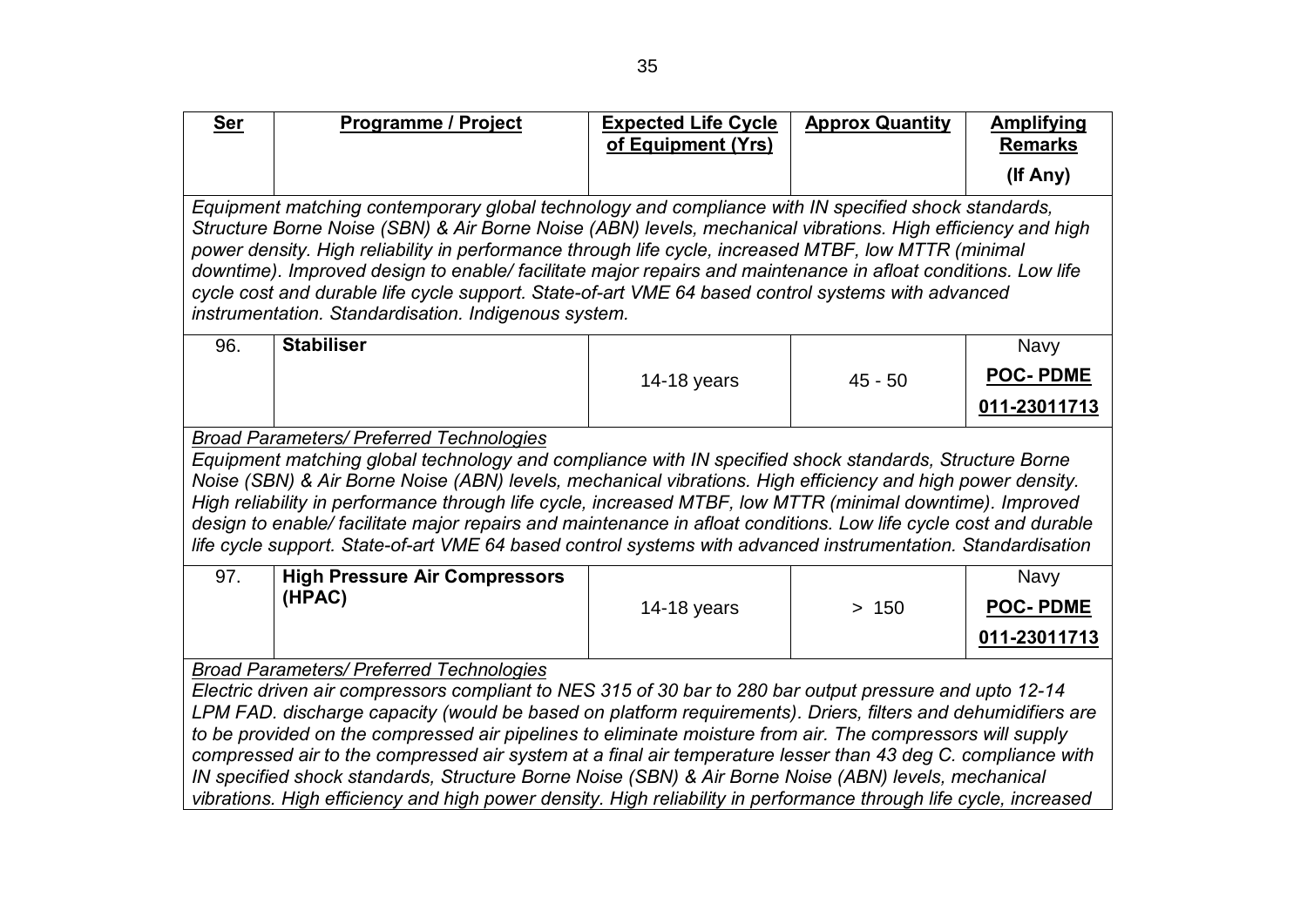| <b>Ser</b>                                                                                                                                                                                                                                                                                                                                                                                                                                                                                                                                                                                                                                                                                                                                                                                                                                                     | Programme / Project                                                                                                                                                                                 | <b>Expected Life Cycle</b><br>of Equipment (Yrs) | <b>Approx Quantity</b> | <b>Amplifying</b><br><b>Remarks</b> |
|----------------------------------------------------------------------------------------------------------------------------------------------------------------------------------------------------------------------------------------------------------------------------------------------------------------------------------------------------------------------------------------------------------------------------------------------------------------------------------------------------------------------------------------------------------------------------------------------------------------------------------------------------------------------------------------------------------------------------------------------------------------------------------------------------------------------------------------------------------------|-----------------------------------------------------------------------------------------------------------------------------------------------------------------------------------------------------|--------------------------------------------------|------------------------|-------------------------------------|
|                                                                                                                                                                                                                                                                                                                                                                                                                                                                                                                                                                                                                                                                                                                                                                                                                                                                |                                                                                                                                                                                                     |                                                  |                        | (If Any)                            |
|                                                                                                                                                                                                                                                                                                                                                                                                                                                                                                                                                                                                                                                                                                                                                                                                                                                                | MTBF, low MTTR (minimal downtime). Improved design to enable/facilitate major repairs and maintenance in<br>afloat conditions. Low life cycle cost and durable life cycle support. Standardisation. |                                                  |                        |                                     |
| 98.                                                                                                                                                                                                                                                                                                                                                                                                                                                                                                                                                                                                                                                                                                                                                                                                                                                            | <b>RO Plant</b>                                                                                                                                                                                     |                                                  |                        | <b>Navy</b>                         |
|                                                                                                                                                                                                                                                                                                                                                                                                                                                                                                                                                                                                                                                                                                                                                                                                                                                                |                                                                                                                                                                                                     | 14-18 years                                      | > 200                  | <b>POC-PDME</b>                     |
|                                                                                                                                                                                                                                                                                                                                                                                                                                                                                                                                                                                                                                                                                                                                                                                                                                                                |                                                                                                                                                                                                     |                                                  |                        | 011-23011713                        |
| <b>Broad Parameters/ Preferred Technologies</b><br>Equipment matching contemporary global technology, compliant with MIL standards & environmental norms.<br>Capacity from 2 TPD to 200 TPD with modular design of purification modules to facilitate scaling (would be<br>based on platform requirements). Compliance with IN specified shock standards, Structure Borne Noise (SBN)<br>& Air Borne Noise (ABN) levels, mechanical vibrations based on platform specifications. High efficiency and<br>high power density. Low life cycle cost and durable life cycle support. High reliability, increased MTBF, low<br>MTTR (minimal downtime). Preferably indigenous system or alternately high indigenous content with localized<br>production. Standardisation.<br>High Pressure (HP) Water Mist/<br>99.<br><b>Navy</b><br>CO <sub>2</sub> System<br>> 50 |                                                                                                                                                                                                     |                                                  |                        |                                     |
|                                                                                                                                                                                                                                                                                                                                                                                                                                                                                                                                                                                                                                                                                                                                                                                                                                                                |                                                                                                                                                                                                     | 14-18 years                                      |                        | <b>POC-PDME</b><br>011-23011713     |
| <b>Broad Parameters/ Preferred Technologies</b><br>Use of environmentally benign system compliant with MIL standards and has high efficiency. Extinguishing<br>time preferably 120 seconds. Provisions for operation under blackout conditions. Highly reliable life cycle<br>performance with low life cycle cost.Durable life cycle support. Modularity with standard as well as well-defined<br>interfaces. Preferably indigenous system or alternately high indigenous content with localized production.                                                                                                                                                                                                                                                                                                                                                  |                                                                                                                                                                                                     |                                                  |                        |                                     |
| 100.                                                                                                                                                                                                                                                                                                                                                                                                                                                                                                                                                                                                                                                                                                                                                                                                                                                           | <b>Canned Motor Pump</b>                                                                                                                                                                            | 14-18 years                                      | > 1000                 | <b>Navy</b><br><b>POC-PDME</b>      |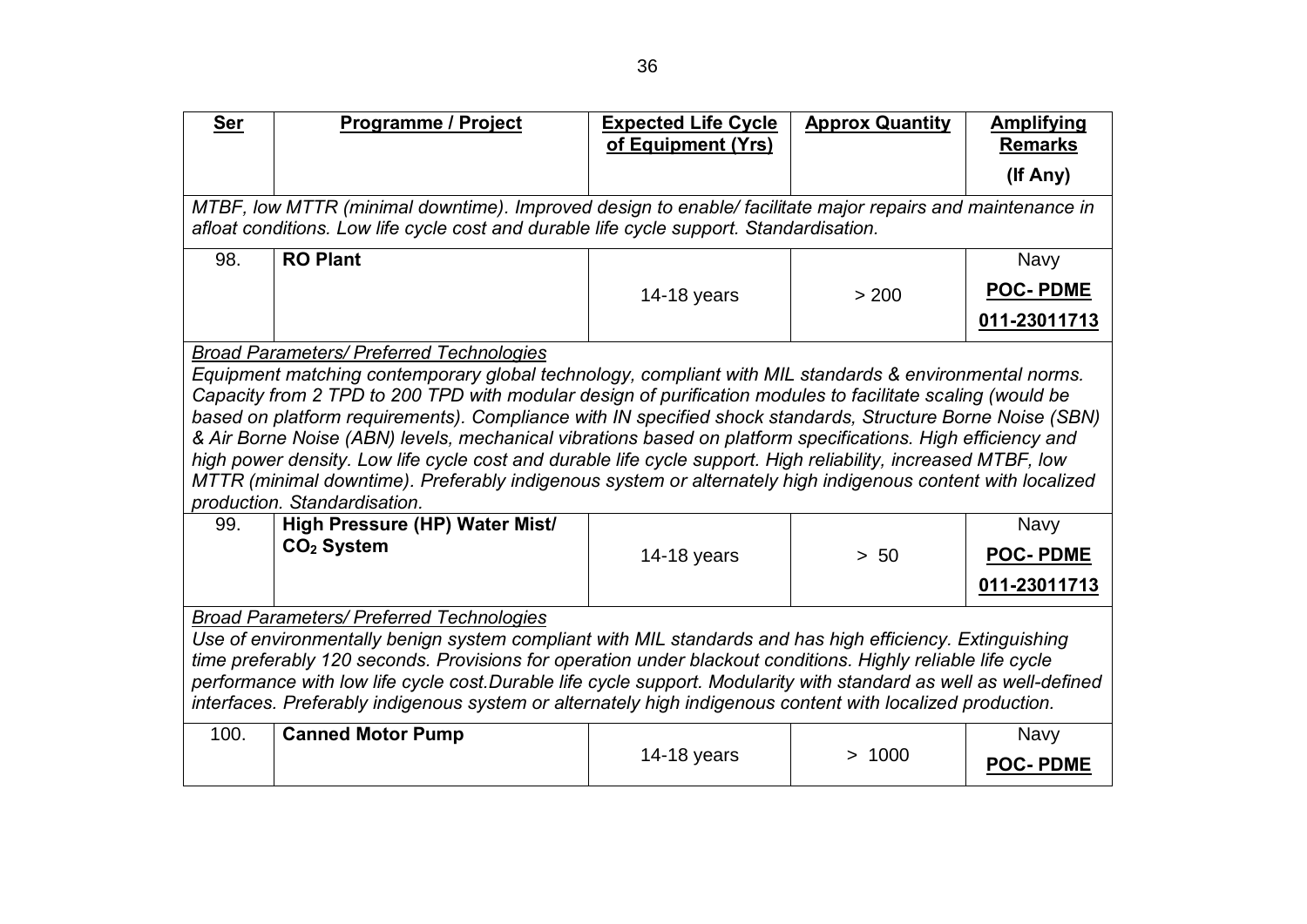| <b>Ser</b>                                                                                                                                                                                                                                                                                                                                                                                                                                                                  | Programme / Project                                                                                                                                                                                                                                                                                                                                                                                                                                                                                        | <b>Expected Life Cycle</b><br>of Equipment (Yrs) | <b>Approx Quantity</b> | <b>Amplifying</b><br><b>Remarks</b>     |  |
|-----------------------------------------------------------------------------------------------------------------------------------------------------------------------------------------------------------------------------------------------------------------------------------------------------------------------------------------------------------------------------------------------------------------------------------------------------------------------------|------------------------------------------------------------------------------------------------------------------------------------------------------------------------------------------------------------------------------------------------------------------------------------------------------------------------------------------------------------------------------------------------------------------------------------------------------------------------------------------------------------|--------------------------------------------------|------------------------|-----------------------------------------|--|
|                                                                                                                                                                                                                                                                                                                                                                                                                                                                             |                                                                                                                                                                                                                                                                                                                                                                                                                                                                                                            |                                                  |                        | (If Any)                                |  |
|                                                                                                                                                                                                                                                                                                                                                                                                                                                                             |                                                                                                                                                                                                                                                                                                                                                                                                                                                                                                            |                                                  |                        | 011-23011713                            |  |
|                                                                                                                                                                                                                                                                                                                                                                                                                                                                             | <b>Broad Parameters/ Preferred Technologies</b><br>Compliant with MIL standards, high efficiency and high power density. Highly reliable and defect free<br>performance through life cycle (specified period) with maximized MTBF and minimal MTTR (downtime).<br>Compliance with IN specified shock standards, Structure Borne Noise (SBN) & Air Borne Noise (ABN) levels,<br>mechanical vibrations. Low life cycle cost and durable life cycle support. Indigenous design, development &<br>manufacture. |                                                  |                        |                                         |  |
| 101.                                                                                                                                                                                                                                                                                                                                                                                                                                                                        | <b>Advanced Induction Motors,</b><br><b>Propulsion Converters, High</b><br>Voltage (HV) Switchboards and<br><b>Variable Frequency Drives</b>                                                                                                                                                                                                                                                                                                                                                               | Ship & Life/As per<br><b>OEM</b> specification   | 25                     | Navy<br><b>POC-PDME</b><br>011-23011713 |  |
| <b>Broad Parameters/ Preferred Technologies</b><br>Part of Integrated Full Electric Propulsion/ Hybrid Electric Propulsion Plant. Capacity from 4MW to 20MW<br>(would be based on platform requirements). Meeting IN specified shock requirements. Compliance with<br>Structure Borne Noise (SBN) complying to MIL-STD-740-2, Air Borne Noise (ABN) levels complying to MIL-<br>STD-1474D and mechanical vibrations complying to ISO 10816 based on platform specification. |                                                                                                                                                                                                                                                                                                                                                                                                                                                                                                            |                                                  |                        |                                         |  |
| 102.                                                                                                                                                                                                                                                                                                                                                                                                                                                                        | <b>Centrifuges</b>                                                                                                                                                                                                                                                                                                                                                                                                                                                                                         | 14-18 years                                      | > 210                  | Navy<br><b>POC-PDME</b><br>011-23011713 |  |
| <b>Broad Parameters/ Preferred Technologies</b><br>Automated self/manual cleaning type centrifugal purifiers of varying capacity from 1 tph to 10 tph. Meeting IN<br>specified shock requirements. Compliance with Structure Borne Noise (SBN) complying to MIL-STD-740-2, Air<br>Borne Noise (ABN) levels complying to MIL-STD-1474D and mechanical vibrations complying to ISO 10816<br>based on platform specification.                                                  |                                                                                                                                                                                                                                                                                                                                                                                                                                                                                                            |                                                  |                        |                                         |  |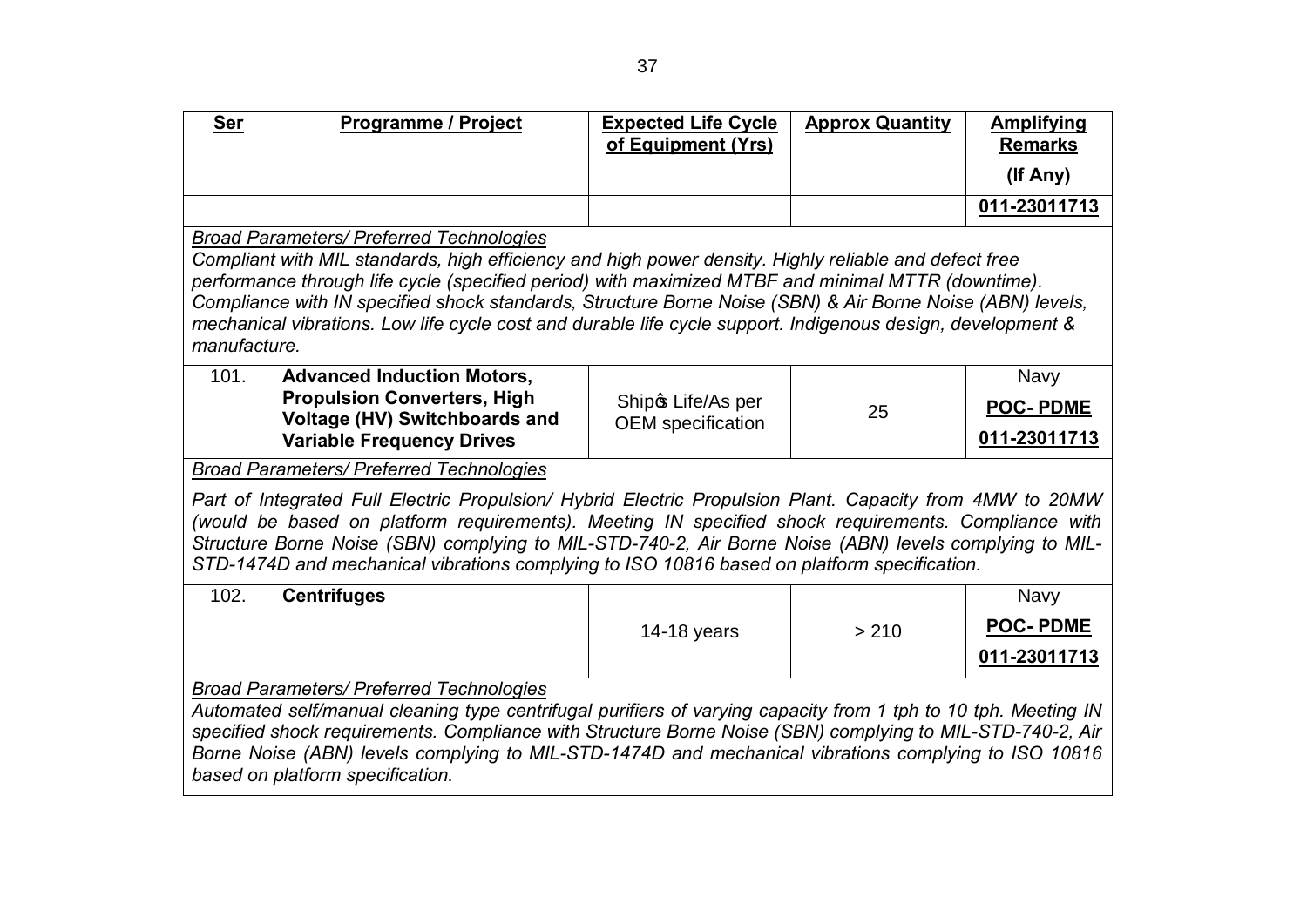| <u>Ser</u> | <b>Programme / Project</b>     | <b>Expected Life Cycle</b><br>of Equipment (Yrs) | <b>Approx Quantity</b> | <b>Amplifying</b><br><b>Remarks</b><br>(If Any) |
|------------|--------------------------------|--------------------------------------------------|------------------------|-------------------------------------------------|
| 103.       | <b>Oxygen Generation Plant</b> | 20 years                                         | $2 - 3$                | <b>Navy</b><br><b>POC-PDME</b><br>011-23011713  |

*Broad Parameters/ Preferred Technologies*

*Supply Oxygen with 99.2 % purity at 220 bars with 5 to 8 micro meters fineness and a dew point of (-)63 deg C measured at 1 bar pressure. Capacity of minimum 30m<sup>3</sup> /day at NTP with adequate storage arrangements. Meeting IN specified shock requirements. Compliance with Structure Borne Noise (SBN) complying to MIL-STD-740-2, Air Borne Noise (ABN) levels complying to MIL-STD-1474D and mechanical vibrations complying to ISO 10816 based on platform specification.*

| 104. | <b>Nitrogen Generation Plant</b> |          |         | Navy            |
|------|----------------------------------|----------|---------|-----------------|
|      |                                  | 20 years | $3 - 4$ | <b>POC-PDME</b> |
|      |                                  |          |         | 011-23011713    |

*Broad Parameters/ Preferred Technologies*

*Supply Nitrogen with 99.2% purity at 350 bar pressure and dew point of (-) 63 deg C. Capacity of minimum 30m<sup>3</sup> /day at NTP with adequate storage arrangements. Meeting IN specified shock requirements. Compliance with Structure Borne Noise (SBN) complying to MIL-STD-740-2, Air Borne Noise (ABN) levels complying to MIL-STD-1474D and mechanical vibrations complying to ISO 10816 based on platform specification.*

| 105. | <b>Restraining Gear</b> |          |         | <b>Navy</b>     |
|------|-------------------------|----------|---------|-----------------|
|      |                         | 20 years | $3 - 4$ | <b>POC-PDME</b> |
|      |                         |          |         | 011-23011713    |

*Broad Parameters/ Preferred Technologies*

*Mechanical, Structural and Hydraulic Modules with shock absorbers to assist in the take-off of Naval Carrier Borne Aircraft. Meeting IN specified shock requirements. Compliance with Structure Borne Noise (SBN)*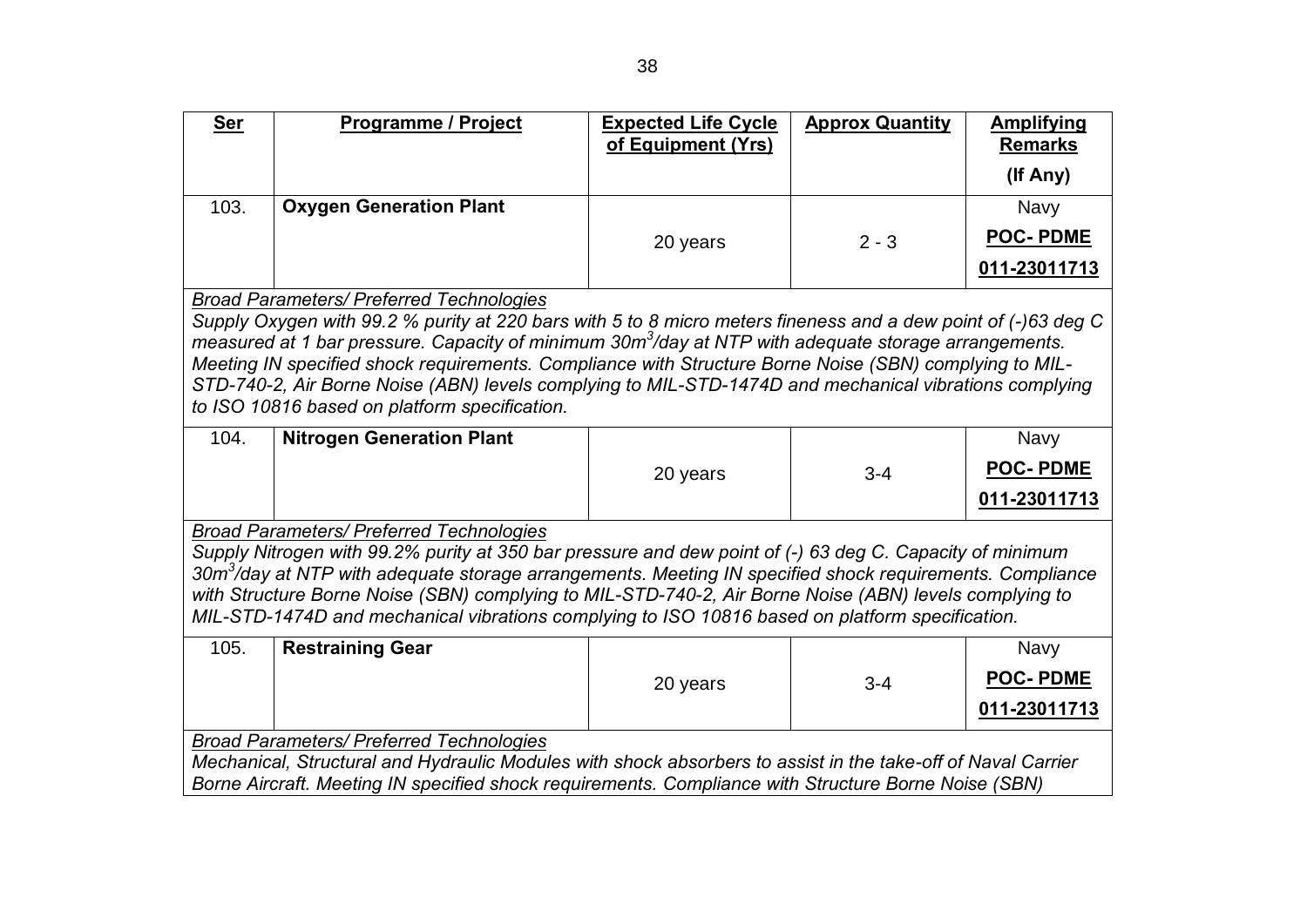| <u>Ser</u> | <b>Programme / Project</b>                                                                         | <b>Expected Life Cycle</b> | <b>Approx Quantity</b> | Amplifying     |
|------------|----------------------------------------------------------------------------------------------------|----------------------------|------------------------|----------------|
|            |                                                                                                    | of Equipment (Yrs)         |                        | <b>Remarks</b> |
|            |                                                                                                    |                            |                        | (If Any)       |
|            | complying to MIL-STD-740-2, Air Borne Noise (ABN) levels complying to MIL-STD-1474D and mechanical |                            |                        |                |
|            | vibrations complying to ISO 10816 based on platform specification.                                 |                            |                        |                |

| 106. | <b>Arresting Gear</b>                           |          |         | <b>Navy</b>     |
|------|-------------------------------------------------|----------|---------|-----------------|
|      |                                                 | 20 years | $3 - 4$ | <b>POC-PDME</b> |
|      |                                                 |          |         | 011-23011713    |
|      | <b>Broad Parameters/ Preferred Technologies</b> |          |         |                 |

*Broad Parameters/ Preferred Technologies*

*Mechanical, Structural and Hydraulic Modules with wires to assist in the landing of Naval Carrier Borne Aircraft. Meeting IN specified shock requirements. Compliance with Structure Borne Noise (SBN) complying to MIL-STD-740-2, Air Borne Noise (ABN) levels complying to MIL-STD-1474D and mechanical vibrations complying to ISO 10816 based on platform specification*.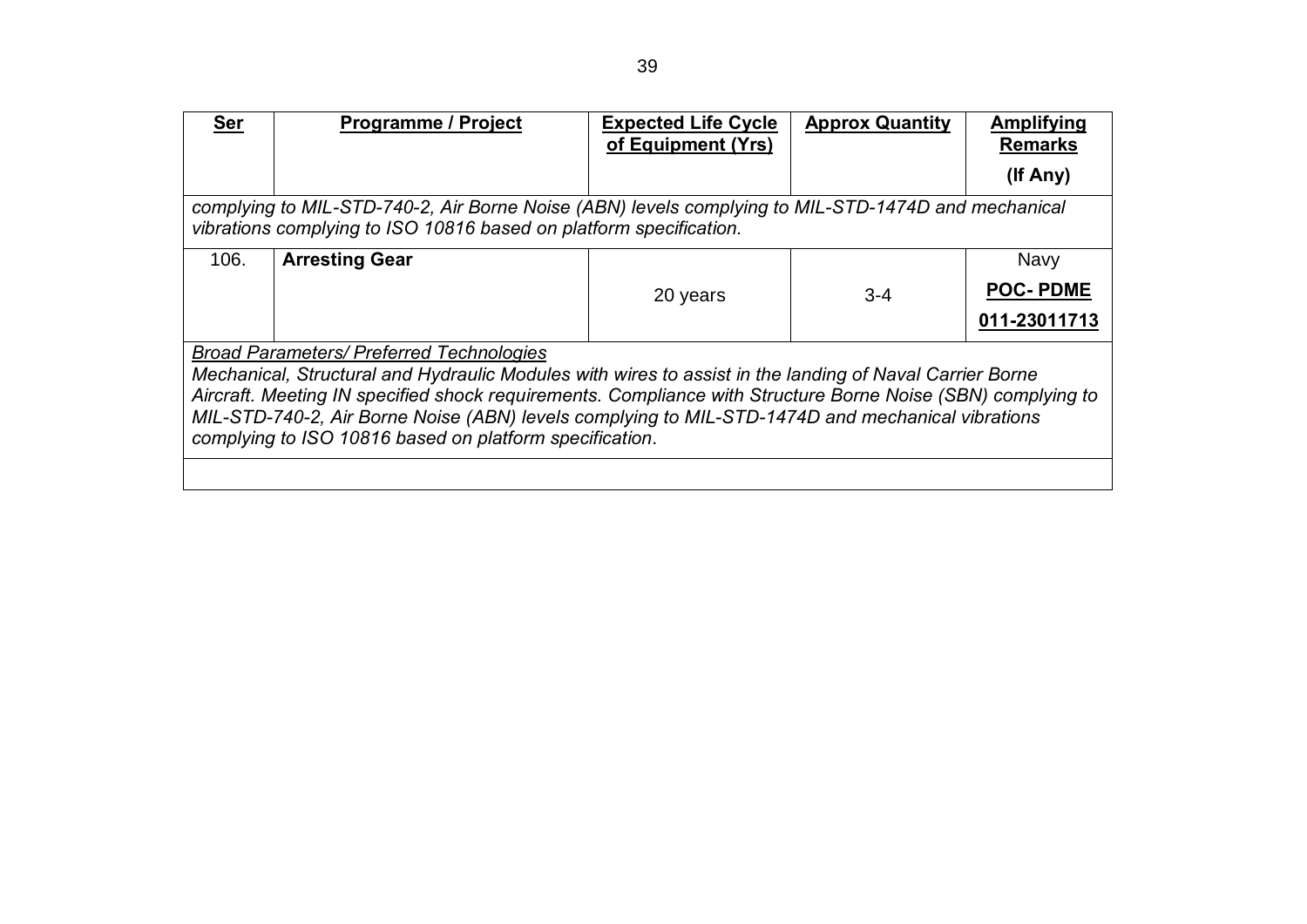| <b>Ser</b> | Programme / Project                                                                                              | <b>Expected Life Cycle</b><br>of Equipment (Yrs) | <b>Approx Quantity</b> | <b>Amplifying</b><br><b>Remarks</b> |  |
|------------|------------------------------------------------------------------------------------------------------------------|--------------------------------------------------|------------------------|-------------------------------------|--|
|            |                                                                                                                  |                                                  |                        | (If Any)                            |  |
|            | <b>MISSILES AND SYSTEMS</b>                                                                                      |                                                  |                        |                                     |  |
|            |                                                                                                                  |                                                  |                        |                                     |  |
| 107.       | Air to Air Missile System for<br><b>Helicopter</b>                                                               | 30                                               | More than 500          | Army                                |  |
|            | Broad Parameters/ Preferred Technologies. (a) Air-to-Air Missile System for integration on identified helicopter |                                                  |                        |                                     |  |
| platforms. |                                                                                                                  |                                                  |                        |                                     |  |
| (b)        | Missile should be fire-and-forget type, propelled by stable solid propellant.                                    |                                                  |                        |                                     |  |
| (c)        | Equipped with a robust advanced IR seeker to engage rapidly maneuvering aerial targets ie                        |                                                  |                        |                                     |  |
|            | helicopters, fixed wing as well as unmanned aerial vehicles.<br>SSKP of 90% or more.                             |                                                  |                        |                                     |  |
| (d)<br>(e) | Maximum range of the missile should not be less than 7 km.                                                       |                                                  |                        |                                     |  |
| (f)        | Firing of the missile should not affect helicopter adversely in terms of flying characteristics or               |                                                  |                        |                                     |  |
|            | damage to other components.                                                                                      |                                                  |                        |                                     |  |
| (g)        | Fitment/ removal of launcher should be possible in short time in field conditions.                               |                                                  |                        |                                     |  |
| (h)        | The shelf life of the missile should exceed 10 yrs.                                                              |                                                  |                        |                                     |  |
| (i)        | Complete system should be capable of being stored/ maintained in field conditions and should                     |                                                  |                        |                                     |  |
|            | be safe for transportation by road, rail or air.                                                                 |                                                  |                        |                                     |  |
|            | The system should have capability to engage multiple targets simultaneously by salvo firing and utilise          |                                                  |                        |                                     |  |
|            | multiple guidance technologies for increased immunity to counter measures.                                       |                                                  |                        |                                     |  |
| 108.       |                                                                                                                  |                                                  |                        | <b>Navy</b>                         |  |
|            | SSMs (150 - 300 km range)                                                                                        | 15                                               | 200                    | <b>POC-PDSR</b>                     |  |
|            |                                                                                                                  |                                                  |                        | 011-23011680                        |  |
|            | Broad Parameters/ Preferred Technologies. The missile should be not more than 1 Ton in weight. It should         |                                                  |                        |                                     |  |
|            | have a range of more than 150 km with a sea-skimming profile and anti-ship role, land attack capability,         |                                                  |                        |                                     |  |
|            | terminal Maneuver and data link for target update.                                                               |                                                  |                        |                                     |  |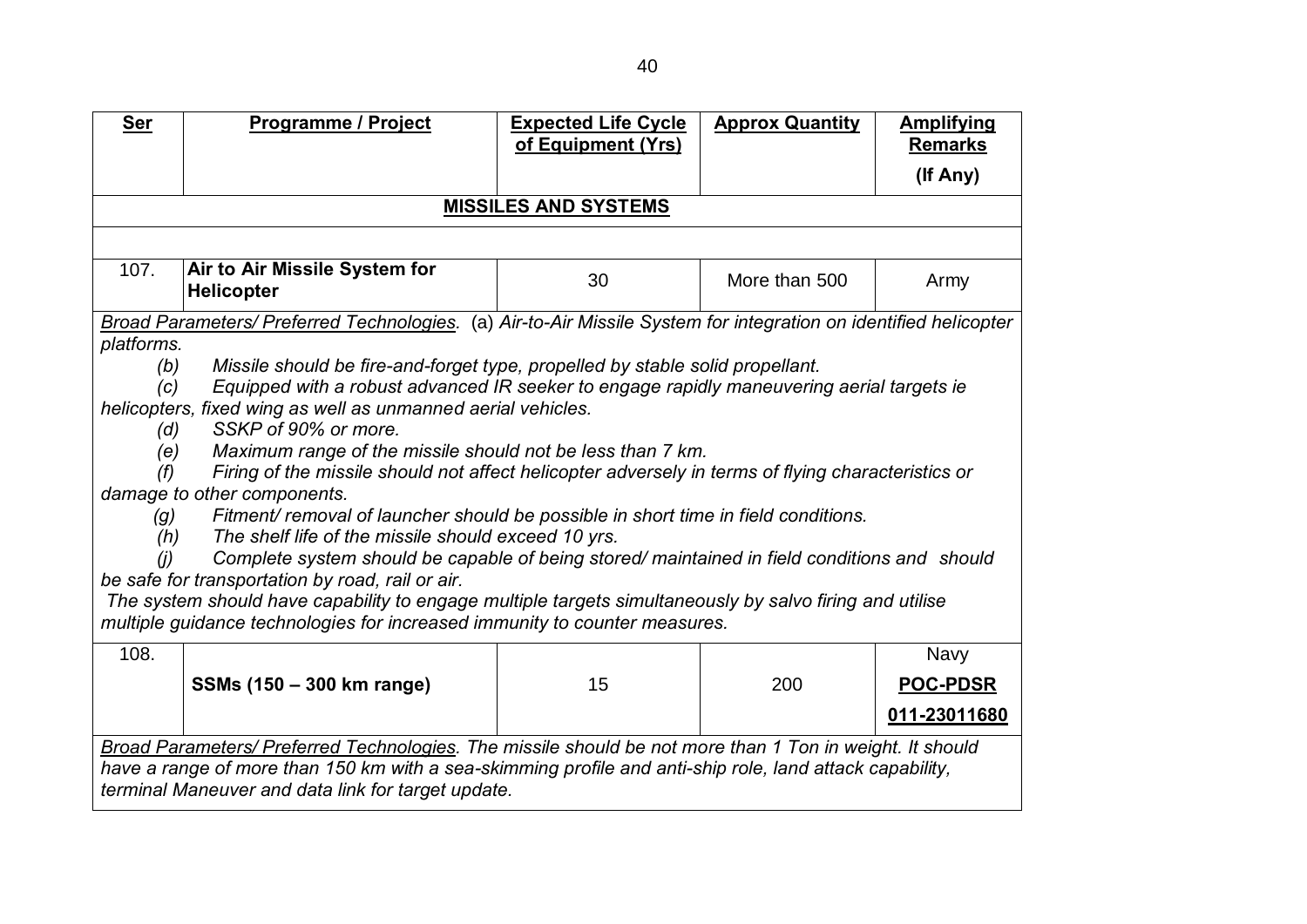| <b>Ser</b> | Programme / Project                                                                                                                                                                                                                                                                                                                                                                                            | <b>Expected Life Cycle</b><br>of Equipment (Yrs) | <b>Approx Quantity</b> | <u>Amplifying</u><br><b>Remarks</b> |  |  |
|------------|----------------------------------------------------------------------------------------------------------------------------------------------------------------------------------------------------------------------------------------------------------------------------------------------------------------------------------------------------------------------------------------------------------------|--------------------------------------------------|------------------------|-------------------------------------|--|--|
|            |                                                                                                                                                                                                                                                                                                                                                                                                                |                                                  |                        | (If Any)                            |  |  |
| 109.       |                                                                                                                                                                                                                                                                                                                                                                                                                |                                                  |                        | <b>Navy</b>                         |  |  |
|            | <b>Shore Based Missile for MMCBs</b>                                                                                                                                                                                                                                                                                                                                                                           | 25                                               | 100                    | <b>POC-PDSR</b>                     |  |  |
|            |                                                                                                                                                                                                                                                                                                                                                                                                                |                                                  |                        | 011-23011680                        |  |  |
|            | Broad Parameters/ Preferred Technologies. The missile should have a range of more than 250 km with a sea-<br>skimming profile, anti-ship role and capable of being launched from land based mobile launchers. It should<br>have its own mobile integral radar and support complex. It should be capable of being redeployed at short<br>notice. Data link capability for target update and terminal manoeuvre. |                                                  |                        |                                     |  |  |
| 110.       | ATGM (ICV)                                                                                                                                                                                                                                                                                                                                                                                                     | 15                                               | 2000                   | Army                                |  |  |
|            | Broad Parameters/ Preferred Technologies. 3rd Generation ATGM, range >4km, 1000mm twin launcher,<br><b>LOBL and LOAL features</b>                                                                                                                                                                                                                                                                              |                                                  |                        |                                     |  |  |
| 111.       | <b>ATGM (Tank)</b>                                                                                                                                                                                                                                                                                                                                                                                             | $10 - 15$                                        | 4250                   | Army                                |  |  |
| mm         | Broad Parameters/ Preferred Technologies. $3^{rd}$ Generation ATGM, range >5km, Depth of Penetration > 650                                                                                                                                                                                                                                                                                                     |                                                  |                        |                                     |  |  |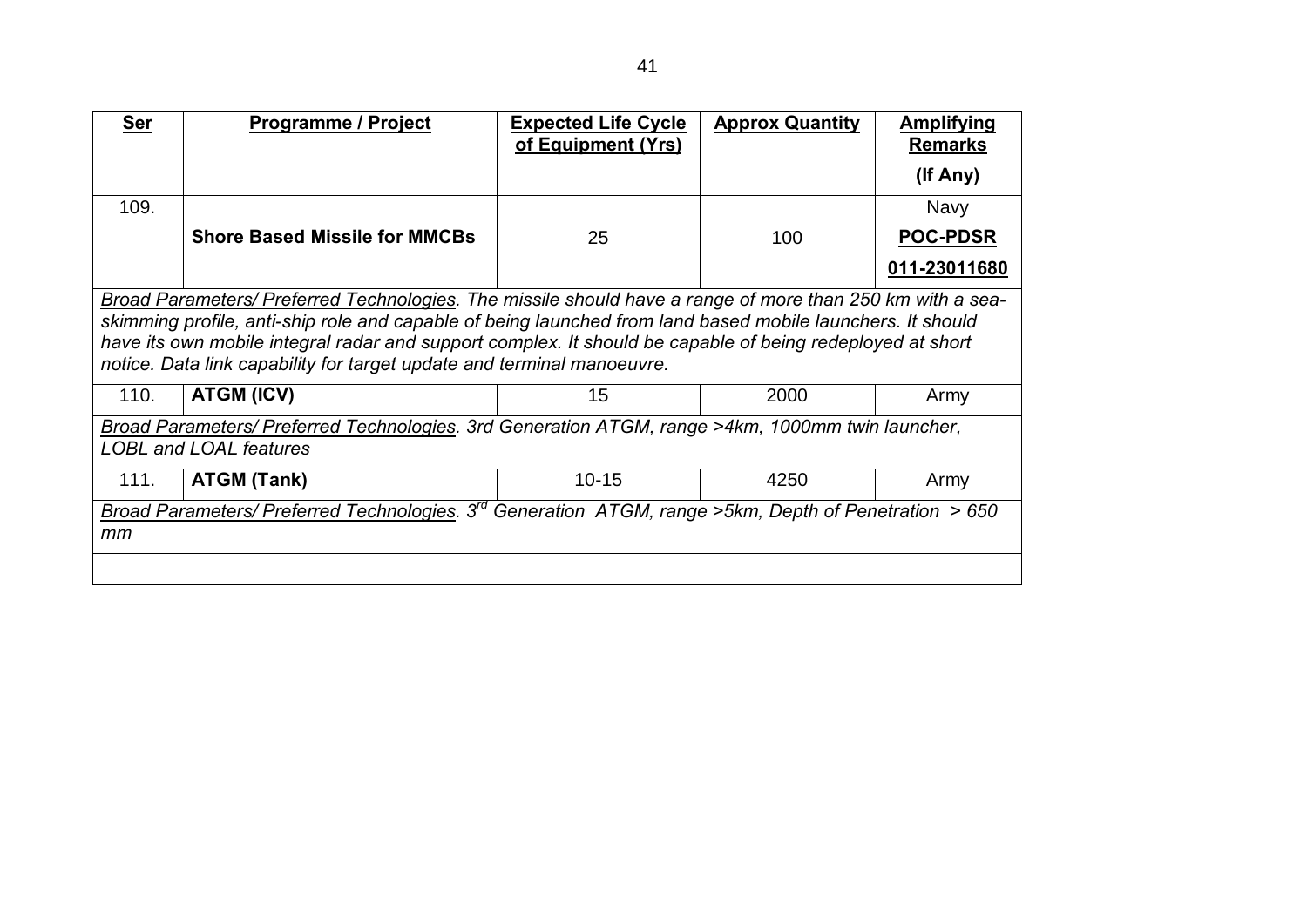| <b>Ser</b> | Programme / Project                                                                                        | <b>Expected Life Cycle</b> | <b>Approx Quantity</b> | <b>Amplifying</b> |
|------------|------------------------------------------------------------------------------------------------------------|----------------------------|------------------------|-------------------|
|            |                                                                                                            | of Equipment (Yrs)         |                        | <b>Remarks</b>    |
|            |                                                                                                            |                            |                        | (If Any)          |
|            |                                                                                                            | <b>AMMUNITION</b>          |                        |                   |
|            |                                                                                                            |                            |                        |                   |
| 112.       | <b>APFSDS</b>                                                                                              | $10 - 15$                  | 4250 per year          | Army              |
|            | Broad Parameters/ Preferred Technologies. - Depth of Penetration > 650mm                                   |                            |                        |                   |
| 113.       | 30 mm (Conventional)                                                                                       | 15                         | 2000 per year          | Army              |
|            | Broad Parameters/ Preferred Technologies. Cannon- AP ammunition with DoP of 40mm RHA                       |                            |                        |                   |
| 114.       | <b>Breaching Ammunition</b>                                                                                | 05                         | 3200                   |                   |
|            | Broad Parameters/ Preferred Technologies. Capability of being fired from an enclosed space/ room. Man      |                            |                        |                   |
|            | portable, shoulder fired like Rocket Launcher. Tandem warhead capable of penetrating a reinforced concrete |                            |                        |                   |
|            | structure of 200mm and then blast effect. Range of 200-400 metres.                                         |                            |                        |                   |
| 115.       | <b>Enhanced Range Artillery</b>                                                                            | 15                         | 600,000                |                   |
|            | Projectile                                                                                                 |                            |                        |                   |
|            | Broad Parameters/ Preferred Technologies. Concept of Enhanced Range Artillery Projectile hinges on         |                            |                        |                   |
|            | increasing the range of existing 155 mm ammunition system to 60-70 Km. It compliments existing HE, HE      |                            |                        |                   |
|            | ERFB/BT and HE ERFB/BB ammunition system. Enhanced Range Artillery Projectile should be compatible         |                            |                        |                   |
|            | with all calibers of 155mm i.e 39/45/52 and should have range up to 60 Kms with and MV of 925 m/s. The     |                            |                        |                   |
|            | project designs combines rocket Mortar and BB Units in single project.                                     |                            |                        |                   |
| 116.       |                                                                                                            |                            | <b>HE</b>              | Joint             |
|            | 70 mm Air to Ground Rockets                                                                                |                            | Flechette              |                   |
|            |                                                                                                            | 10                         | <b>Multi Dart</b>      | (Army & Air       |
|            |                                                                                                            |                            | <b>Inert Practice</b>  | Force)            |
|            |                                                                                                            |                            | All large numbers      |                   |
|            | Broad Parameters/ Preferred Technologies. 70mm caliber fin stabilized Air-to-Ground unguided rockets       |                            |                        |                   |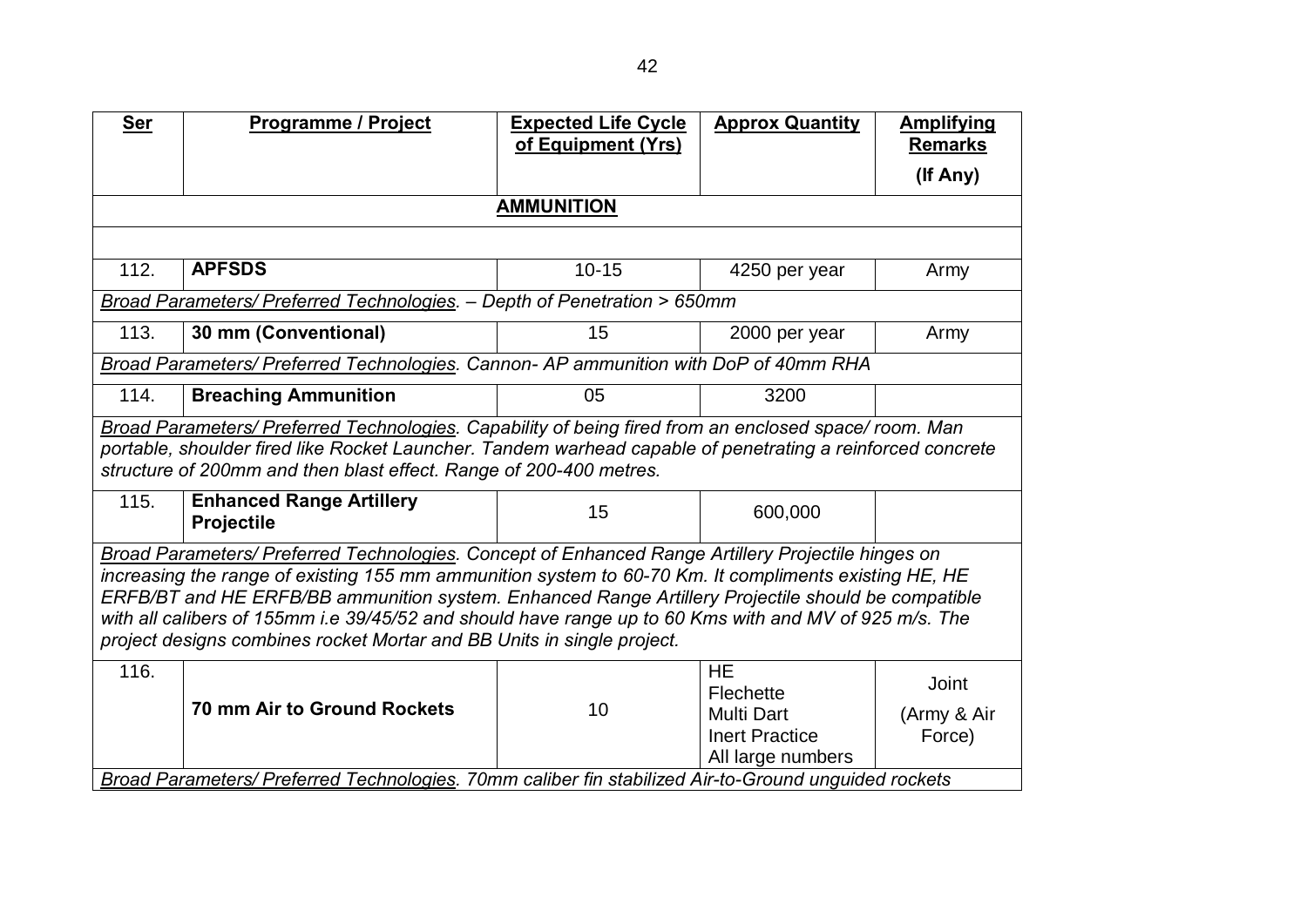| <b>Ser</b>                                                                                                                                                                                                                                                                                                                                                                                                                                                                                                                                                                                                                                                                                                                                                                                                                                                                                                                                                                                                                                           | <b>Programme / Project</b>   | <b>Expected Life Cycle</b><br>of Equipment (Yrs) | <b>Approx Quantity</b>                                                                    | <b>Amplifying</b><br><b>Remarks</b> |
|------------------------------------------------------------------------------------------------------------------------------------------------------------------------------------------------------------------------------------------------------------------------------------------------------------------------------------------------------------------------------------------------------------------------------------------------------------------------------------------------------------------------------------------------------------------------------------------------------------------------------------------------------------------------------------------------------------------------------------------------------------------------------------------------------------------------------------------------------------------------------------------------------------------------------------------------------------------------------------------------------------------------------------------------------|------------------------------|--------------------------------------------------|-------------------------------------------------------------------------------------------|-------------------------------------|
|                                                                                                                                                                                                                                                                                                                                                                                                                                                                                                                                                                                                                                                                                                                                                                                                                                                                                                                                                                                                                                                      |                              |                                                  |                                                                                           | (If Any)                            |
| capable of being fired from<br>existing rocket pods. Options for arming a common motor with warheads like<br>High Explosive (HE), Armour Fiercing (AP), Smoke, sub-munitions. Capable of being fired in direct and<br>indirect mode over ranges varying from minimum<br>4 to 8 Kms. Suitable redundant safety mechanisms/<br>design features to obviate activation on mishandling/ ejection. Chemical composition should be stable/inert<br>enabling prolonged storage and uniform performance across varied temperature/ altitudes. 70 mm rockets<br>should be capable of being fired successfully without any deterioration in parameters from fighters, trainers<br>and helicopters. Types of warhead to be used are High Explosive (HE), Armour Piercing (AP, AP-T) & practice<br>(Smoke & Flash). This should be transportable by Road, Rail, Air and Ship.                                                                                                                                                                                     |                              |                                                  |                                                                                           |                                     |
| 117.                                                                                                                                                                                                                                                                                                                                                                                                                                                                                                                                                                                                                                                                                                                                                                                                                                                                                                                                                                                                                                                 | <b>20mm Gun Ammunition</b>   | 30                                               | <b>HE</b><br>Flechette<br><b>Multi Dart</b><br><b>Inert Practice</b><br>All large numbers | Joint<br>(Army & Air<br>Force)      |
| Broad Parameters/ Preferred Technologies. (a) 20mm caliber belted gun ammunition capable of being fired<br>from existing 20mm Gun fitted on helicopters in flight (moving or stationary)<br>Capable of operation in the complete flight envelope of the platform in Indian conditions.<br>(b)<br>Ball, Tracer, Armour Piercing variants should be capable of being fired in mixed sequence<br>(c)<br>without causing blinding flash, excessive smoke or fouling, damage to gun or helicopter. The cartridges should<br>be housed in water proofed casing with non-corrosive and non-mercuric primer and be light weight to impose<br>minimum weight penalty.<br>Capable of being stored/ maintained in field conditions without resorting to special storage<br>(d)<br>conditions.<br>Safe transportation by road, rail or air with shelf life not less than 10 yrs.<br>(e)<br>IAF is undertaking procurement of 20 mm Gun Ammunition for ALH WSI. Additional procurement of the same<br>ammunition would be required on future procurements of LCH. |                              |                                                  |                                                                                           |                                     |
| 118.                                                                                                                                                                                                                                                                                                                                                                                                                                                                                                                                                                                                                                                                                                                                                                                                                                                                                                                                                                                                                                                 | <b>Standoff Guided Bombs</b> | 15                                               | 650                                                                                       | <b>Navy</b>                         |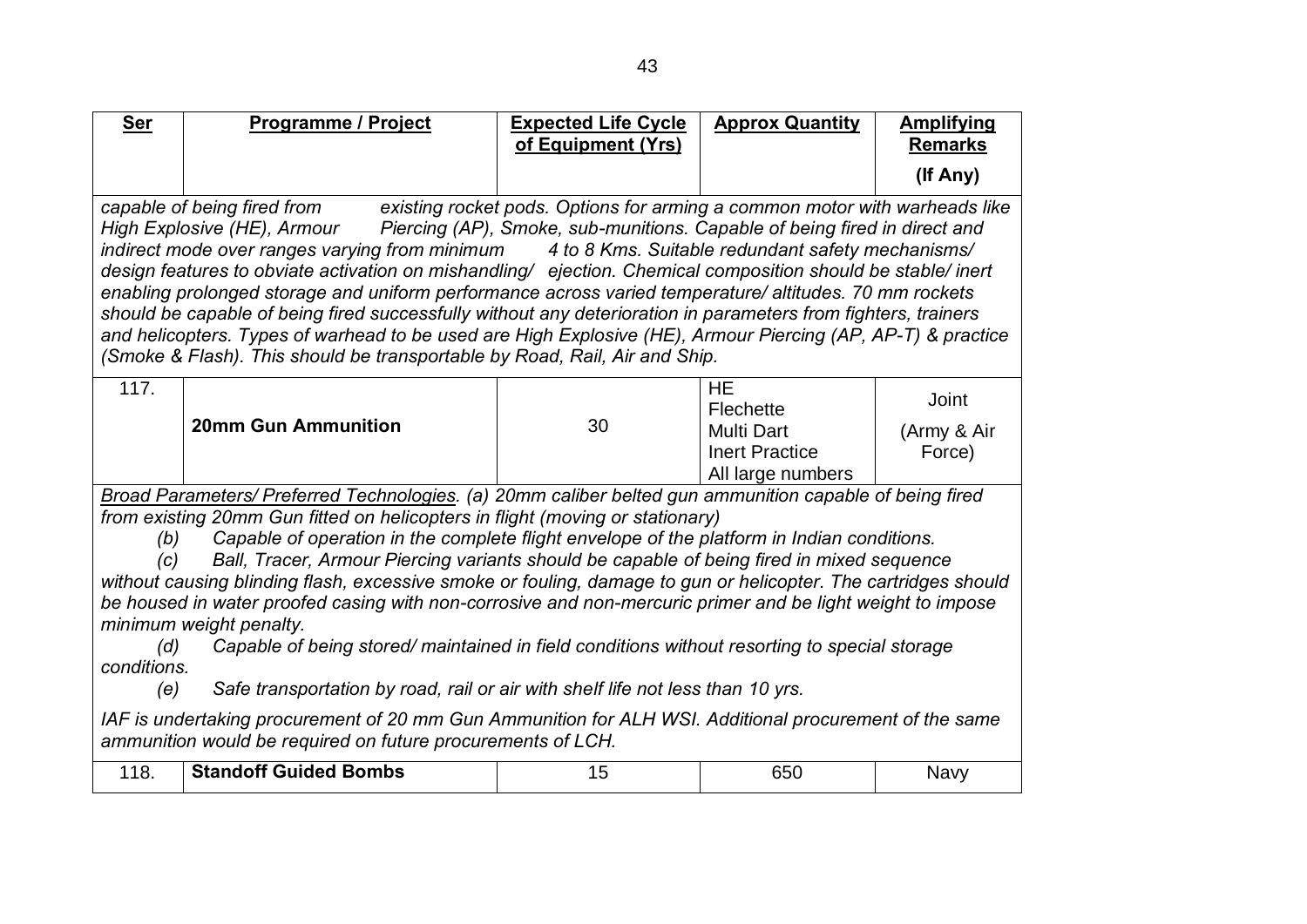| <b>Ser</b>                                                                                                                                                                                                                                                  | Programme / Project                                                                                                                                                                                                                                                                                                                                                                                                                                                                                          | <b>Expected Life Cycle</b><br>of Equipment (Yrs) | <b>Approx Quantity</b> | <b>Amplifying</b><br><b>Remarks</b>            |  |
|-------------------------------------------------------------------------------------------------------------------------------------------------------------------------------------------------------------------------------------------------------------|--------------------------------------------------------------------------------------------------------------------------------------------------------------------------------------------------------------------------------------------------------------------------------------------------------------------------------------------------------------------------------------------------------------------------------------------------------------------------------------------------------------|--------------------------------------------------|------------------------|------------------------------------------------|--|
|                                                                                                                                                                                                                                                             |                                                                                                                                                                                                                                                                                                                                                                                                                                                                                                              |                                                  |                        | (If Any)                                       |  |
|                                                                                                                                                                                                                                                             |                                                                                                                                                                                                                                                                                                                                                                                                                                                                                                              |                                                  |                        | <b>POC-PDSR</b>                                |  |
|                                                                                                                                                                                                                                                             |                                                                                                                                                                                                                                                                                                                                                                                                                                                                                                              |                                                  |                        | 011-23011680                                   |  |
|                                                                                                                                                                                                                                                             | Broad Parameters/ Preferred Technologies. High precision standoff guided Bombs to be employed for deck<br>based fighters. The Bombs need to be designed with range extension kits ie. either propelled or winged to<br>provide good standoff launch ranges. The bombs are required to be designed with laser or IR as terminal<br>guidance and INS + satellite for mid-course guidance. They should be capable of day and night operations and<br>targeting land and afloat targets (stationary and mobile). |                                                  |                        |                                                |  |
| 119.                                                                                                                                                                                                                                                        | <b>Insensitive Ammunition</b>                                                                                                                                                                                                                                                                                                                                                                                                                                                                                | 35                                               | 2000                   | <b>Navy</b><br>POC-PDSR<br>011-23011680        |  |
|                                                                                                                                                                                                                                                             | Broad Parameters/ Preferred Technologies. IM composition to comply with NATO Standard STANAG.<br>Enhanced safety with equivalent end use performance, minimal severity and hazard effects on inadvertent<br>initiation. Performance at par with conventional explosive filled warhead.                                                                                                                                                                                                                       |                                                  |                        |                                                |  |
| 120.                                                                                                                                                                                                                                                        | <b>Guided Ammunition for 76 mm</b><br>and above                                                                                                                                                                                                                                                                                                                                                                                                                                                              | 25                                               | 4000                   | <b>Navy</b><br><b>POC-PDSR</b><br>011-23011680 |  |
| Broad Parameters/ Preferred Technologies. The ammunition should have a range of not less than 50 km with<br>seeker, control system and suitable fuse and warhead for capability against missiles, aircraft, ships, armour,<br>ground targets and personnel. |                                                                                                                                                                                                                                                                                                                                                                                                                                                                                                              |                                                  |                        |                                                |  |
| 121.                                                                                                                                                                                                                                                        | Design and Development of 125<br>kg bomb (akin to MK-81 Bomb)                                                                                                                                                                                                                                                                                                                                                                                                                                                | 30                                               | 500/Year               | <b>IAF</b>                                     |  |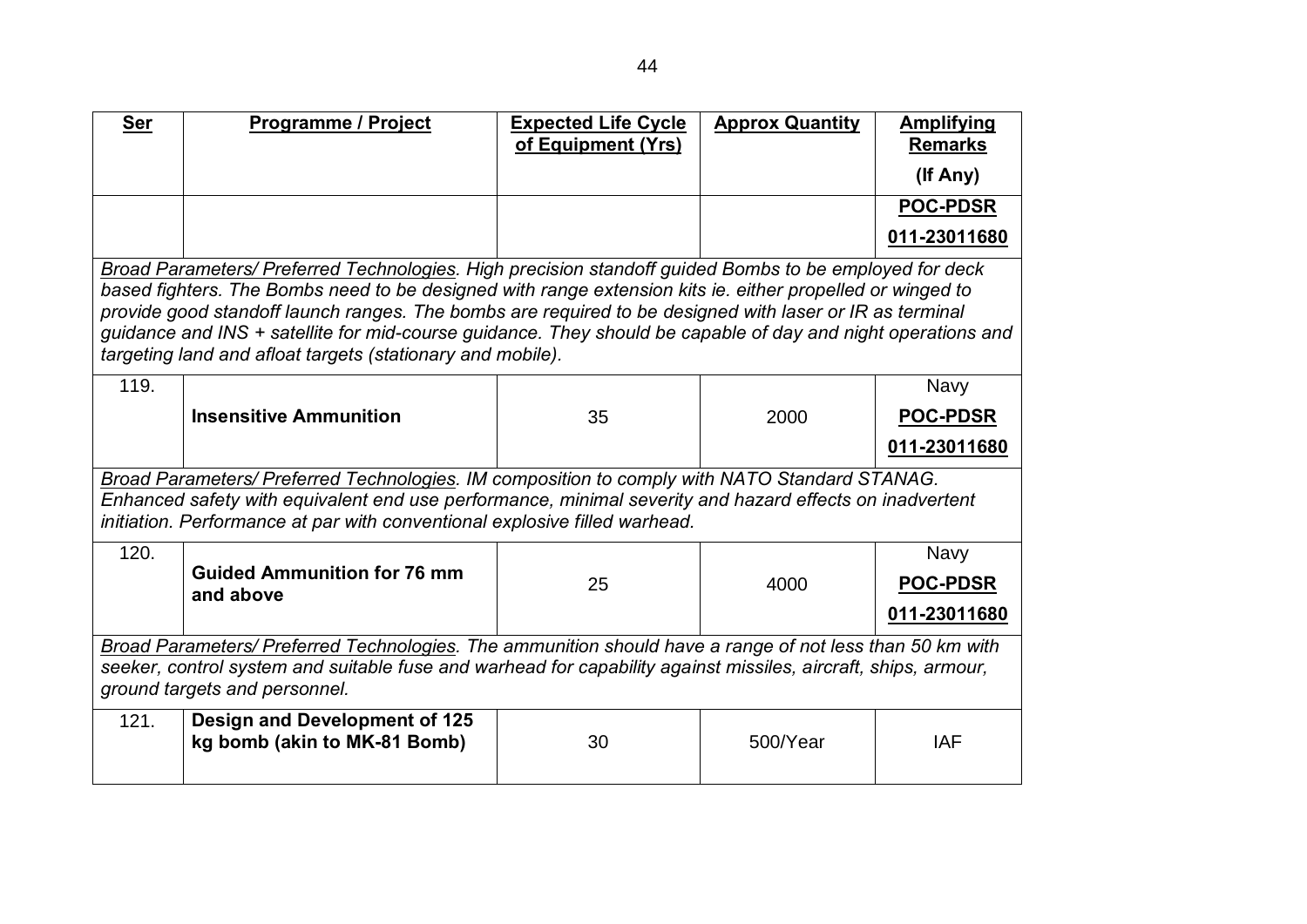| <b>Ser</b>                                                                                                                                                                                                                                                                                                                                                                                                                                                                                                                                                                                                                                                                                                                                                                                                                                                              | <b>Programme / Project</b>                                                                                                | <b>Expected Life Cycle</b> | <b>Approx Quantity</b> | <b>Amplifying</b> |  |  |  |
|-------------------------------------------------------------------------------------------------------------------------------------------------------------------------------------------------------------------------------------------------------------------------------------------------------------------------------------------------------------------------------------------------------------------------------------------------------------------------------------------------------------------------------------------------------------------------------------------------------------------------------------------------------------------------------------------------------------------------------------------------------------------------------------------------------------------------------------------------------------------------|---------------------------------------------------------------------------------------------------------------------------|----------------------------|------------------------|-------------------|--|--|--|
|                                                                                                                                                                                                                                                                                                                                                                                                                                                                                                                                                                                                                                                                                                                                                                                                                                                                         |                                                                                                                           | of Equipment (Yrs)         |                        | <b>Remarks</b>    |  |  |  |
|                                                                                                                                                                                                                                                                                                                                                                                                                                                                                                                                                                                                                                                                                                                                                                                                                                                                         |                                                                                                                           |                            |                        | (If Any)          |  |  |  |
|                                                                                                                                                                                                                                                                                                                                                                                                                                                                                                                                                                                                                                                                                                                                                                                                                                                                         | Broad Parameters/ Preferred Technologies.                                                                                 |                            |                        |                   |  |  |  |
| It should be adaptable on existing aircraft as well as futuristic aircraft. The bomb should have both<br>(a)<br>Retarded Tail Unit (RTU) as well as Non-Retarded Tail Unit (NTU). The bomb should have facility for nose<br>fusing as well as tail fusing of the store with any futuristic fuse.<br>The store should be compatible with Russian as well as Western suspension systems.<br>(b)<br>Shelf life of the bomb should be more than 30 years<br>(c)<br>The bomb should have Pre-fragmented and Thermo-baric variants of warhead.<br>(d)<br>Weight of the bomb should not exceed 125 kg.<br>(e)<br>Net Explosive Quantity should not be less than 40 kg.<br>(f)<br>Store should be compatible for carriage on existing Bomb Racks.<br>(g)<br>Bomb should be capable to be stored in open.<br>(h)                                                                 |                                                                                                                           |                            |                        |                   |  |  |  |
| 122.                                                                                                                                                                                                                                                                                                                                                                                                                                                                                                                                                                                                                                                                                                                                                                                                                                                                    | <b>Development of Electronic</b><br>Fuzes with either impact, delay<br>and impact cum delay settings<br>for Aerial Bombs. | 10                         | 3000/Year              | <b>IAF</b>        |  |  |  |
|                                                                                                                                                                                                                                                                                                                                                                                                                                                                                                                                                                                                                                                                                                                                                                                                                                                                         |                                                                                                                           |                            |                        |                   |  |  |  |
| <b>Broad Parameters/ Preferred Technologies</b><br>(a) Design and development of Proximity Fuze for Aerial Bombs. Should be capable to withstand high<br>speed and 'G' forces during carriage and should be activated only when desired 'G' forces are attained.<br>(b) Should have in built safety measures to take care of any mishandling during transportation and handling<br>of the fuze. Indication system should be available on the body to assess whether the fuze is unsafe or safe.<br>(c) Shelf life of at least 10 years and exposed life of one year when stored at a temperature of 25± 2° C<br>and RH up to 70%.<br>(d) Should be safe for transportation by all modes of transport.<br>(e) For Electronic Fuze, delay mechanism and instantaneous functioning should coexist. Delay mechanism<br>should have a multiple choice (minutes to 72 hours). |                                                                                                                           |                            |                        |                   |  |  |  |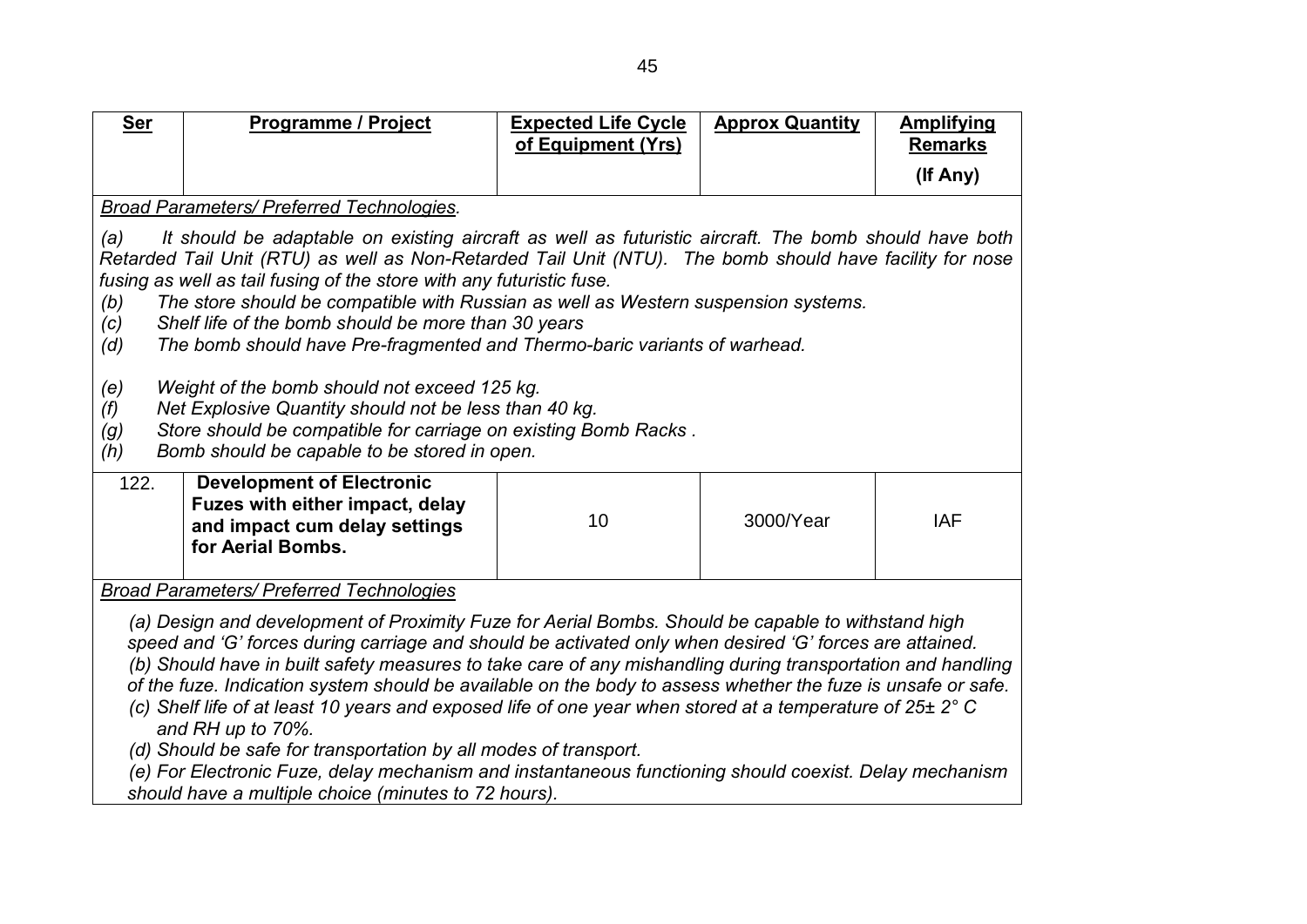| <b>Ser</b>                                                                                                                                                                                                                     | <b>Programme / Project</b>                                                                                                                                        | <b>Expected Life Cycle</b><br>of Equipment (Yrs) | <b>Approx Quantity</b> | <b>Amplifying</b><br><b>Remarks</b> |  |  |  |  |
|--------------------------------------------------------------------------------------------------------------------------------------------------------------------------------------------------------------------------------|-------------------------------------------------------------------------------------------------------------------------------------------------------------------|--------------------------------------------------|------------------------|-------------------------------------|--|--|--|--|
|                                                                                                                                                                                                                                |                                                                                                                                                                   |                                                  |                        | (If Any)                            |  |  |  |  |
|                                                                                                                                                                                                                                | (f) For Proximity Fuze, the fuze should function at nominal height of 10 metres. The fuze should function in<br>impact mode in case of failure in proximity mode. |                                                  |                        |                                     |  |  |  |  |
|                                                                                                                                                                                                                                | (g) Electronic fuzes should be adaptable to all conventional bombs.                                                                                               |                                                  |                        |                                     |  |  |  |  |
|                                                                                                                                                                                                                                | (h) Should be EMI/EMC compliant.                                                                                                                                  |                                                  |                        |                                     |  |  |  |  |
| 123.                                                                                                                                                                                                                           | <b>LRGB</b>                                                                                                                                                       | 15                                               | 5000                   | Air Force                           |  |  |  |  |
|                                                                                                                                                                                                                                | Broad Parameters/ Preferred Technologies. Max Range should be around 100 km when released from                                                                    |                                                  |                        |                                     |  |  |  |  |
|                                                                                                                                                                                                                                | 42000 ft, Types of warhead – Blast fragmentation and Penetration, High accuracy, High shelf life, Operation,                                                      |                                                  |                        |                                     |  |  |  |  |
|                                                                                                                                                                                                                                | Transportation and storage in Indian conditions.                                                                                                                  |                                                  |                        |                                     |  |  |  |  |
| 124.                                                                                                                                                                                                                           | <b>ER Guided Munitions (127 mm</b>                                                                                                                                |                                                  |                        | <b>Navy</b>                         |  |  |  |  |
|                                                                                                                                                                                                                                | and above)                                                                                                                                                        | 25                                               | 2000                   | <b>POC-PDSR</b>                     |  |  |  |  |
|                                                                                                                                                                                                                                |                                                                                                                                                                   |                                                  |                        | 011-23011680                        |  |  |  |  |
|                                                                                                                                                                                                                                | Broad Parameters/ Preferred Technologies. The ammunition should have a range of not less than 70 km with                                                          |                                                  |                        |                                     |  |  |  |  |
|                                                                                                                                                                                                                                | seeker, control system and suitable fuse and warhead for capability against missiles, aircraft, ships, armour,<br>ground targets and personnel.                   |                                                  |                        |                                     |  |  |  |  |
| 125.                                                                                                                                                                                                                           | <b>Chaffs &amp; Flares</b>                                                                                                                                        | 10                                               | All large numbers      | Air Force                           |  |  |  |  |
|                                                                                                                                                                                                                                | Broad Parameters/ Preferred Technologies. The chaffs & flares are intended to effectively provide self-                                                           |                                                  |                        |                                     |  |  |  |  |
| protection to the platform against radar controlled weapon and IR seeking weapons respectively. Chaffs is a                                                                                                                    |                                                                                                                                                                   |                                                  |                        |                                     |  |  |  |  |
| form of volumetric radar reflecting material that is composed of distributed metalised reflectors made of very<br>thin radar reflecting material, such as aluminium foil, which has been cut to length of approximate one half |                                                                                                                                                                   |                                                  |                        |                                     |  |  |  |  |
| wavelength of radar frequency band. Flares are designed to be effective against infrared (IR seeking missile).                                                                                                                 |                                                                                                                                                                   |                                                  |                        |                                     |  |  |  |  |
| Chaffs intended to be developed are under three sizes viz 26mm, 50mm & 1"x1"x8".                                                                                                                                               |                                                                                                                                                                   |                                                  |                        |                                     |  |  |  |  |
|                                                                                                                                                                                                                                |                                                                                                                                                                   |                                                  |                        |                                     |  |  |  |  |
| 126.                                                                                                                                                                                                                           | <b>Flares &amp; Chaffs for Helicopters</b>                                                                                                                        | 15 Yrs                                           | Flares - 4,00,000      | Army                                |  |  |  |  |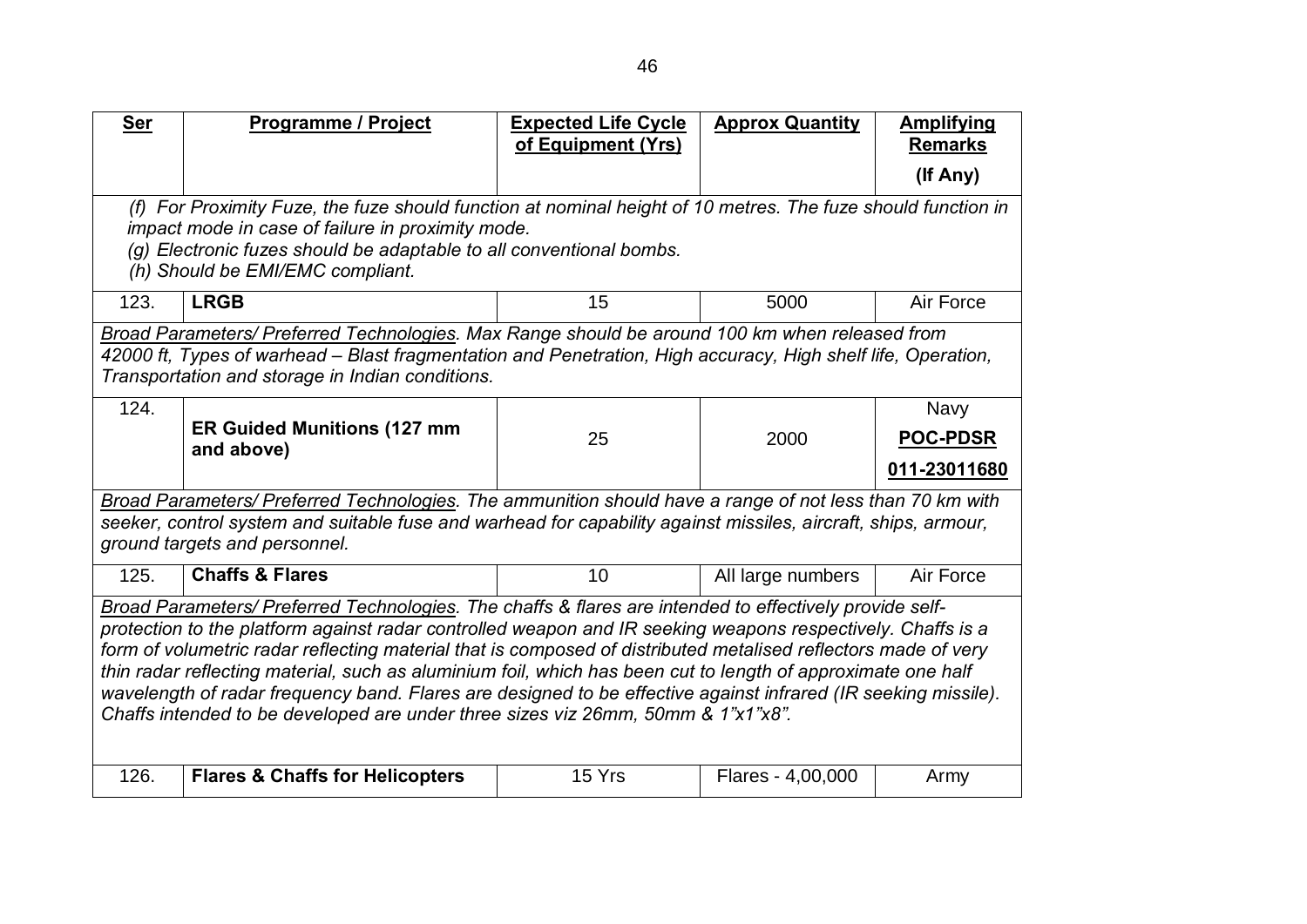| <b>Ser</b>                                                                                                                                                                                                                                                                                                                                                                                                                                                                                                                                                                                                | <b>Programme / Project</b>                                                                                                                                                                                                                                                                                                                                                         | <b>Expected Life Cycle</b><br>of Equipment (Yrs) | <b>Approx Quantity</b> | <b>Amplifying</b><br><b>Remarks</b> |  |
|-----------------------------------------------------------------------------------------------------------------------------------------------------------------------------------------------------------------------------------------------------------------------------------------------------------------------------------------------------------------------------------------------------------------------------------------------------------------------------------------------------------------------------------------------------------------------------------------------------------|------------------------------------------------------------------------------------------------------------------------------------------------------------------------------------------------------------------------------------------------------------------------------------------------------------------------------------------------------------------------------------|--------------------------------------------------|------------------------|-------------------------------------|--|
|                                                                                                                                                                                                                                                                                                                                                                                                                                                                                                                                                                                                           |                                                                                                                                                                                                                                                                                                                                                                                    |                                                  |                        | (If Any)                            |  |
|                                                                                                                                                                                                                                                                                                                                                                                                                                                                                                                                                                                                           |                                                                                                                                                                                                                                                                                                                                                                                    |                                                  | Chaffs . 2,00,000      |                                     |  |
| Broad Parameters/ Preferred Technologies. Flares and Chaffs form integral component of Electronic Warfare<br>Suite (EW Suite) fitted on helicopters to increase survivability in tactical battle field area. These are dispensed<br>once the EW Suite detects an Anti Aircraft Missile threat to lure the missile away from the aircraft by painting a<br>false target.<br>Flares should be capable of producing higher intensity radiation than the radiation<br>(a)<br><b>Flares.</b><br>of the aircraft in IR wavebands. Flares should have ejection velocity of 25-50m/sec with physical<br>intensity |                                                                                                                                                                                                                                                                                                                                                                                    |                                                  |                        |                                     |  |
| (b)                                                                                                                                                                                                                                                                                                                                                                                                                                                                                                                                                                                                       | attributes of 1" x 1" x 8" for compatibility with legacy dispensing systems.<br><b>Chaffs</b> . Chaffs with physical attributes of $1$ " x $1$ " x $8$ " for compatibility with legacy dispensing<br>systems should be capable of producing cloud of aluminium / metallised by painting a false target larger<br>than the Radar Cross Section (RCS) of the helicopters in service. |                                                  |                        |                                     |  |
| 127.                                                                                                                                                                                                                                                                                                                                                                                                                                                                                                                                                                                                      | <b>Active Off-Board Decoy</b>                                                                                                                                                                                                                                                                                                                                                      | 25                                               | More than 100          | <b>Navy</b><br><b>POC-PDSR</b>      |  |
| 011-23011680<br>Broad Parameters/ Preferred Technologies. The decoy should be launched from existing Chaff systems of<br>ships with 130mm caliber. It should have a persistence time of not less than 10 min. It should be able to mimic<br>RF transmissions of Anti ship missiles and provide alternate/larger target to seduce the missile. Persistence<br>time of 25 min.                                                                                                                                                                                                                              |                                                                                                                                                                                                                                                                                                                                                                                    |                                                  |                        |                                     |  |
| 128.                                                                                                                                                                                                                                                                                                                                                                                                                                                                                                                                                                                                      | <b>155MM Trajectory Correctible</b><br><b>Munition TCM/ Course</b><br><b>Correctible</b><br>Fuze (CCF)                                                                                                                                                                                                                                                                             | 15                                               | 4000                   | Army                                |  |
|                                                                                                                                                                                                                                                                                                                                                                                                                                                                                                                                                                                                           | Broad Parameters/ Preferred Technologies. Concept of CCF hinges on exploiting the existing inventory of<br>munitions. The fuze has GPS and micro controller which guide / correct the projectile towards the ranging                                                                                                                                                               |                                                  |                        |                                     |  |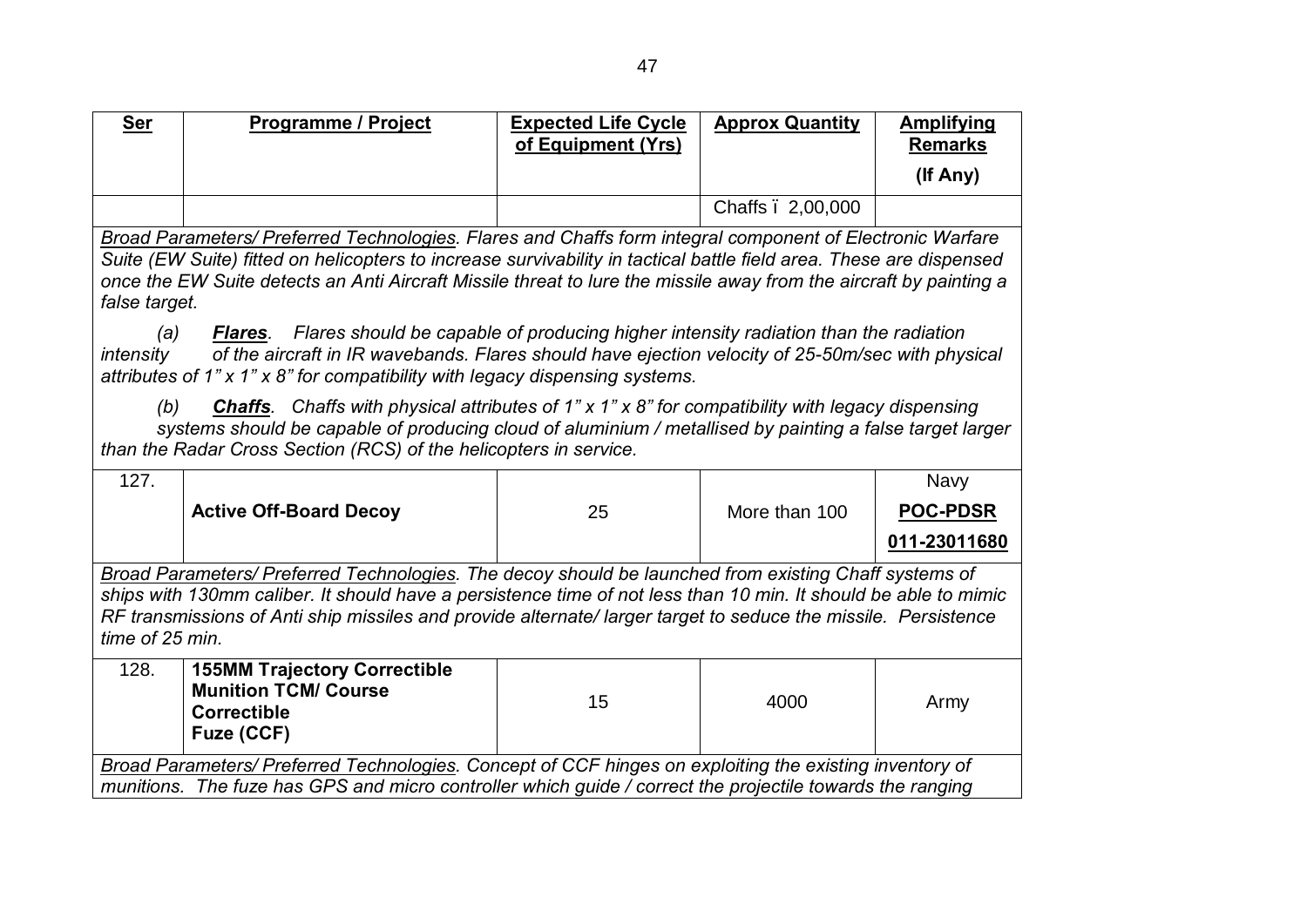| <b>Ser</b> | <b>Programme / Project</b>                                                                                                                                | <b>Expected Life Cycle</b><br>of Equipment (Yrs) | <b>Approx Quantity</b> | <b>Amplifying</b><br><b>Remarks</b> |  |  |  |
|------------|-----------------------------------------------------------------------------------------------------------------------------------------------------------|--------------------------------------------------|------------------------|-------------------------------------|--|--|--|
|            |                                                                                                                                                           |                                                  |                        | (If Any)                            |  |  |  |
|            | point. CCF should be compatible with all calibres of 155mm i.e 39/45/52 and should have the capability to be<br>guided by GPS/INS with CEP less than 50m. |                                                  |                        |                                     |  |  |  |
| 129.       |                                                                                                                                                           |                                                  |                        | <b>Navy</b>                         |  |  |  |
|            | <b>Fuzes for 76 mm Guns and above</b>                                                                                                                     | 25                                               | 4000                   | <b>POC-PDSR</b>                     |  |  |  |
|            |                                                                                                                                                           |                                                  |                        | 011-23011680                        |  |  |  |
|            | Broad Parameters/ Preferred Technologies. Fuses for use against missiles, aircraft, ships and ground targets                                              |                                                  |                        |                                     |  |  |  |
|            | for 76mm guns and above.                                                                                                                                  |                                                  |                        |                                     |  |  |  |
| 130.       | 7.62 mm Ammunition for sniper<br>rifle                                                                                                                    |                                                  | Large numbers          | Air Force                           |  |  |  |
|            | Broad Parameters/ Preferred Technologies. 7.62mm NATO Armoured piercing rounds compatible with Galil                                                      |                                                  |                        |                                     |  |  |  |
|            | Sniper Rifle, Subsonic rounds compatible with Galil Sniper Rifle                                                                                          |                                                  |                        |                                     |  |  |  |
| 131.       | 5.56 mm Ammunition for LMG                                                                                                                                |                                                  | Large numbers          | Air Force                           |  |  |  |
|            | Broad Parameters/ Preferred Technologies. 5.56 mm NATO belted/linked Ammunition compatible with Negev                                                     |                                                  |                        |                                     |  |  |  |
| <b>LMG</b> |                                                                                                                                                           |                                                  |                        |                                     |  |  |  |
| 132.       | 5.56 mm ammunition for Assault<br><b>Rifle</b>                                                                                                            |                                                  | Large numbers          | Joint                               |  |  |  |
|            | Broad Parameters/ Preferred Technologies. 5.56 mm NATO Ammunition compatible with Tavor Assault Rifle.                                                    |                                                  |                        |                                     |  |  |  |
|            |                                                                                                                                                           |                                                  |                        |                                     |  |  |  |
|            |                                                                                                                                                           |                                                  |                        |                                     |  |  |  |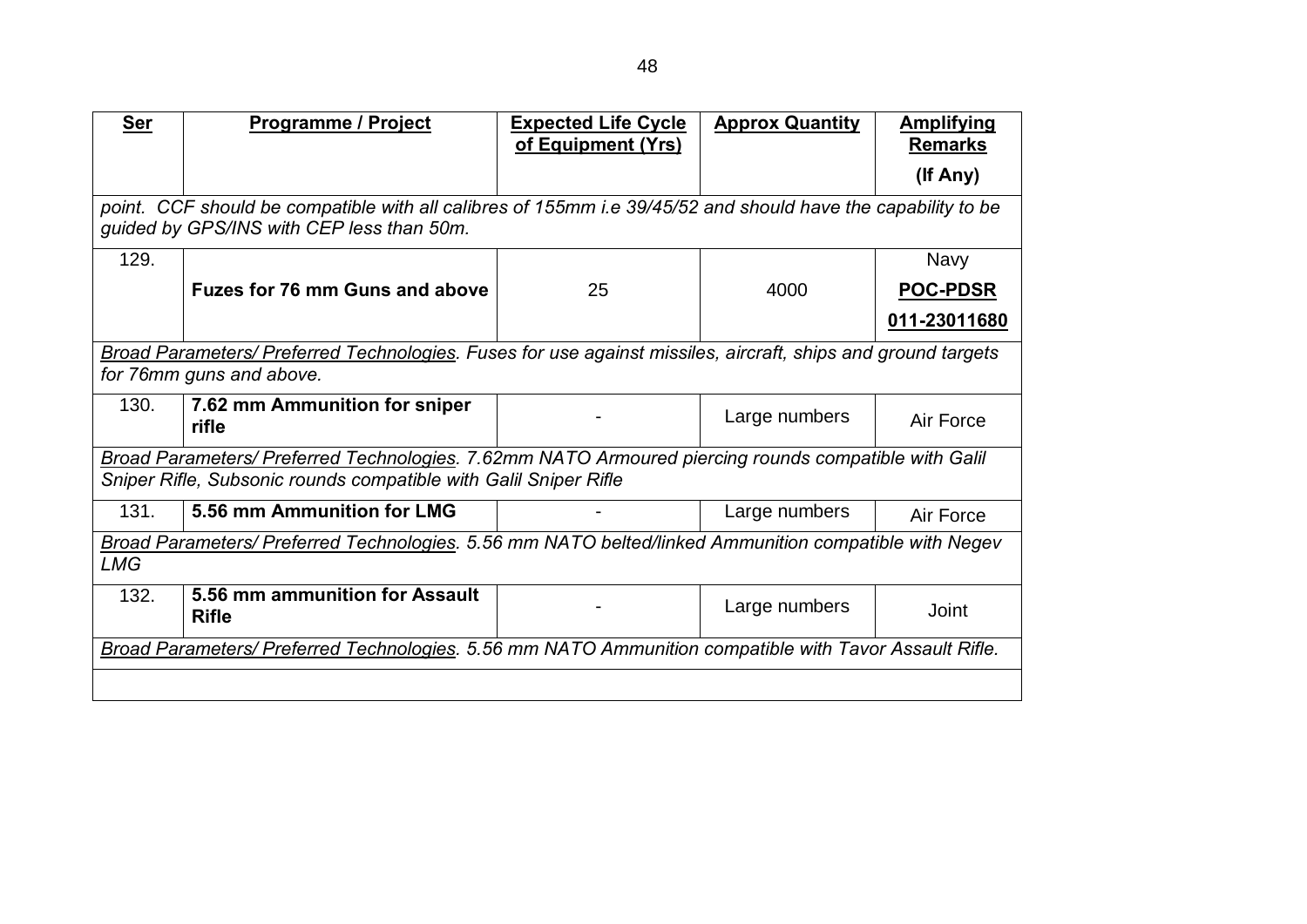| <b>Ser</b>                                                                                                 | <b>Programme / Project</b>                                                                                 | <b>Expected Life Cycle</b><br>of Equipment (Yrs) | <b>Approx Quantity</b> | <b>Amplifying</b><br><b>Remarks</b> |  |  |  |
|------------------------------------------------------------------------------------------------------------|------------------------------------------------------------------------------------------------------------|--------------------------------------------------|------------------------|-------------------------------------|--|--|--|
|                                                                                                            |                                                                                                            |                                                  |                        | (If Any)                            |  |  |  |
|                                                                                                            | <b>SUPPORT AND SMALL ARMS</b>                                                                              |                                                  |                        |                                     |  |  |  |
|                                                                                                            |                                                                                                            |                                                  |                        |                                     |  |  |  |
| 133.                                                                                                       | Light Weight Anti Material Rifle                                                                           | 10                                               | More than 2000         | Army                                |  |  |  |
|                                                                                                            | Broad Parameters/ Preferred Technologies. 12.7mm Calibre. Effective range not less 1800 m. Muzzle velocity |                                                  |                        |                                     |  |  |  |
|                                                                                                            | of 850m/s. Weight less than 12 Kg. Picatinny rails for mounting the sights.                                |                                                  |                        |                                     |  |  |  |
| 134.                                                                                                       | <b>Assault Rifle</b>                                                                                       | 10                                               | More than<br>2,50,000  | Joint                               |  |  |  |
|                                                                                                            | Broad Parameters/ Preferred Technologies. 7.62 X 51 mm Calibre. Effective range of 500 m. Weight less      |                                                  |                        |                                     |  |  |  |
|                                                                                                            | than 4 Kg. Picatinny rails for mounting the sights.                                                        |                                                  |                        |                                     |  |  |  |
| 135.                                                                                                       | <b>Protective Carbine</b>                                                                                  | 10                                               | More than<br>2,30,000  | Joint                               |  |  |  |
|                                                                                                            | Broad Parameters/ Preferred Technologies. 5.56 X 30 mm Calibre. Effective range of 100 m. Weight less than |                                                  |                        |                                     |  |  |  |
|                                                                                                            | 3 Kg. Picatinny rails for mounting the sights.                                                             |                                                  |                        |                                     |  |  |  |
| 136.                                                                                                       | <b>Sniper Rifle</b>                                                                                        | 10                                               | More than 6000         | Joint<br>(Army & Air<br>Force)      |  |  |  |
| Broad Parameters/ Preferred Technologies. 8.6mm Calibre. Effective range not less 1200 m. Weight less than |                                                                                                            |                                                  |                        |                                     |  |  |  |
|                                                                                                            | 8 Kg. Based on operating mechanism of Bolt action principle. Picatinny rails for mounting the sights.      |                                                  |                        |                                     |  |  |  |
|                                                                                                            |                                                                                                            |                                                  |                        |                                     |  |  |  |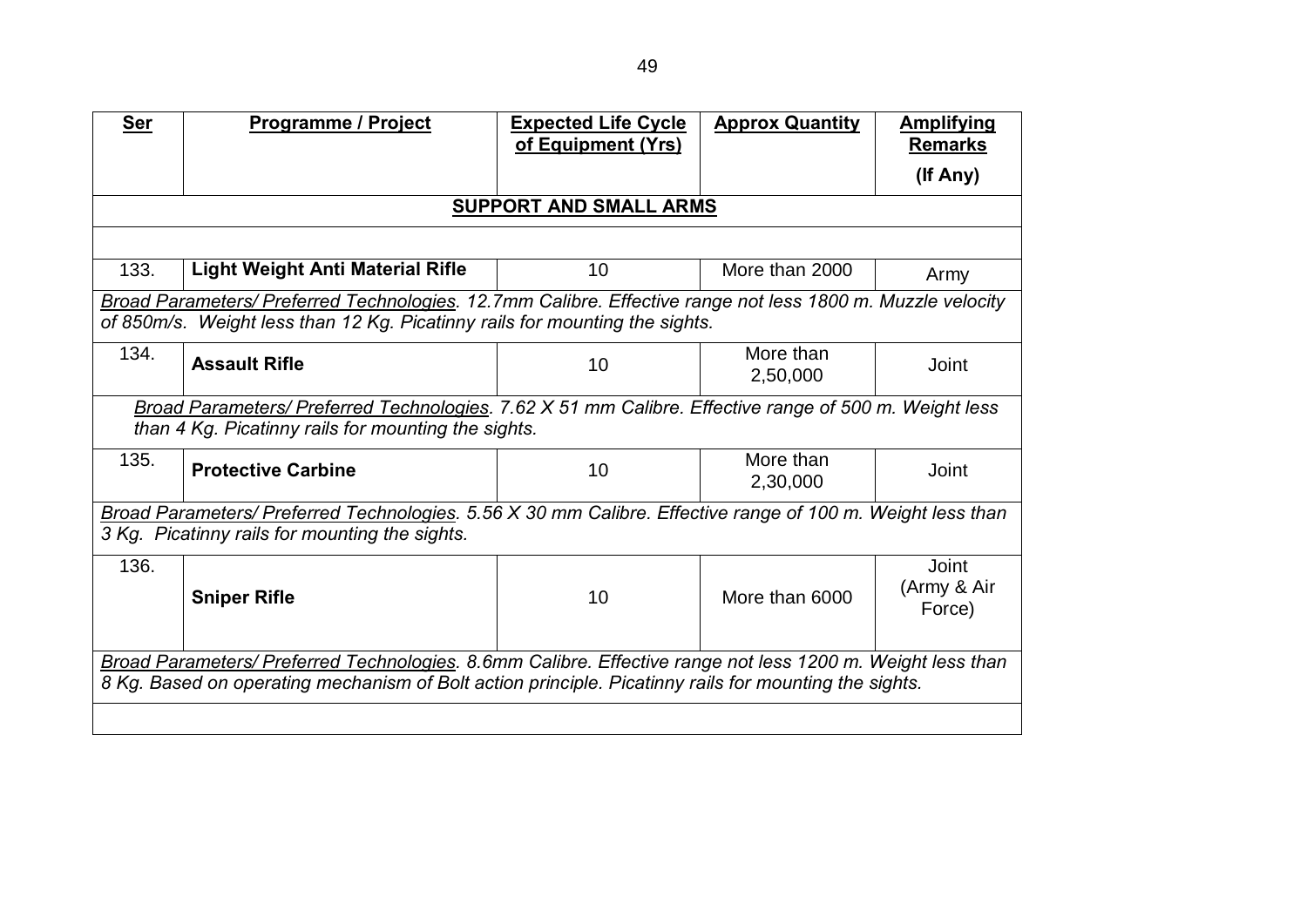| <b>Ser</b>                                                                                                                                                                                                                                                                                                                                                                                                                                                                                                                                                                                                                                             | <b>Programme / Project</b>              | <b>Expected Life Cycle</b><br>of Equipment (Yrs) | <b>Approx Quantity</b> | <b>Amplifying</b><br><b>Remarks</b> |  |  |  |
|--------------------------------------------------------------------------------------------------------------------------------------------------------------------------------------------------------------------------------------------------------------------------------------------------------------------------------------------------------------------------------------------------------------------------------------------------------------------------------------------------------------------------------------------------------------------------------------------------------------------------------------------------------|-----------------------------------------|--------------------------------------------------|------------------------|-------------------------------------|--|--|--|
|                                                                                                                                                                                                                                                                                                                                                                                                                                                                                                                                                                                                                                                        |                                         |                                                  |                        | (If Any)                            |  |  |  |
|                                                                                                                                                                                                                                                                                                                                                                                                                                                                                                                                                                                                                                                        | <b>SENSORS</b>                          |                                                  |                        |                                     |  |  |  |
| <b>Radars</b>                                                                                                                                                                                                                                                                                                                                                                                                                                                                                                                                                                                                                                          |                                         |                                                  |                        |                                     |  |  |  |
| 137.                                                                                                                                                                                                                                                                                                                                                                                                                                                                                                                                                                                                                                                   | <b>Aerostat System</b>                  | $10 - 15$                                        | $5 - 10$               | Air Force                           |  |  |  |
| Broad Parameters/ Preferred Technologies. 15000 feet or more above Mean Sea Level (AMSL). Maximum<br>duration on station, without any lifting gas refill during this period. Mooring system should be fabricated out of<br>marine grade anti-corrosive steel, which should be able to withstand Indian Standard Atmospheric condition.<br>Tether featured and physical characteristics including life span of the tether in terms of number of launches<br>and recoveries. Parameters required to monitor the health and status of balloon should be displayed for<br>monitoring by the ground crew. Numerical data for winds should be displayed.     |                                         |                                                  |                        |                                     |  |  |  |
| 138.<br><b>Passive Weapon Acquisition</b><br><b>System</b>                                                                                                                                                                                                                                                                                                                                                                                                                                                                                                                                                                                             |                                         | 20                                               | 70                     | Army                                |  |  |  |
| Broad Parameters/ Preferred Technologies. State of the Art, Passive Weapon Acquisition Systems to augment<br>the Target Acquisition by RPAs, satellites/Aerial Photos and Weapon Locating Radar. System could be a mix<br>of diverse technologies like Sound Ranging System and Unattended Ground Sensor and Flash Spotter.<br>Should provide continuous 24 hours coverage. Consists of sensor posts which could include sensors with<br>wireless links and power supply units and command posts which may consist of ruggedized laptops and<br>accessories for communication links, printing and interface with the Battle Field Surveillance System. |                                         |                                                  |                        |                                     |  |  |  |
| 139.                                                                                                                                                                                                                                                                                                                                                                                                                                                                                                                                                                                                                                                   |                                         |                                                  |                        | <b>Navy</b>                         |  |  |  |
|                                                                                                                                                                                                                                                                                                                                                                                                                                                                                                                                                                                                                                                        | <b>Multi-functional Dual Band Radar</b> | 15                                               | 40                     | <b>POC-PDSR</b>                     |  |  |  |
|                                                                                                                                                                                                                                                                                                                                                                                                                                                                                                                                                                                                                                                        |                                         |                                                  |                        | 011-23011680                        |  |  |  |
| Broad Parameters/ Preferred Technologies. The radar should provide air and surface surveillance and also be<br>capable of controlling delivery of ordnance (Missiles and Guns). It should be phased array radar with electronic<br>beam steering and stabilisation capability. It should be modular and easy to maintain and be able to be fitted<br>onboard ships of 1000 GRT and above. Low Probability of Intercept.                                                                                                                                                                                                                                |                                         |                                                  |                        |                                     |  |  |  |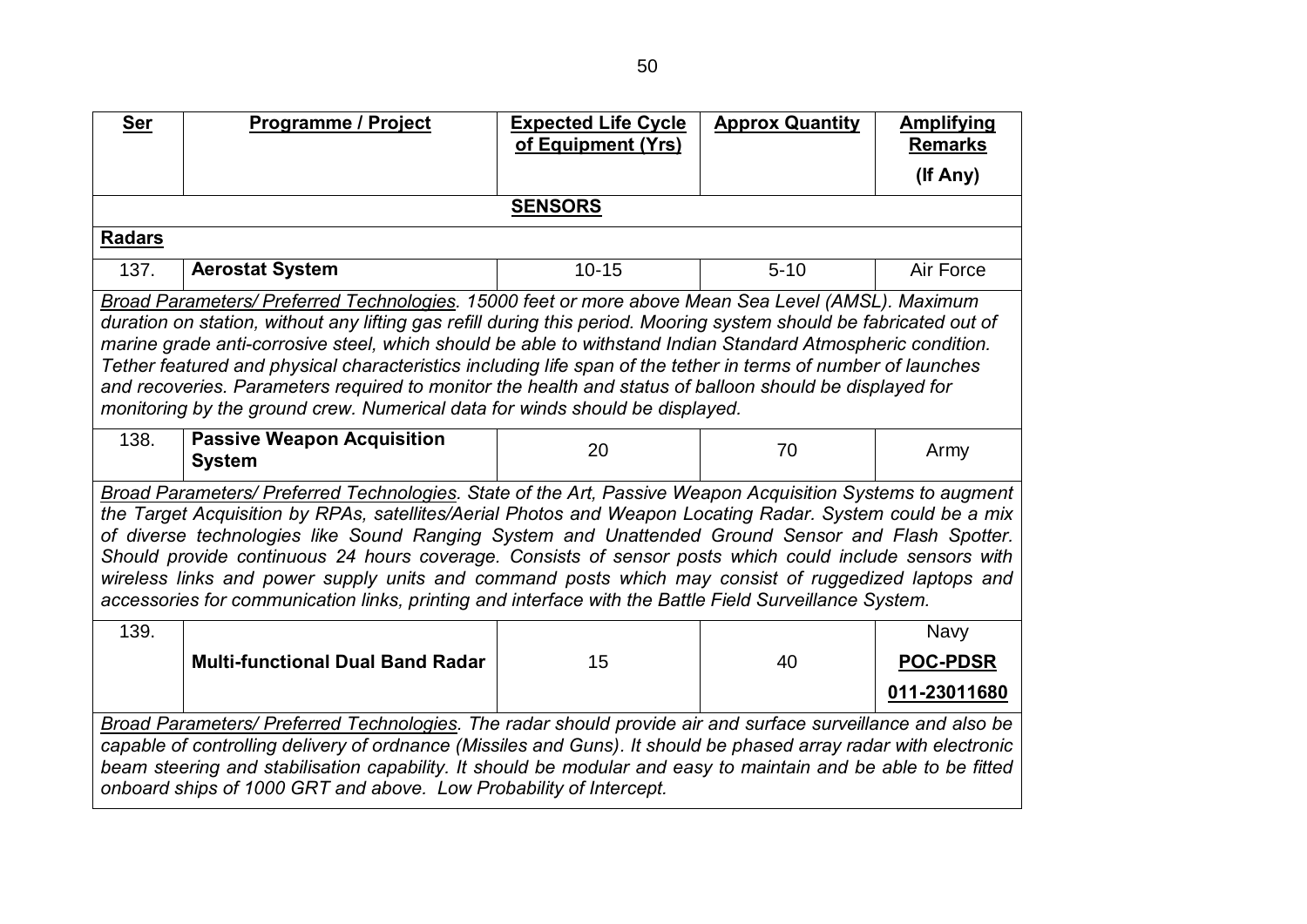| <b>Ser</b>                                                                                                                                                                                                                                                                                                                                                                                                                                                                                                                                             | <b>Programme / Project</b>                                                                                                                                                                                                                                                                                                                                                                                                                                                                                                               | <b>Expected Life Cycle</b><br>of Equipment (Yrs) | <b>Approx Quantity</b> | <b>Amplifying</b><br><b>Remarks</b>      |  |
|--------------------------------------------------------------------------------------------------------------------------------------------------------------------------------------------------------------------------------------------------------------------------------------------------------------------------------------------------------------------------------------------------------------------------------------------------------------------------------------------------------------------------------------------------------|------------------------------------------------------------------------------------------------------------------------------------------------------------------------------------------------------------------------------------------------------------------------------------------------------------------------------------------------------------------------------------------------------------------------------------------------------------------------------------------------------------------------------------------|--------------------------------------------------|------------------------|------------------------------------------|--|
|                                                                                                                                                                                                                                                                                                                                                                                                                                                                                                                                                        |                                                                                                                                                                                                                                                                                                                                                                                                                                                                                                                                          |                                                  |                        | (If Any)                                 |  |
| 140.                                                                                                                                                                                                                                                                                                                                                                                                                                                                                                                                                   | <b>High Power Radars</b>                                                                                                                                                                                                                                                                                                                                                                                                                                                                                                                 | 30                                               | $12 - 15$              | Air Force                                |  |
| Broad Parameters/ Preferred Technologies. Active Aperture Phased Array Radar based on solid state<br>Trans/Receive modules. Ability to scan 360 in azimuth in surveillance mode using static (non-rotating) three /<br>four facet antenna. Maximum detection range for a target of Radar Cross Section (RCS) of 2 m <sup>2</sup> with<br>Probability of Detection (Pd) of 0.9 and Probability of False Alarm Rate (PFA) of 10 <sup>-6</sup> . Ability to resolve target in<br>four dimensions (4D) namely Range, Azimuth, Height and Doppler Velocity. |                                                                                                                                                                                                                                                                                                                                                                                                                                                                                                                                          |                                                  |                        |                                          |  |
| 141.                                                                                                                                                                                                                                                                                                                                                                                                                                                                                                                                                   | Doppler Weather radar 'X' band                                                                                                                                                                                                                                                                                                                                                                                                                                                                                                           | 15 yrs                                           | $>15$                  | Navy<br><b>POC-PDNOM</b><br>011-21410476 |  |
|                                                                                                                                                                                                                                                                                                                                                                                                                                                                                                                                                        | <b>Broad Parameters/ Technologies.</b>                                                                                                                                                                                                                                                                                                                                                                                                                                                                                                   |                                                  |                        |                                          |  |
|                                                                                                                                                                                                                                                                                                                                                                                                                                                                                                                                                        | For fitment on platforms capable of operating aircraft. Weather RADARs help in Nowcasting and in<br>identification of approaching storms. This equipment is required for Aircraft carriers and all platforms having<br>integral Helos. The Marine version of 'X' Band weather RADAR should weigh less than 01 Ton; operate within<br>the frequency of 0.8-1.0 GHz and be capable of being installed on any lattice mast onboard ships. The typical<br>range of the radar should be at least 100 km with an antenna size of 2.0 m approx. |                                                  |                        |                                          |  |
| 142.                                                                                                                                                                                                                                                                                                                                                                                                                                                                                                                                                   | <b>Bird Monitoring &amp; Detection</b><br>Radar (BMDR)                                                                                                                                                                                                                                                                                                                                                                                                                                                                                   | $15 - 20$                                        | Limited numbers        | <b>Joint</b><br>(Navy & Air<br>Force)    |  |
| Broad Parameters/ Preferred Technologies. Static, Mobile or Portable. (Field deployable). The<br>cabin/shelter/Equipment should be towable (using commonly available vehicle like tractor). Radar should be<br>deployable at all altitudes in India, presently the highest airfield is Leh with an elevation of 10682 feet.<br>Maximum duration on station (for non-stop operations). Should withstand weather conditions encountered<br>across India. Ease of deployment (ease of operating jacks, standard levelling procedures etc.)                |                                                                                                                                                                                                                                                                                                                                                                                                                                                                                                                                          |                                                  |                        |                                          |  |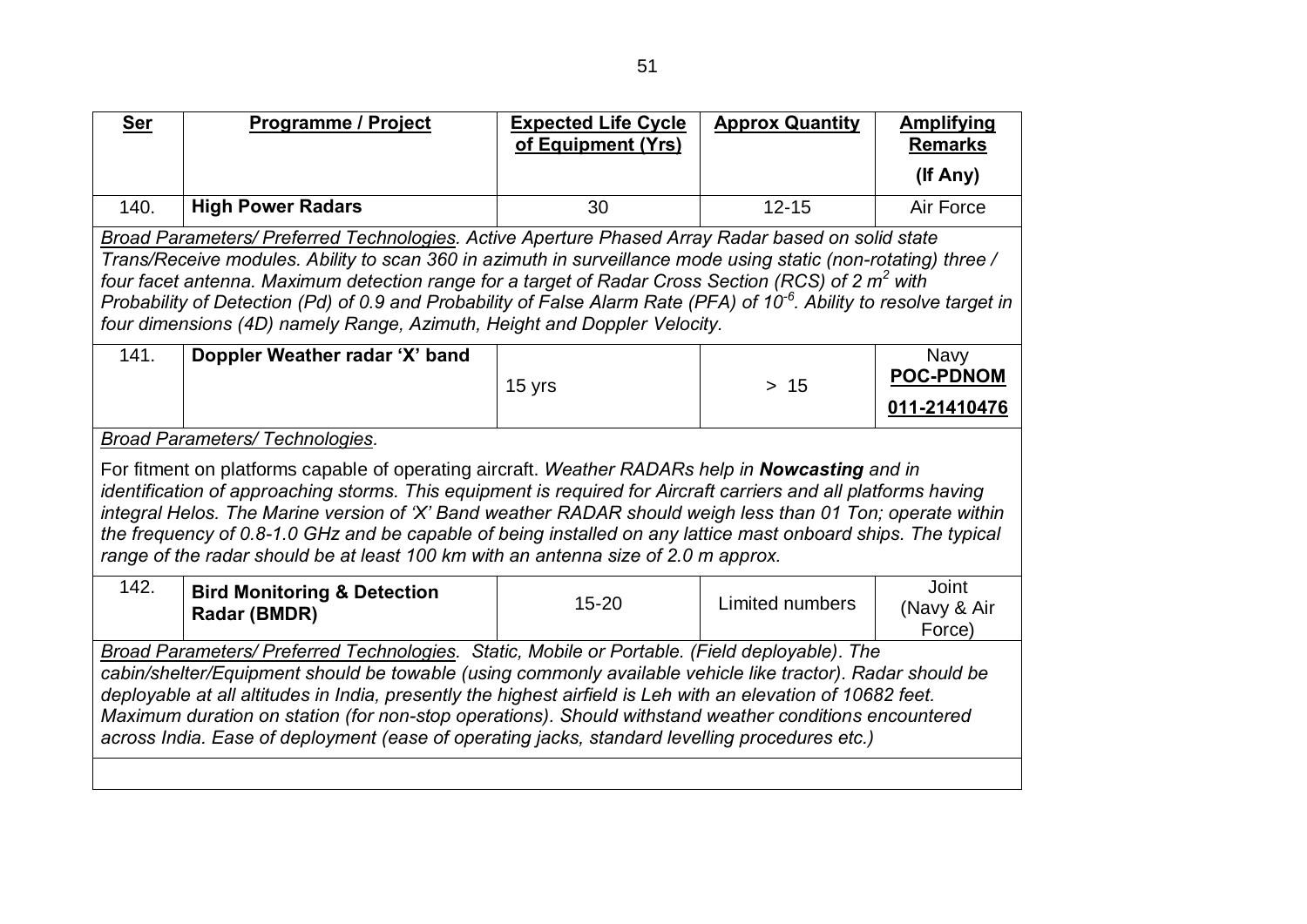| <b>Ser</b>                                                                                                                                                                                                                                                                                                                                                                                                                                                                                                                                                                                                                                                                                       | <b>Programme / Project</b>                                                                                                                      | <b>Expected Life Cycle</b><br>of Equipment (Yrs) | <b>Approx Quantity</b> | <b>Amplifying</b><br><b>Remarks</b> |  |
|--------------------------------------------------------------------------------------------------------------------------------------------------------------------------------------------------------------------------------------------------------------------------------------------------------------------------------------------------------------------------------------------------------------------------------------------------------------------------------------------------------------------------------------------------------------------------------------------------------------------------------------------------------------------------------------------------|-------------------------------------------------------------------------------------------------------------------------------------------------|--------------------------------------------------|------------------------|-------------------------------------|--|
|                                                                                                                                                                                                                                                                                                                                                                                                                                                                                                                                                                                                                                                                                                  |                                                                                                                                                 |                                                  |                        | (If Any)                            |  |
| <b>Sonars and Sonobuoys</b>                                                                                                                                                                                                                                                                                                                                                                                                                                                                                                                                                                                                                                                                      |                                                                                                                                                 |                                                  |                        |                                     |  |
| 143.                                                                                                                                                                                                                                                                                                                                                                                                                                                                                                                                                                                                                                                                                             |                                                                                                                                                 |                                                  |                        | <b>Navy</b>                         |  |
|                                                                                                                                                                                                                                                                                                                                                                                                                                                                                                                                                                                                                                                                                                  | <b>Submarine Sonar Suite</b>                                                                                                                    | 25                                               | 10                     | <b>POC-PDSMAQ</b>                   |  |
|                                                                                                                                                                                                                                                                                                                                                                                                                                                                                                                                                                                                                                                                                                  |                                                                                                                                                 |                                                  |                        | 011-23011067                        |  |
| Broad Parameters/ Preferred Technologies. Integrated sonar suite will consist of Passive Sonar, Active Sonar,<br>Intercept Sonar, Winch – able passive Towed Array Sonar, Mine Avoidance Array (MAA) sonar for Mine<br>Avoidance functions, Sound Velocity Recorder, Underwater Telephone with NCO capability, SIP with DEMON<br>and LOFAR analysis, Sonar Simulator, Flank Array Sonar and Built – in test equipment                                                                                                                                                                                                                                                                            |                                                                                                                                                 |                                                  |                        |                                     |  |
| 144.                                                                                                                                                                                                                                                                                                                                                                                                                                                                                                                                                                                                                                                                                             |                                                                                                                                                 |                                                  |                        | <b>Navy</b>                         |  |
|                                                                                                                                                                                                                                                                                                                                                                                                                                                                                                                                                                                                                                                                                                  | <b>DIFAR/DICAS/Bathy Sonobuoys</b>                                                                                                              | 10                                               |                        | <b>POC-PDSR</b>                     |  |
|                                                                                                                                                                                                                                                                                                                                                                                                                                                                                                                                                                                                                                                                                                  |                                                                                                                                                 |                                                  |                        | 011-23011680                        |  |
|                                                                                                                                                                                                                                                                                                                                                                                                                                                                                                                                                                                                                                                                                                  | Broad Parameters/ Preferred Technologies. Since the project is being pursued by NPOL, the numbers would<br>be decided on success of TD project. |                                                  |                        |                                     |  |
| Sonobuoys must have the facility of command functions like toggle VHF Tx power on/ off, change of RF<br>channel and depth variation of hydrophone. There are three types of the sonobuoys as per slandered NATO<br>nomenclature viz, DIFAR – passive directional buoy, DICASS – active sonobuoy that is command activated<br>and Bathy buoy – that generated temperature/ velocity profile of sea water upto a specified depth (400-600 m)<br>The sonobuoys should be considered for development for both Eastern and Western origin aircraft. The<br>development of the sonobuoys could be based on the existing design with better sensor performance and<br>utilise the existing drop system. |                                                                                                                                                 |                                                  |                        |                                     |  |
| 145.                                                                                                                                                                                                                                                                                                                                                                                                                                                                                                                                                                                                                                                                                             | <b>Sonar Transducer with</b><br><b>Polyurethane Element</b>                                                                                     | 10                                               | 25                     | <b>Navy</b><br><b>POC-PDSMAQ</b>    |  |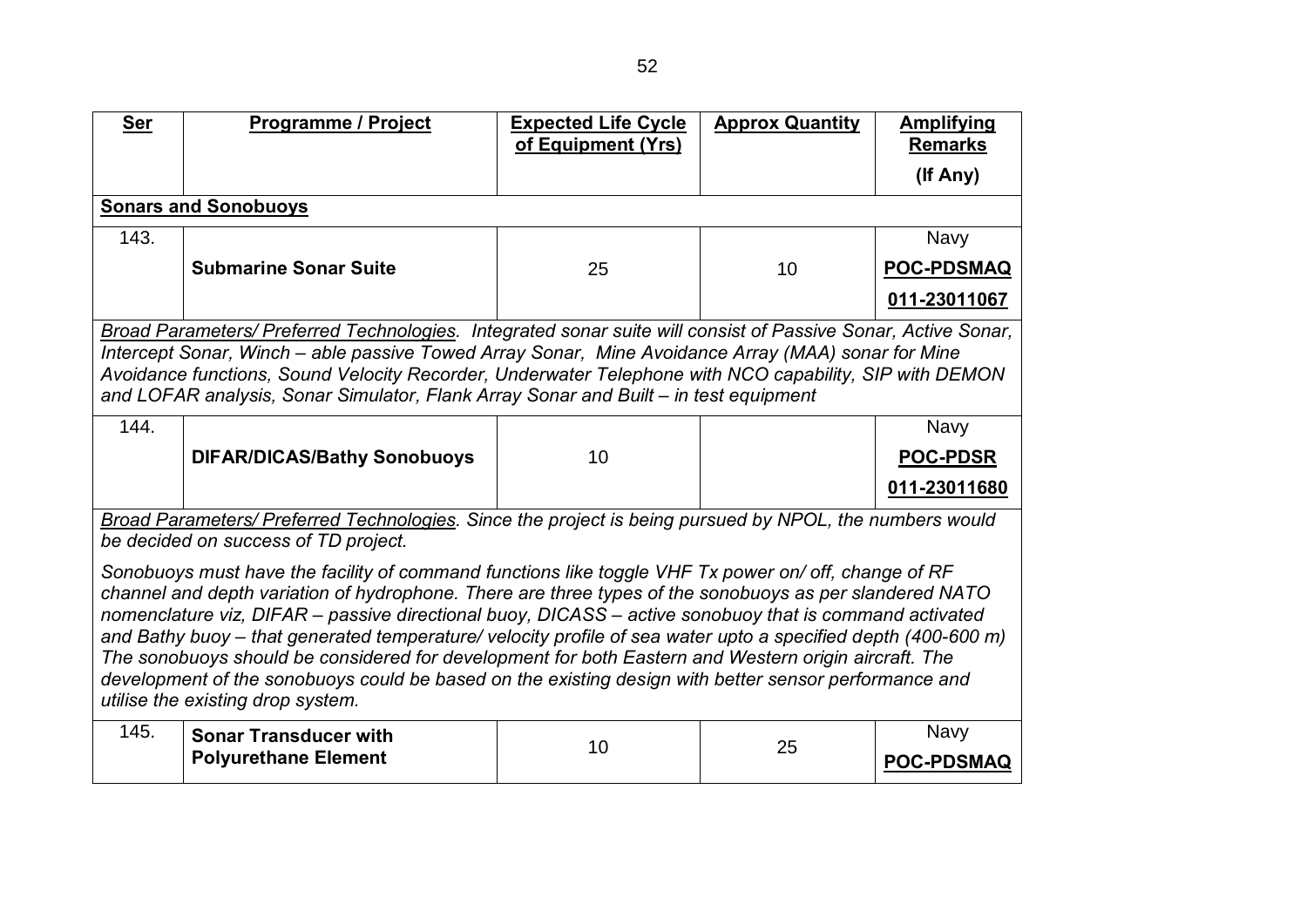| <b>Ser</b>                                                                                                                                                                                                                                                                                                                                                                                                                                                                                                                                                                                                                                                                                                                                       | <b>Programme / Project</b>                                                                                                                                                                                                                                                                                                                                                                                                                                                                                   | <b>Expected Life Cycle</b><br>of Equipment (Yrs) | <b>Approx Quantity</b> | <b>Amplifying</b><br><b>Remarks</b> |  |  |
|--------------------------------------------------------------------------------------------------------------------------------------------------------------------------------------------------------------------------------------------------------------------------------------------------------------------------------------------------------------------------------------------------------------------------------------------------------------------------------------------------------------------------------------------------------------------------------------------------------------------------------------------------------------------------------------------------------------------------------------------------|--------------------------------------------------------------------------------------------------------------------------------------------------------------------------------------------------------------------------------------------------------------------------------------------------------------------------------------------------------------------------------------------------------------------------------------------------------------------------------------------------------------|--------------------------------------------------|------------------------|-------------------------------------|--|--|
|                                                                                                                                                                                                                                                                                                                                                                                                                                                                                                                                                                                                                                                                                                                                                  |                                                                                                                                                                                                                                                                                                                                                                                                                                                                                                              |                                                  |                        | (If Any)                            |  |  |
|                                                                                                                                                                                                                                                                                                                                                                                                                                                                                                                                                                                                                                                                                                                                                  |                                                                                                                                                                                                                                                                                                                                                                                                                                                                                                              |                                                  |                        | 011-23011067                        |  |  |
|                                                                                                                                                                                                                                                                                                                                                                                                                                                                                                                                                                                                                                                                                                                                                  | Broad Parameters/ Preferred Technologies. Sonar transducer based on composite materials that give high<br>radiation of power for a given surface area as well as design of desired projector shapes. The transducer<br>should be capable of generating/ receiving power in the frequency range 3-4.5 Khz. The gain in power should<br>be at least 50% more than the present sonars in the IN.                                                                                                                |                                                  |                        |                                     |  |  |
| 146.                                                                                                                                                                                                                                                                                                                                                                                                                                                                                                                                                                                                                                                                                                                                             |                                                                                                                                                                                                                                                                                                                                                                                                                                                                                                              |                                                  |                        | <b>Navy</b>                         |  |  |
|                                                                                                                                                                                                                                                                                                                                                                                                                                                                                                                                                                                                                                                                                                                                                  | <b>Conformal Array</b>                                                                                                                                                                                                                                                                                                                                                                                                                                                                                       | 20                                               | More than 10           | <b>POC-PDSR</b>                     |  |  |
|                                                                                                                                                                                                                                                                                                                                                                                                                                                                                                                                                                                                                                                                                                                                                  |                                                                                                                                                                                                                                                                                                                                                                                                                                                                                                              |                                                  |                        | 011-23011680                        |  |  |
|                                                                                                                                                                                                                                                                                                                                                                                                                                                                                                                                                                                                                                                                                                                                                  | Broad Parameters/ Preferred Technologies. The conformal array is envisaged to operate in frequency below 2<br>KHz. The array size should be optimized for installation onboard Frigates and Destroyers without affecting<br>their draught and design aspects. The array should be capable of integration with processing system in IN<br>after minimal changes. The array should be able to be installed onboard Destroyers and Frigates in-service<br>within the constraints of the extant sonar dome area. |                                                  |                        |                                     |  |  |
| 147.                                                                                                                                                                                                                                                                                                                                                                                                                                                                                                                                                                                                                                                                                                                                             |                                                                                                                                                                                                                                                                                                                                                                                                                                                                                                              |                                                  |                        | <b>Navy</b>                         |  |  |
|                                                                                                                                                                                                                                                                                                                                                                                                                                                                                                                                                                                                                                                                                                                                                  | <b>Thin Line Array</b>                                                                                                                                                                                                                                                                                                                                                                                                                                                                                       | 10                                               | 20                     | <b>POC-PDSR</b>                     |  |  |
|                                                                                                                                                                                                                                                                                                                                                                                                                                                                                                                                                                                                                                                                                                                                                  |                                                                                                                                                                                                                                                                                                                                                                                                                                                                                                              |                                                  |                        | 011-23011680                        |  |  |
| Broad Parameters/ Preferred Technologies. The thin line array should be less than 55 mm in dia and capable<br>of being operated by vessel of less than 100 tons. Should be capable of detecting conventional submarine in<br>littorals (within 200 m of depth). The array along with workstation should be portable in nature such that for<br>each deployment the system should be capable of being shifted from shore based stowage to towing unit. The<br>array should operate in frequency range from 100 to 4000 Hz and have requisite classification tools. The array<br>should be able to undertake bi-static operations with low frequency transmissions being undertaken by<br>separate source in frequency range of less than 2000 Hz. |                                                                                                                                                                                                                                                                                                                                                                                                                                                                                                              |                                                  |                        |                                     |  |  |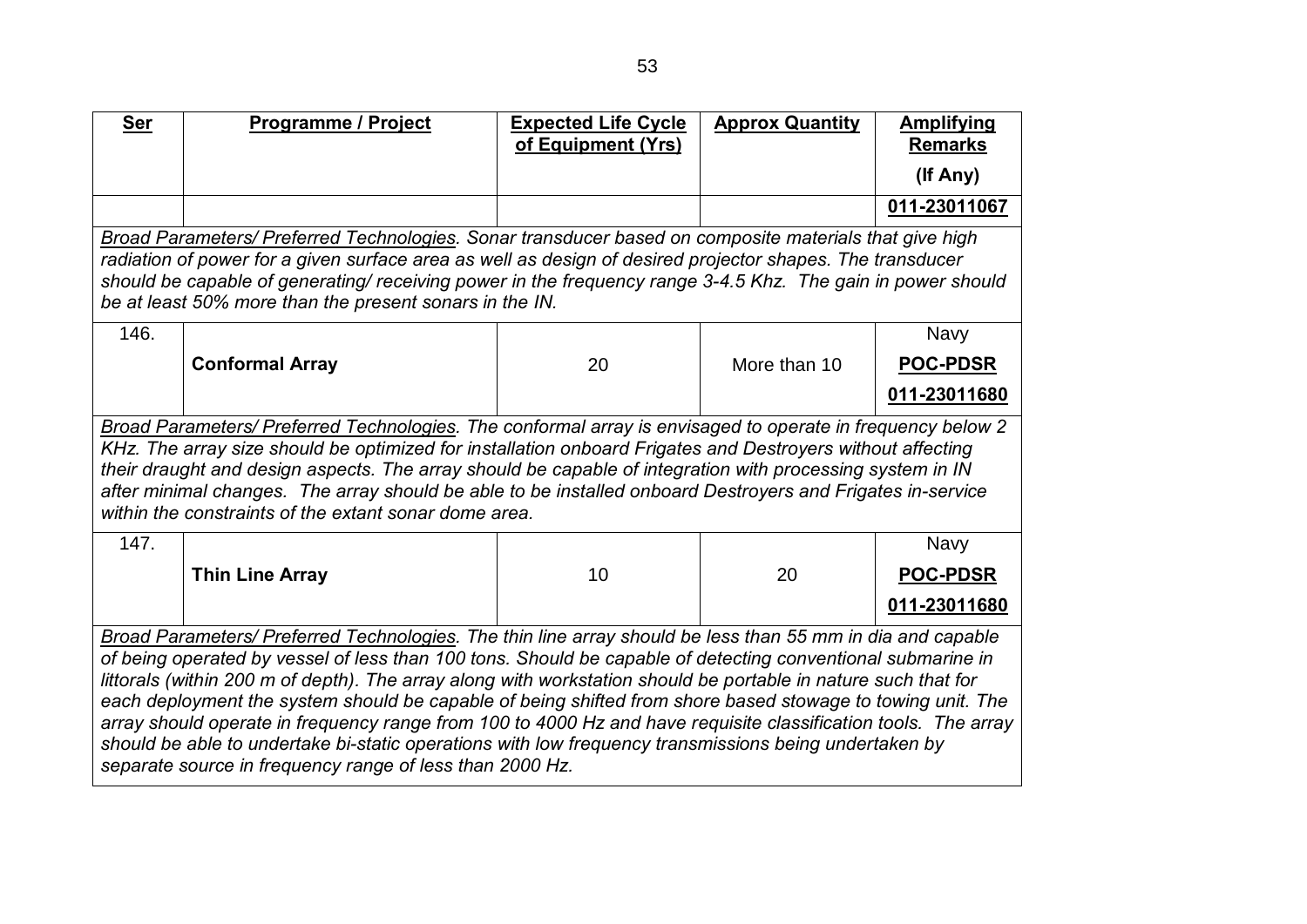| <b>Ser</b>                                                                                                                                                                                                                                                                                                                                                                                                                                                               | Programme / Project                                                                                                                                                                                                                                                                                                                                                                           | <b>Expected Life Cycle</b><br>of Equipment (Yrs) | <b>Approx Quantity</b> | <b>Amplifying</b><br><b>Remarks</b> |  |  |  |
|--------------------------------------------------------------------------------------------------------------------------------------------------------------------------------------------------------------------------------------------------------------------------------------------------------------------------------------------------------------------------------------------------------------------------------------------------------------------------|-----------------------------------------------------------------------------------------------------------------------------------------------------------------------------------------------------------------------------------------------------------------------------------------------------------------------------------------------------------------------------------------------|--------------------------------------------------|------------------------|-------------------------------------|--|--|--|
|                                                                                                                                                                                                                                                                                                                                                                                                                                                                          |                                                                                                                                                                                                                                                                                                                                                                                               |                                                  |                        | (If Any)                            |  |  |  |
|                                                                                                                                                                                                                                                                                                                                                                                                                                                                          |                                                                                                                                                                                                                                                                                                                                                                                               |                                                  |                        |                                     |  |  |  |
|                                                                                                                                                                                                                                                                                                                                                                                                                                                                          | <b>Electro Optics</b> In addition to the equipment listed below, electro optics technology has also been sought for<br>systems and platforms included elsewhere in this TPCR like tanks, aircraft, RPAs etc.                                                                                                                                                                                  |                                                  |                        |                                     |  |  |  |
| 148.                                                                                                                                                                                                                                                                                                                                                                                                                                                                     |                                                                                                                                                                                                                                                                                                                                                                                               |                                                  |                        | <b>Navy</b>                         |  |  |  |
|                                                                                                                                                                                                                                                                                                                                                                                                                                                                          | <b>EOIRST</b>                                                                                                                                                                                                                                                                                                                                                                                 | 15                                               | 100                    | <b>POC-PDSR</b>                     |  |  |  |
|                                                                                                                                                                                                                                                                                                                                                                                                                                                                          |                                                                                                                                                                                                                                                                                                                                                                                               |                                                  |                        | 011-23011680                        |  |  |  |
|                                                                                                                                                                                                                                                                                                                                                                                                                                                                          | Broad Parameters/ Preferred Technologies. The system should be able to carry out passive search, detection<br>and tracking of air and surface targets with day and night capability using its thermal imagers, CCD cameras<br>and Laser Range Finders even under conditions of zero visibility. It should provide detection of small surface<br>targets in search mode at greater than 20 km. |                                                  |                        |                                     |  |  |  |
| 149.                                                                                                                                                                                                                                                                                                                                                                                                                                                                     |                                                                                                                                                                                                                                                                                                                                                                                               | 10                                               | 200                    | <b>Navy</b>                         |  |  |  |
|                                                                                                                                                                                                                                                                                                                                                                                                                                                                          | <b>Long Range Electro Optical</b><br><b>Sensors</b>                                                                                                                                                                                                                                                                                                                                           |                                                  |                        | <b>POC-PDSR</b>                     |  |  |  |
|                                                                                                                                                                                                                                                                                                                                                                                                                                                                          |                                                                                                                                                                                                                                                                                                                                                                                               |                                                  |                        | 011-23011680                        |  |  |  |
| Broad Parameters/ Preferred Technologies. A Gen 4 multi sensor EO/IR payload for helicopters, RPAs and<br>MR aircraft. The system should essentially conform to all the features of a modern system with good standoff<br>ranges. High definition Low Light TV, IR sensor and a telescopic type sensor for long range detection should<br>also be incorporated in the system. The display should have the capability to present an integrated output to<br>the operator. |                                                                                                                                                                                                                                                                                                                                                                                               |                                                  |                        |                                     |  |  |  |
| 150.                                                                                                                                                                                                                                                                                                                                                                                                                                                                     | <b>TI Sights</b>                                                                                                                                                                                                                                                                                                                                                                              | $10 - 12$                                        | 55,000                 | Army                                |  |  |  |
| Broad Parameters/ Preferred Technologies. Minimum Focal Plane Array (FPA) of 640 x 512 with pitch of min<br>17 microns or less, uncooled, micro bolometer detectors.                                                                                                                                                                                                                                                                                                     |                                                                                                                                                                                                                                                                                                                                                                                               |                                                  |                        |                                     |  |  |  |
|                                                                                                                                                                                                                                                                                                                                                                                                                                                                          | <b>Detection and Recognition Parameters.</b>                                                                                                                                                                                                                                                                                                                                                  |                                                  |                        |                                     |  |  |  |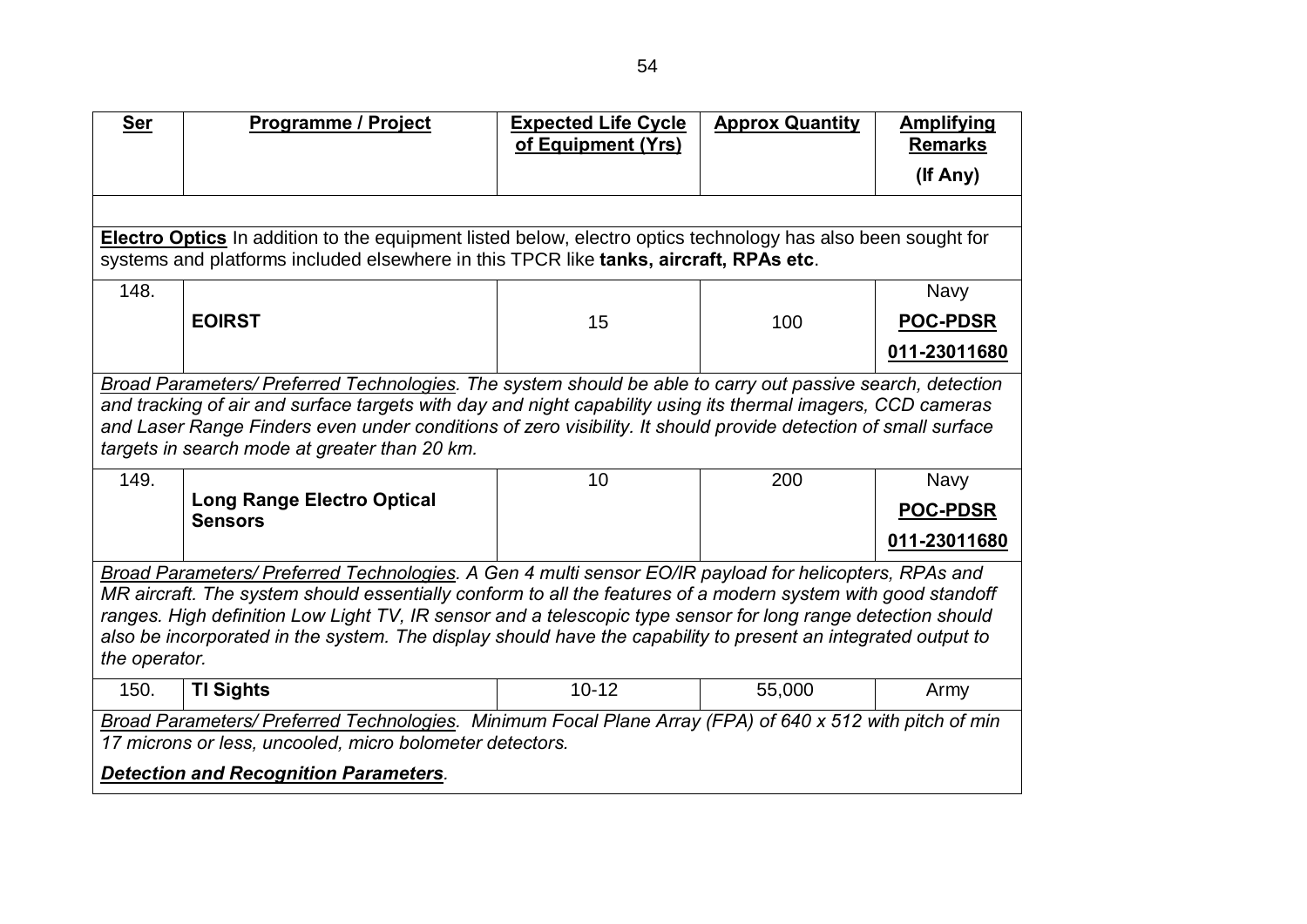| <b>Ser</b>                                                                                                                                                                                                                                                                                   | <b>Programme / Project</b>                  |  | <b>Expected Life Cycle</b><br>of Equipment (Yrs) | <b>Approx Quantity</b> | <b>Amplifying</b><br><b>Remarks</b><br>(If Any) |  |
|----------------------------------------------------------------------------------------------------------------------------------------------------------------------------------------------------------------------------------------------------------------------------------------------|---------------------------------------------|--|--------------------------------------------------|------------------------|-------------------------------------------------|--|
|                                                                                                                                                                                                                                                                                              | <b>TI Sight</b>                             |  | <b>Detection (in metres)</b>                     |                        | <b>Recognition (in metres)</b>                  |  |
|                                                                                                                                                                                                                                                                                              | <b>Sight for Assault Rifle</b>              |  | 500                                              |                        | 350                                             |  |
|                                                                                                                                                                                                                                                                                              | <b>Sight for LMG</b>                        |  | 1000                                             |                        | 700                                             |  |
|                                                                                                                                                                                                                                                                                              | <b>Sight for MMG</b>                        |  | 1500                                             |                        | 700                                             |  |
|                                                                                                                                                                                                                                                                                              | Sight for AGL                               |  | 700                                              |                        | 500                                             |  |
|                                                                                                                                                                                                                                                                                              | <b>Sight for AMR</b>                        |  | 1500                                             |                        | 700                                             |  |
| 151.                                                                                                                                                                                                                                                                                         | <b>Image Intensifier Sights</b>             |  | $10 - 12$                                        | 180000                 | Army                                            |  |
| Broad Parameters/ Preferred Technologies. Min FoM 1700, 3 <sup>rd</sup> Generation.<br><b>Detection and Recognition Parameters.</b>                                                                                                                                                          |                                             |  |                                                  |                        |                                                 |  |
|                                                                                                                                                                                                                                                                                              | II Sight                                    |  | <b>Detection (in metres)</b>                     |                        | <b>Recognition (in</b>                          |  |
|                                                                                                                                                                                                                                                                                              | <b>Sight for Assault Rifle</b>              |  | 500                                              |                        | 300                                             |  |
|                                                                                                                                                                                                                                                                                              | Sight for LMG                               |  | 1000                                             |                        | 700                                             |  |
| 152.                                                                                                                                                                                                                                                                                         | <b>Advanced Optical Theodolite</b><br>(AOT) |  | 20                                               | 150                    | Army                                            |  |
| Broad Parameters/ Preferred Technologies. AOTs are used to enable alignment on a common grid for<br>orientation. Field of View > $1^0$ 20 minutes, Magnification $\geq$ 20 times, Digital Compass $\leq$ 3 mils, Laser Range<br>Finder, Digital display, Rechargeable Battery and Mil Grade. |                                             |  |                                                  |                        |                                                 |  |
| Night Vision Devices - In addition to the equipment listed below, night vision technology has also been<br>sought for systems and platforms included elsewhere in this TPCR like tanks, aircraft, RPAs etc                                                                                   |                                             |  |                                                  |                        |                                                 |  |
| 153.                                                                                                                                                                                                                                                                                         | <b>Helmet Mounted NVBs</b>                  |  | 15                                               | Large Numbers          | <b>Joint</b><br>(Navy & Air<br>Force)           |  |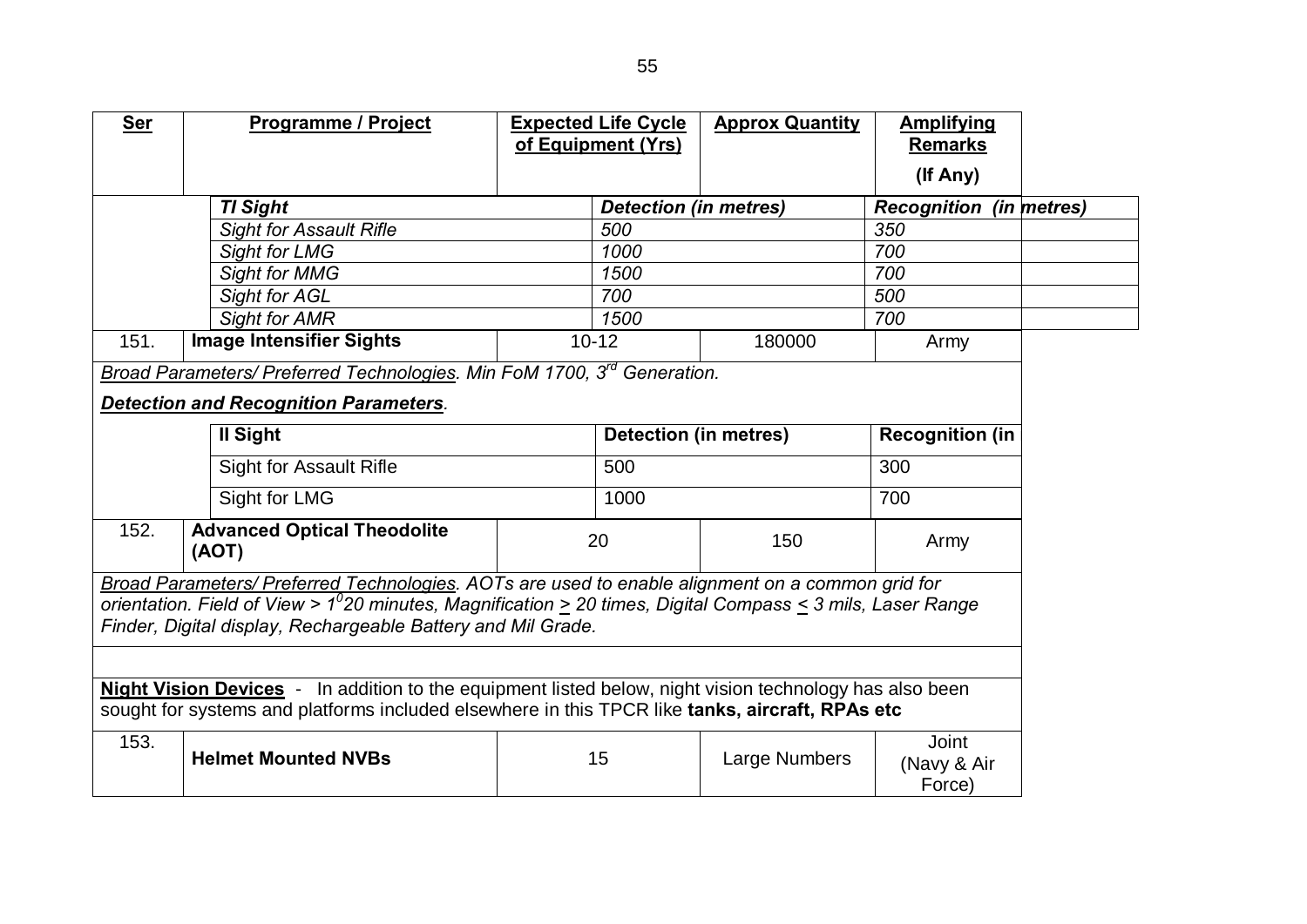| <b>Ser</b>                                                                                                                                                                                                                              | <b>Programme / Project</b>                                                                                                                                                                                                                                         | <b>Expected Life Cycle</b><br>of Equipment (Yrs) | <b>Approx Quantity</b> | <b>Amplifying</b><br><b>Remarks</b>                               |  |
|-----------------------------------------------------------------------------------------------------------------------------------------------------------------------------------------------------------------------------------------|--------------------------------------------------------------------------------------------------------------------------------------------------------------------------------------------------------------------------------------------------------------------|--------------------------------------------------|------------------------|-------------------------------------------------------------------|--|
|                                                                                                                                                                                                                                         |                                                                                                                                                                                                                                                                    |                                                  |                        | $($ lf Any $)$                                                    |  |
|                                                                                                                                                                                                                                         |                                                                                                                                                                                                                                                                    |                                                  |                        | <b>POC-PDSR</b>                                                   |  |
|                                                                                                                                                                                                                                         |                                                                                                                                                                                                                                                                    |                                                  |                        | 011-23011680                                                      |  |
|                                                                                                                                                                                                                                         | Broad Parameters/ Preferred Technologies. The equipment should be less than 1 kg, snug fit, water and<br>weatherproof. It should be capable of being fitted on existing helmets. It should be capable of detecting and<br>identification in pitch dark conditions. |                                                  |                        |                                                                   |  |
| 154.                                                                                                                                                                                                                                    | <b>Next Generation Night Vision</b><br>Devices (IR/ Thermal Imaging)                                                                                                                                                                                               | 10                                               | Large Numbers          | Joint<br>(Navy & Air<br>Force)<br><b>POC-PDSR</b><br>011-23011680 |  |
| Broad Parameters/ Preferred Technologies. The device should be handheld and provide, even in zero visibility<br>conditions, day and night detection and recognition capability against small surface crafts, aircraft and<br>personnel. |                                                                                                                                                                                                                                                                    |                                                  |                        |                                                                   |  |
|                                                                                                                                                                                                                                         |                                                                                                                                                                                                                                                                    |                                                  |                        |                                                                   |  |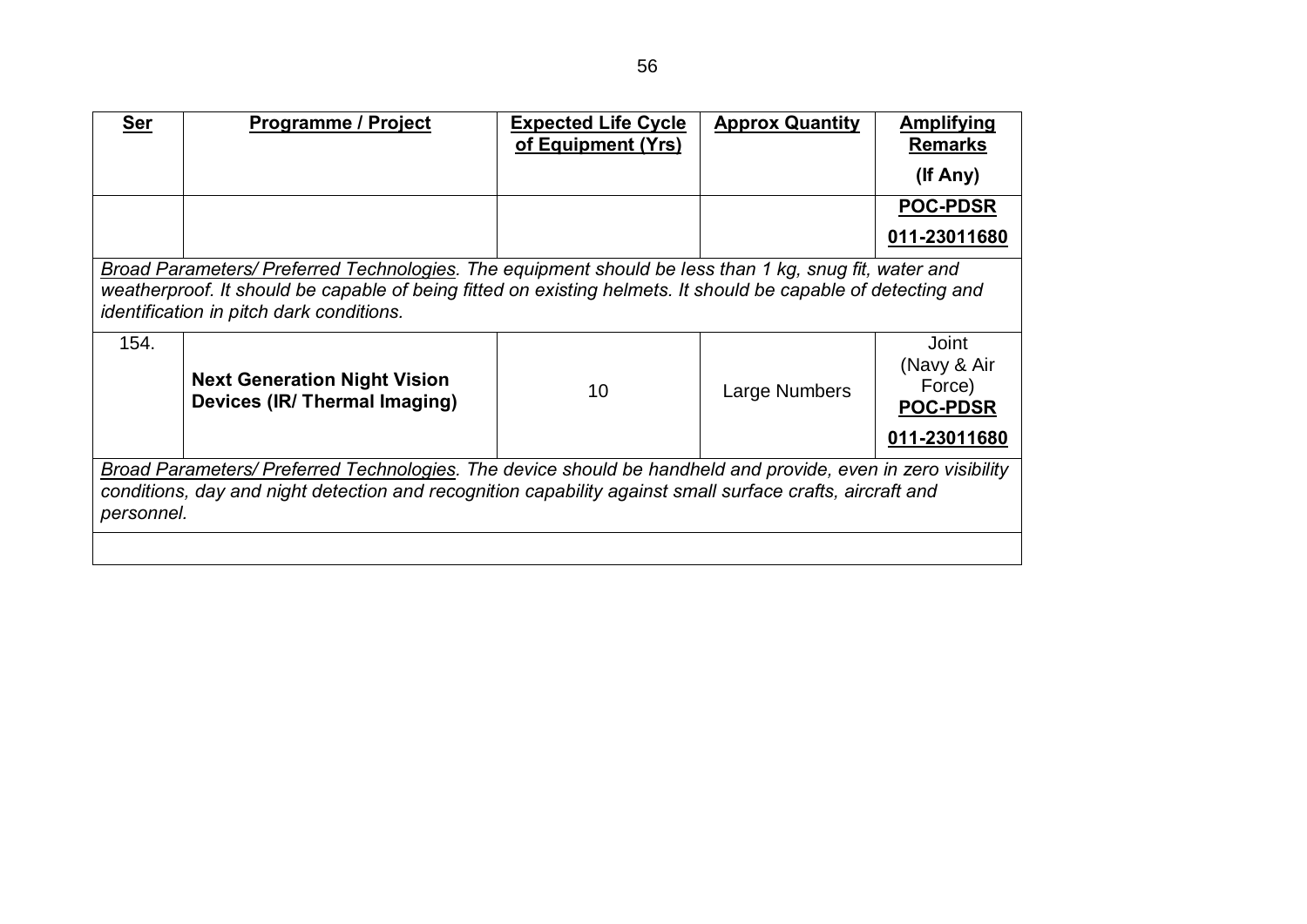| <b>Ser</b>                                                                                                                                                                                                                                                                                                                                                                                                                                                                                                                                                                                                                 | <b>Programme / Project</b>                                                                                                                                                                                                                                                                                                                                                                                      | <b>Expected Life Cycle</b><br>of Equipment (Yrs) | <b>Approx Quantity</b> | <b>Amplifying</b><br><b>Remarks</b> |  |
|----------------------------------------------------------------------------------------------------------------------------------------------------------------------------------------------------------------------------------------------------------------------------------------------------------------------------------------------------------------------------------------------------------------------------------------------------------------------------------------------------------------------------------------------------------------------------------------------------------------------------|-----------------------------------------------------------------------------------------------------------------------------------------------------------------------------------------------------------------------------------------------------------------------------------------------------------------------------------------------------------------------------------------------------------------|--------------------------------------------------|------------------------|-------------------------------------|--|
|                                                                                                                                                                                                                                                                                                                                                                                                                                                                                                                                                                                                                            |                                                                                                                                                                                                                                                                                                                                                                                                                 |                                                  |                        | (If Any)                            |  |
|                                                                                                                                                                                                                                                                                                                                                                                                                                                                                                                                                                                                                            |                                                                                                                                                                                                                                                                                                                                                                                                                 | <b>COMBAT ENGINEERING</b>                        |                        |                                     |  |
| <b>Mine Warfare</b>                                                                                                                                                                                                                                                                                                                                                                                                                                                                                                                                                                                                        |                                                                                                                                                                                                                                                                                                                                                                                                                 |                                                  |                        |                                     |  |
| 155.                                                                                                                                                                                                                                                                                                                                                                                                                                                                                                                                                                                                                       | <b>Mine Field Breaching Equipment</b>                                                                                                                                                                                                                                                                                                                                                                           | 700-1000 Km of<br>breaching                      | 40 Sets                | Army                                |  |
| Broad Parameters/ Preferred Technologies. Should be able to clear pressure actuated, double action,<br>influence and tilt rod mines to provide a approximately 4m wide safe lane for vehicles. There should be not<br>more than four pieces of equipment in one set. The equipment should clear at least 90% mines in one pass<br>and minimum breaching speed should not be less than 3 KMPH in deserts. Installation/ handling of equipment<br>should be possible using in-service cranes. To be mounted on in-service tank/ on a suitable platform.                                                                      |                                                                                                                                                                                                                                                                                                                                                                                                                 |                                                  |                        |                                     |  |
| 156.                                                                                                                                                                                                                                                                                                                                                                                                                                                                                                                                                                                                                       | <b>Vehicle Based Mine Scattering</b><br><b>System</b>                                                                                                                                                                                                                                                                                                                                                           | 15                                               | 150                    | Army                                |  |
|                                                                                                                                                                                                                                                                                                                                                                                                                                                                                                                                                                                                                            | Broad Parameters/ Preferred Technologies. The equipment is required to dispense mines from a vehicle to<br>rapidly lay mines. In-service high mobility vehicle mounted system capable of dispensing at least 600 anti-tank<br>mines while travelling at a speed of 10 KMPH without replenishment. The system should be capable of<br>functioning in auto/ manual mode and recording the data on digitised maps. |                                                  |                        |                                     |  |
| 157.                                                                                                                                                                                                                                                                                                                                                                                                                                                                                                                                                                                                                       | <b>Minefield Recording System</b>                                                                                                                                                                                                                                                                                                                                                                               | $10 - 15$                                        | 3500 sets              | Army                                |  |
| Broad Parameters/ Preferred Technologies. The equipment is required to accurately record the location of<br>mines laid in all types of terrain. The system should be able to plot and record coordinates of the location of<br>mines laid to an accuracy of 4cm or better, in latitude/longitude and military grid system using symbology and<br>data in graphical as well as tabular format. The equipment should integrate satellite based positioning data<br>with digitised maps and Geographical Information System to record/ retrieve data in a near real time. The<br>equipment should be man portable and secure. |                                                                                                                                                                                                                                                                                                                                                                                                                 |                                                  |                        |                                     |  |
| 158.                                                                                                                                                                                                                                                                                                                                                                                                                                                                                                                                                                                                                       | <b>Equipment for Detection of</b><br><b>Buried Objects</b>                                                                                                                                                                                                                                                                                                                                                      | 10                                               | 20                     | Army                                |  |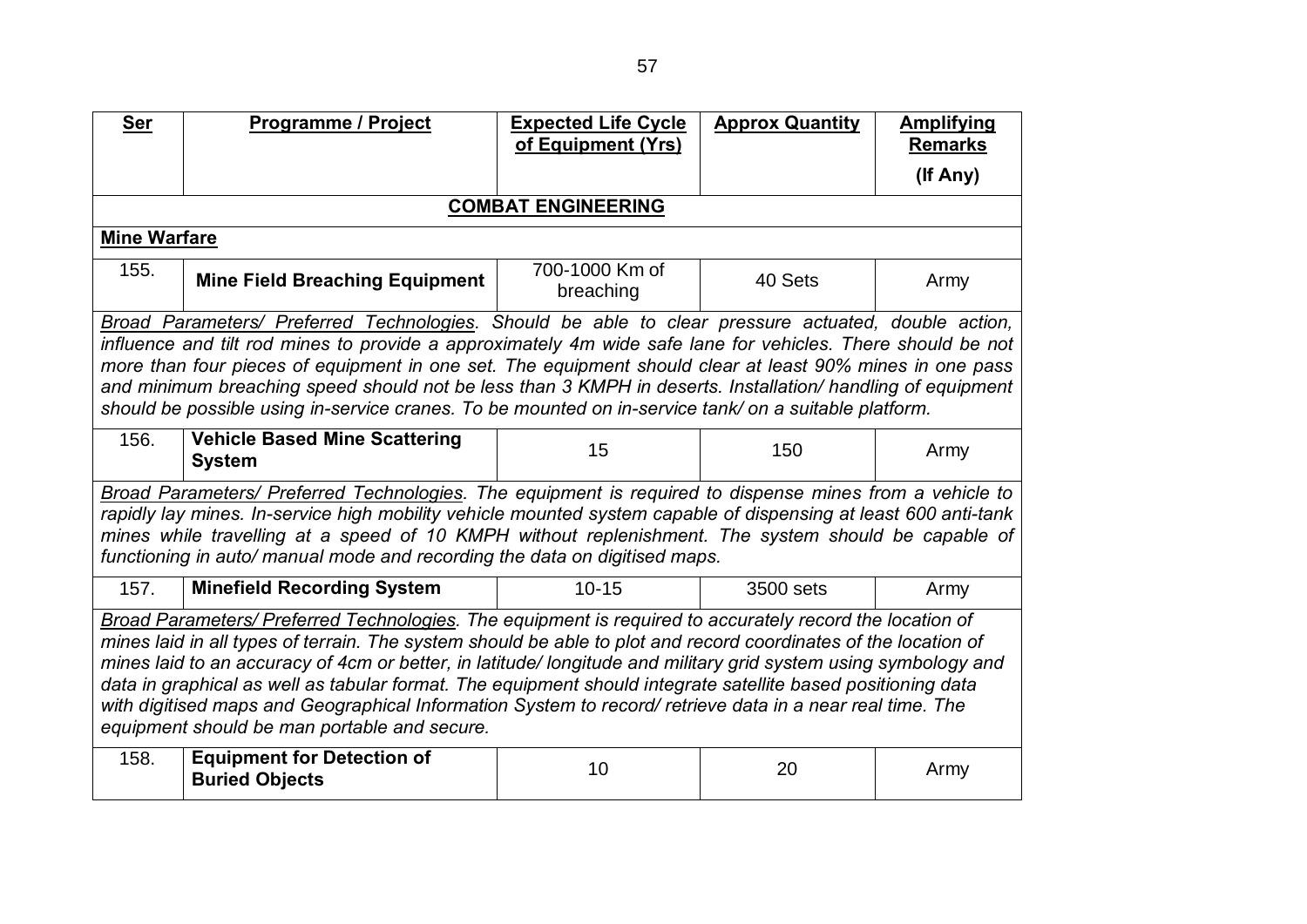| <b>Ser</b>                                                                                                                                                                                                                                                                                                                                                                                                                                                                                                                                                                                                                            | <b>Programme / Project</b>                                                                                                                                                                                                                                                                                                                                                                                                              | <b>Expected Life Cycle</b><br>of Equipment (Yrs) | <b>Approx Quantity</b> | <b>Amplifying</b><br><b>Remarks</b> |
|---------------------------------------------------------------------------------------------------------------------------------------------------------------------------------------------------------------------------------------------------------------------------------------------------------------------------------------------------------------------------------------------------------------------------------------------------------------------------------------------------------------------------------------------------------------------------------------------------------------------------------------|-----------------------------------------------------------------------------------------------------------------------------------------------------------------------------------------------------------------------------------------------------------------------------------------------------------------------------------------------------------------------------------------------------------------------------------------|--------------------------------------------------|------------------------|-------------------------------------|
|                                                                                                                                                                                                                                                                                                                                                                                                                                                                                                                                                                                                                                       |                                                                                                                                                                                                                                                                                                                                                                                                                                         |                                                  |                        | (If Any)                            |
| Broad Parameters/ Preferred Technologies. Equipment will be utilised for detection of mines, improvised<br>explosive devices (IEDs)/ caches from a standoff distance. Capable of scanning an area from a standoff<br>distance of minimum 5000 feet and detecting mines buried underground. Minimum diameter of mines which<br>the equipment should detect would be approximately 50 mm. The equipment should also be capable of<br>detecting underground IEDs and caches. Equipment should be capable of being utilised in vehicle mounted or<br>helicopter/ RPA configuration. Output of the equipment/ sensors should be real time. |                                                                                                                                                                                                                                                                                                                                                                                                                                         |                                                  |                        |                                     |
| <b>Bridging</b>                                                                                                                                                                                                                                                                                                                                                                                                                                                                                                                                                                                                                       |                                                                                                                                                                                                                                                                                                                                                                                                                                         |                                                  |                        |                                     |
| 159.                                                                                                                                                                                                                                                                                                                                                                                                                                                                                                                                                                                                                                  | <b>Heliportable Bridge</b>                                                                                                                                                                                                                                                                                                                                                                                                              | 25-30                                            | 20                     | Army                                |
|                                                                                                                                                                                                                                                                                                                                                                                                                                                                                                                                                                                                                                       | Broad Parameters/ Preferred Technologies. To be utilised in mountains/ inaccessible areas. The bridge should<br>be made of light weight/composite material. Equipment should be capable of being transported by in-service<br>helicopters, in palletised/ under slung mode. 10m fully constructed bridge should be capable of being<br>transported in under slung mode. It should be modular in design to enable varied configurations. |                                                  |                        |                                     |
| 160.                                                                                                                                                                                                                                                                                                                                                                                                                                                                                                                                                                                                                                  | <b>Logistic Support Bridge</b>                                                                                                                                                                                                                                                                                                                                                                                                          | 30                                               | 50 sets.               | Army                                |
| Broad Parameters/ Preferred Technologies. Bridge made of modular parts, enabling construction in different<br>configurations of load carrying capability and span. The equipment should be capable of sustaining Military<br>Load Classification (MLC) 70. The equipment should be capable of being constructed for one/ two way traffic<br>as single/ double lane bridge. Bridge parts should allow manual handling by a maximum of six personnel per<br>modular part.                                                                                                                                                               |                                                                                                                                                                                                                                                                                                                                                                                                                                         |                                                  |                        |                                     |
| 161.                                                                                                                                                                                                                                                                                                                                                                                                                                                                                                                                                                                                                                  | <b>Aerial Cableway</b>                                                                                                                                                                                                                                                                                                                                                                                                                  | 15                                               | 40 sets                | Army                                |
| Broad Parameters/ Preferred Technologies. To be utilised for transportation of loads & personnel in<br>mountainous, high altitude/ glaciated terrain. Mechanically operated aerial ropeway capable of carrying loads<br>upto 150 kg, upto a span of 800m. The equipment should be able to negotiate slopes upto 60 degree and<br>capable of operating upto an altitude of approximately 5500m. Design and modularity of the equipment should                                                                                                                                                                                          |                                                                                                                                                                                                                                                                                                                                                                                                                                         |                                                  |                        |                                     |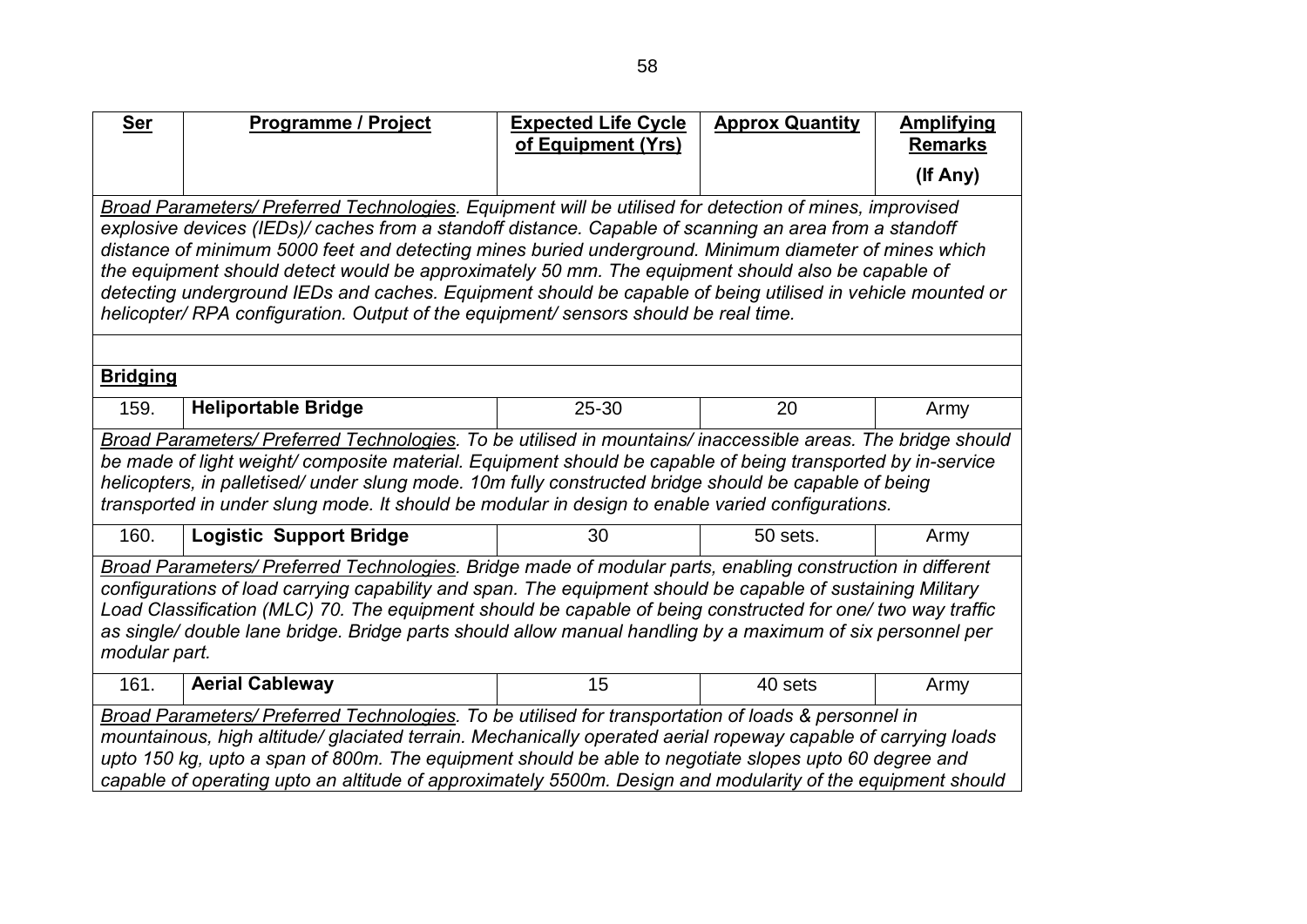| <u>Ser</u> | <b>Programme / Project</b>                                                              | <b>Expected Life Cycle</b><br>of Equipment (Yrs) | <b>Approx Quantity</b> | Amplifying<br><b>Remarks</b> |
|------------|-----------------------------------------------------------------------------------------|--------------------------------------------------|------------------------|------------------------------|
|            |                                                                                         |                                                  |                        | (If Any)                     |
|            | enable manual transportation/ construction in areas of employment in a quick timeframe. |                                                  |                        |                              |
|            |                                                                                         |                                                  |                        |                              |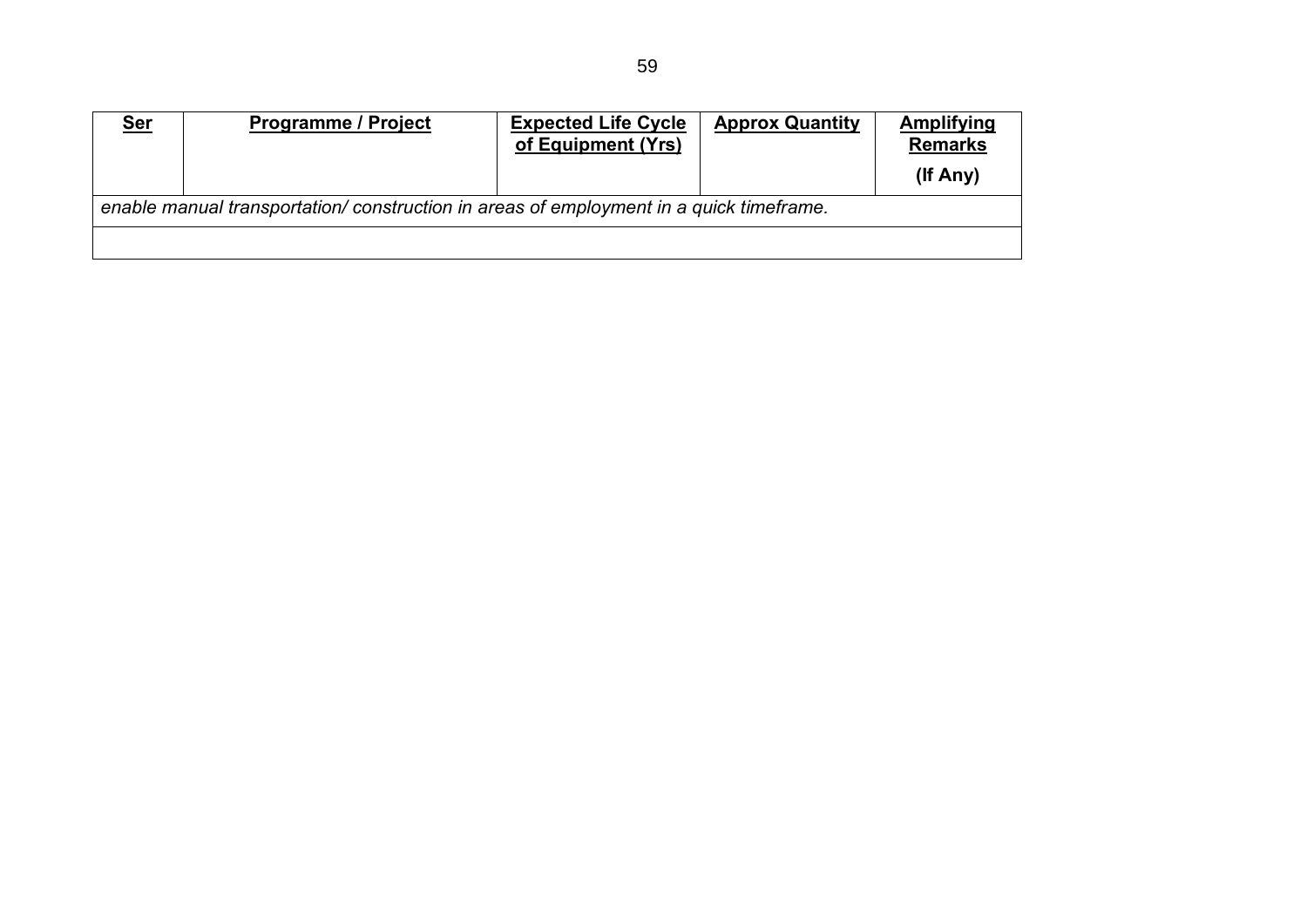| <b>Ser</b>                         | Programme / Project                                                                                        | <b>Expected Life Cycle</b><br>of Equipment (Yrs) | <b>Approx Quantity</b> | <b>Amplifying</b><br><b>Remarks</b> |
|------------------------------------|------------------------------------------------------------------------------------------------------------|--------------------------------------------------|------------------------|-------------------------------------|
|                                    |                                                                                                            |                                                  |                        | (If Any)                            |
|                                    |                                                                                                            |                                                  |                        |                                     |
|                                    |                                                                                                            | <b>CBRN AND FIREFIGHTING</b>                     |                        |                                     |
|                                    |                                                                                                            |                                                  |                        |                                     |
| 162.                               | <b>Decontamination System</b>                                                                              | 30                                               | 300                    | Army                                |
|                                    | Broad Parameters/ Preferred Technologies. The Decontamination System should enable decontamination of      |                                                  |                        |                                     |
|                                    | personnel, equipment, vehicles and infrastructure against all forms of nuclear and chemical contamination. |                                                  |                        |                                     |
|                                    | The decontamination system should be mobile and able to operate in all environments.                       |                                                  |                        |                                     |
| 163.                               | <b>CBRN Water Purification</b>                                                                             | 30                                               | 200                    |                                     |
|                                    | <b>Equipment</b>                                                                                           |                                                  |                        | Army                                |
|                                    | Broad Parameters/ Preferred Technologies. Provide potable water to the dependent units in a CBRN           |                                                  |                        |                                     |
|                                    | environment. Should be able to purify water which has been contaminated by radiation fallout, chemical and |                                                  |                        |                                     |
|                                    | biological agents. The equipment is to be mounted on an in-service vehicle.                                |                                                  |                        |                                     |
| 164.                               | <b>Ship Installed Radiac System</b>                                                                        |                                                  |                        | <b>Navy</b>                         |
|                                    | (SIRS)                                                                                                     | 15                                               | 35.40                  | <b>POC-PDNBCD</b>                   |
|                                    |                                                                                                            |                                                  |                        | 011-23793514                        |
|                                    |                                                                                                            |                                                  |                        |                                     |
|                                    | <b>Broad Parameters/ Technologies.</b>                                                                     |                                                  |                        |                                     |
|                                    | To be integrated with the Battle Damage Control System (BDCS), as part of Integrated Platform Management   |                                                  |                        |                                     |
| Systems (IPMS), wherever available |                                                                                                            |                                                  |                        |                                     |
| 165.                               | <b>Ship Installed Chemical Agent</b>                                                                       |                                                  |                        | <b>Navy</b>                         |
|                                    | <b>Detection System (SICADS)</b>                                                                           | 15                                               | 35.40                  | <b>POC-PDNBCD</b>                   |
|                                    |                                                                                                            |                                                  |                        | 011-23793514                        |
|                                    | <b>Broad Parameters/ Technologies.</b>                                                                     |                                                  |                        |                                     |
|                                    |                                                                                                            |                                                  |                        |                                     |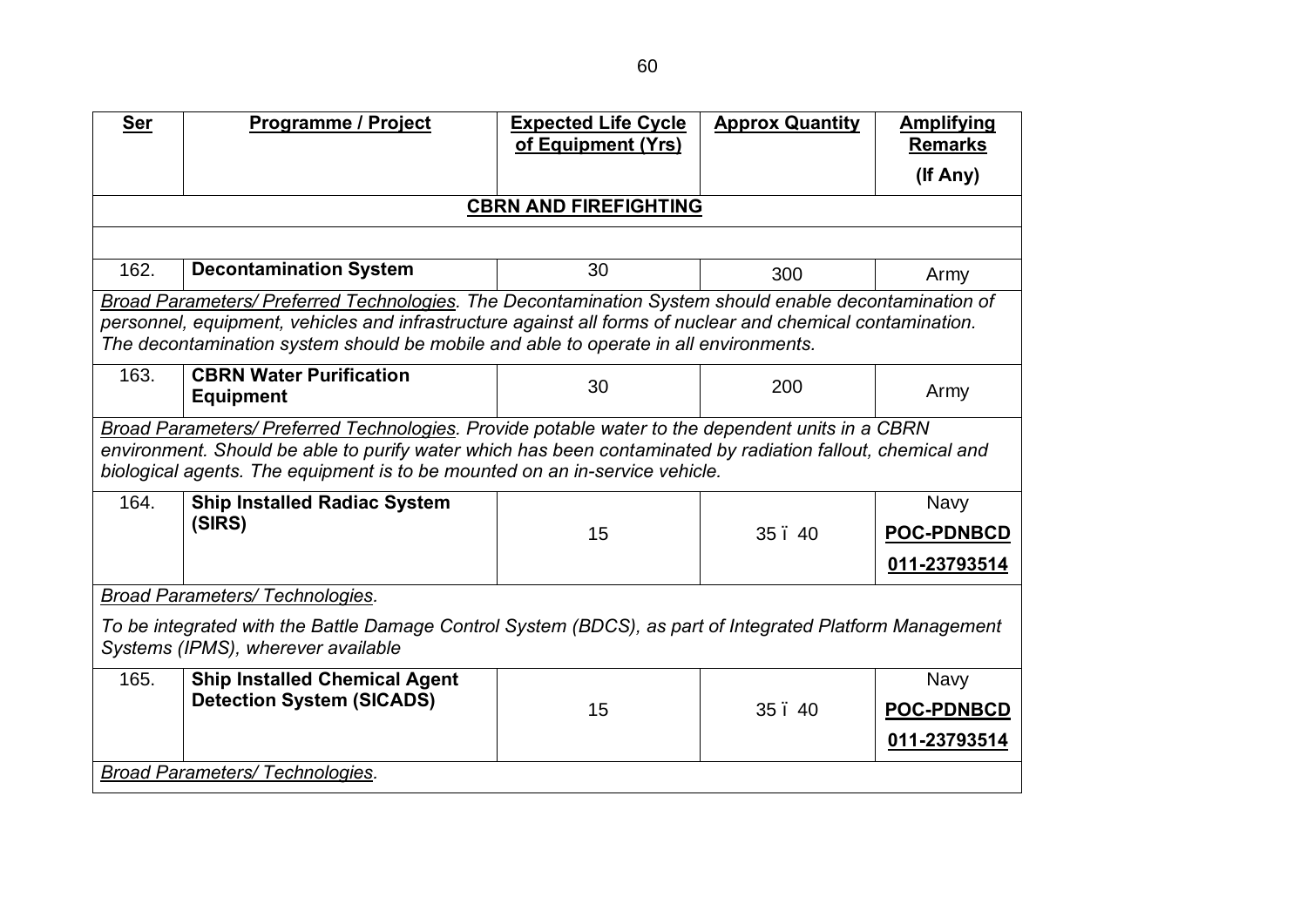| <b>Ser</b>                                                                                                | Programme / Project                                                                                                                                                                                              | <b>Expected Life Cycle</b><br>of Equipment (Yrs) | <b>Approx Quantity</b> | <b>Amplifying</b> |
|-----------------------------------------------------------------------------------------------------------|------------------------------------------------------------------------------------------------------------------------------------------------------------------------------------------------------------------|--------------------------------------------------|------------------------|-------------------|
|                                                                                                           |                                                                                                                                                                                                                  |                                                  |                        | <b>Remarks</b>    |
|                                                                                                           |                                                                                                                                                                                                                  |                                                  |                        | (If Any)          |
|                                                                                                           | Based on latest Ion Mobility Spectrometry (IMS) based technology. To be integrated with the Battle Damage<br>Control System (BDCS), as part of Integrated Platform Management Systems (IPMS), wherever available |                                                  |                        |                   |
| 166.                                                                                                      | <b>Addressable Flood Alarm System</b>                                                                                                                                                                            |                                                  |                        | <b>Navy</b>       |
|                                                                                                           | (AFAS)                                                                                                                                                                                                           |                                                  |                        |                   |
|                                                                                                           |                                                                                                                                                                                                                  | 15                                               | 60                     | <b>POC-PDNBCD</b> |
|                                                                                                           |                                                                                                                                                                                                                  |                                                  |                        | 011-23793514      |
|                                                                                                           | <b>Broad Parameters/ Technologies.</b>                                                                                                                                                                           |                                                  |                        |                   |
|                                                                                                           | Advance system with Ethernet connectivity for instant detection and feedback system of water ingress. To be                                                                                                      |                                                  |                        |                   |
|                                                                                                           | integrated with the Battle Damage Control System (BDCS), as part of Integrated Platform Management                                                                                                               |                                                  |                        |                   |
|                                                                                                           | Systems (IPMS), wherever available.                                                                                                                                                                              |                                                  |                        |                   |
| 167.                                                                                                      | <b>Addressable Fire Detection</b>                                                                                                                                                                                |                                                  |                        | <b>Navy</b>       |
|                                                                                                           | <b>System (AFDS)</b>                                                                                                                                                                                             | 15                                               | 60                     | <b>POC-PDNBCD</b> |
|                                                                                                           |                                                                                                                                                                                                                  |                                                  |                        | 011-23793514      |
|                                                                                                           | <b>Broad Parameters/ Preferred Technologies.</b>                                                                                                                                                                 |                                                  |                        |                   |
|                                                                                                           | Advance system with Ethernet connectivity for instant detection and feedback of smoke/ flames. To be                                                                                                             |                                                  |                        |                   |
|                                                                                                           | integrated with the Battle Damage Control System (BDCS), as part of Integrated Platform Management                                                                                                               |                                                  |                        |                   |
|                                                                                                           | Systems (IPMS), wherever available.                                                                                                                                                                              |                                                  |                        |                   |
| 168.                                                                                                      | <b>Magazine Fire Fighting System</b>                                                                                                                                                                             |                                                  |                        | Navy              |
|                                                                                                           | (MFFS)                                                                                                                                                                                                           | 20                                               | >100                   | <b>POC-PDNBCD</b> |
|                                                                                                           |                                                                                                                                                                                                                  |                                                  |                        | 011-23793514      |
|                                                                                                           |                                                                                                                                                                                                                  |                                                  |                        |                   |
|                                                                                                           | Broad Parameters/ Preferred Technologies Automatic fire/ smoke detection system for magazines based on                                                                                                           |                                                  |                        |                   |
| Ethernet connectivity for real time detection and feedback and activating of fire extinguishing measures. |                                                                                                                                                                                                                  |                                                  |                        |                   |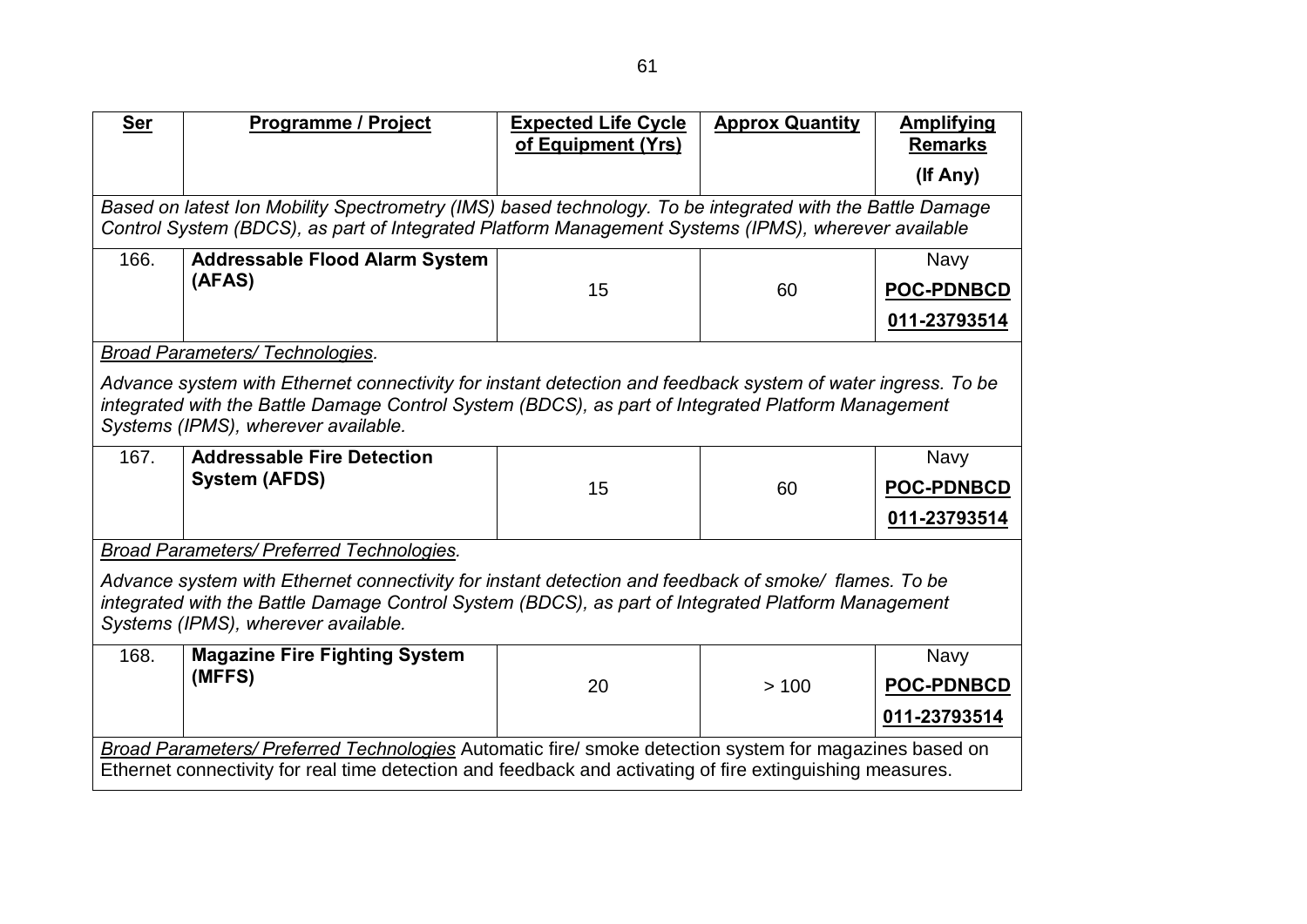| <b>Ser</b>                                                                                                | <b>Programme / Project</b>                                                                                | <b>Expected Life Cycle</b><br>of Equipment (Yrs) | <b>Approx Quantity</b> | <b>Amplifying</b><br><b>Remarks</b> |
|-----------------------------------------------------------------------------------------------------------|-----------------------------------------------------------------------------------------------------------|--------------------------------------------------|------------------------|-------------------------------------|
|                                                                                                           |                                                                                                           |                                                  |                        | (If Any)                            |
| 169.                                                                                                      |                                                                                                           |                                                  |                        | <b>Navy</b>                         |
|                                                                                                           | <b>DC Training Facilities</b>                                                                             | 25                                               | $3 - 4$                | <b>POC-PDNBCD</b>                   |
|                                                                                                           |                                                                                                           |                                                  |                        | 011-23793514                        |
|                                                                                                           | Broad Parameters/ Preferred Technologies. To undertake training on Fire Fighting and Damage Control under |                                                  |                        |                                     |
|                                                                                                           | simulated conditions of ships                                                                             |                                                  |                        |                                     |
| 170.                                                                                                      |                                                                                                           |                                                  |                        | <b>Navy</b>                         |
|                                                                                                           | <b>FF Training Facilities</b>                                                                             | 25                                               | $3 - 4$                | <b>POC-PDNBCD</b>                   |
|                                                                                                           |                                                                                                           |                                                  |                        | 011-23793514                        |
| Broad Parameters/ Preferred Technologies. To undertake training on Fire Fighting and Damage Control under |                                                                                                           |                                                  |                        |                                     |
|                                                                                                           | simulated conditions of ships                                                                             |                                                  |                        |                                     |
|                                                                                                           |                                                                                                           |                                                  |                        |                                     |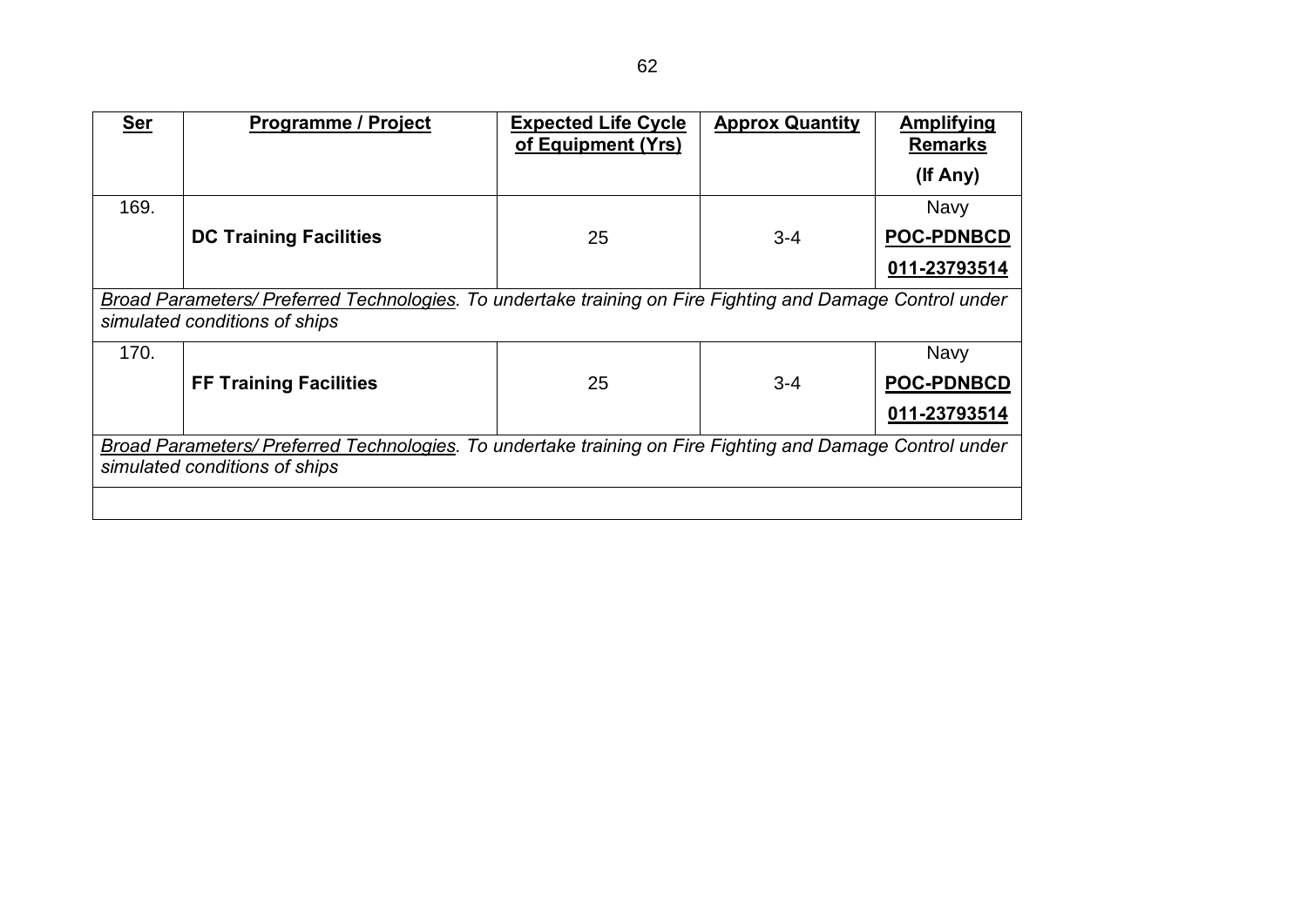| <b>Ser</b>                                                                                                                                                                                                                                                                                                                                                                                                                                                                                                                                                                                                                                                                                                                                                                                                                                                                                                                                                                                                                                                                                                                                                                                                                      | <b>Programme / Project</b>                                                                              | <b>Expected Life Cycle</b><br>of Equipment (Yrs) | <b>Approx Quantity</b> | <b>Amplifying</b><br><b>Remarks</b> |
|---------------------------------------------------------------------------------------------------------------------------------------------------------------------------------------------------------------------------------------------------------------------------------------------------------------------------------------------------------------------------------------------------------------------------------------------------------------------------------------------------------------------------------------------------------------------------------------------------------------------------------------------------------------------------------------------------------------------------------------------------------------------------------------------------------------------------------------------------------------------------------------------------------------------------------------------------------------------------------------------------------------------------------------------------------------------------------------------------------------------------------------------------------------------------------------------------------------------------------|---------------------------------------------------------------------------------------------------------|--------------------------------------------------|------------------------|-------------------------------------|
|                                                                                                                                                                                                                                                                                                                                                                                                                                                                                                                                                                                                                                                                                                                                                                                                                                                                                                                                                                                                                                                                                                                                                                                                                                 |                                                                                                         |                                                  |                        | (If Any)                            |
|                                                                                                                                                                                                                                                                                                                                                                                                                                                                                                                                                                                                                                                                                                                                                                                                                                                                                                                                                                                                                                                                                                                                                                                                                                 |                                                                                                         | EW AND COMMUNICATIONS                            |                        |                                     |
|                                                                                                                                                                                                                                                                                                                                                                                                                                                                                                                                                                                                                                                                                                                                                                                                                                                                                                                                                                                                                                                                                                                                                                                                                                 |                                                                                                         |                                                  |                        |                                     |
| 171.                                                                                                                                                                                                                                                                                                                                                                                                                                                                                                                                                                                                                                                                                                                                                                                                                                                                                                                                                                                                                                                                                                                                                                                                                            | <b>Integrated EW System</b>                                                                             | 12                                               | 10 systems             | Army                                |
| Broad Parameters/ Preferred Technologies. It involves development of multifunction EW system with Active<br>Phase Array. The integrated system should have small size, weight and power requirements. It should be<br>modular and be possible to mount on HMVs or tracked vehicles (BMPs) for employment in plains and<br>deserts. It should be an analysis based EW system with state of the art Decision Support System employing<br>heuristics analysis that utilize policy based technology like Policy Administration Point (PAP). The system<br>must be able to detect, classify, locate and monitor communication targets (FF, Burst & FH) in deserts and<br>plains. Should be able to: -<br>(a) Deny effective use of spectrum (Fixed Frequency (FF), Burst and Frequency Hopping (FH)) in plain<br>terrain.<br>(b) Detect, monitor, locate and jam enemy cellular receivers and satellite communication receivers.<br>(c) Detect low Probability of Intercept Radars with precision and jam these radars.<br>(d) Carry out multiprotocol target detection, classification, identification, locating and jamming.<br>(e) Should have demodulation, decryption and voice recognition software tools built in the system. |                                                                                                         |                                                  |                        |                                     |
| 172.                                                                                                                                                                                                                                                                                                                                                                                                                                                                                                                                                                                                                                                                                                                                                                                                                                                                                                                                                                                                                                                                                                                                                                                                                            | <b>Heliborne EW System</b>                                                                              | 12                                               | 07 systems             | Army                                |
| Broad Parameters/ Preferred Technologies. This project will involve development of an integrated Helicopter<br>borne system for tactical use.                                                                                                                                                                                                                                                                                                                                                                                                                                                                                                                                                                                                                                                                                                                                                                                                                                                                                                                                                                                                                                                                                   |                                                                                                         |                                                  |                        |                                     |
| (a)<br>The system must be of small size, weight and be able to function with available on board power supply.                                                                                                                                                                                                                                                                                                                                                                                                                                                                                                                                                                                                                                                                                                                                                                                                                                                                                                                                                                                                                                                                                                                   |                                                                                                         |                                                  |                        |                                     |
| Communication Intelligence (COMINT) capability including Electronic Support Measures (ESM) and<br>(b)<br>Electronic Counter Measures (ECM), FF, Burst and FH.                                                                                                                                                                                                                                                                                                                                                                                                                                                                                                                                                                                                                                                                                                                                                                                                                                                                                                                                                                                                                                                                   |                                                                                                         |                                                  |                        |                                     |
| (c)                                                                                                                                                                                                                                                                                                                                                                                                                                                                                                                                                                                                                                                                                                                                                                                                                                                                                                                                                                                                                                                                                                                                                                                                                             | The system should be able to detect, monitor, locate and jam cellular communication of the adversary.   |                                                  |                        |                                     |
| (d)                                                                                                                                                                                                                                                                                                                                                                                                                                                                                                                                                                                                                                                                                                                                                                                                                                                                                                                                                                                                                                                                                                                                                                                                                             | Capability of Electronic Intelligence (ELINT) including detection of Low Probability of intercept (LPI) |                                                  |                        |                                     |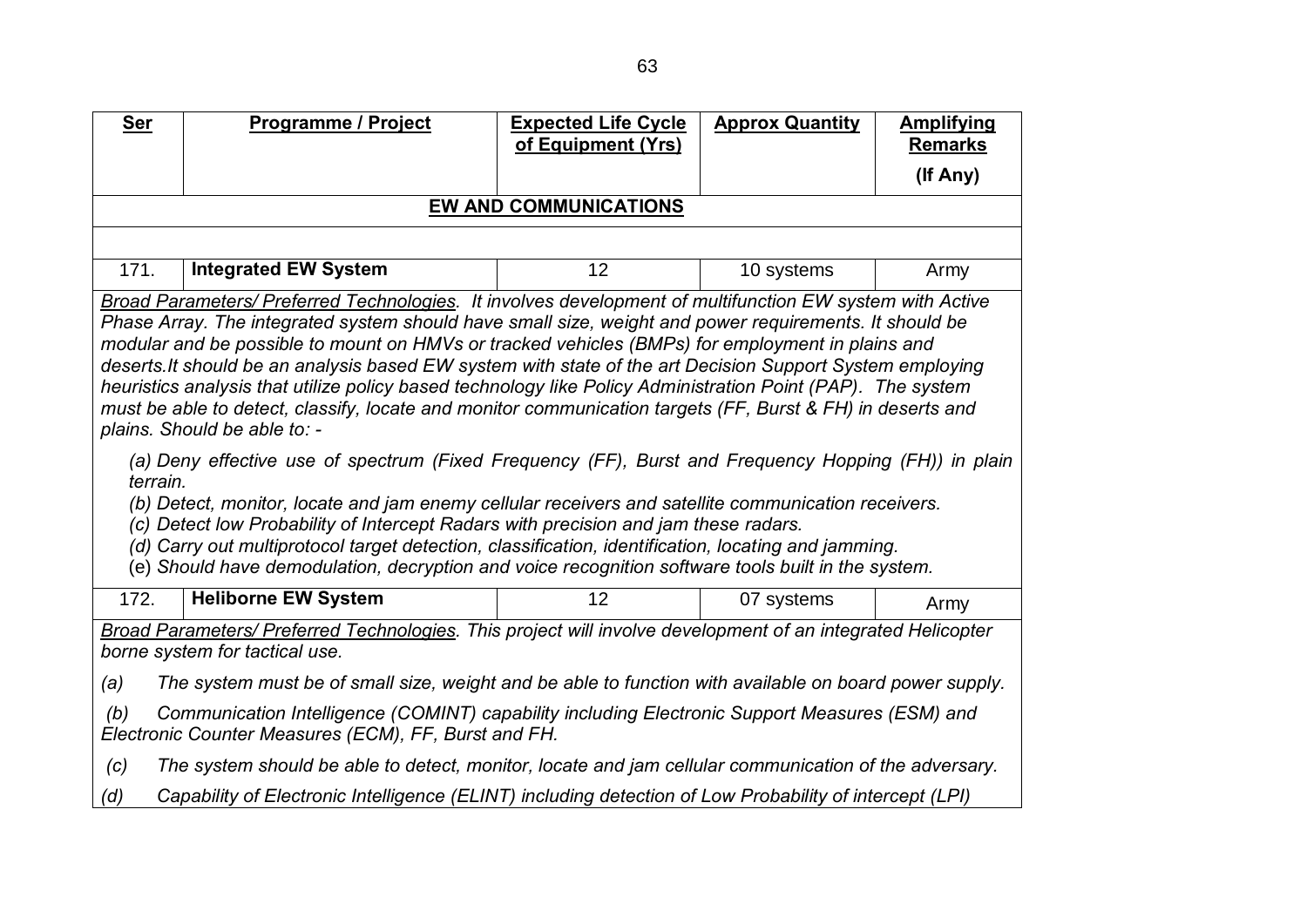| <u>Ser</u>                                                                                                      | <b>Programme / Project</b>                                                                                                                                                                                | <b>Expected Life Cycle</b><br>of Equipment (Yrs) | <b>Approx Quantity</b> | <b>Amplifying</b><br><b>Remarks</b> |  |
|-----------------------------------------------------------------------------------------------------------------|-----------------------------------------------------------------------------------------------------------------------------------------------------------------------------------------------------------|--------------------------------------------------|------------------------|-------------------------------------|--|
|                                                                                                                 |                                                                                                                                                                                                           |                                                  |                        | (If Any)                            |  |
|                                                                                                                 | radars and jamming.                                                                                                                                                                                       |                                                  |                        |                                     |  |
| 173.                                                                                                            | <b>Aerostat Based EW System</b>                                                                                                                                                                           | 12                                               | 03 systems             | Army                                |  |
|                                                                                                                 | Broad Parameters/ Preferred Technologies. (a) An aerostat based EW system should be developed to provide                                                                                                  |                                                  |                        |                                     |  |
|                                                                                                                 | longer ground ranges and function from a standoff distance of over 40-50 km.                                                                                                                              |                                                  |                        |                                     |  |
| (b)                                                                                                             | The system should provide an integrated solution against communication and non-communication                                                                                                              |                                                  |                        |                                     |  |
| signals.                                                                                                        |                                                                                                                                                                                                           |                                                  |                        |                                     |  |
| (c)<br>(d)                                                                                                      | Should be able to detect, monitor, locate and jam enemy cellular networks & satellite terminals.<br>The system should integrate photo recce and image correlation for physical identification of targets. |                                                  |                        |                                     |  |
| (e)                                                                                                             | The system should be able to carry out jamming & spoofing of satellite based positioning systems.                                                                                                         |                                                  |                        |                                     |  |
|                                                                                                                 |                                                                                                                                                                                                           |                                                  |                        |                                     |  |
| 174.                                                                                                            | <b>EW Payload for RPA</b>                                                                                                                                                                                 | 12                                               | 10                     | Army                                |  |
|                                                                                                                 | Broad Parameters/ Preferred Technologies. The project involves designing of SWAP, modular COMINT &                                                                                                        |                                                  |                        |                                     |  |
|                                                                                                                 | ELINT payloads for RPAs to improve situational awareness of commanders.                                                                                                                                   |                                                  |                        |                                     |  |
| (a)                                                                                                             | COMINT and ECM from 1.5 MHz to 8 GHz.                                                                                                                                                                     |                                                  |                        |                                     |  |
| (b)                                                                                                             | ELINT and ECM from 1 GHz to 40 GHz.                                                                                                                                                                       |                                                  |                        |                                     |  |
| (c)                                                                                                             | Range should be 40-50 KM.                                                                                                                                                                                 |                                                  |                        |                                     |  |
| 175.                                                                                                            | <b>EW Suite for Medium Lift</b>                                                                                                                                                                           | $15 - 20$                                        | Limited numbers        |                                     |  |
|                                                                                                                 | <b>Helicopters</b>                                                                                                                                                                                        |                                                  |                        | Air Force                           |  |
|                                                                                                                 | Broad Parameters/ Preferred Technologies. EW suite comprising Radar Warning Receiver (RWR), Missile                                                                                                       |                                                  |                        |                                     |  |
| Approach Warning System (MAWS), Counter Measure Dispensing System (CMDS), Laser Warning Receiver                |                                                                                                                                                                                                           |                                                  |                        |                                     |  |
| (LWR) and Directed Infrared Counter Measure (DIRCM) are intended to be integrated in order to provide           |                                                                                                                                                                                                           |                                                  |                        |                                     |  |
| capability of intercepting, identification, prioritisation and display of airborne and ground based threat from |                                                                                                                                                                                                           |                                                  |                        |                                     |  |
| radars and missiles to the pilot and provide self-protection to the helicopter.                                 |                                                                                                                                                                                                           |                                                  |                        |                                     |  |
| 176.                                                                                                            | <b>Passive Surveillance System</b>                                                                                                                                                                        | $20 - 25$                                        | Limited numbers        | Air Force                           |  |
|                                                                                                                 | Broad Parameters/ Preferred Technologies. The passive surveillance system (PSS) should be capable of                                                                                                      |                                                  |                        |                                     |  |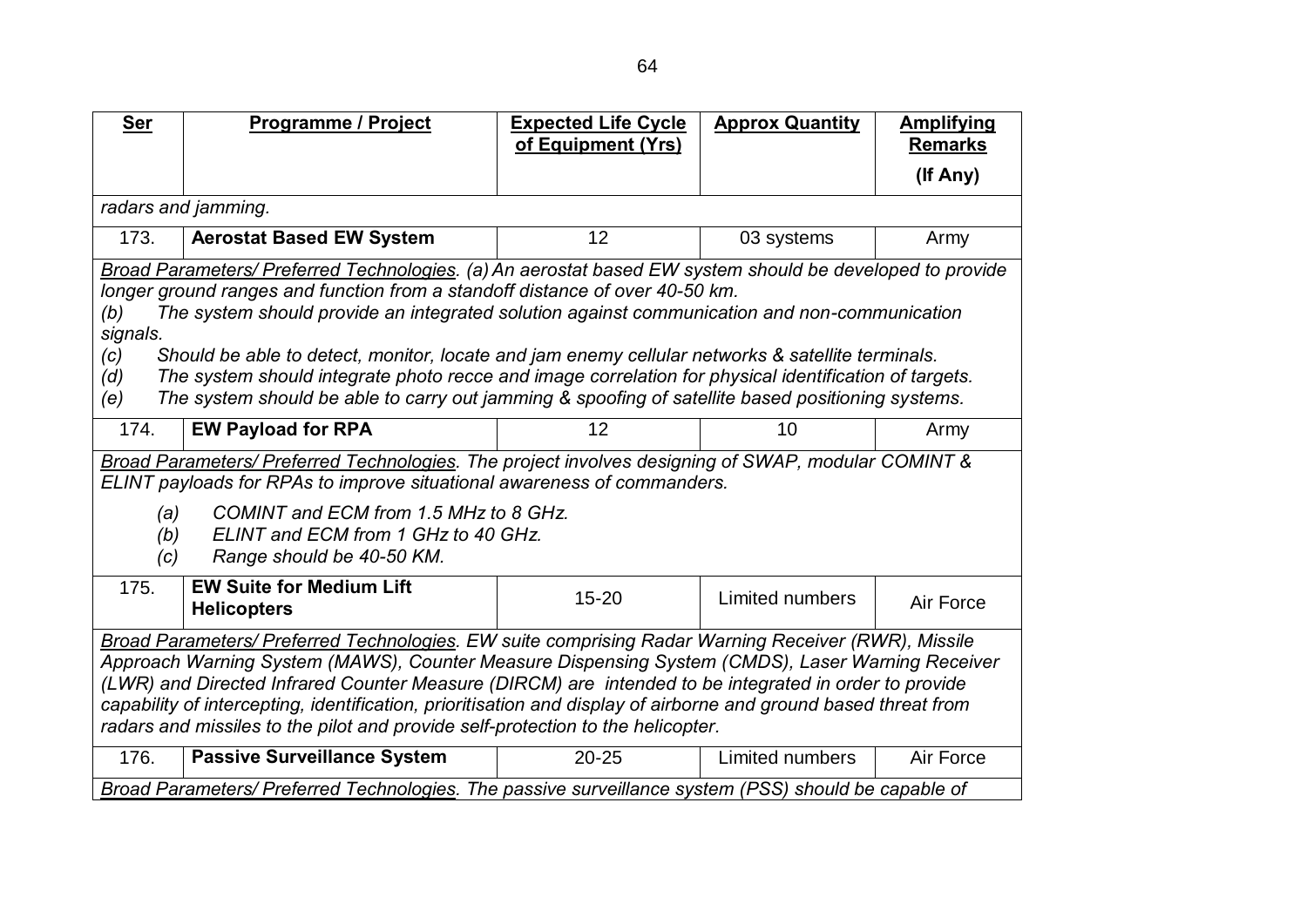| <b>Ser</b>                                                                                                                                                                                                                                                                                                                                                                                                                                                                                                                                                                                                                                                                                                                                                                                                                              | <b>Programme / Project</b>                                                                                                                                                                                                                                                                                                                                                                                                                                                                                                                                                                                                                    | <b>Expected Life Cycle</b><br>of Equipment (Yrs) | <b>Approx Quantity</b> | <b>Amplifying</b><br><b>Remarks</b> |  |
|-----------------------------------------------------------------------------------------------------------------------------------------------------------------------------------------------------------------------------------------------------------------------------------------------------------------------------------------------------------------------------------------------------------------------------------------------------------------------------------------------------------------------------------------------------------------------------------------------------------------------------------------------------------------------------------------------------------------------------------------------------------------------------------------------------------------------------------------|-----------------------------------------------------------------------------------------------------------------------------------------------------------------------------------------------------------------------------------------------------------------------------------------------------------------------------------------------------------------------------------------------------------------------------------------------------------------------------------------------------------------------------------------------------------------------------------------------------------------------------------------------|--------------------------------------------------|------------------------|-------------------------------------|--|
|                                                                                                                                                                                                                                                                                                                                                                                                                                                                                                                                                                                                                                                                                                                                                                                                                                         |                                                                                                                                                                                                                                                                                                                                                                                                                                                                                                                                                                                                                                               |                                                  |                        | (If Any)                            |  |
| generating 3D air situation picture by providing multi-channel passive accurate location and dynamic tracking<br>of airborne targets. The system should be capable of detecting, intercepting, locating, identifying and tracking<br>of active and passive emissions from the targets. It should comprise of Remote Receiving Stations (RRSs) and<br>a Master Receiver and Control Station (MRCS). The MRCS should be capable of generating a 3D fused<br>picture based on the inputs from RRSs. The fused air situation picture should be sent to Integrated Air<br>Command and Control System (IACCS) of IAF for multi sensor tracking. The PSS system should be able to<br>provide Electronic intelligence (ELINT) information of the tracked targets and provide identification of type of<br>aircraft based on the threat library. |                                                                                                                                                                                                                                                                                                                                                                                                                                                                                                                                                                                                                                               |                                                  |                        |                                     |  |
| 177.                                                                                                                                                                                                                                                                                                                                                                                                                                                                                                                                                                                                                                                                                                                                                                                                                                    | IFF Mk XII (S)                                                                                                                                                                                                                                                                                                                                                                                                                                                                                                                                                                                                                                | 20                                               | More than 1200         | Joint (Army<br>and Navy)            |  |
|                                                                                                                                                                                                                                                                                                                                                                                                                                                                                                                                                                                                                                                                                                                                                                                                                                         | Broad Parameters/ Preferred Technologies. IFF Mk XII(S) is an equipment for identification of friend & foe ac,<br>to be employed by all three services. The equipment should have ground/ surface based interrogators &<br>transponders. The weight & dimension of equipment should be commensurate with the limitations of the<br>platform. The equipment should be fully compliant to STANAG 4193 & ICAO Annexure 10. System should<br>have Built-In Test (BIT) functions. The equipment should have long/med/short range interrogator facility. The<br>transponders should be capable of identify itself to various integrating platforms. |                                                  |                        |                                     |  |
| 178.                                                                                                                                                                                                                                                                                                                                                                                                                                                                                                                                                                                                                                                                                                                                                                                                                                    | <b>Army Strategic Backbone</b><br><b>Communication Network</b>                                                                                                                                                                                                                                                                                                                                                                                                                                                                                                                                                                                | 10                                               | One system             | Army                                |  |
| Broad Parameters/ Preferred Technologies. The strategic network shall be Pan-India Network which shall<br>provide secure backbone IT & Communication support required for running various services and applications<br>of Indian Army. It shall consist of various sub-systems and should be managed through a state-of-art Unified<br>Network Management System established at Network Operations Centre.                                                                                                                                                                                                                                                                                                                                                                                                                              |                                                                                                                                                                                                                                                                                                                                                                                                                                                                                                                                                                                                                                               |                                                  |                        |                                     |  |
| 179.                                                                                                                                                                                                                                                                                                                                                                                                                                                                                                                                                                                                                                                                                                                                                                                                                                    | <b>S BAND SATELLITE TERMINALS</b>                                                                                                                                                                                                                                                                                                                                                                                                                                                                                                                                                                                                             | $10 - 15$                                        | More than 10,000       | Army                                |  |
| Broad Parameters/ Preferred Technologies. Handheld, Manpack and SATCOM Messaging terminal using S<br>Band. IRNSS capability to be incorporated                                                                                                                                                                                                                                                                                                                                                                                                                                                                                                                                                                                                                                                                                          |                                                                                                                                                                                                                                                                                                                                                                                                                                                                                                                                                                                                                                               |                                                  |                        |                                     |  |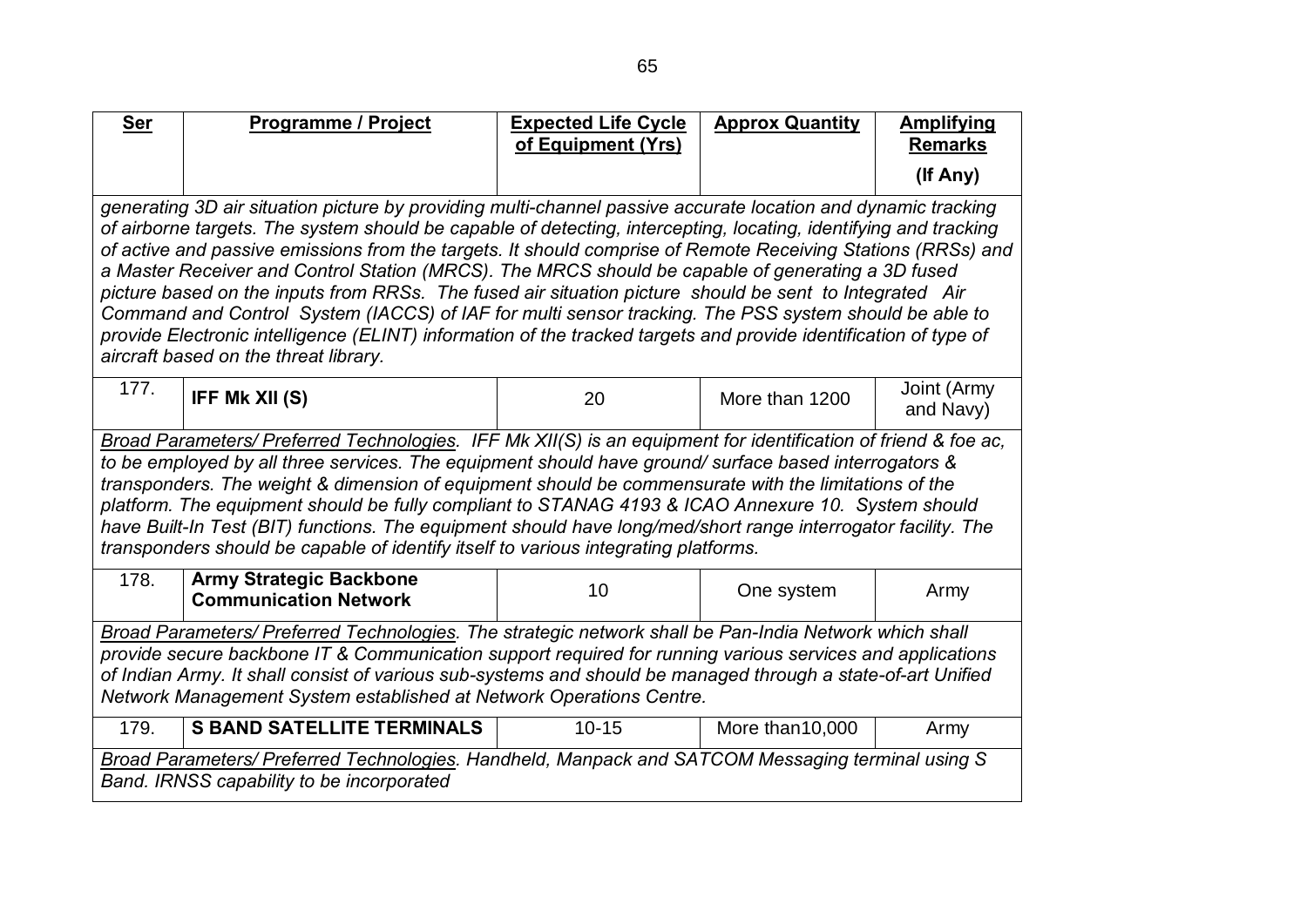| <b>Ser</b>     | <b>Programme / Project</b>                                                                                                                                                                                                | <b>Expected Life Cycle</b> | <b>Approx Quantity</b> | <b>Amplifying</b> |
|----------------|---------------------------------------------------------------------------------------------------------------------------------------------------------------------------------------------------------------------------|----------------------------|------------------------|-------------------|
|                |                                                                                                                                                                                                                           | of Equipment (Yrs)         |                        | <b>Remarks</b>    |
|                |                                                                                                                                                                                                                           |                            |                        | (If Any)          |
| 180.           |                                                                                                                                                                                                                           |                            |                        | Navy              |
|                | <b>5 KW HF Transmitter</b>                                                                                                                                                                                                | 13                         | More than 75           | <b>POC-PDNS</b>   |
|                |                                                                                                                                                                                                                           |                            |                        | 011-23011445      |
|                | Broad Parameters/ Preferred Technologies. 5 KW HF Tx for shore based communication stations to meet the                                                                                                                   |                            |                        |                   |
|                | ship shore/ broadcast requirements of Indian Navy. The set should provide both voice and high speed data                                                                                                                  |                            |                        |                   |
|                | communications. The set should also incorporate the latest technologies in the field of HF communications                                                                                                                 |                            |                        |                   |
| including ALE. |                                                                                                                                                                                                                           |                            |                        |                   |
| 181.           | <b>HF Sets</b>                                                                                                                                                                                                            | $15 - 20$                  | Medium numbers         | Air Force         |
|                | Broad Parameters/ Preferred Technologies. Compact and man portable single unit HF sets with weight 10 Kg                                                                                                                  |                            |                        |                   |
|                | or less and ability to operate 230V, 50Hz single phase with ability to operate on 11-30 V DC. Frequency of                                                                                                                |                            |                        |                   |
|                | operation from 2 to 29.999 M Hz. Pre-set channels and effective communication range with simplex or semi-<br>duplex press to talk with anti-jamming facility of voice encryption and frequency hopping.                   |                            |                        |                   |
|                |                                                                                                                                                                                                                           |                            |                        |                   |
| 182.           | <b>Light Weight Man Portable HF</b><br><b>Sets</b>                                                                                                                                                                        | $15 - 20$                  | Medium numbers         | Air Force         |
|                | Broad Parameters/ Preferred Technologies. The form factor of the HF set should be compact and 19" rack                                                                                                                    |                            |                        |                   |
|                | mountable. The HF set should be modular with plug-in assemblies. All the Line Replacement Units (LRU) and                                                                                                                 |                            |                        |                   |
|                | associated units like High Speed Data Modem, ALE etc. Should be housed preferably in the same rack with                                                                                                                   |                            |                        |                   |
|                | railing/slides for easy accessibility to Bottom/Rear portions. 2 to 30 MHz (Variable). Equipment should be<br>tuneable to any frequency within the specified range. Minimum 50 pre-set / pre-set/pre-programmed channels. |                            |                        |                   |
|                | FM, AM, Digital modulation.                                                                                                                                                                                               |                            |                        |                   |
| 183.           |                                                                                                                                                                                                                           |                            |                        | <b>Navy</b>       |
|                | <b>Communication System and sets</b>                                                                                                                                                                                      |                            |                        |                   |
|                | for Submarines                                                                                                                                                                                                            | 25                         | >10                    | <b>POC-PDSMAQ</b> |
|                |                                                                                                                                                                                                                           |                            |                        | 011-23011067      |
|                |                                                                                                                                                                                                                           |                            |                        |                   |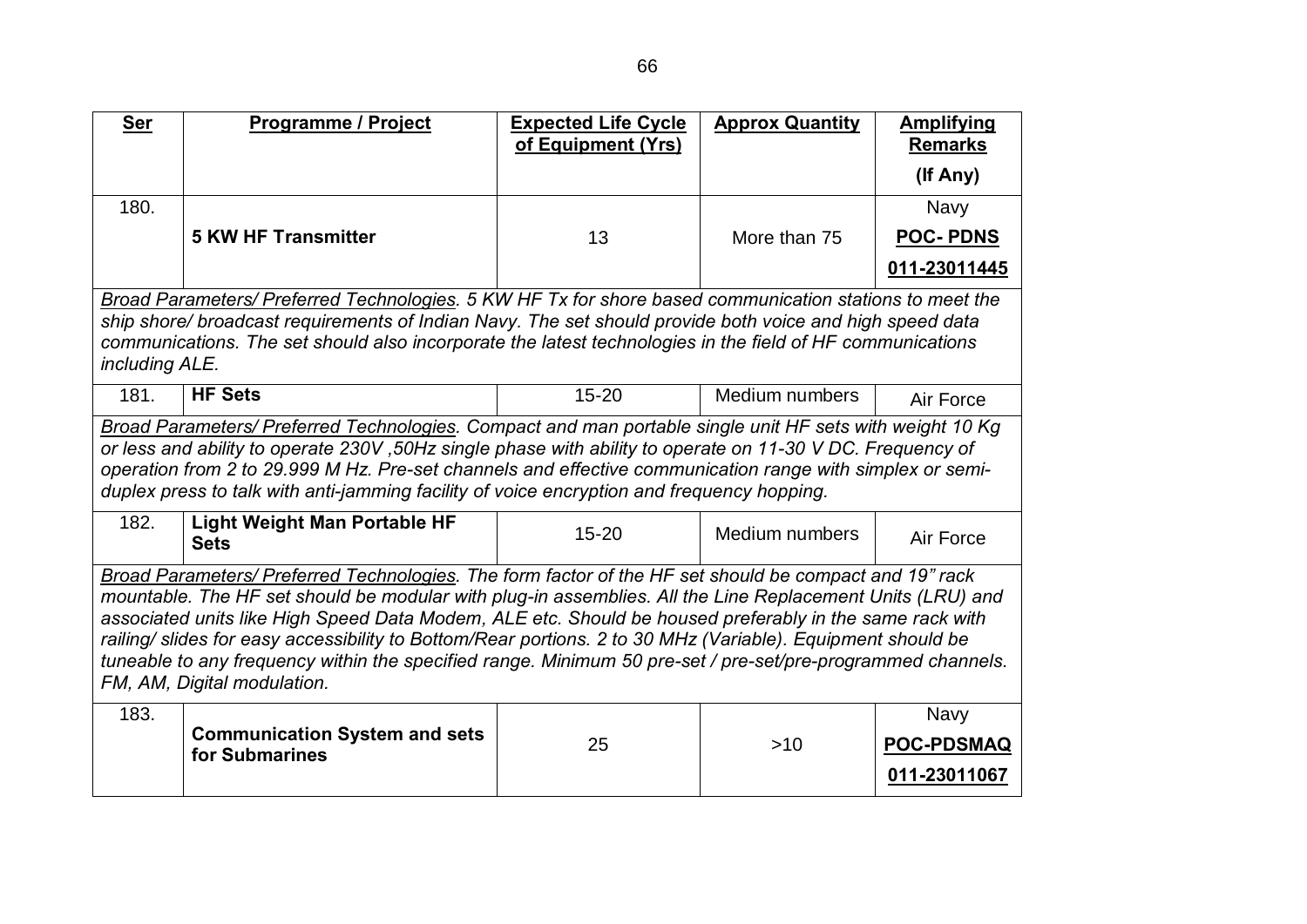| Ser                                                                                                                                           | <b>Programme / Project</b>                              | <b>Expected Life Cycle</b><br>of Equipment (Yrs) | <b>Approx Quantity</b> | <b>Amplifying</b><br><b>Remarks</b> |  |
|-----------------------------------------------------------------------------------------------------------------------------------------------|---------------------------------------------------------|--------------------------------------------------|------------------------|-------------------------------------|--|
|                                                                                                                                               |                                                         |                                                  |                        |                                     |  |
|                                                                                                                                               |                                                         |                                                  |                        | (If Any)                            |  |
|                                                                                                                                               | Broad Parameters/ Preferred Technologies.               |                                                  |                        |                                     |  |
| (a) Advanced Composite Communication Suite with transmitter/ receiver integrated and intelligent<br>communication control                     |                                                         |                                                  |                        |                                     |  |
|                                                                                                                                               | (b) TWA & TSCB for dived V/UHF/HF/VLF/GPS/IRNSS/SATCOM. |                                                  |                        |                                     |  |
| (c) Satellite communication system, with Ku Bank 'S' Band and UHF capability 'L' Band capability for<br>'Technical Communications with SDRs'. |                                                         |                                                  |                        |                                     |  |
| 184.                                                                                                                                          |                                                         |                                                  |                        | <b>Navy</b>                         |  |
|                                                                                                                                               | <b>Tethered Submarine Buoy</b>                          | 25                                               | $>10$                  | <b>POC-PDSMAQ</b>                   |  |
|                                                                                                                                               |                                                         |                                                  |                        | 011-23011067                        |  |
| Broad Parameters/ Preferred Technologies. Technology to ensure a payload having capability for V/UHF,                                         |                                                         |                                                  |                        |                                     |  |
| SATCOM, GPS, L- Band etc.                                                                                                                     |                                                         |                                                  |                        |                                     |  |
| 185.                                                                                                                                          | <b>Indigenous SATCOM Systems</b>                        |                                                  |                        | Navy                                |  |
|                                                                                                                                               | (Various Bands)                                         | 15                                               | > 250                  | <b>POC-PDNSO</b>                    |  |
|                                                                                                                                               |                                                         |                                                  |                        | 011-23015216                        |  |
| <b>Broad Parameters/ Technologies.</b>                                                                                                        |                                                         |                                                  |                        |                                     |  |
| For fitment on various types of Ships.                                                                                                        |                                                         |                                                  |                        |                                     |  |
| 186.                                                                                                                                          | <b>INMARSAT Maritime voice cum</b>                      |                                                  |                        | <b>Navy</b>                         |  |
|                                                                                                                                               | high speed data terminal (FBB<br>500)                   | 15                                               | > 50                   | <b>POC-PDNSO</b>                    |  |
|                                                                                                                                               |                                                         |                                                  |                        | 011-23015216                        |  |
| <b>Broad Parameters/ Technologies.</b>                                                                                                        |                                                         |                                                  |                        |                                     |  |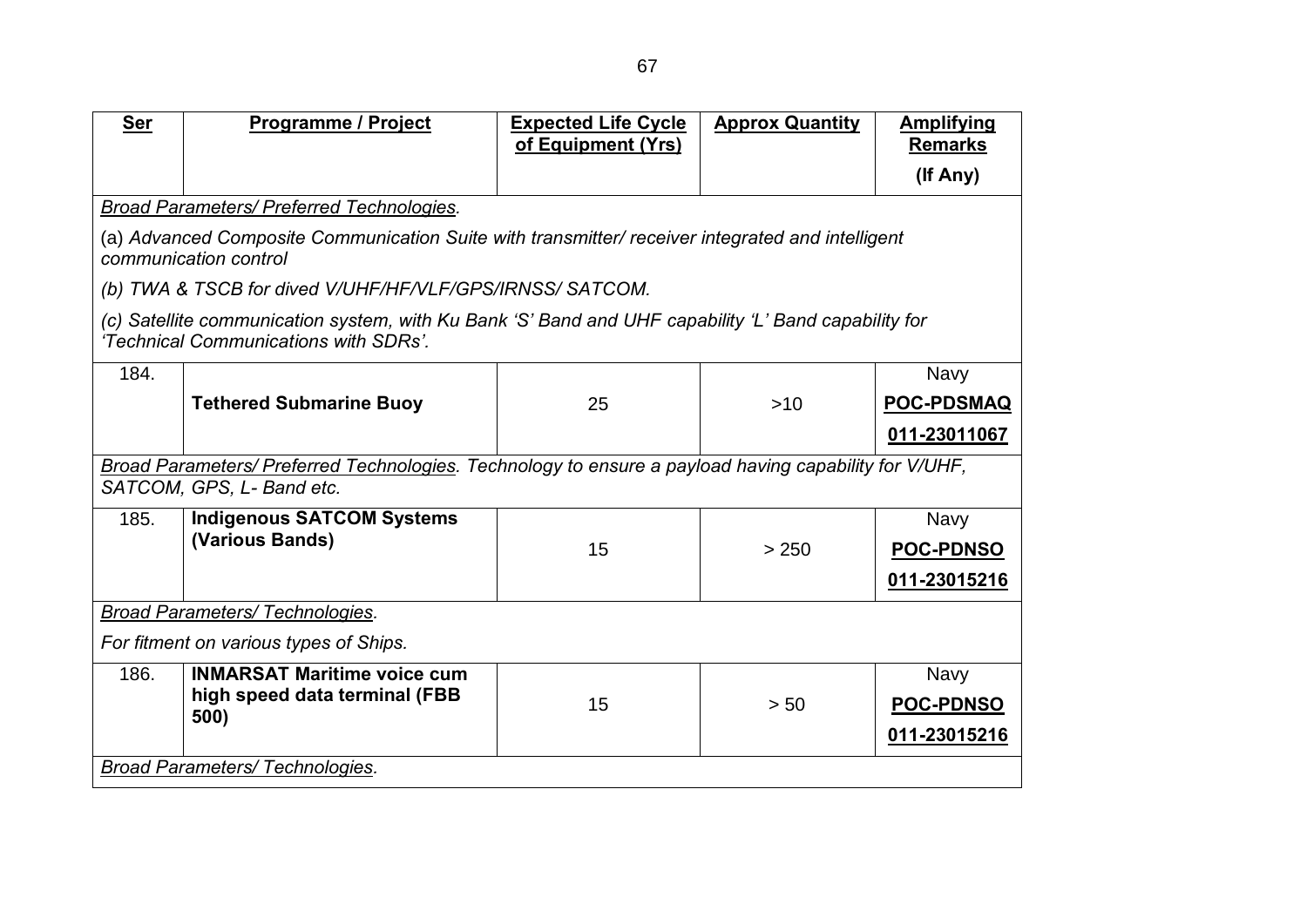| <b>Ser</b>                                                                                                                                                                                                                                                                                                                                                                                                                                                                                    | <b>Programme / Project</b>                                                                                                                                                                                                                                                          | <b>Expected Life Cycle</b><br>of Equipment (Yrs) | <b>Approx Quantity</b> | <b>Amplifying</b><br><b>Remarks</b>            |  |
|-----------------------------------------------------------------------------------------------------------------------------------------------------------------------------------------------------------------------------------------------------------------------------------------------------------------------------------------------------------------------------------------------------------------------------------------------------------------------------------------------|-------------------------------------------------------------------------------------------------------------------------------------------------------------------------------------------------------------------------------------------------------------------------------------|--------------------------------------------------|------------------------|------------------------------------------------|--|
|                                                                                                                                                                                                                                                                                                                                                                                                                                                                                               |                                                                                                                                                                                                                                                                                     |                                                  |                        | (If Any)                                       |  |
|                                                                                                                                                                                                                                                                                                                                                                                                                                                                                               | For fitment on various types of Ships.                                                                                                                                                                                                                                              |                                                  |                        |                                                |  |
| 187.                                                                                                                                                                                                                                                                                                                                                                                                                                                                                          | <b>Mobile Satcom &amp; Tropo Terminal</b><br>(MSTT)                                                                                                                                                                                                                                 | $15 - 20$                                        | 150-200                | Air Force                                      |  |
|                                                                                                                                                                                                                                                                                                                                                                                                                                                                                               | Broad Parameters/ Preferred Technologies. Containerised, vehicle mounted, vehicle should have all wheel                                                                                                                                                                             |                                                  |                        |                                                |  |
|                                                                                                                                                                                                                                                                                                                                                                                                                                                                                               | drive, off road capability and meet the requirements of deployment at terrains upto 3500 m AMSL. Vehicle Axle<br>weight should be 5890 Kg or less.                                                                                                                                  |                                                  |                        |                                                |  |
| 188.                                                                                                                                                                                                                                                                                                                                                                                                                                                                                          | <b>Mobile CADF</b>                                                                                                                                                                                                                                                                  | 20                                               | $15 - 25$              | Air Force                                      |  |
|                                                                                                                                                                                                                                                                                                                                                                                                                                                                                               | Broad Parameters/ Preferred Technologies. Long range new generation with continuous operation basis with<br>VHF and UHF band with frequency stability and channel spacing and polarisation, vertical spacing, Data<br>interface and data rate with radio meeting EMI/EMC standards. |                                                  |                        |                                                |  |
| 189.                                                                                                                                                                                                                                                                                                                                                                                                                                                                                          | <b>High Capacity Radio Relay</b><br>(HCRR)                                                                                                                                                                                                                                          | $15 - 20$                                        | More than 2000         | Army                                           |  |
| Broad Parameters/ Preferred Technologies. The Radio Relay equipment should provide a data rate of at least<br>100 Mbps with communication ranges of up to 30 kms. It should be possible to operate in both point to point<br>and point to multi point modes. It would be based on a Outdoor unit and Indoor unit configuration. The IDU is<br>expected to have base band interface (E1, E3, IP, Optical etc) on the IDU. The ODU should be ruggedized to<br>cater for JSS-55555 requirements. |                                                                                                                                                                                                                                                                                     |                                                  |                        |                                                |  |
| 190.                                                                                                                                                                                                                                                                                                                                                                                                                                                                                          | <b>Laser Based Communication</b><br><b>Systems</b>                                                                                                                                                                                                                                  | $12 - 15$                                        | 30 to 40               | <b>Navy</b><br><b>POC-PDNS</b><br>011-23011445 |  |
| Broad Parameters/ Preferred Technologies. The communication system would provide secure two way<br>communications between naval units.                                                                                                                                                                                                                                                                                                                                                        |                                                                                                                                                                                                                                                                                     |                                                  |                        |                                                |  |
| 191.                                                                                                                                                                                                                                                                                                                                                                                                                                                                                          | <b>Software Defined Radio (SDR)</b>                                                                                                                                                                                                                                                 | 15 Years                                         | More than 60,000       | Army                                           |  |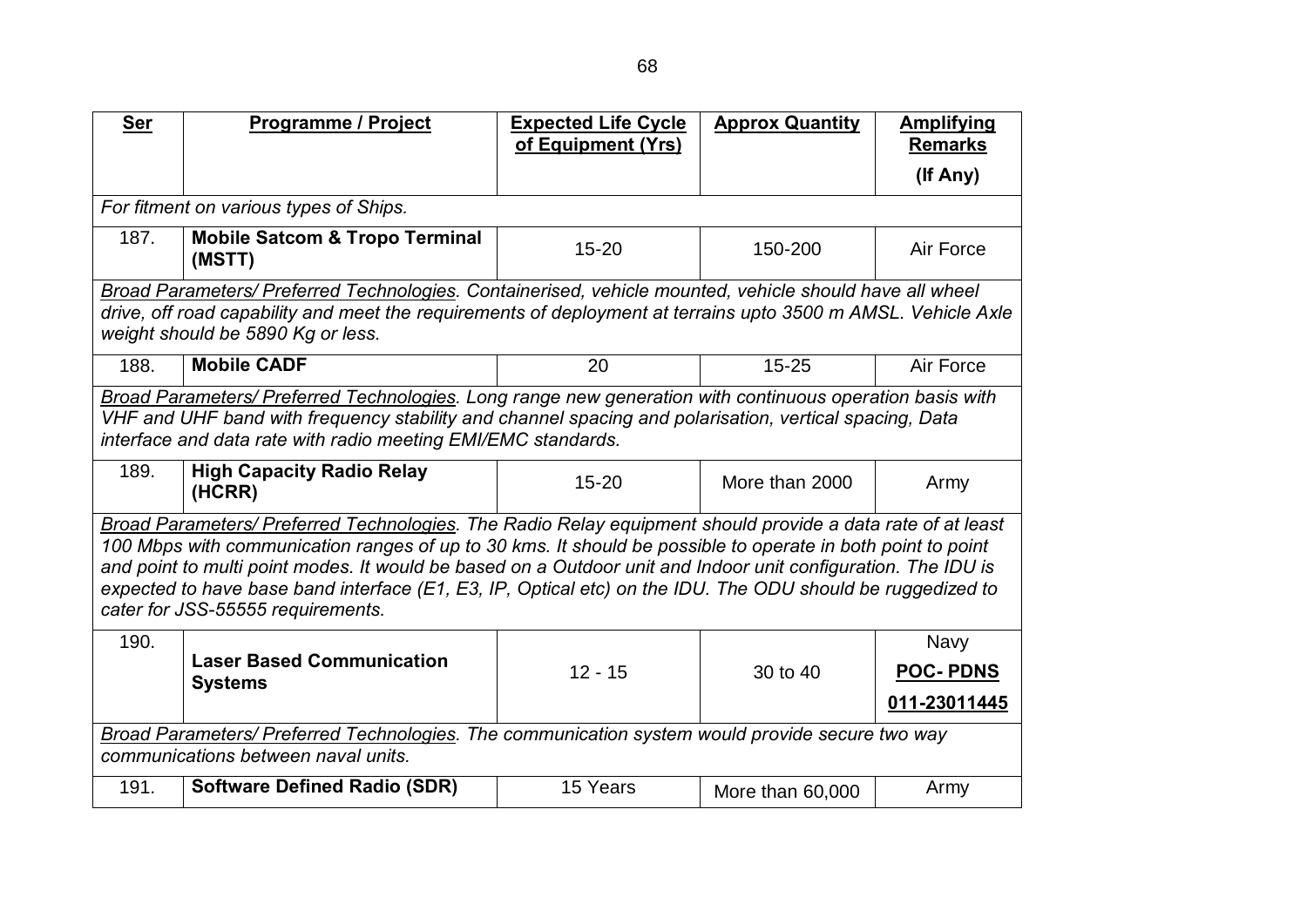| <b>Ser</b>                                                                                                                                                                                                                                                                                                                                                                                                                                                                                                          | <b>Programme / Project</b>        | <b>Expected Life Cycle</b><br>of Equipment (Yrs) | <b>Approx Quantity</b> | <b>Amplifying</b><br><b>Remarks</b>   |  |
|---------------------------------------------------------------------------------------------------------------------------------------------------------------------------------------------------------------------------------------------------------------------------------------------------------------------------------------------------------------------------------------------------------------------------------------------------------------------------------------------------------------------|-----------------------------------|--------------------------------------------------|------------------------|---------------------------------------|--|
|                                                                                                                                                                                                                                                                                                                                                                                                                                                                                                                     |                                   |                                                  |                        | (If Any)                              |  |
|                                                                                                                                                                                                                                                                                                                                                                                                                                                                                                                     |                                   |                                                  | of all types           |                                       |  |
| Broad Parameters/ Preferred Technologies. SDRs are envisaged to be used in Handheld, Manpack, Truck/<br>Ground and AFV roles for ground to ground and ground to air communications, supporting voice, data and<br>video communications with TRANSEC and COMSEC capabilities                                                                                                                                                                                                                                         |                                   |                                                  |                        |                                       |  |
| 192.                                                                                                                                                                                                                                                                                                                                                                                                                                                                                                                |                                   |                                                  |                        | <b>Navy</b>                           |  |
|                                                                                                                                                                                                                                                                                                                                                                                                                                                                                                                     | <b>Cognitive Radio</b>            | 15 Years                                         | More than 250          | <b>POC-PDNS</b>                       |  |
|                                                                                                                                                                                                                                                                                                                                                                                                                                                                                                                     |                                   |                                                  |                        | 011-23011445                          |  |
| Broad Parameters/ Preferred Technologies. It should be a radio that can be programmed and configured<br>dynamically. Equipment should automatically detect available channels in wireless spectrums, then<br>accordingly change its transmission or reception parameters. Cognitive Radio must monitor its own<br>performance continuously to deliver the required quality of service.                                                                                                                              |                                   |                                                  |                        |                                       |  |
| 193.                                                                                                                                                                                                                                                                                                                                                                                                                                                                                                                | <b>Hand Held Sat Phone Mobile</b> | $10 - 15$                                        | Medium numbers         | <b>Joint</b><br>(Navy & Air<br>Force) |  |
| Broad Parameters/ Preferred Technologies. Dimensions (Length, Width, and height) of the hand held SAT<br>Phone. Lightweight set including battery. High visibility colour screen. Provision available on handset for<br>connecting with USB port, audio socket, antenna port etc. Water and dust proofing standard/rating. Voice<br>service. Call ID, Call waiting, Call divert, Call holding, Conferencing, Call bars, speed dialling, Fixed number<br>dialling, messaging services. Text to text, Text to e-mail. |                                   |                                                  |                        |                                       |  |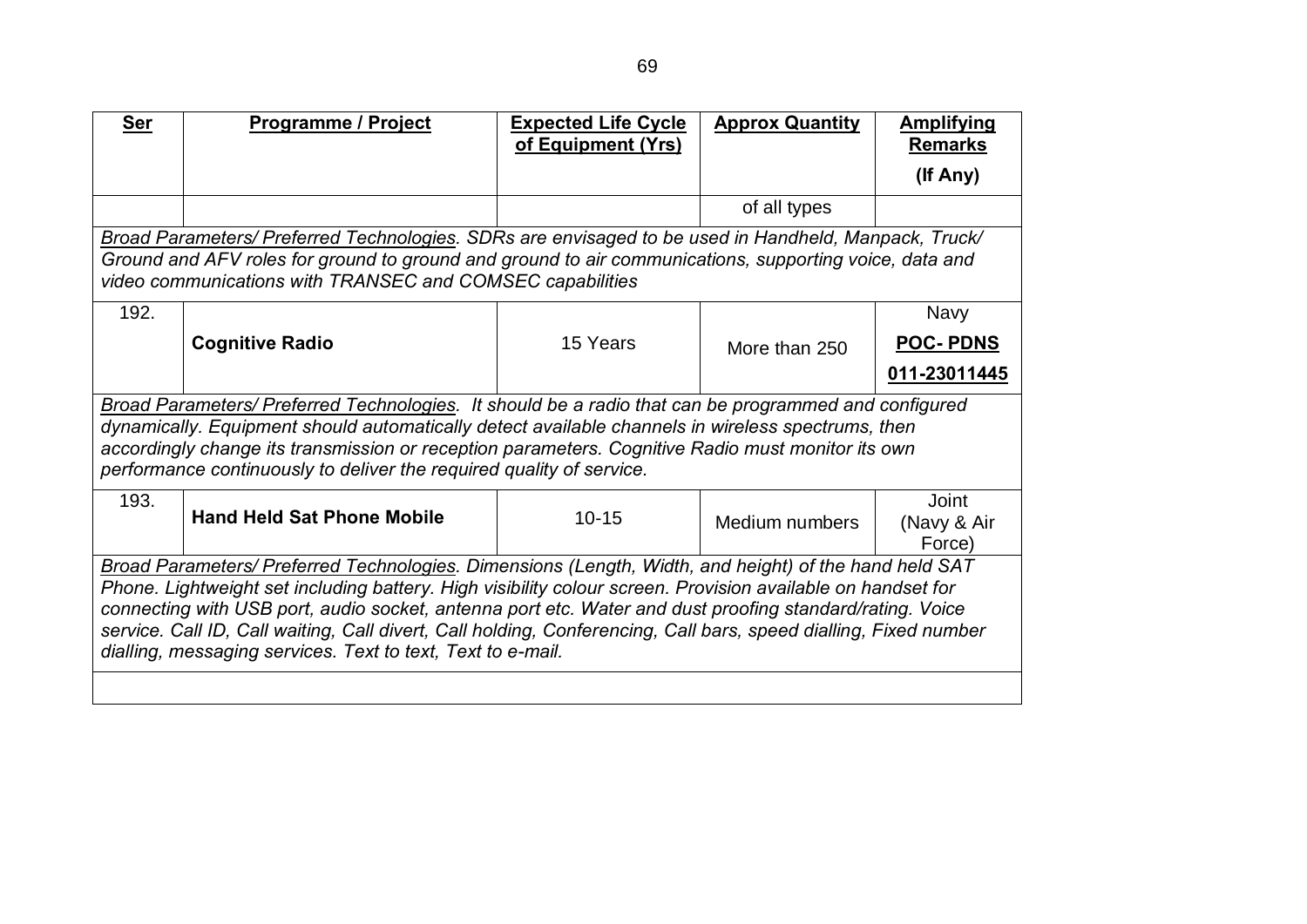| <b>Ser</b>                                                                                                             | <b>Programme / Project</b>                                                                                                                                                      | <b>Expected Life Cycle</b><br>of Equipment (Yrs)              | <b>Approx Quantity</b> | <b>Amplifying</b><br><b>Remarks</b> |  |
|------------------------------------------------------------------------------------------------------------------------|---------------------------------------------------------------------------------------------------------------------------------------------------------------------------------|---------------------------------------------------------------|------------------------|-------------------------------------|--|
|                                                                                                                        |                                                                                                                                                                                 |                                                               |                        | (If Any)                            |  |
|                                                                                                                        |                                                                                                                                                                                 | <b>SIMULATORS</b>                                             |                        |                                     |  |
|                                                                                                                        |                                                                                                                                                                                 |                                                               |                        |                                     |  |
| 194.                                                                                                                   | <b>Spatial Disorientation Simulator</b>                                                                                                                                         | $15 - 20$                                                     | Limited numbers        | Joint                               |  |
|                                                                                                                        | Broad Parameters/ Preferred Technologies. The SD simulator should have the facility for biological signal                                                                       |                                                               |                        |                                     |  |
|                                                                                                                        | transmission and recording such as ECG, Blood Pressure, pulse and oxygen saturation with capability to                                                                          |                                                               |                        |                                     |  |
|                                                                                                                        | select the desired parameters from preparation screen. The preparation screen should enable selection from a                                                                    |                                                               |                        |                                     |  |
|                                                                                                                        | list of predefined SD effect. The simulator should have six-degrees of freedom. The movement should be                                                                          |                                                               |                        |                                     |  |
|                                                                                                                        | smooth with sudden stop facility. Dual cockpit with pilot adjustable seats for fighter and helicopter. Chin<br>window to be available for landing on platforms like an oil rig. |                                                               |                        |                                     |  |
|                                                                                                                        |                                                                                                                                                                                 |                                                               |                        |                                     |  |
| 195.                                                                                                                   | <b>Full Motion Simulator Level D</b>                                                                                                                                            | 30                                                            | More than 10           | <b>Joint</b>                        |  |
|                                                                                                                        |                                                                                                                                                                                 |                                                               |                        | (Army & Navy)                       |  |
|                                                                                                                        | Broad Parameters/ Preferred Technologies. (a) Capable of provide realistic training to pilots and weapon<br>system operators for each type of                                   | helicopter (Advanced Light Helicopter Utility, Advanced Light |                        |                                     |  |
|                                                                                                                        | Helicopter-Weapon Systems Integrated and future inductions).                                                                                                                    |                                                               |                        |                                     |  |
| (b)                                                                                                                    | Catered for one mother-station with 'Roll-on/ Roll-off' cockpit.                                                                                                                |                                                               |                        |                                     |  |
| (c)                                                                                                                    | Replicate flight envelope in terms of full scale flight deck, cockpit environment, flight dynamics,                                                                             |                                                               |                        |                                     |  |
|                                                                                                                        | systems operation in normal and emergency modes and operations with role specific mission                                                                                       |                                                               |                        |                                     |  |
| equipment                                                                                                              | (eg. Electronic Optical Pod, Electronic Warfare Suite, Helmet Pointing System, armament, etc.).                                                                                 |                                                               |                        |                                     |  |
|                                                                                                                        | Simulate night and NVG training of pilots in varied terrain and weather conditions.<br>(d)                                                                                      |                                                               |                        |                                     |  |
| Six axis motion based high fidelity simulation of flight from start-up to switch-off enhanced by<br>(e)                |                                                                                                                                                                                 |                                                               |                        |                                     |  |
| realistic visual and aural cues.                                                                                       |                                                                                                                                                                                 |                                                               |                        |                                     |  |
|                                                                                                                        | Should have crew stations, in addition to those for pilots, for instructor and observer.<br>(f)                                                                                 |                                                               |                        |                                     |  |
| Simulator should be capable of being networked to simulate joint maneouvres, air combat etc.<br>(g)                    |                                                                                                                                                                                 |                                                               |                        |                                     |  |
| De-brief should be possible by means of replaying the sortie with full fidelity internally as well as<br>(h)           |                                                                                                                                                                                 |                                                               |                        |                                     |  |
| from an external view.<br>Compliant with internationally laid down standards for Level D Full Flight Simulator.<br>(j) |                                                                                                                                                                                 |                                                               |                        |                                     |  |
|                                                                                                                        |                                                                                                                                                                                 |                                                               |                        |                                     |  |
|                                                                                                                        |                                                                                                                                                                                 |                                                               |                        |                                     |  |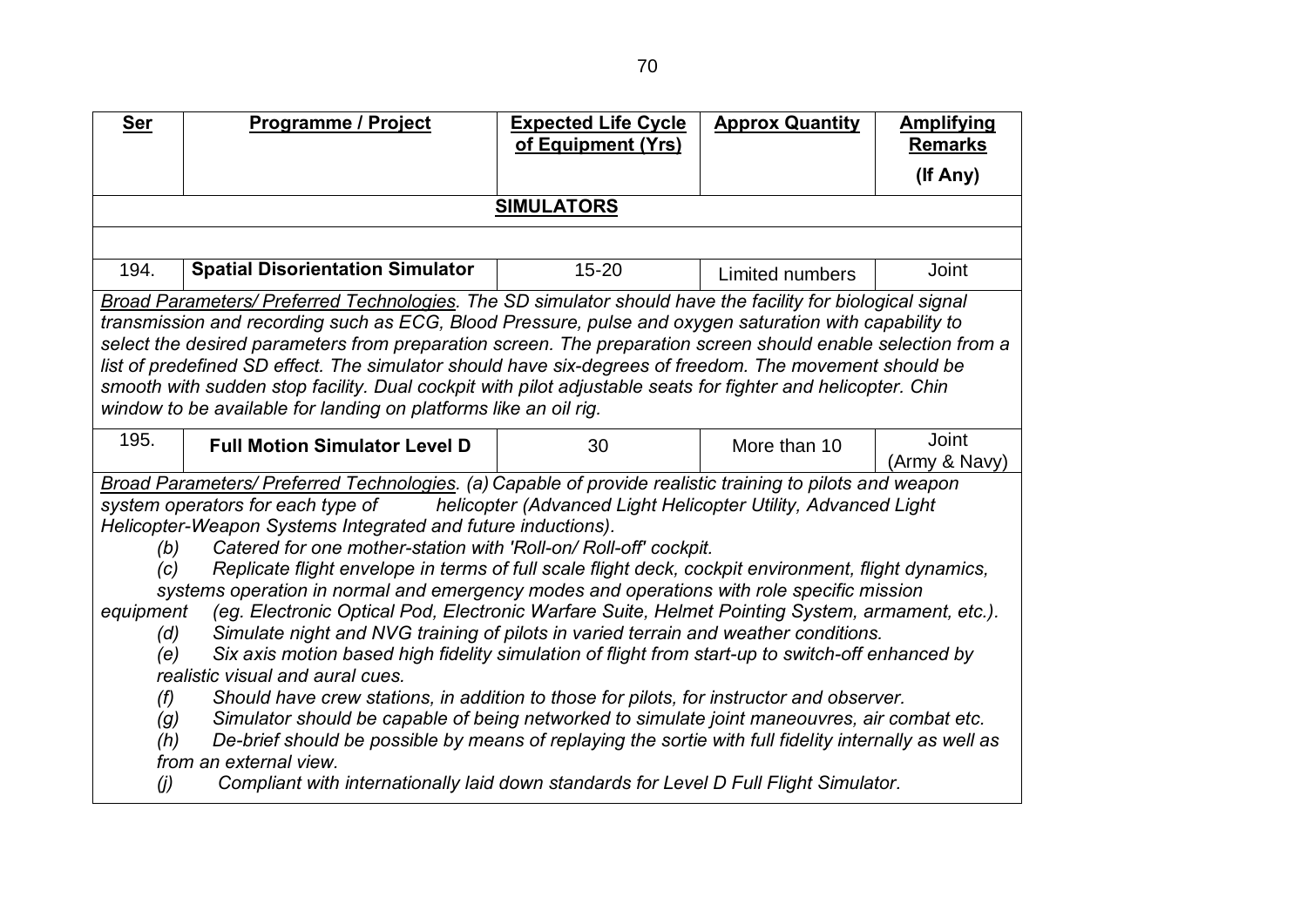| <b>Ser</b>                                                                                                                                                                                                                                                                                                                                                                                                                                                                                                                                                                                                                                                                                                                                                                                                                                                                                                                                                                                                                                                                                                                                                                                                                                                                                                                                                                                                                                             | <b>Programme / Project</b>                                                                       | <b>Expected Life Cycle</b><br>of Equipment (Yrs) | <b>Approx Quantity</b> | <b>Amplifying</b><br><b>Remarks</b> |  |
|--------------------------------------------------------------------------------------------------------------------------------------------------------------------------------------------------------------------------------------------------------------------------------------------------------------------------------------------------------------------------------------------------------------------------------------------------------------------------------------------------------------------------------------------------------------------------------------------------------------------------------------------------------------------------------------------------------------------------------------------------------------------------------------------------------------------------------------------------------------------------------------------------------------------------------------------------------------------------------------------------------------------------------------------------------------------------------------------------------------------------------------------------------------------------------------------------------------------------------------------------------------------------------------------------------------------------------------------------------------------------------------------------------------------------------------------------------|--------------------------------------------------------------------------------------------------|--------------------------------------------------|------------------------|-------------------------------------|--|
|                                                                                                                                                                                                                                                                                                                                                                                                                                                                                                                                                                                                                                                                                                                                                                                                                                                                                                                                                                                                                                                                                                                                                                                                                                                                                                                                                                                                                                                        |                                                                                                  |                                                  |                        | (If Any)                            |  |
| 196.                                                                                                                                                                                                                                                                                                                                                                                                                                                                                                                                                                                                                                                                                                                                                                                                                                                                                                                                                                                                                                                                                                                                                                                                                                                                                                                                                                                                                                                   | <b>Missile Simulator for Anti Tank</b><br><b>Guided Missile and Air to Air</b><br><b>Missile</b> | 15                                               | 15                     | Army                                |  |
| Broad Parameters/ Preferred Technologies. Primarily a computer based static indoor training aid, must provide<br>the cockpit layout and controls available to the Weapon Systems Operator (WSO) and the pilot.<br>A full scale external view as available to the WSO and pilot in the helicopter must be projected by<br>(b)<br>means of a projection system.<br>Realistic indications on mock flight deck in accordance with laid down procedures and business<br>(c)<br>logic of the target acquisition and engagement system.<br>Should enable the WSO to practice target detection, recognition, acquisition and engagement<br>(d)<br>during<br>day and night including NVG mode.<br>Targets being depicted should provide realism in terms of distance, size, shape, relative speed<br>(e)<br>engagement and be overlaid on terrain data.<br>during<br>The missions should be configurable in terms of weapon load, helicopter routing, flight<br>(f)<br>parameters, targets, route to be followed by targets, terrain being overflown, visibility weather conditions.<br>De-brief of the missions should be enabled through replay of actions taken by the trainee and<br>(g)<br>evaluation vis-à-vis laid down procedures. Simulated procedure for engagement of targets by other<br>their<br>weapon systems fitted on the helicopter be also included. Operation of Self Protection Suite in a hostile<br>environment may also be encompassed. |                                                                                                  |                                                  |                        |                                     |  |
| 197.                                                                                                                                                                                                                                                                                                                                                                                                                                                                                                                                                                                                                                                                                                                                                                                                                                                                                                                                                                                                                                                                                                                                                                                                                                                                                                                                                                                                                                                   | <b>IFATS</b>                                                                                     | $15 - 20$                                        | Large numbers          | Air Force                           |  |
| Broad Parameters/ Preferred Technologies. A simulator for small arms to be installed in various bases for<br>imparting training, To run on main and standby power supply with ability to have back u for all data. It should<br>be able to simulate varied terrain conditions, collate and analyse the scores and help marksmen ship.                                                                                                                                                                                                                                                                                                                                                                                                                                                                                                                                                                                                                                                                                                                                                                                                                                                                                                                                                                                                                                                                                                                  |                                                                                                  |                                                  |                        |                                     |  |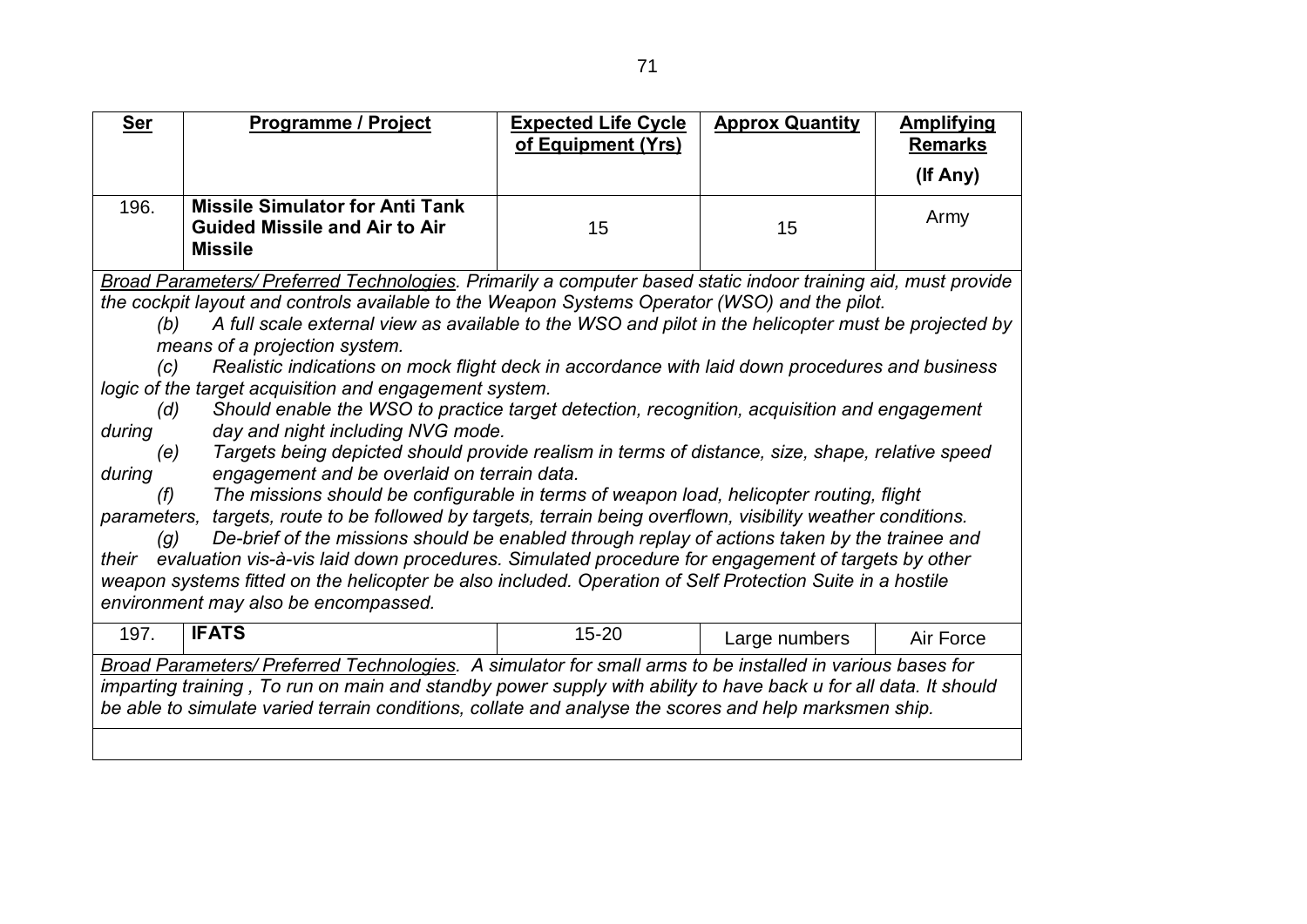| <b>Ser</b>                                                                                                                                                                                                                                                                                                                                                                                                                                                                                                                                                                                                                                                                                                                                                                                                                                                                 | <b>Programme / Project</b>                       | <b>Expected Life Cycle</b><br>of Equipment (Yrs) | <b>Approx Quantity</b> | <b>Amplifying</b><br><b>Remarks</b> |  |
|----------------------------------------------------------------------------------------------------------------------------------------------------------------------------------------------------------------------------------------------------------------------------------------------------------------------------------------------------------------------------------------------------------------------------------------------------------------------------------------------------------------------------------------------------------------------------------------------------------------------------------------------------------------------------------------------------------------------------------------------------------------------------------------------------------------------------------------------------------------------------|--------------------------------------------------|--------------------------------------------------|------------------------|-------------------------------------|--|
|                                                                                                                                                                                                                                                                                                                                                                                                                                                                                                                                                                                                                                                                                                                                                                                                                                                                            |                                                  |                                                  |                        | (If Any)                            |  |
|                                                                                                                                                                                                                                                                                                                                                                                                                                                                                                                                                                                                                                                                                                                                                                                                                                                                            |                                                  | <b>SPECIALISED VEHICLES</b>                      |                        |                                     |  |
|                                                                                                                                                                                                                                                                                                                                                                                                                                                                                                                                                                                                                                                                                                                                                                                                                                                                            |                                                  |                                                  |                        |                                     |  |
| 198.                                                                                                                                                                                                                                                                                                                                                                                                                                                                                                                                                                                                                                                                                                                                                                                                                                                                       | <b>Explosive Van</b>                             | 10                                               | More than 350          | Joint<br>(Army & Navy)              |  |
|                                                                                                                                                                                                                                                                                                                                                                                                                                                                                                                                                                                                                                                                                                                                                                                                                                                                            | <b>Broad Parameters/ Preferred Technologies.</b> |                                                  |                        |                                     |  |
| In-Service 5/7.5 MT 4x4 chassis to be basic platform for fabrication of Explosive Vans.<br>(a)<br>Should be able to carry maximum 6000 Kgs NEC (Net Explosive Content).<br>(b)<br>Fire Resisting Screen of minimum 18 SWG steel sheets lined with asbestos sheets of<br>(c)<br>approx<br>thickness of minimum 6mm between screen and the body of the van.<br>Vehicle to be rail transportable on broad gauge and ODC compliant.<br>(d)<br>Driver's cabin to be fitted and covered externally with 20 S.W.G / mild steel sheeting.<br>(e)<br>Flash point of the fuel in diesel engine must not be less than $38^{\circ}$ C.<br>(f)<br>The operating temperature range should be between (-) 15 <sup>0</sup> C and (-) 5 <sup>0</sup> C and max between 40 <sup>0</sup><br>(g)<br>C and $45^\circ$ C.<br>Capable of operating in altitude upto 4500 meters above MSL.<br>(h) |                                                  |                                                  |                        |                                     |  |
| 199.                                                                                                                                                                                                                                                                                                                                                                                                                                                                                                                                                                                                                                                                                                                                                                                                                                                                       | <b>Armoured Amphibious Dozer</b>                 | 20                                               | 100                    | Army                                |  |
| Broad Parameters/ Preferred Technologies. The equipment should be capable of crossing water obstacles<br>with minimal preparation. The equipment should be able to move cross country at a speed not less than 20<br>KMPH, and thereafter undertake earthmoving tasks. The equipment should be capable of operating a jib crane<br>of upto 3 Ton capacity. It should have protection against Nuclear, Biological and Chemical weapons. The<br>equipment should be capable of exiting water obstacles with steep slopes. Approximate earthmoving capability<br>of the equipment should be as under:-<br><b>Output (Cum/ Hr)</b><br>Haulage (M)<br><b>Day</b><br>Ni<br>25<br>230<br>250                                                                                                                                                                                      |                                                  |                                                  |                        |                                     |  |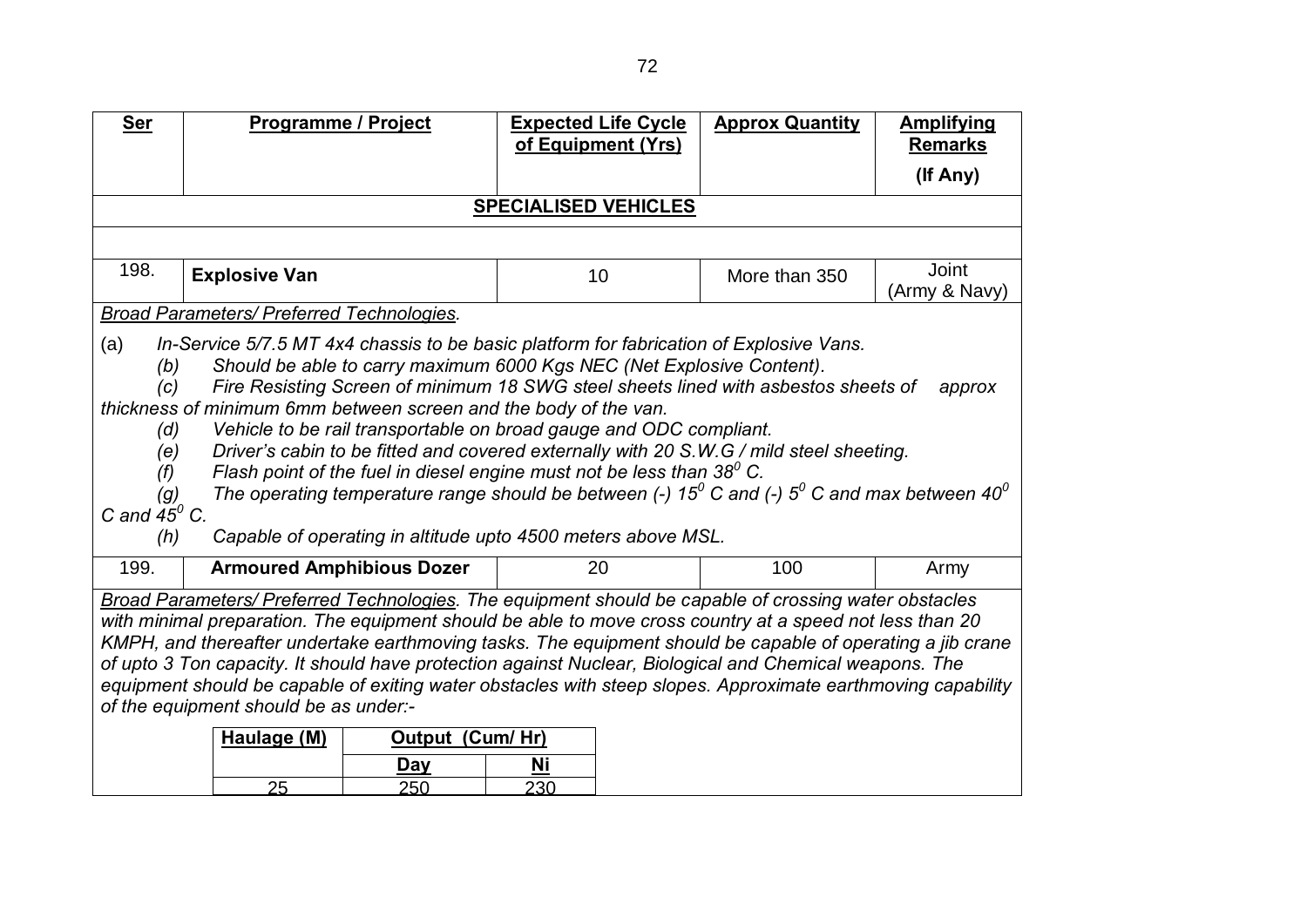| <b>Ser</b>                                                                                                                                                                                                                                                                                                                                                                                                                                                                                                                                            | Programme / Project                                                                                                                                                                                                                                                                                                                                                                                                                                                |     |     | <b>Expected Life Cycle</b><br>of Equipment (Yrs) | <b>Approx Quantity</b>                                                                                                                                                                                                                                                                                                                                                                                                        | <b>Amplifying</b><br><b>Remarks</b> |
|-------------------------------------------------------------------------------------------------------------------------------------------------------------------------------------------------------------------------------------------------------------------------------------------------------------------------------------------------------------------------------------------------------------------------------------------------------------------------------------------------------------------------------------------------------|--------------------------------------------------------------------------------------------------------------------------------------------------------------------------------------------------------------------------------------------------------------------------------------------------------------------------------------------------------------------------------------------------------------------------------------------------------------------|-----|-----|--------------------------------------------------|-------------------------------------------------------------------------------------------------------------------------------------------------------------------------------------------------------------------------------------------------------------------------------------------------------------------------------------------------------------------------------------------------------------------------------|-------------------------------------|
|                                                                                                                                                                                                                                                                                                                                                                                                                                                                                                                                                       |                                                                                                                                                                                                                                                                                                                                                                                                                                                                    |     |     |                                                  |                                                                                                                                                                                                                                                                                                                                                                                                                               | (If Any)                            |
|                                                                                                                                                                                                                                                                                                                                                                                                                                                                                                                                                       | 50                                                                                                                                                                                                                                                                                                                                                                                                                                                                 | 180 | 150 |                                                  |                                                                                                                                                                                                                                                                                                                                                                                                                               |                                     |
| 200.                                                                                                                                                                                                                                                                                                                                                                                                                                                                                                                                                  | <b>Tracked Light Dozer (TLD)</b>                                                                                                                                                                                                                                                                                                                                                                                                                                   |     |     | 20                                               | 150                                                                                                                                                                                                                                                                                                                                                                                                                           | Army                                |
|                                                                                                                                                                                                                                                                                                                                                                                                                                                                                                                                                       |                                                                                                                                                                                                                                                                                                                                                                                                                                                                    |     |     |                                                  | Broad Parameters/ Preferred Technologies. Heliportable dozer capable of being broken down into modular<br>parts for rapid assembly & disassembly in field. The equipment should be capable of being broken down into<br>smaller easily transportable loads. The TLD should be able to perform upto 4000 m above MSL. Each<br>separate load must be within 1.5 Ton weight and dimensions (9.3m) x Width (2.27m) x height (2m). |                                     |
| 201.                                                                                                                                                                                                                                                                                                                                                                                                                                                                                                                                                  | <b>Light Bullet Proof Vehicle (LBPV)</b>                                                                                                                                                                                                                                                                                                                                                                                                                           |     |     | $10 - 15$                                        | Medium numbers                                                                                                                                                                                                                                                                                                                                                                                                                | Air Force                           |
|                                                                                                                                                                                                                                                                                                                                                                                                                                                                                                                                                       | Broad Parameters/ Preferred Technologies. The engine should have a life of 1,00,000 Kms (vendor<br>certification). The vehicle should be able to operate up to minimum 3300m elevation. The vehicle should have<br>maximum permissible ground clearance (Minimum 215 mm). The vehicle to have short turning radius. Not less<br>than 550 Kg (including storage of drinking water). The vehicle to have long operating range on level highways<br>on internal fuel. |     |     |                                                  |                                                                                                                                                                                                                                                                                                                                                                                                                               |                                     |
| 202.                                                                                                                                                                                                                                                                                                                                                                                                                                                                                                                                                  | <b>Tractor General Purpose</b>                                                                                                                                                                                                                                                                                                                                                                                                                                     |     |     | 10                                               | 2000                                                                                                                                                                                                                                                                                                                                                                                                                          | Army                                |
|                                                                                                                                                                                                                                                                                                                                                                                                                                                                                                                                                       | Broad Parameters/ Preferred Technologies.                                                                                                                                                                                                                                                                                                                                                                                                                          |     |     |                                                  |                                                                                                                                                                                                                                                                                                                                                                                                                               |                                     |
| 4x4 Configuration.                                                                                                                                                                                                                                                                                                                                                                                                                                                                                                                                    |                                                                                                                                                                                                                                                                                                                                                                                                                                                                    |     |     |                                                  |                                                                                                                                                                                                                                                                                                                                                                                                                               |                                     |
| Power steering with mechanical linkage.<br>(b)<br>Capable of operating in altitude upto 4000 mtrs above MSL.<br>(c)<br>Temperature range between (-) 15 <sup>0</sup> C and (-) 5 <sup>0</sup> C and maximum between 40 <sup>0</sup> C to 45 <sup>0</sup> C.<br>(d)<br>Minimum 4 forward and 2 reverse speed auto/ manual transmission.<br>(e)<br>Capable of adapting multiple attachments for different working modes.<br>(f)<br>Pulling capacity minimum 15 Ton.<br>(g)<br>Vehicle to be rail transportable on broad gauge and ODC compliant.<br>(h) |                                                                                                                                                                                                                                                                                                                                                                                                                                                                    |     |     |                                                  |                                                                                                                                                                                                                                                                                                                                                                                                                               |                                     |
| 203.                                                                                                                                                                                                                                                                                                                                                                                                                                                                                                                                                  | Crane 5/10 Ton                                                                                                                                                                                                                                                                                                                                                                                                                                                     |     |     | 15                                               | 175 - 200                                                                                                                                                                                                                                                                                                                                                                                                                     | Joint<br>(Army & Air                |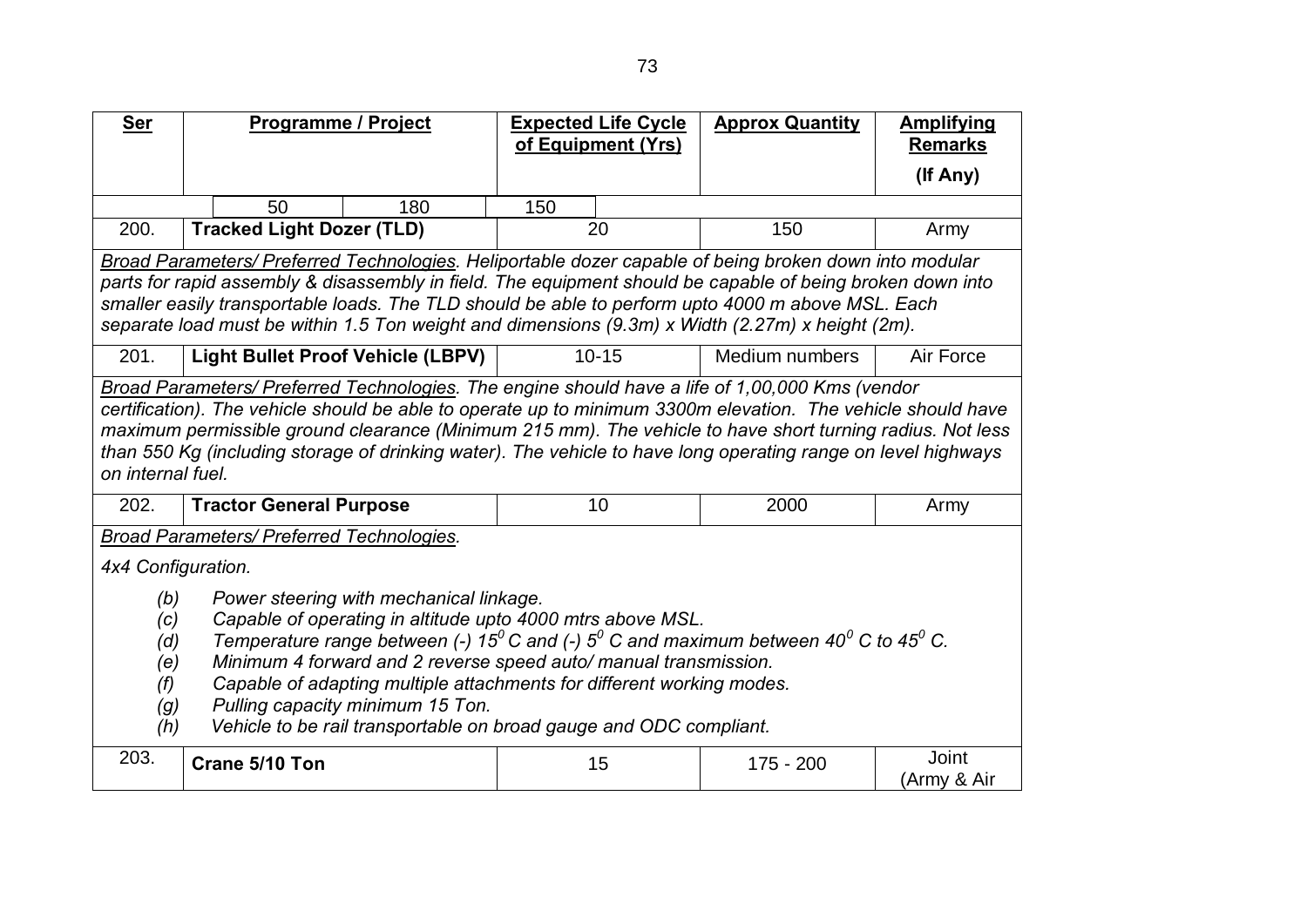| <b>Ser</b>                                                          | <b>Programme / Project</b>                                                                                                                                                                                                                                                                                                                                                                                                                                                                                                                                                                                                                                                                                                                                                                   | <b>Expected Life Cycle</b><br>of Equipment (Yrs) | <b>Approx Quantity</b> | Amplifying<br><b>Remarks</b> |
|---------------------------------------------------------------------|----------------------------------------------------------------------------------------------------------------------------------------------------------------------------------------------------------------------------------------------------------------------------------------------------------------------------------------------------------------------------------------------------------------------------------------------------------------------------------------------------------------------------------------------------------------------------------------------------------------------------------------------------------------------------------------------------------------------------------------------------------------------------------------------|--------------------------------------------------|------------------------|------------------------------|
|                                                                     |                                                                                                                                                                                                                                                                                                                                                                                                                                                                                                                                                                                                                                                                                                                                                                                              |                                                  |                        | (If Any)                     |
|                                                                     |                                                                                                                                                                                                                                                                                                                                                                                                                                                                                                                                                                                                                                                                                                                                                                                              |                                                  |                        | Force)                       |
| (b)<br>(c)<br>(d)<br>(e)<br>(f)<br>(g)<br>conditions.<br>(h)<br>(j) | Broad Parameters/ Preferred Technologies. (a) Turbocharged diesel Engine of minimum 130 HP.<br>Transmission sys with minimum four fwd and two reverse speed.<br>Capable of operation upto 4500 meters above Mean Sea Level.<br>Temperature range between (-) 15 <sup>0</sup> C and (-) 5 <sup>0</sup> C and maximum between 40 <sup>0</sup> C to 45 <sup>0</sup> C.<br>Fully powered and hydraulically operated telescopic boom system.<br>Hydraulically powered slew system providing $360^{\circ}$ continuous rotation.<br>Over-hoist and overload hydraulic cut-off for further operation upon reaching maximum safe load<br>Vehicle to be rail transportable on broad gauge and ODC compliant.<br>Capable of negotiating gradient of 1-in-5 $(12^{\overline{0}})$ in un-laden condition. |                                                  |                        |                              |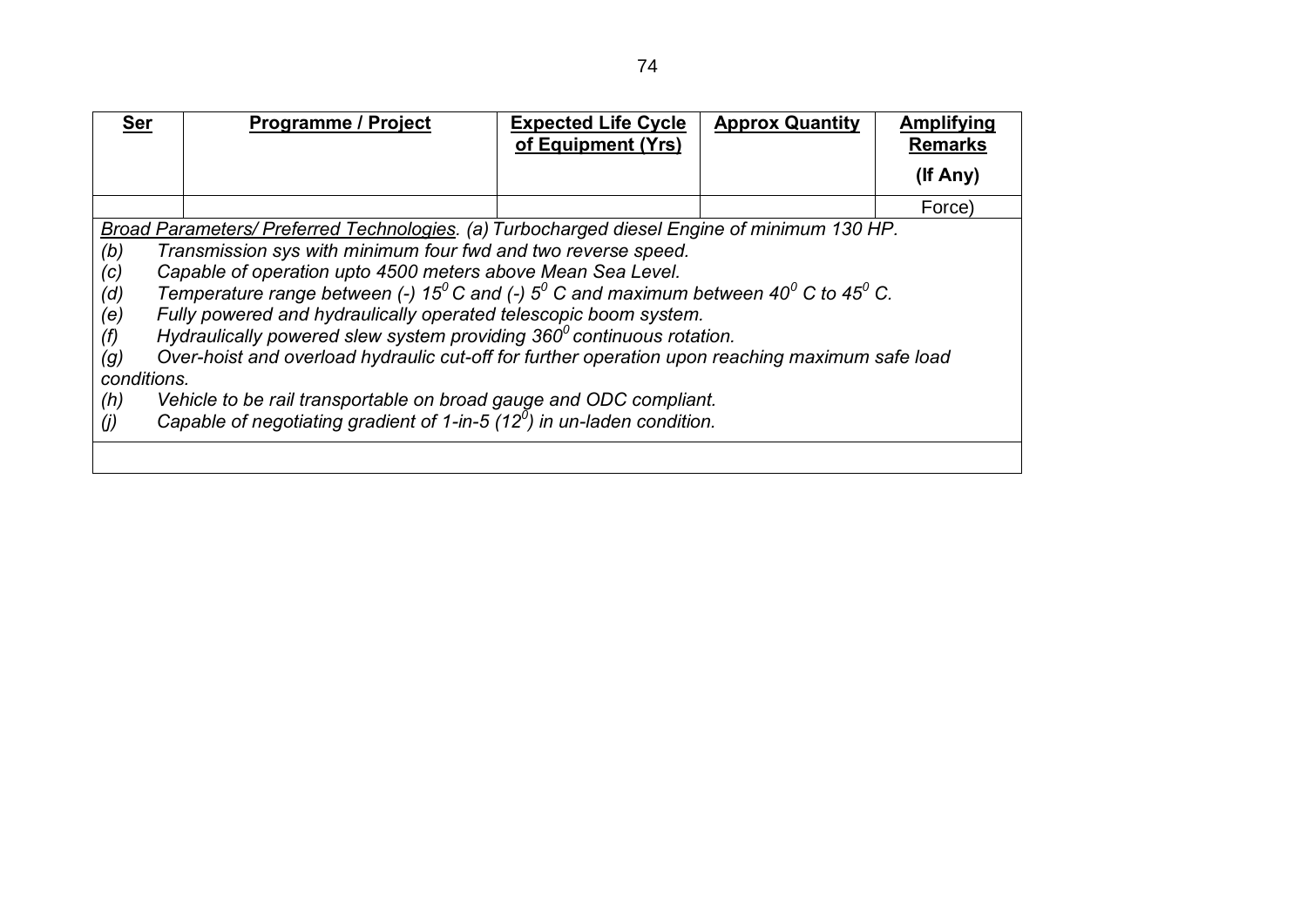| <b>Ser</b>                                                                                                                                                                                                                                                                                                                                                                                                                                                                                        | Programme / Project                                                                                                                                                                                                                                                                                                                                                                                                                                                                                             | <b>Expected Life Cycle</b><br>of Equipment (Yrs)             | <b>Approx Quantity</b> | <b>Amplifying</b><br><b>Remarks</b>                               |  |
|---------------------------------------------------------------------------------------------------------------------------------------------------------------------------------------------------------------------------------------------------------------------------------------------------------------------------------------------------------------------------------------------------------------------------------------------------------------------------------------------------|-----------------------------------------------------------------------------------------------------------------------------------------------------------------------------------------------------------------------------------------------------------------------------------------------------------------------------------------------------------------------------------------------------------------------------------------------------------------------------------------------------------------|--------------------------------------------------------------|------------------------|-------------------------------------------------------------------|--|
|                                                                                                                                                                                                                                                                                                                                                                                                                                                                                                   |                                                                                                                                                                                                                                                                                                                                                                                                                                                                                                                 |                                                              |                        | (If Any)                                                          |  |
|                                                                                                                                                                                                                                                                                                                                                                                                                                                                                                   |                                                                                                                                                                                                                                                                                                                                                                                                                                                                                                                 | <b>PRACTICE TARGETS</b>                                      |                        |                                                                   |  |
|                                                                                                                                                                                                                                                                                                                                                                                                                                                                                                   |                                                                                                                                                                                                                                                                                                                                                                                                                                                                                                                 |                                                              |                        |                                                                   |  |
| 204.                                                                                                                                                                                                                                                                                                                                                                                                                                                                                              | <b>ATI (Air Target Imitator)</b>                                                                                                                                                                                                                                                                                                                                                                                                                                                                                | 07                                                           | Large numbers          | <b>Joint</b><br>(Army<br>Air Force)                               |  |
|                                                                                                                                                                                                                                                                                                                                                                                                                                                                                                   | Broad Parameters/ Preferred Technologies. ATI is a rocket projectile used as an aerial target for Infra Red (IR)<br>homing Surface to Air Missiles (SAMs). The system should be capable of being locked on by in service IR<br>homing SAMs & should be capable to be launched from a launcher fitted on 5/7.5 Ton in service class of<br>vehicle. The maximum speed of the system during flight should be >180 meter/second with minimum flight<br>time of 15 seconds and duration of IR source for 15 seconds. |                                                              |                        |                                                                   |  |
| 205.                                                                                                                                                                                                                                                                                                                                                                                                                                                                                              | <b>APTA (Advance PTA)</b>                                                                                                                                                                                                                                                                                                                                                                                                                                                                                       | Minimum 10 launch<br>Recovery cycles or<br>10 Yrs shelf life | Medium numbers         | Joint                                                             |  |
| Broad Parameters/ Preferred Technologies. Adv PTA is a target equipment to be used for exercises/ practice<br>firing with or without tow bodies. It should be a booster launched, reusable airborne vehicle, deploying<br>expendable towed target systems and deployable over land or sea. It should have a Sea Recovery & Land<br>Recovery Version. The max operational altitude for land recovery version should not be less than 8 km for<br>clean configuration & 4 km for tow configuration. |                                                                                                                                                                                                                                                                                                                                                                                                                                                                                                                 |                                                              |                        |                                                                   |  |
| 206.                                                                                                                                                                                                                                                                                                                                                                                                                                                                                              | <b>Supersonic Aerial Targets</b>                                                                                                                                                                                                                                                                                                                                                                                                                                                                                | 15                                                           | 10                     | Joint<br>(Navy & Air<br>Force)<br><b>POC-PDSR</b><br>011-23011680 |  |
|                                                                                                                                                                                                                                                                                                                                                                                                                                                                                                   | Broad Parameters/ Preferred Technologies. The target should be supersonic (>1.5M) and provide low RCS. It                                                                                                                                                                                                                                                                                                                                                                                                       |                                                              |                        |                                                                   |  |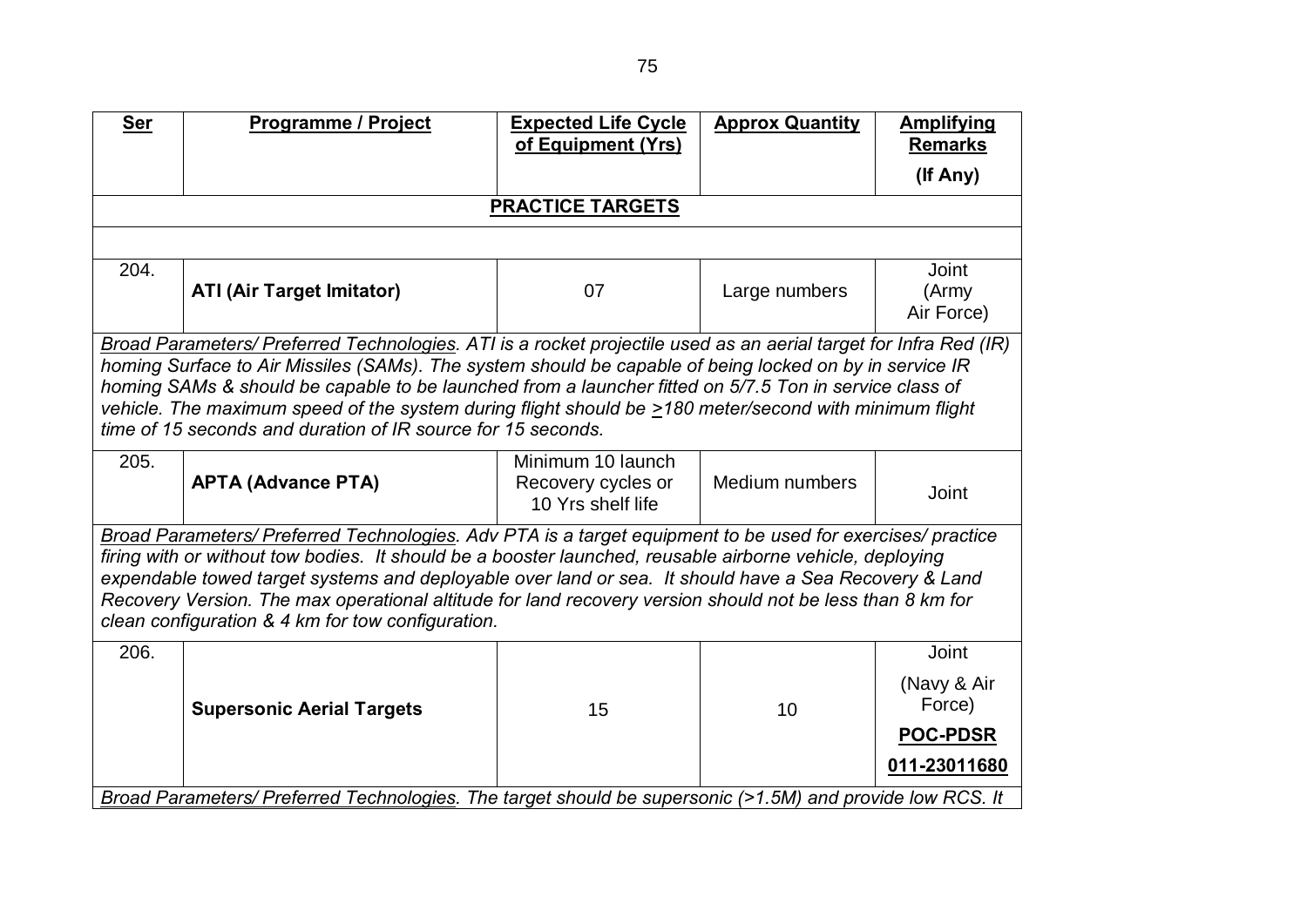| <u>Ser</u> | <b>Programme / Project</b>                                                                                                                                                        | <b>Expected Life Cycle</b><br>of Equipment (Yrs) | <b>Approx Quantity</b> | Amplifying<br><b>Remarks</b> |  |  |
|------------|-----------------------------------------------------------------------------------------------------------------------------------------------------------------------------------|--------------------------------------------------|------------------------|------------------------------|--|--|
|            |                                                                                                                                                                                   |                                                  |                        | $($ lf Any $)$               |  |  |
|            | should have a programmable flight profile including sea-skimming, with capability of AMDI/ DMDI and link for<br>control. It should have smoke and IR flare dispensing capability. |                                                  |                        |                              |  |  |
|            |                                                                                                                                                                                   |                                                  |                        |                              |  |  |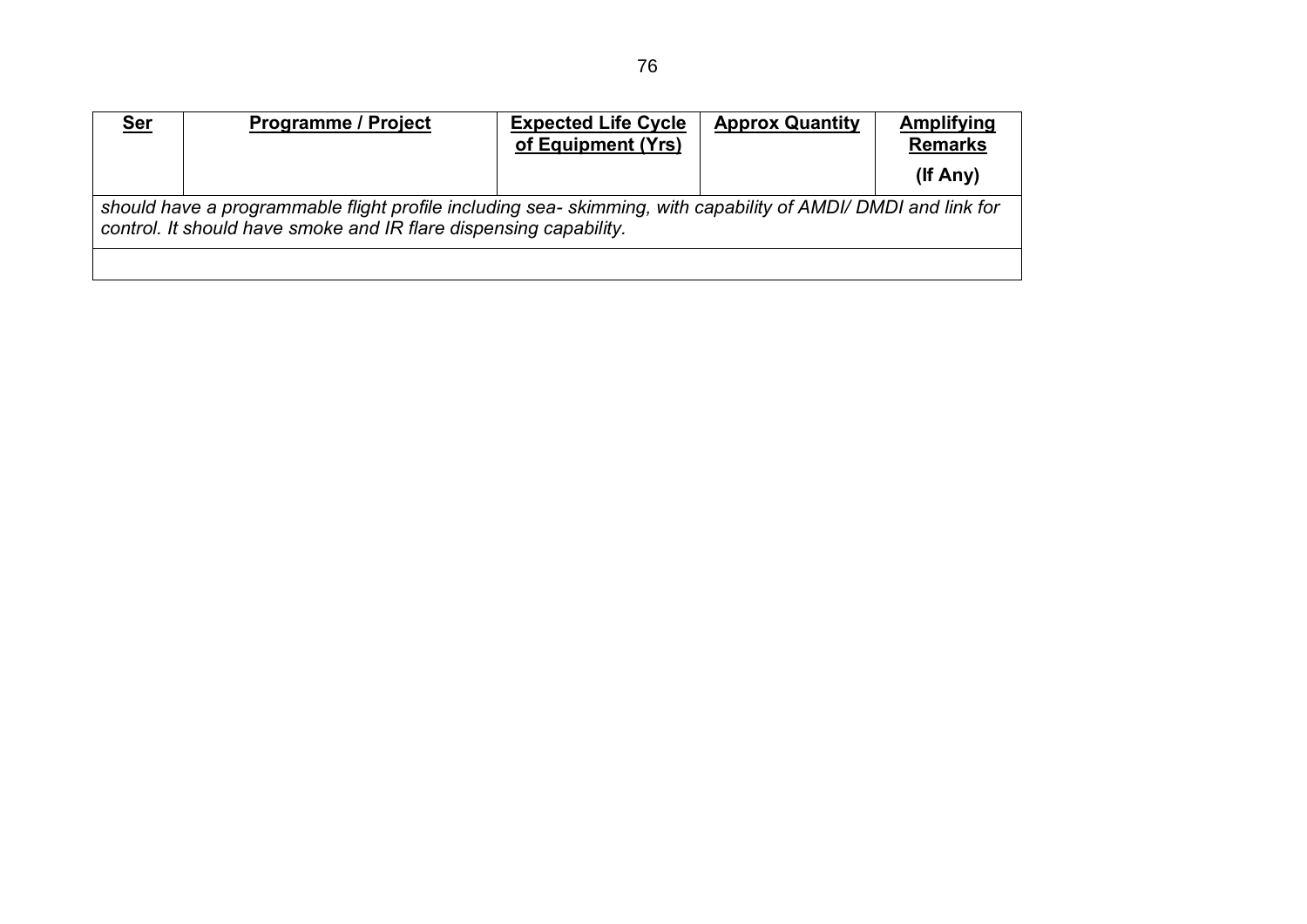| <b>Ser</b>                                                                                                                                                                   | <b>Programme / Project</b>                                                                                                                                                                                | <b>Expected Life Cycle</b><br>of Equipment (Yrs) | <b>Approx Quantity</b> | <b>Amplifying</b><br><b>Remarks</b>      |  |
|------------------------------------------------------------------------------------------------------------------------------------------------------------------------------|-----------------------------------------------------------------------------------------------------------------------------------------------------------------------------------------------------------|--------------------------------------------------|------------------------|------------------------------------------|--|
|                                                                                                                                                                              |                                                                                                                                                                                                           |                                                  |                        | (If Any)                                 |  |
|                                                                                                                                                                              |                                                                                                                                                                                                           | <b>INFRASTRUCTURE</b>                            |                        |                                          |  |
|                                                                                                                                                                              |                                                                                                                                                                                                           |                                                  |                        |                                          |  |
| 207.                                                                                                                                                                         | <b>Modernisation/ Augmentation of</b><br>facilities at Naval Dockyards and<br><b>Naval Ship Repair Yards</b>                                                                                              | $15 - 20$                                        | <b>Miscellaneous</b>   | Navy<br><b>POC-PDODY</b><br>011-21410480 |  |
|                                                                                                                                                                              | Broad Parameters/ Preferred Technologies. Equipment for proving shore support to ships and submarines, viz<br>mobile cranes, material handling equipment, air compressors, rectifiers, transformers, etc. |                                                  |                        |                                          |  |
| 208.                                                                                                                                                                         | <b>Installation of Major FF Systems</b><br>in Naval Jetties of all Commands                                                                                                                               | $15 - 20$                                        |                        | Navy<br><b>POC-PDODY</b><br>011-21410480 |  |
| Broad Parameters/ Preferred Technologies. Foam based heavy duty fire fighting systems both in fixed and<br>mobile configuration. Capable of operation in marine environment. |                                                                                                                                                                                                           |                                                  |                        |                                          |  |
|                                                                                                                                                                              |                                                                                                                                                                                                           |                                                  |                        |                                          |  |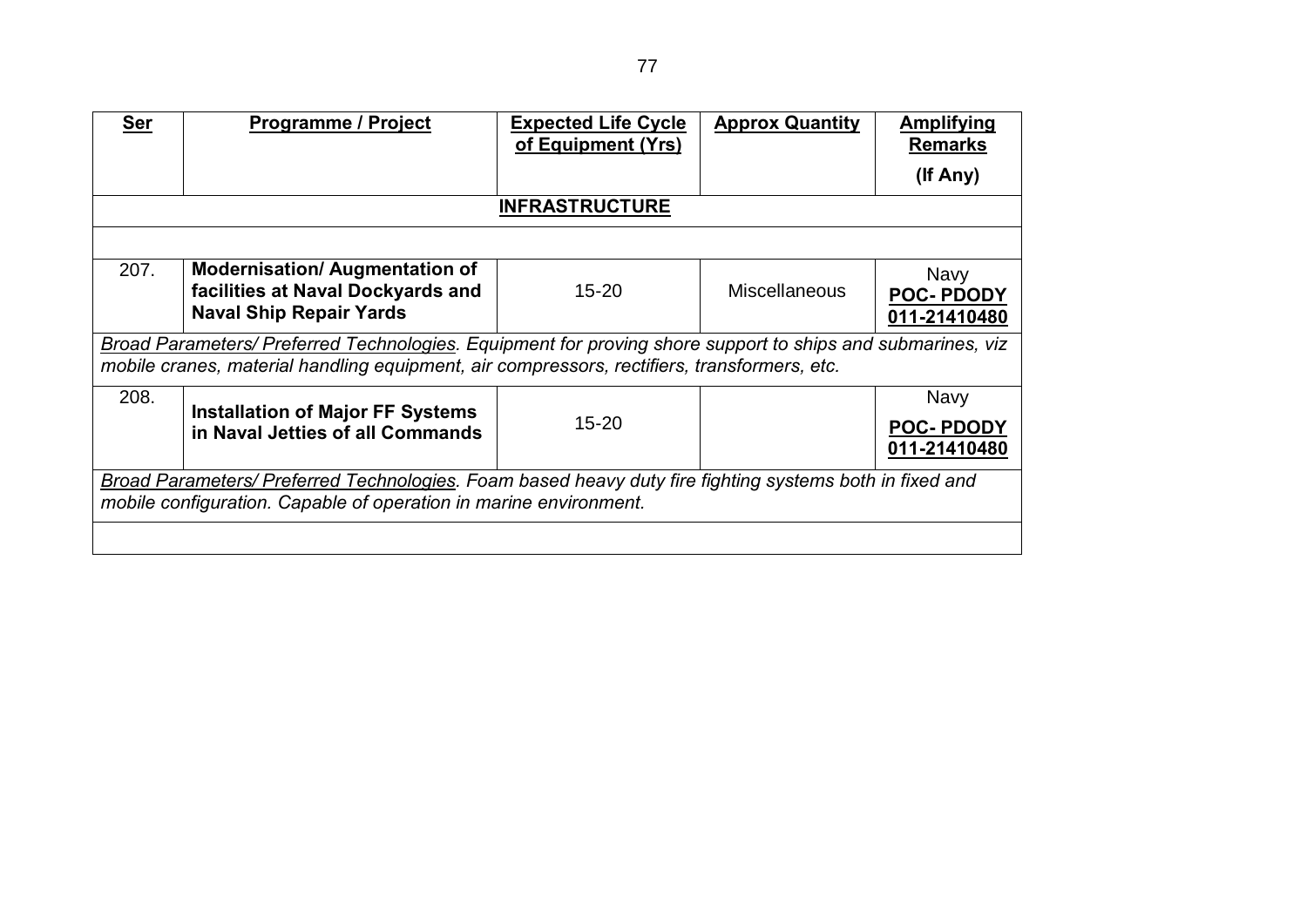| <b>Ser</b>                                                                                                  | Programme / Project                                                                                                                                                                                           | <b>Expected Life Cycle</b><br>of Equipment (Yrs) | <b>Approx Quantity</b>     | <b>Amplifying</b><br><b>Remarks</b> |  |
|-------------------------------------------------------------------------------------------------------------|---------------------------------------------------------------------------------------------------------------------------------------------------------------------------------------------------------------|--------------------------------------------------|----------------------------|-------------------------------------|--|
|                                                                                                             |                                                                                                                                                                                                               |                                                  |                            | (If Any)                            |  |
|                                                                                                             |                                                                                                                                                                                                               | <b>MATERIALS AND PAINTS</b>                      |                            |                                     |  |
|                                                                                                             |                                                                                                                                                                                                               |                                                  |                            |                                     |  |
| 209.                                                                                                        | <b>Camouflage Equipment for</b><br>Personnel, Vehicles and<br><b>Equipment</b>                                                                                                                                | 120 usages                                       | 22,000 in various<br>sizes | Army                                |  |
| effectiveness.                                                                                              | Broad Parameters/ Preferred Technologies. The equipment should be able to camouflage personnel,<br>equipment and vehicles in the visual, near infra-red, infra-red, thermal and radar ranges with minimum 70% |                                                  |                            |                                     |  |
| 210.                                                                                                        |                                                                                                                                                                                                               |                                                  |                            | <b>Navy</b>                         |  |
|                                                                                                             | <b>Steel for Submarine</b>                                                                                                                                                                                    | More than 25 years                               |                            | <b>POC-PDSMAQ</b>                   |  |
|                                                                                                             |                                                                                                                                                                                                               |                                                  |                            | 011-23011067                        |  |
|                                                                                                             | Broad Parameters/ Preferred Technologies. Development of high yield strength indigenous high tensile steel,<br>bulb bars and weld consumables for submarine application steel (YS<780 MPa).                   |                                                  |                            |                                     |  |
| 211.                                                                                                        |                                                                                                                                                                                                               |                                                  |                            | <b>Navy</b>                         |  |
|                                                                                                             | <b>Active Mounts for Machinery</b>                                                                                                                                                                            | $7 - 10$                                         | More than 10 sets          | <b>POC-PDME</b>                     |  |
|                                                                                                             |                                                                                                                                                                                                               |                                                  |                            | 011-23011713                        |  |
|                                                                                                             | Broad Parameters/ Preferred Technologies. Development and effectiveness of mounts for speed dependent                                                                                                         |                                                  |                            |                                     |  |
| machinery to achieve attenuation of low frequencies ( < 50 Hertz) of vibration across mounts. The life span |                                                                                                                                                                                                               |                                                  |                            |                                     |  |
|                                                                                                             | and maintenance envelop of Active Mounts is desired to be enhanced than the existing S&V mounts being<br>utilized below equipment/ machinery onboard ships/ submarine.                                        |                                                  |                            |                                     |  |
| 212.                                                                                                        | <b>Multispectral Camouflage Paint</b><br>(MSCP)                                                                                                                                                               | 10                                               | 10000 litres per<br>year   | Army                                |  |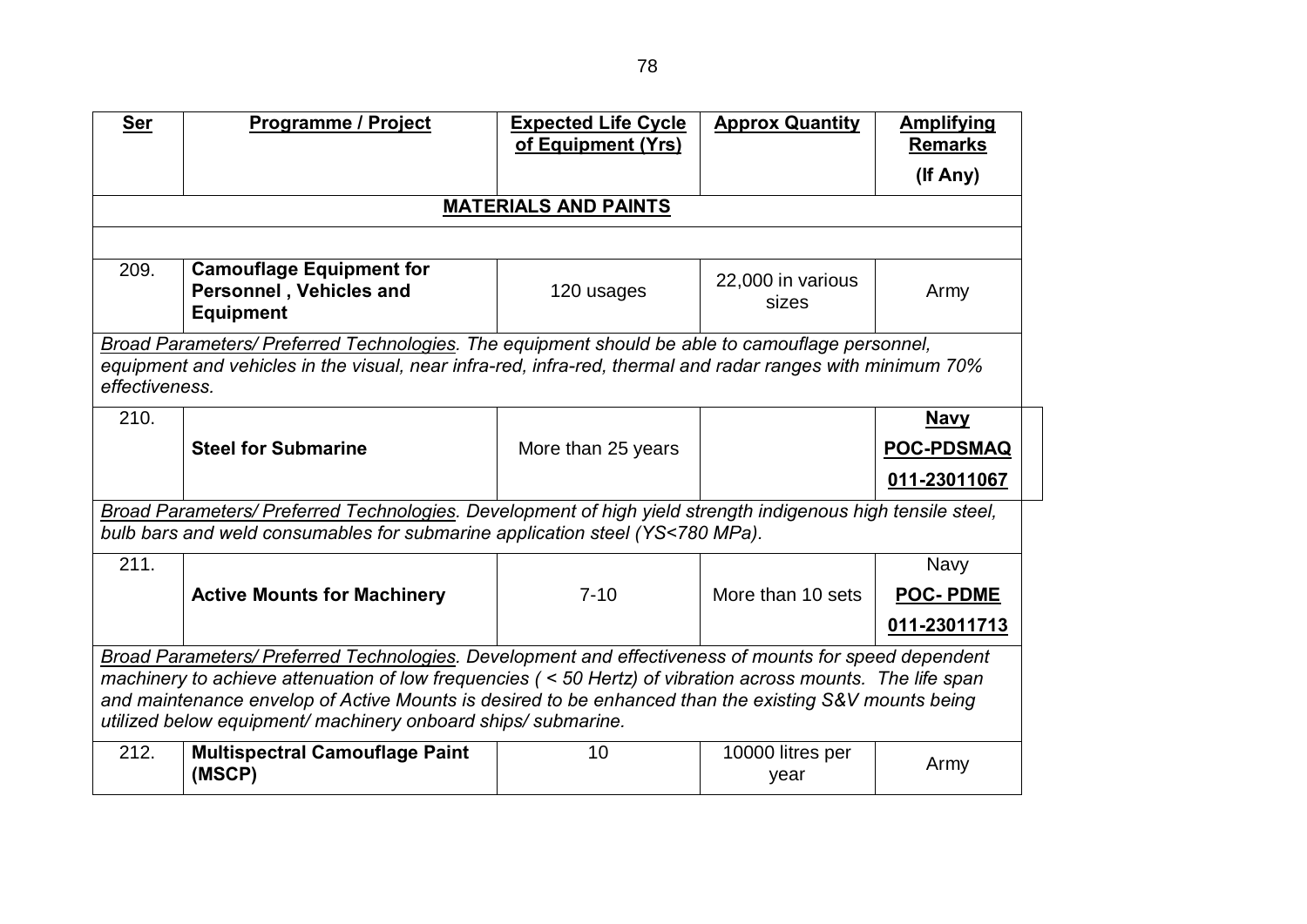| <b>Ser</b>                                                                                      | <b>Programme / Project</b>                                                                                                                                                                                                                                                                                                                                                                                      | <b>Expected Life Cycle</b> | <b>Approx Quantity</b> | <b>Amplifying</b> |  |
|-------------------------------------------------------------------------------------------------|-----------------------------------------------------------------------------------------------------------------------------------------------------------------------------------------------------------------------------------------------------------------------------------------------------------------------------------------------------------------------------------------------------------------|----------------------------|------------------------|-------------------|--|
|                                                                                                 |                                                                                                                                                                                                                                                                                                                                                                                                                 | of Equipment (Yrs)         |                        | <b>Remarks</b>    |  |
|                                                                                                 |                                                                                                                                                                                                                                                                                                                                                                                                                 |                            |                        | (If Any)          |  |
|                                                                                                 | Broad Parameters/ Preferred Technologies. The equipment should be able to provide protection to the<br>equipment, vehicles and tanks in the visual, infra-red and thermal bands.                                                                                                                                                                                                                                |                            |                        |                   |  |
| 213.                                                                                            |                                                                                                                                                                                                                                                                                                                                                                                                                 |                            |                        | <b>Navy</b>       |  |
|                                                                                                 | <b>Hull Paints</b>                                                                                                                                                                                                                                                                                                                                                                                              | 15                         |                        | <b>POC-PDNA</b>   |  |
|                                                                                                 |                                                                                                                                                                                                                                                                                                                                                                                                                 |                            |                        | 011-21410483      |  |
|                                                                                                 | Broad Parameters/ Preferred Technologies. Development of Solvent free long life epoxy paints for internal and<br>external areas of submarine with a service life of at least 15 years. The internal paints scheme should have<br>flame and fire retardant properties and should not emit any toxic gases. The paint scheme should be surface<br>tolerant for application on moist and poorly prepared surfaces. |                            |                        |                   |  |
| 214.                                                                                            |                                                                                                                                                                                                                                                                                                                                                                                                                 |                            |                        | <b>Navy</b>       |  |
|                                                                                                 | <b>Paints / Coatings</b>                                                                                                                                                                                                                                                                                                                                                                                        | $7 - 10$                   |                        | <b>POC-PDNA</b>   |  |
|                                                                                                 |                                                                                                                                                                                                                                                                                                                                                                                                                 |                            |                        | 011-21410483      |  |
| Broad Parameters/ Preferred Technologies. Development of Broad band Radar absorbing coating and |                                                                                                                                                                                                                                                                                                                                                                                                                 |                            |                        |                   |  |
|                                                                                                 | composites using nano materials which is resistant to seawater immersion, Density <2.5 g/cc and > 10dB<br>attenuation in the frequency range 2-40 GHz. The life of the coating / material should be greater than 7 years.                                                                                                                                                                                       |                            |                        |                   |  |
|                                                                                                 |                                                                                                                                                                                                                                                                                                                                                                                                                 |                            |                        |                   |  |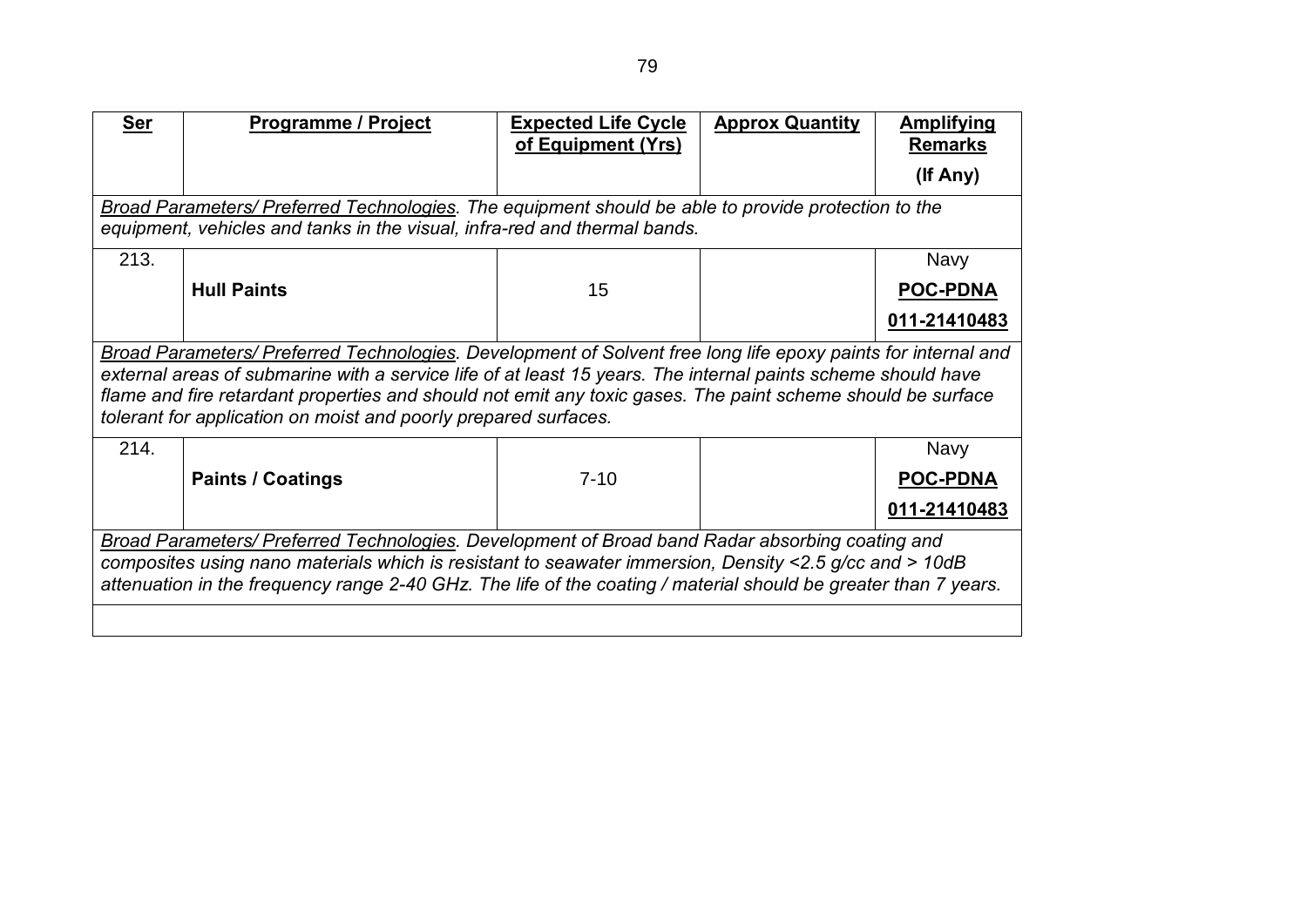| <b>Ser</b>                                                                                                                                                                                                                                                                                                                                               | <b>Programme / Project</b>                                                                                                                                                                                       | <b>Expected Life Cycle</b><br>of Equipment (Yrs) | <b>Approx Quantity</b> | <b>Amplifying</b><br><b>Remarks</b>             |  |
|----------------------------------------------------------------------------------------------------------------------------------------------------------------------------------------------------------------------------------------------------------------------------------------------------------------------------------------------------------|------------------------------------------------------------------------------------------------------------------------------------------------------------------------------------------------------------------|--------------------------------------------------|------------------------|-------------------------------------------------|--|
|                                                                                                                                                                                                                                                                                                                                                          |                                                                                                                                                                                                                  |                                                  |                        | (If Any)                                        |  |
|                                                                                                                                                                                                                                                                                                                                                          |                                                                                                                                                                                                                  | <b>MISCELLANEOUS</b>                             |                        |                                                 |  |
|                                                                                                                                                                                                                                                                                                                                                          |                                                                                                                                                                                                                  |                                                  |                        |                                                 |  |
| 215.                                                                                                                                                                                                                                                                                                                                                     | <b>Counter Measure Dispensing</b><br><b>System/Directional Infra Red</b><br><b>Counter Measure System</b>                                                                                                        | 15                                               | More than 200          | Joint                                           |  |
| Broad Parameters/ Preferred Technologies. Counter Measures System for all aircraft such as counter<br>Measured Dispensing System(CMDS), Directional Infra Red Counter Measures (DIRCM) system and towed<br>decoy system for self defence for fighter, helicopters and MR aircraft against active radar and passive IR<br>guided anti- aircraft missiles. |                                                                                                                                                                                                                  |                                                  |                        |                                                 |  |
| 216.                                                                                                                                                                                                                                                                                                                                                     |                                                                                                                                                                                                                  |                                                  |                        | <b>Navy</b>                                     |  |
|                                                                                                                                                                                                                                                                                                                                                          | Decoy for Wake Homing Torpedo                                                                                                                                                                                    | 20                                               | More than 500          | <b>POC-PDSR</b>                                 |  |
|                                                                                                                                                                                                                                                                                                                                                          |                                                                                                                                                                                                                  |                                                  |                        | 011-23011680                                    |  |
|                                                                                                                                                                                                                                                                                                                                                          | Broad Parameters/ Preferred Technologies. The decoy for wake homing torpedo should be expendable in                                                                                                              |                                                  |                        |                                                 |  |
|                                                                                                                                                                                                                                                                                                                                                          | nature and capable of seducing modern wake homing torpedoes. The decoy should be capable of deployment<br>from Maareech Launcher. The same decoy should be capable of seducing active/ passive homing torpedoes. |                                                  |                        |                                                 |  |
| 217.                                                                                                                                                                                                                                                                                                                                                     | <b>Demilitarization Plant for</b><br><b>Explosive Disposal</b>                                                                                                                                                   | 20                                               | 01                     | <b>Navy</b><br><b>POC-PDONA</b><br>011-26192845 |  |
| Broad Parameters/ Preferred Technologies. De-militarization plant is to cater for disposal of Naval explosive<br>stores which have been declared obsolete/ unserviceable for further use.                                                                                                                                                                |                                                                                                                                                                                                                  |                                                  |                        |                                                 |  |
| (a)<br>(b)                                                                                                                                                                                                                                                                                                                                               | Warhead of missiles, Torpedoes, Rockets, Mines etc weighing from 1 kg to 700 kgs (NJet Explosive<br>Content) and 1000 Lbs.<br>Small arms ammunition of caliber ranging from 5.56 to 20mm.                        |                                                  |                        |                                                 |  |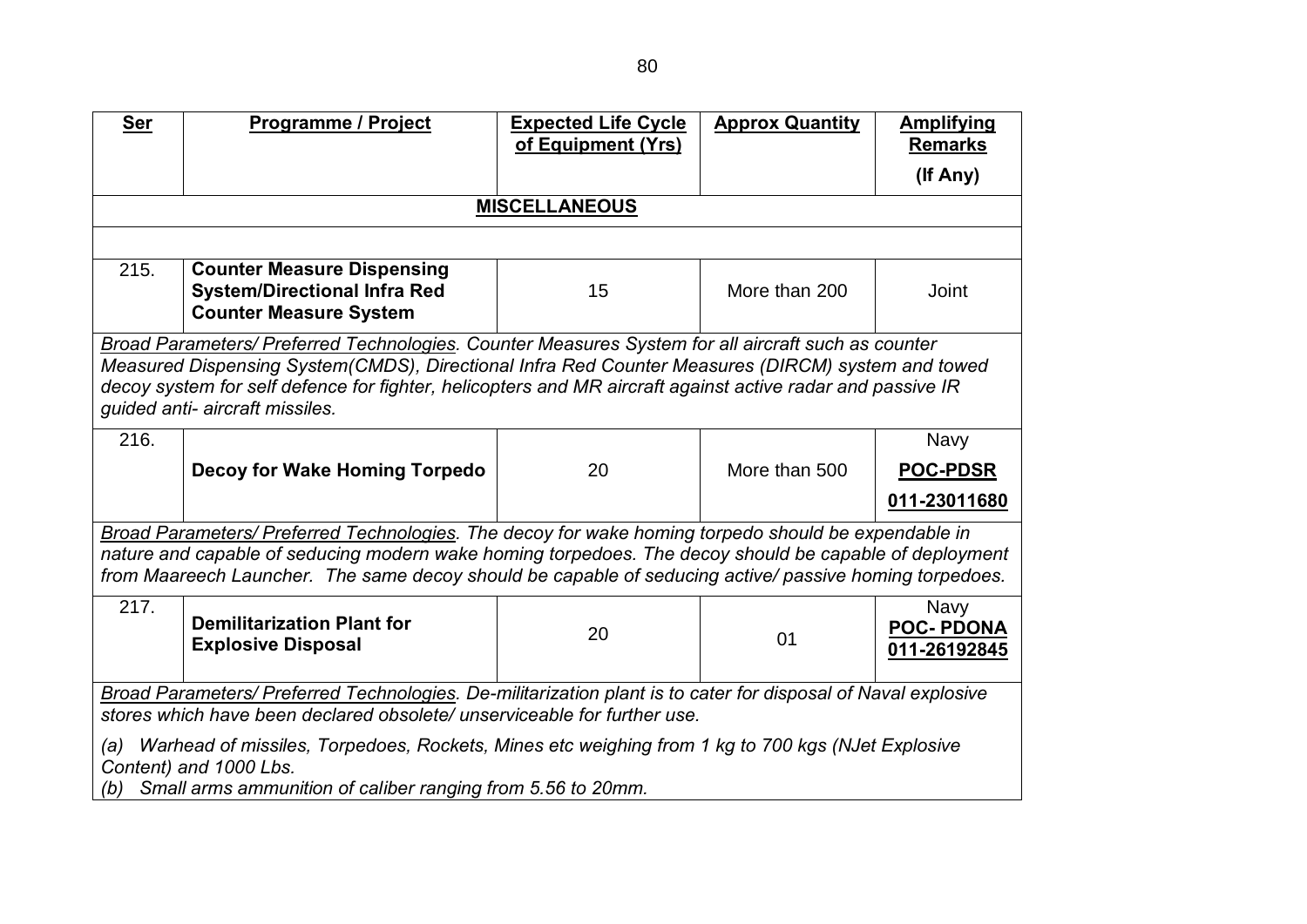| <b>Ser</b>                                                                          | <b>Programme / Project</b>                                                                                                                                                                                                                                                                                                                                                                                                                                                                                                                                                                                                                                       | <b>Expected Life Cycle</b><br>of Equipment (Yrs)      | <b>Approx Quantity</b>                                                    | <b>Amplifying</b><br><b>Remarks</b>             |  |
|-------------------------------------------------------------------------------------|------------------------------------------------------------------------------------------------------------------------------------------------------------------------------------------------------------------------------------------------------------------------------------------------------------------------------------------------------------------------------------------------------------------------------------------------------------------------------------------------------------------------------------------------------------------------------------------------------------------------------------------------------------------|-------------------------------------------------------|---------------------------------------------------------------------------|-------------------------------------------------|--|
|                                                                                     |                                                                                                                                                                                                                                                                                                                                                                                                                                                                                                                                                                                                                                                                  |                                                       |                                                                           | (If Any)                                        |  |
| (c)<br>(d)<br>(e)<br>(f)                                                            | Naval Gun Ammunition from 20 mm to 130 mm caliber.<br>Propellant of various sizes (pellet, grains, sticks etc).<br>Rockets I chaff ammunition of caliber ranging from 100 to 140 mm.<br>System should be capable of delivering the output materials (scrap) from the disposal process to<br>segregate separate its basic components like brass, steel. Aluminum etc.                                                                                                                                                                                                                                                                                             |                                                       |                                                                           |                                                 |  |
| 218.                                                                                | <b>Upper Air Sounding System</b><br>(UASS)                                                                                                                                                                                                                                                                                                                                                                                                                                                                                                                                                                                                                       | 10 Yrs extendable up<br>to 12 years with<br>upgrades  | UASS > 50<br><b>Systems</b><br>More than 20,000<br>Radiosonde per<br>year | Joint<br><b>POC-PDNOM</b><br>011-21410476       |  |
|                                                                                     | Broad Parameters/ Preferred Technologies. Broad Parameters/ Technologies.<br>Upper Air Sounding System (UASS) is used to measure the upper atmospheric weather parameters viz.,<br>Pressure, Temperature, Humidity, wind speed and wind direction. Each system should comprise of Ground<br>Receiving Station (permanent item), 200 number Radiosondes (consumables) and 200 number 250 gm<br>balloons. The consumable nature items are required to be stowed in an air conditioned room.                                                                                                                                                                        |                                                       |                                                                           |                                                 |  |
| 219.                                                                                | <b>Hydrogen Generator for IN Met</b><br><b>Offices</b>                                                                                                                                                                                                                                                                                                                                                                                                                                                                                                                                                                                                           | 12 Yrs, extendable up<br>to 15 years with<br>upgrades | >30                                                                       | <b>Navy</b><br><b>POC-PDNOM</b><br>011-21410476 |  |
| Broad Parameters/ Preferred Technologies. Hydrogen Gas Generator for use with UASS. |                                                                                                                                                                                                                                                                                                                                                                                                                                                                                                                                                                                                                                                                  |                                                       |                                                                           |                                                 |  |
|                                                                                     | The upper atmospheric observations are taken by attaching Radiosondes to hydrogen filled balloons and<br>releasing them. To ensure availability of hydrogen onboard, a safe and environmental friendly hydrogen<br>generation system through electrolysis technology is required for all ships installed with UASS. The Hydrogen<br>generation cabin will have spark proof fittings and facility of direct fresh water source. The Hydrogen<br>generator, which is an integrated and automated system, would be in a site-ready enclosure. The generation<br>of Hydrogen should be made through caustic free Proton Exchange Membrane (PEM) which is environment |                                                       |                                                                           |                                                 |  |